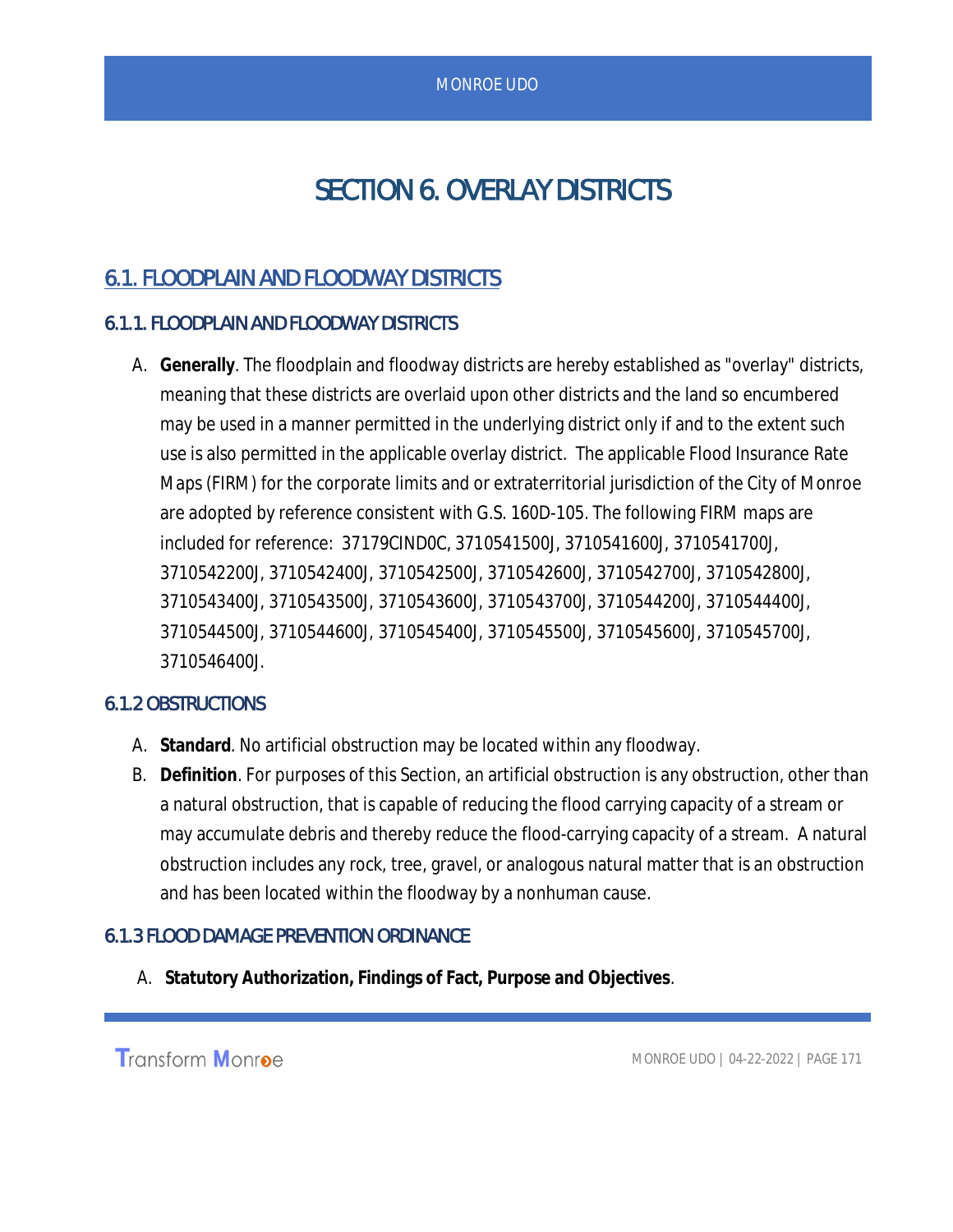- 1. **Statutory Authorization**. The North Carolina General Assembly has in Part 6, Article 21 of Chapter 143; Article 6 of Chapter 153A; Article 8 of Chapter 160A; and Article 7, 9, and 11 of Chapter 160D of the North Carolina General Statutes, delegated to local governmental units the authority to adopt regulations designed to promote the public health, safety, and general welfare.
- 2. **Findings of Fact.**
	- a. The flood prone areas within the jurisdiction of Monroe are subject to periodic inundation which results in loss of life, property, health and safety hazards, disruption of commerce and governmental services, extraordinary public expenditures of flood protection and relief, and impairment of the tax base, all of which adversely affect the public health, safety, and general welfare.
	- b. These flood losses are caused by the cumulative effect of obstructions in floodplains causing increases in flood heights and velocities and by the occupancy in flood prone areas of uses vulnerable to floods or other hazards.
- 3. **Statement of Purpose.** It is the purpose of this ordinance to promote public health, safety, and general welfare and to minimize public and private losses due to flood conditions within flood prone areas by provisions designed to:
	- a. Restrict or prohibit uses that are dangerous to health, safety, and property due to water or erosion hazards or that result in damaging increases in erosion, flood heights or velocities;
	- b. Require that uses vulnerable to floods, including facilities that serve such uses, be protected against flood damage at the time of initial construction;
	- c. Control the alteration of natural floodplains, stream channels, and natural protective barriers, which are involved in the accommodation of flood waters;
	- d. Control filling, grading, dredging, and all other development that may increase erosion or flood damage; and
	- e. Prevent or regulate the construction of flood barriers that will unnaturally divert flood waters or which may increase flood hazards to other lands.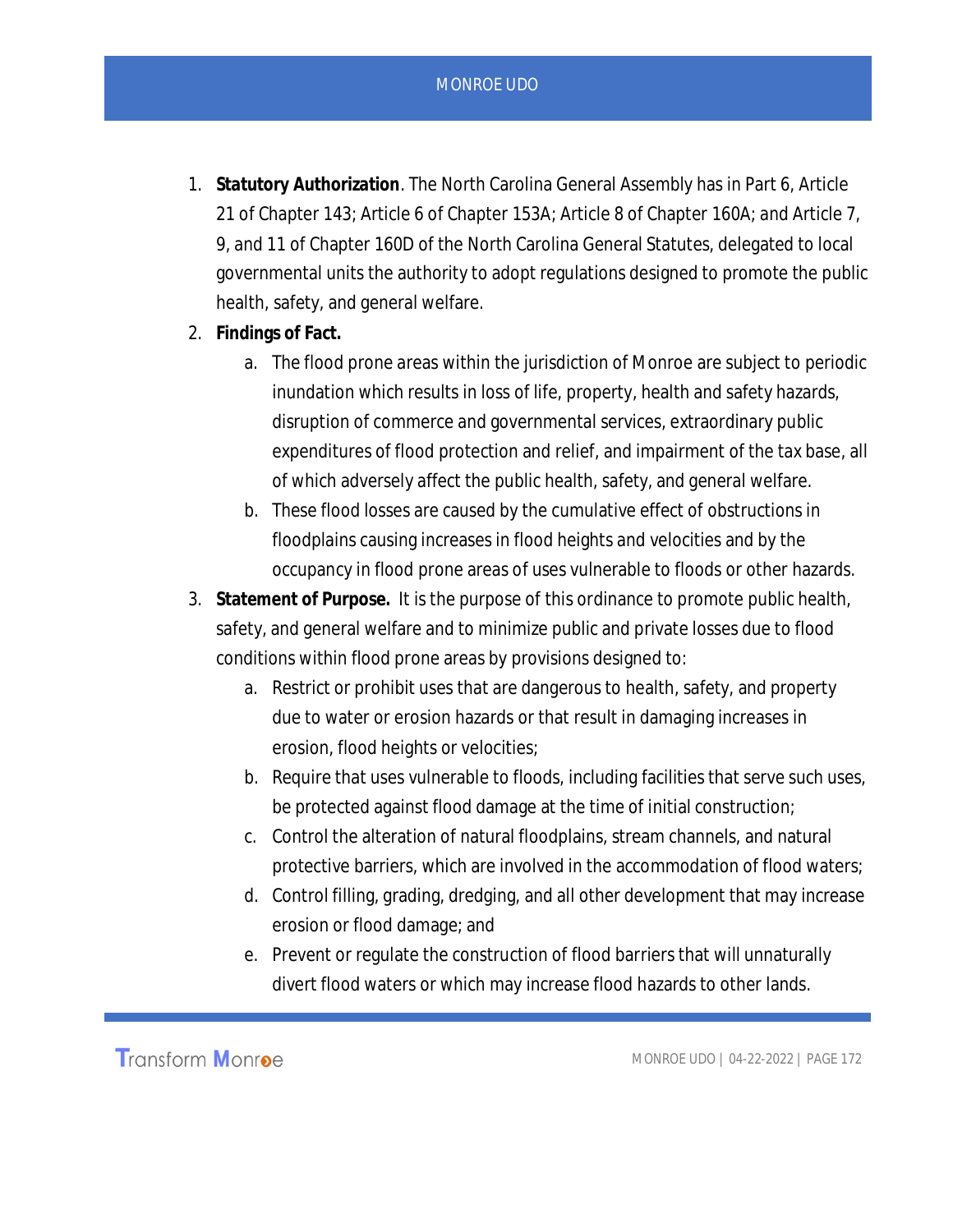- 4. **Objectives.** The objectives of this ordinance are to:
	- a. Protect human life, safety, and health;
	- b. Minimize expenditure of public money for costly flood control projects;
	- c. Minimize the need for rescue and relief efforts associated with flooding and generally undertaken at the expense of the general public;
	- d. Minimize prolonged business losses and interruptions;
	- e. Minimize damage to public facilities and utilities (i.e. water and gas mains, electric, telephone, cable and sewer lines, streets, and bridges) that are located in flood prone areas;
	- f. Minimize damage to private and public property due to flooding;
	- g. Make flood insurance available through the National Flood Insurance Program;
	- h. Maintain the natural and beneficial functions of floodplains;
	- i. Help maintain a stable tax base by providing for the sound use and development of flood prone areas; and
	- j. Ensure that potential buyers are aware that property is in a special flood hazard area.
- 5. **Severability.** It is hereby declared by the intention of Monroe City Council that the sections, paragraphs, sentences, clauses, and phrases of this ordinance are severable, and if any such section, paragraph, sentence, clause, or phrase is declared unconstitutional or otherwise invalid by any court of competent jurisdiction in a valid judgment or decree, such unconstitutionality or invalidity shall not affect any of the remaining sections, paragraphs, sentences, clauses, or phrases of this ordinance since the same would have been enacted without the incorporation into this ordinance of such unconstitutional or invalid section, paragraph, sentence, clause or phrase.
- B. **Definitions***.* Unless specifically defined below, words or phrases used in this ordinance shall be interpreted so as to give them the meaning they have in common usage and to give this ordinance its most reasonable application.

**Transform Monroe**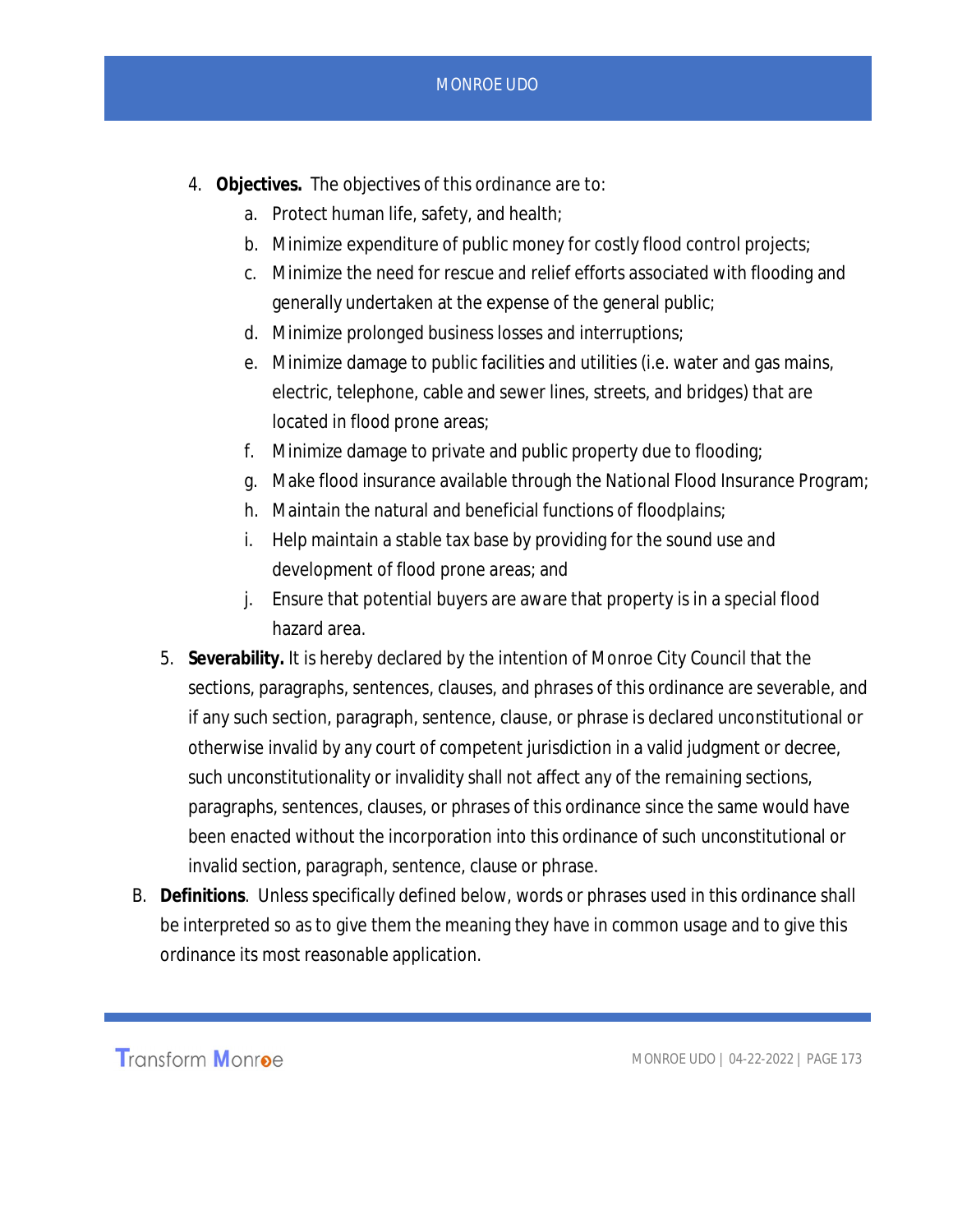- 1. **ACCESSORY STRUCTURE (APPURTENANT STRUCTURE).** A structure located on the same parcel of property as the principal structure and the use of which is incidental to the use of the principal structure. Garages, carports and storage sheds are common urban accessory structures. Pole barns, hay sheds and the like qualify as accessory structures on farms, and may or may not be located on the same parcel as the farm dwelling or shop building.
- 2. **ADDITION (TO AN EXISTING BUILDING).** An extension or increase in the floor area or height of a building or structure.
- 3. **ALTERATION OF WATERCOURSE.** A dam, impoundment, channel relocation, change in channel alignment, channelization, or change in cross-sectional area of the channel or the channel capacity, or any other form of modification which may alter, impede, retard or change the direction and/or velocity of the riverine flow of water during conditions of the base flood.
- 4. **APPEAL.** A request for a review of the Floodplain Administrator's interpretation of any provision of this ordinance.
- 5. **AREA OF SHALLOW FLOODING.** A designated Zone AO on a community's Flood Insurance Rate Map (FIRM) with base flood depths determined to be from one (1) to three (3) feet. These areas are located where a clearly defined channel does not exist, where the path of flooding is unpredictable and indeterminate, and where velocity flow may be evident.
- 6. **AREA OF SPECIAL FLOOD HAZARD.** See "Special Flood Hazard Area (SFHA)".
- 7. **BASE FLOOD.** The flood having a one (1) percent chance of being equaled or exceeded in any given year.
- 8. **BASE FLOOD ELEVATION (BFE).** A determination of the water surface elevations of the base flood as published in the Flood Insurance Study. When the BFE has not been provided in a "Special Flood Hazard Area", it may be obtained from engineering studies available from a Federal, State, or other source using FEMA approved

**Transform Monroe**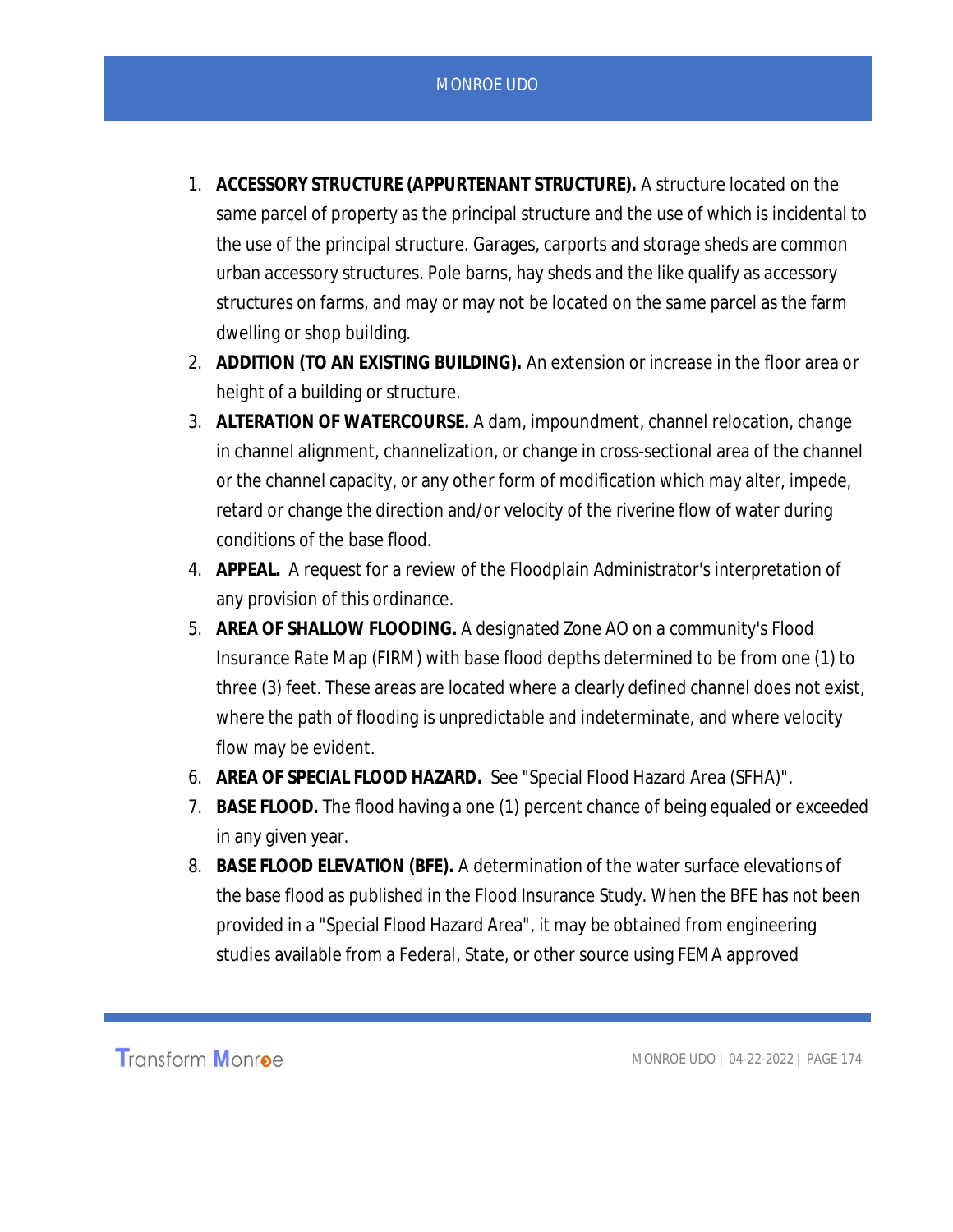engineering methodologies. This elevation, when combined with the "Freeboard", establishes the "Regulatory Flood Protection Elevation".

- 9. **BASEMENT.** Any area of the building having its floor sub grade (below ground level) on all sides.
- 10. **BUILDING.** See "Structure".
- 11. **CHEMICAL STORAGE FACILITY.** A building, portion of a building, or exterior area adjacent to a building used for the storage of any chemical or chemically reactive products.
- 12. **DESIGN FLOOD.** See "Regulatory Flood Protection Elevation."
- 13. **DEVELOPMENT.** Any man-made change to improved or unimproved real estate, including, but not limited to, buildings or other structures, mining, dredging, filling, grading, paving, excavation or drilling operations, or storage of equipment or materials.
- 14. **DEVELOPMENT ACTIVITY.** Means any activity defined as Development which will necessitate a Floodplain Development Permit. This includes buildings, structures, and non-structural items, including (but not limited to) fill, bulkheads, piers, pools, docks, landings, ramps, and erosion control/stabilization measures.
- 15. **DIGITAL FLOOD INSURANCE RATE MAP (DFIRM).** Means the digital official map of a community, issued by the Federal Emergency Management Agency (FEMA), on which both the Special Flood Hazard Areas and the risk premium zones applicable to the community are delineated.
- 16. **DISPOSAL.** As defined in G.S. 130A-290(a)(6), the discharge, deposit, injection, dumping, spilling, leaking, or placing of any solid waste into or on any land or water so that the solid waste or any constituent part of the solid waste may enter the environment or be emitted into the air or discharged into any waters, including groundwaters.

**Transform Monroe**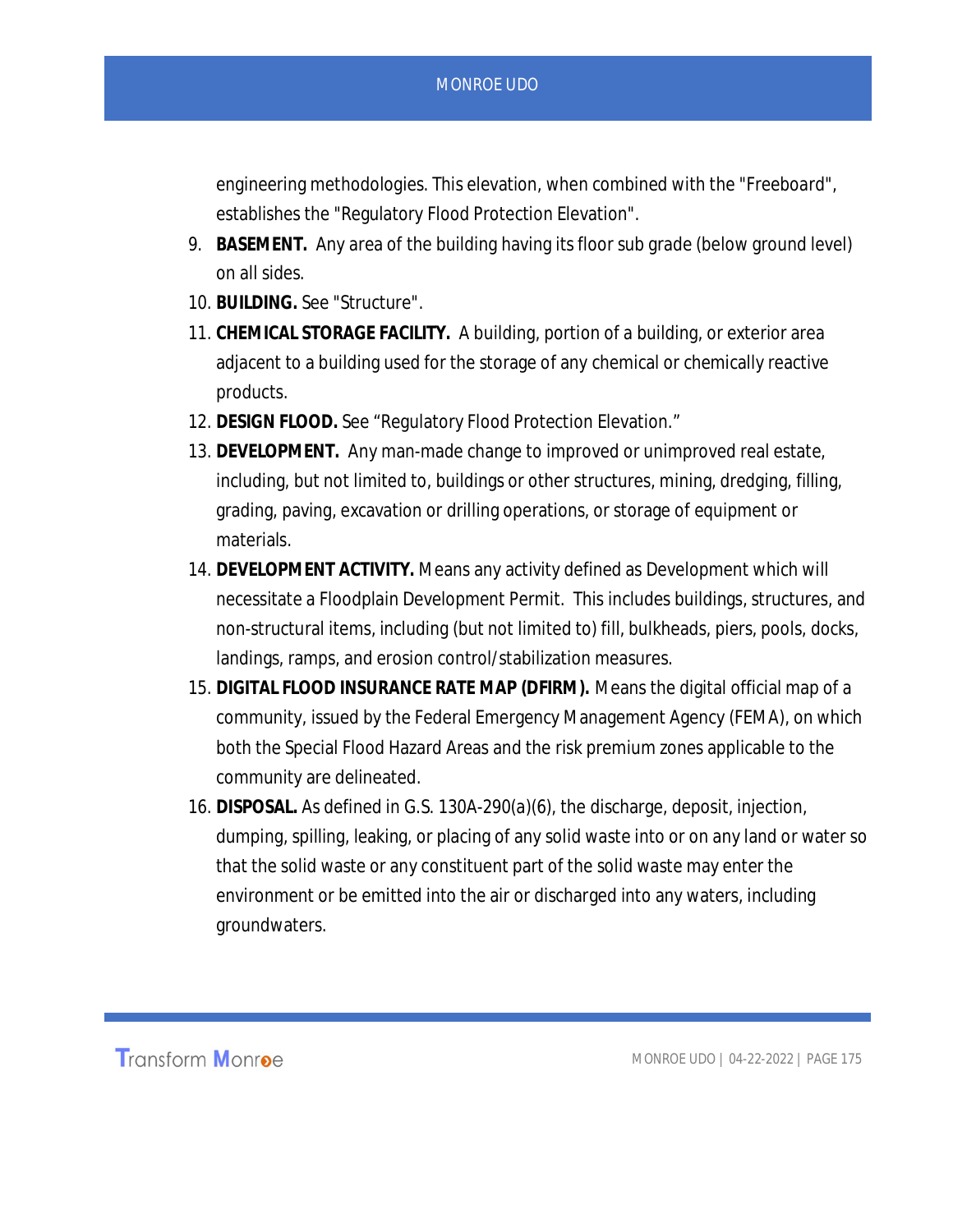- 17. **ELEVATED BUILDING.** A non-basement building which has its lowest elevated floor raised above ground level by foundation walls, shear walls, posts, piers, pilings, or columns.
- 18. **ENCROACHMENT.** The advance or infringement of uses, fill, excavation, buildings, structures or development into a floodplain, which may impede or alter the flow capacity of a floodplain.
- 19. **EXISTING BUILDING AND EXISTING STRUCTURE.** Means any building and/or structure for which the "start of construction" commenced before the effective date of this ordinance.
- 20. **EXISTING MANUFACTURED HOME PARK or MANUFACTURED HOME SUBDIVISION.** Means a manufactured home park or subdivision for which the construction of facilities for servicing the lots on which the manufactured homes are to be affixed (including, at a minimum, the installation of utilities, the construction of streets, and either final site grading or the pouring of concrete pads) is completed before the effective date of this ordinance.
- 21. **FLOOD or FLOODING.** A general and temporary condition of partial or complete inundation of normally dry land areas from:
	- a. The overflow of inland or tidal waters; and/or
	- b. The unusual and rapid accumulation or runoff of surface waters from any source.
- 22. **FLOOD BOUNDARY AND FLOODWAY MAP (FBFM).** An official map of a community, issued by the Federal Emergency Management Agency, on which the Special Flood Hazard Areas and the floodways are delineated. This official map is a supplement to and shall be used in conjunction with the Flood Insurance Rate Map (FIRM).
- 23. **FLOOD HAZARD BOUNDARY MAP (FHBM).** An official map of a community, issued by the Federal Emergency Management Agency, where the boundaries of the Special Flood Hazard Areas have been defined as Zone A.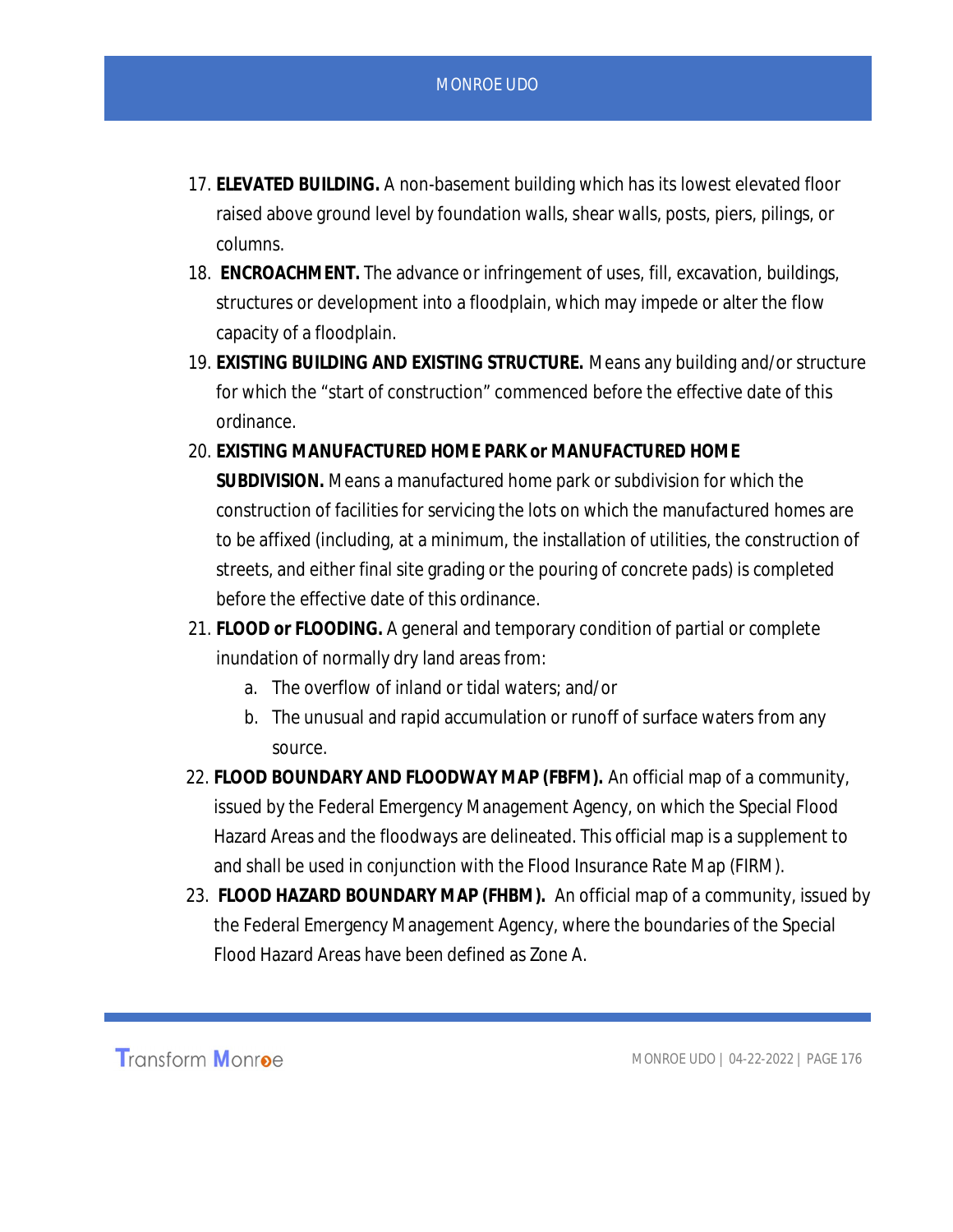- 24. **FLOOD INSURANCE.** The insurance coverage provided under the National Flood Insurance Program.
- 25. **FLOOD INSURANCE RATE MAP (FIRM).** An official map of a community, issued by the Federal Emergency Management Agency, on which both the Special Flood Hazard Areas and the risk premium zones applicable to the community are delineated.
- 26. **FLOOD INSURANCE STUDY (FIS).** An examination, evaluation, and determination of flood hazards, corresponding water surface elevations (if appropriate), flood hazard risk zones, and other flood data in a community issued by the Federal Emergency Management Agency. The Flood Insurance Study report includes Flood Insurance Rate Maps (FIRMs) and Flood Boundary and Floodway Maps (FBFMs), if published.
- 27. **FLOOD PRONE AREA.** See Floodplain.
- 28. **FLOOD ZONE.** A geographical area shown on a Flood Hazard Boundary Map or Flood Insurance Rate Map that reflects the severity or type of flooding in the area.
- 29. **FLOODPLAIN.** Any land area susceptible to being inundated by water from any source.
- 30. **FLOODPLAIN ADMINISTRATOR.** The Engineering Director or their designee appointed to administer and enforce the floodplain management regulations.
- 31. **FLOODPLAIN DEVELOPMENT PERMIT.** Any type of permit that is required in conformance with the provisions of this ordinance, prior to the commencement of any development activity.
- 32. **FLOODPLAIN MANAGEMENT.** The operation of an overall program of corrective and preventive measures for reducing flood damage and preserving and enhancing, where possible, natural resources in the floodplain, including, but not limited to, emergency preparedness plans, flood control works, floodplain management regulations, and open space plans.
- 33. **FLOODPLAIN MANAGEMENT REGULATIONS.** This ordinance and other zoning ordinances, subdivision regulations, building codes, health regulations, special purpose ordinances, and other applications of police power. This term describes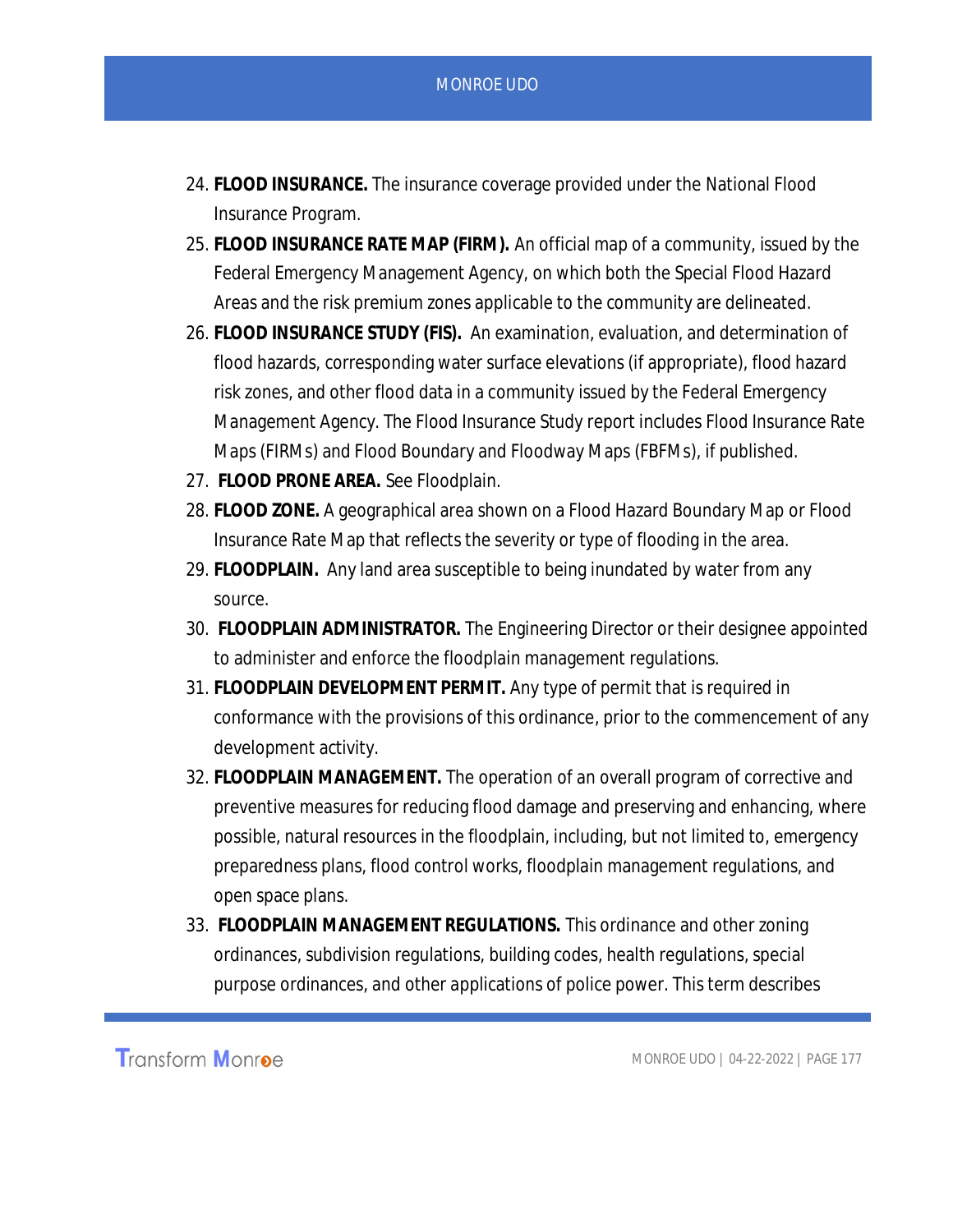federal, state or local regulations, in any combination thereof, which provide standards for preventing and reducing flood loss and damage.

- 34. **FLOODPROOFING.** Any combination of structural and nonstructural additions, changes, or adjustments to structures which reduce or eliminate flood damage to real estate or improved real property, water and sanitation facilities, structures, and their contents.
- 35. **FLOOD-RESISTANT MATERIAL.** Means any building product [material, component or system] capable of withstanding direct and prolonged contact (minimum 72 hours) with floodwaters without sustaining damage that requires more than low-cost cosmetic repair. Any material that is water-soluble or is not resistant to alkali or acid in water, including normal adhesives for above-grade use, is not flood-resistant. Pressure-treated lumber or naturally decay-resistant lumbers are acceptable flooring materials. Sheet-type flooring coverings that restrict evaporation from below and materials that are impervious, but dimensionally unstable are not acceptable. Materials that absorb or retain water excessively after submergence are not floodresistant. Please refer to Technical Bulletin 2, Flood Damage-Resistant Materials Requirements, and available from the FEMA. Class 4 and 5 materials, referenced therein, are acceptable flood-resistant materials.
- 36. **FLOODWAY.** The channel of a river or other watercourse and the adjacent land areas that must be reserved in order to discharge the base flood without cumulatively increasing the water surface elevation more than one (1) foot.
- 37. **FLOODWAY ENCROACHMENT ANALYSIS.** Means an engineering analysis of the impact that a proposed encroachment into a floodway or non-encroachment area is expected to have on the floodway boundaries and flood levels during the occurrence of the base flood discharge. The evaluation shall be prepared by a qualified North Carolina licensed engineer using standard engineering methods and hydraulic models meeting the minimum requirements of the National Flood Insurance Program.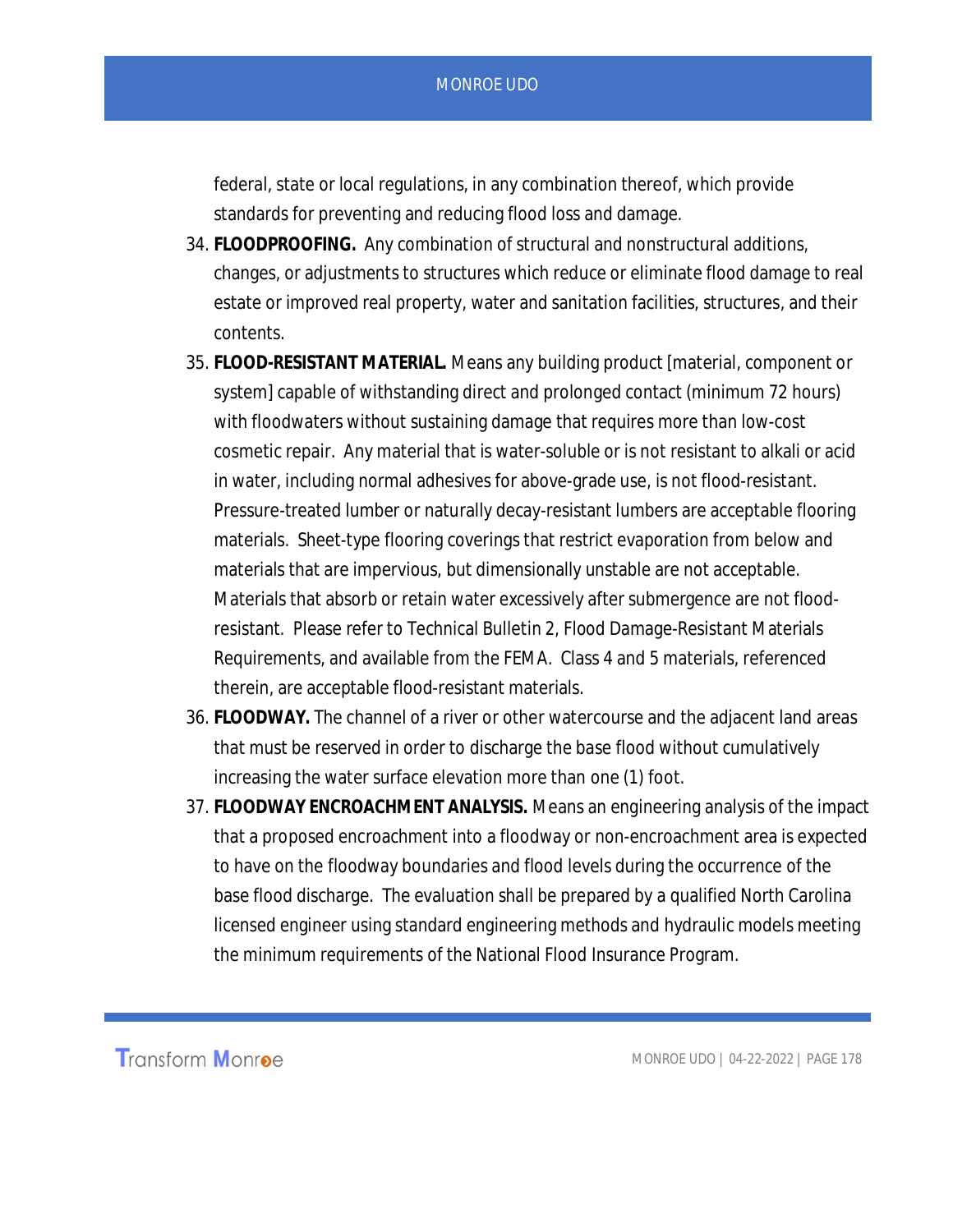- 38. **FREEBOARD.** The height added to the Base Flood Elevation (BFE) to account for the many unknown factors that could contribute to flood heights greater than the height calculated for a selected size flood and floodway conditions, such as wave action, blockage of bridge openings, and the hydrological effect of urbanization of the watershed. The Base Flood Elevation (BFE) plus the freeboard establishes the "Regulatory Flood Protection Elevation".
- 39. **FUNCTIONALLY DEPENDENT FACILITY.** A facility which cannot be used for its intended purpose unless it is located in close proximity to water, limited to a docking or port facility necessary for the loading and unloading of cargo or passengers, shipbuilding, or ship repair. The term does not include long-term storage, manufacture, sales, or service facilities.
- 40. **HAZARDOUS WASTE MANAGEMENT FACILITY.** As defined in G.S. 130A, Article 9, a facility for the collection, storage, processing, treatment, recycling, recovery, or disposal of hazardous waste.
- 41. **HIGHEST ADJACENT GRADE (HAG).** The highest natural elevation of the ground surface, prior to construction, immediately next to the proposed walls of the structure.
- 42. **HISTORIC STRUCTURE.** Any structure that is:
	- a. Listed individually in the National Register of Historic Places (a listing maintained by the US Department of Interior) or preliminarily determined by the Secretary of Interior as meeting the requirements for individual listing on the National Register;
	- b. Certified or preliminarily determined by the Secretary of Interior as contributing to the historical significance of a registered historic district or a district preliminarily determined by the Secretary to qualify as a registered historic district;
	- c. Individually listed on a local inventory of historic landmarks in communities with a "Certified Local Government (CLG) Program"; or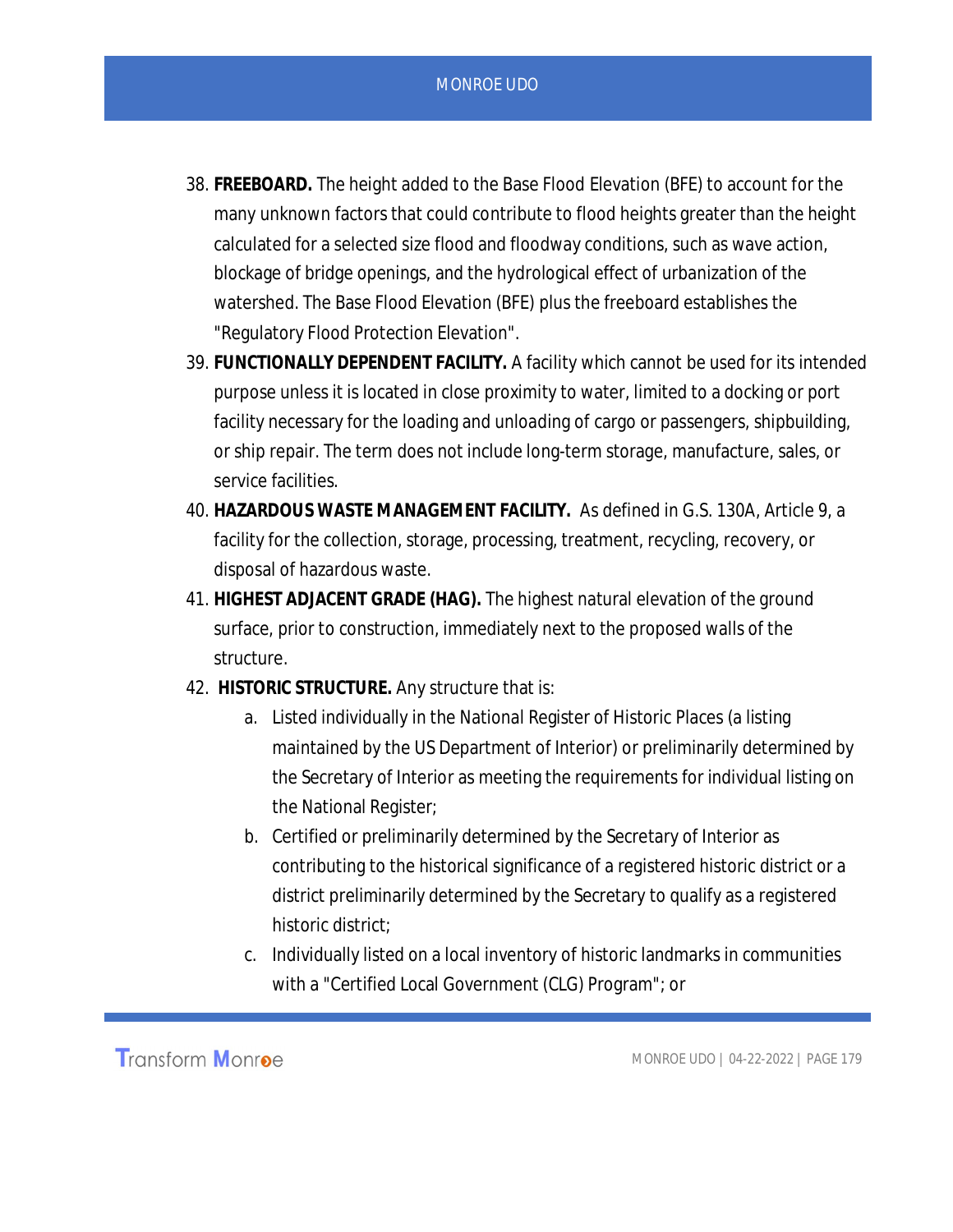- d. Certified as contributing to the historical significance of a historic district designated by a community with a "Certified Local Government (CLG) Program".
- 36. **CERTIFIED LOCAL GOVERNMENT (CLG) PROGRAMS.** Approved by the US Department of the Interior in cooperation with the North Carolina Department of Cultural Resources through the State Historic Preservation Officer as having met the requirements of the National Historic Preservation Act of 1966 as amended in 1980.
- 37. **LETTER OF MAP CHANGE (LOMC).** Means an official determination issued by FEMA that amends or revises an effective Flood Insurance Rate Map or Flood Insurance Study. Letters of Map Change include:
	- a. Letter of Map Amendment (LOMA): An official amendment, by letter, to an effective National Flood Insurance Program map. A LOMA is based on technical data showing that a property had been inadvertently mapped as being in the floodplain but is actually on natural high ground above the base flood elevation. A LOMA amends the current effective Flood Insurance Rate Map and establishes that a specific property, portion of a property, or structure is not located in a special flood hazard area.
	- b. Letter of Map Revision (LOMR): A revision based on technical data that may show changes to flood zones, flood elevations, special flood hazard area boundaries and floodway delineations, and other planimetric features.
	- c. Letter of Map Revision Based on Fill (LOMR-F): A determination that a structure or parcel of land has been elevated by fill above the BFE and is, therefore, no longer located within the special flood hazard area. In order to qualify for this determination, the fill must have been permitted and placed in accordance with the community's floodplain management regulations.
	- d. Conditional Letter of Map Revision (CLOMR): A formal review and comment as to whether a proposed project complies with the minimum NFIP requirements for such projects with respect to delineation of special flood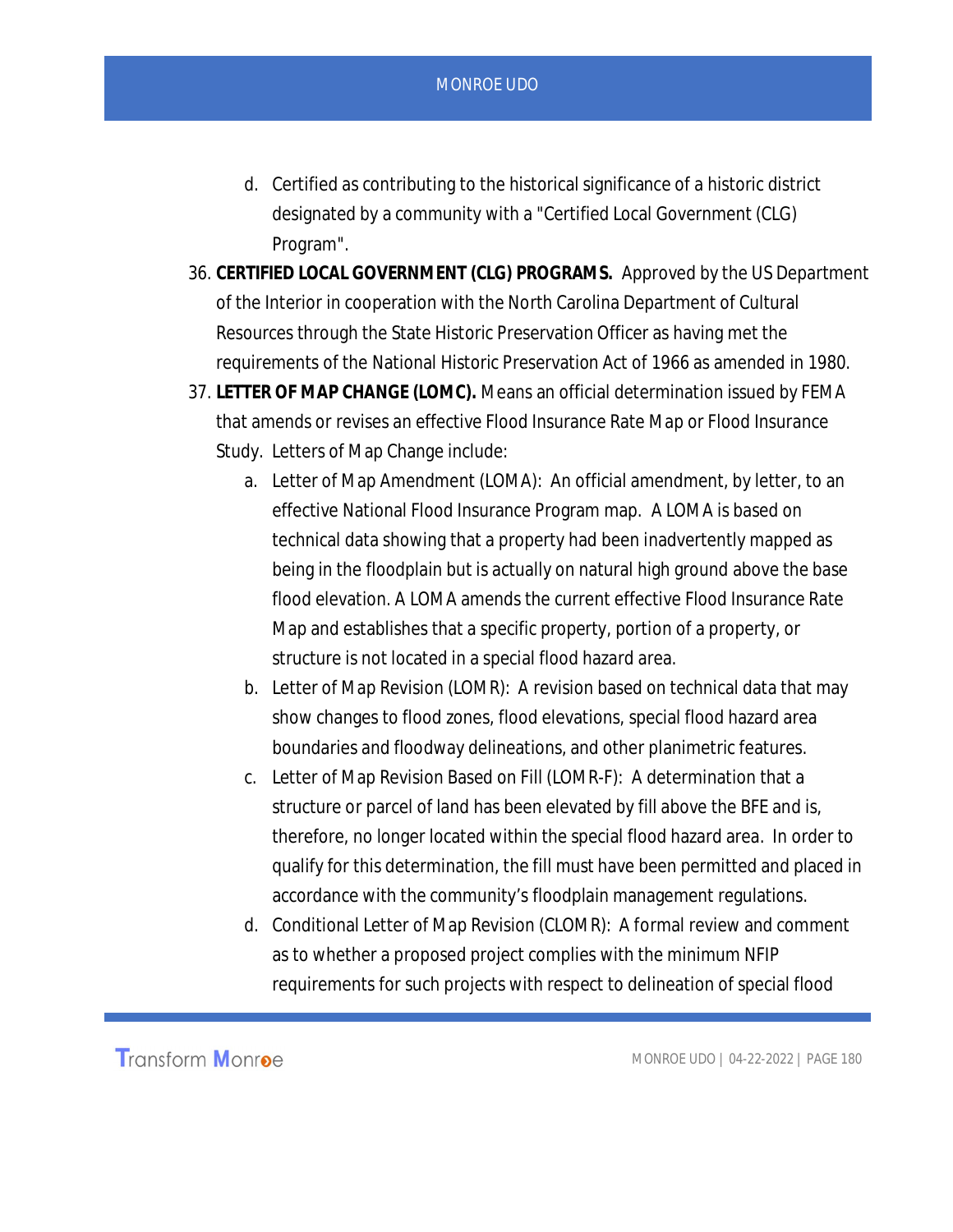hazard areas. A CLOMR does not revise the effective Flood Insurance Rate Map or Flood Insurance Study; upon submission and approval of certified asbuilt documentation, a Letter of Map Revision may be issued by FEMA to revise the effective FIRM.

- 38. **LIGHT DUTY TRUCK**. means any motor vehicle rated at 8,500 pounds Gross Vehicular Weight Rating or less which has a vehicular curb weight of 6,000 pounds or less and which has a basic vehicle frontal area of 45 square feet or less as defined in 40 CFR 86.082-2 and is:
	- a. Designed primarily for purposes of transportation of property or is a derivation of such a vehicle, or
	- b. Designed primarily for transportation of persons and has a capacity of more than 12 persons; or
	- c. Available with special features enabling off-street or off-highway operation and use.
- 39. **LOWEST ADJACENT GRADE (LAG).** The elevation of the ground, sidewalk or patio slab immediately next to the building, or deck support, after completion of the building.
- 40. **LOWEST FLOOR***.* The lowest floor of the lowest enclosed area (including basement). An unfinished or flood resistant enclosure, usable solely for parking of vehicles, building access, or limited storage in an area other than a basement area is not considered a building's lowest floor, provided that such an enclosure is not built so as to render the structure in violation of the applicable non-elevation design requirements of this ordinance.
- 41. **MANUFACTURED HOME.** A structure, transportable in one or more sections, which is built on a permanent chassis and designed to be used with or without a permanent foundation when connected to the required utilities. The term "manufactured home" does not include a "recreational vehicle".
- 42. **MANUFACTURED HOME PARK OR SUBDIVISION.** A parcel (or contiguous parcels) of land divided into two or more manufactured home lots for rent or sale.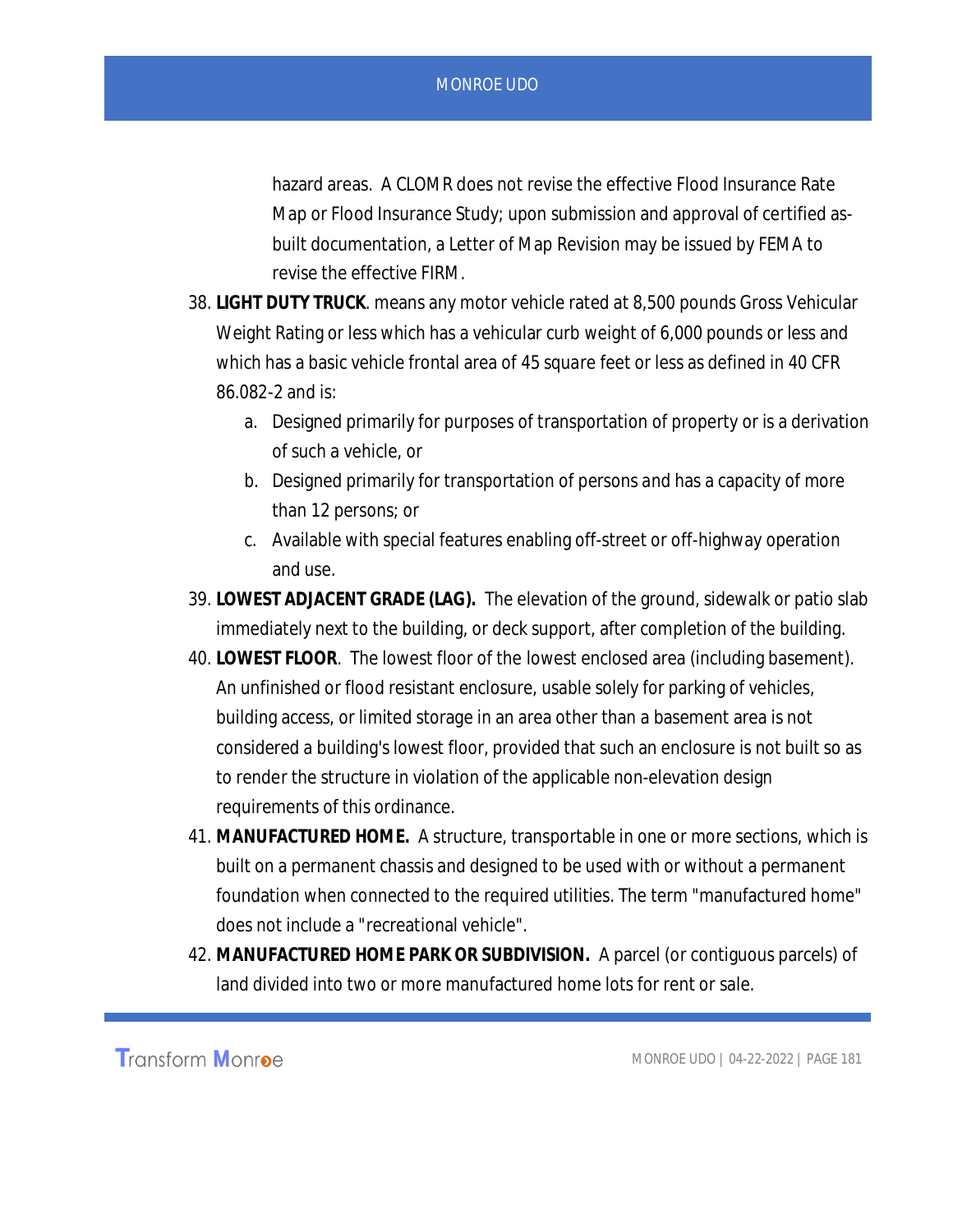- 43. **MARKET VALUE.** The building value, not including the land value and that of any accessory structures or other improvements on the lot. Market value may be established by independent certified appraisal; replacement cost depreciated for age of building and quality of construction (Actual Cash Value); or adjusted tax assessed values.
- 44. **MAP REPOSITORY**. Means the location of the official flood hazard data to be applied for floodplain management. It is a central location in which flood data is stored and managed; in North Carolina, FEMA has recognized that the application of digital flood hazard data products carry the same authority as hard copy products. Therefore, the NCEM's Floodplain Mapping Program websites house current and historical flood hazard data. For effective flood hazard data the NC FRIS website (http://FRIS.NC.GOV/FRIS) is the map repository, and for historical flood hazard data the FloodNC website (http://FLOODNC.GOV/NCFLOOD) is the map repository.
- 45. **MARKET VALUE**. Means the building value, not including the land value and that of any accessory structures or other improvements on the lot. Market value may be established by independent certified appraisal; replacement cost depreciated for age of building and quality of construction (Actual Cash Value); or adjusted tax assessed values.
- 46. **NEW CONSTRUCTION.** Structures for which the "start of construction" commenced on or after the effective date of the initial floodplain management regulations and includes any subsequent improvements to such structures.
- 47. **NON-ENCROACHMENT AREA (NEA)***.* The channel of a river or other watercourse and the adjacent land areas that must be reserved in order to discharge the base flood without cumulatively increasing the water surface elevation more than one (1) foot as designated in the Flood Insurance Study report.
- 48. **POST-FIRM.** Means construction or other development for which the "start of construction" occurred on or after the effective date of the initial Flood Insurance Rate Map.

**Transform Monroe**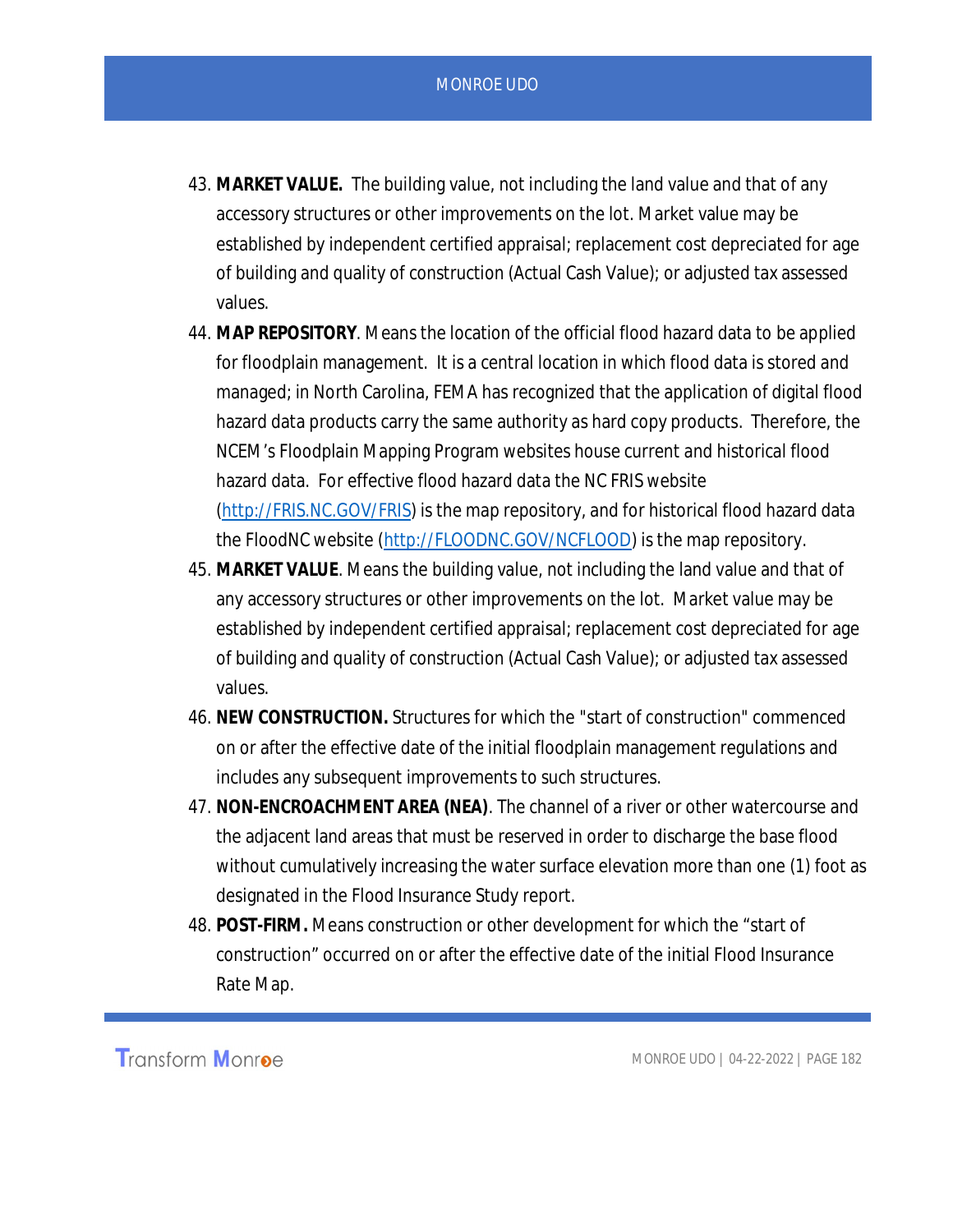- 49. **PRE-FIRM.** Means construction or other development for which the "start of construction" occurred before the effective date of the initial Flood Insurance Rate Map.
- 50. **PRINCIPALLY ABOVE GROUND.** That at least fifty-one (51%) percent of the actual cash value of the structure is above ground.
- 51. **RECREATIONAL VEHICLE (RV).** A vehicle, which is:
	- a. Built on a single chassis;
	- b. Four hundred (400) square feet or less when measured at the largest horizontal projection;
	- c. Designed to be self-propelled or permanently towable by a light duty truck; and
	- d. Designed primarily not for use as a permanent dwelling, but as temporary living quarters for recreational, camping, travel, or seasonal use.
	- e. Is fully licensed and ready for highway use.

*For the purpose of this ordinance, "Tiny Homes/Houses" and Park Models that do not meet the items listed above are not considered Recreational Vehicles and should meet the standards of and be permitted as Residential Structures.*

- 52. **REFERENCE LEVEL.** "Reference Level" is the bottom of the lowest horizontal structural member of the lowest floor for structures within all Special Flood Hazard Areas.
- 53. **REGULATORY FLOOD PROTECTION ELEVATION.** The "Base Flood Elevation" plus the "Freeboard". In "Special Flood Hazard Areas" where Base Flood Elevations (BFEs) have been determined, this elevation shall be the BFE plus two (2) feet of freeboard. In "Special Flood Hazard Areas" where no BFE has been established, this elevation shall be at least two (2) feet above the highest adjacent grade.
- 54. **REMEDY A VIOLATION.** To bring the structure or other development into compliance with state and community floodplain management regulations, or, if this is not possible, to reduce the impacts of its noncompliance. Ways that impacts may be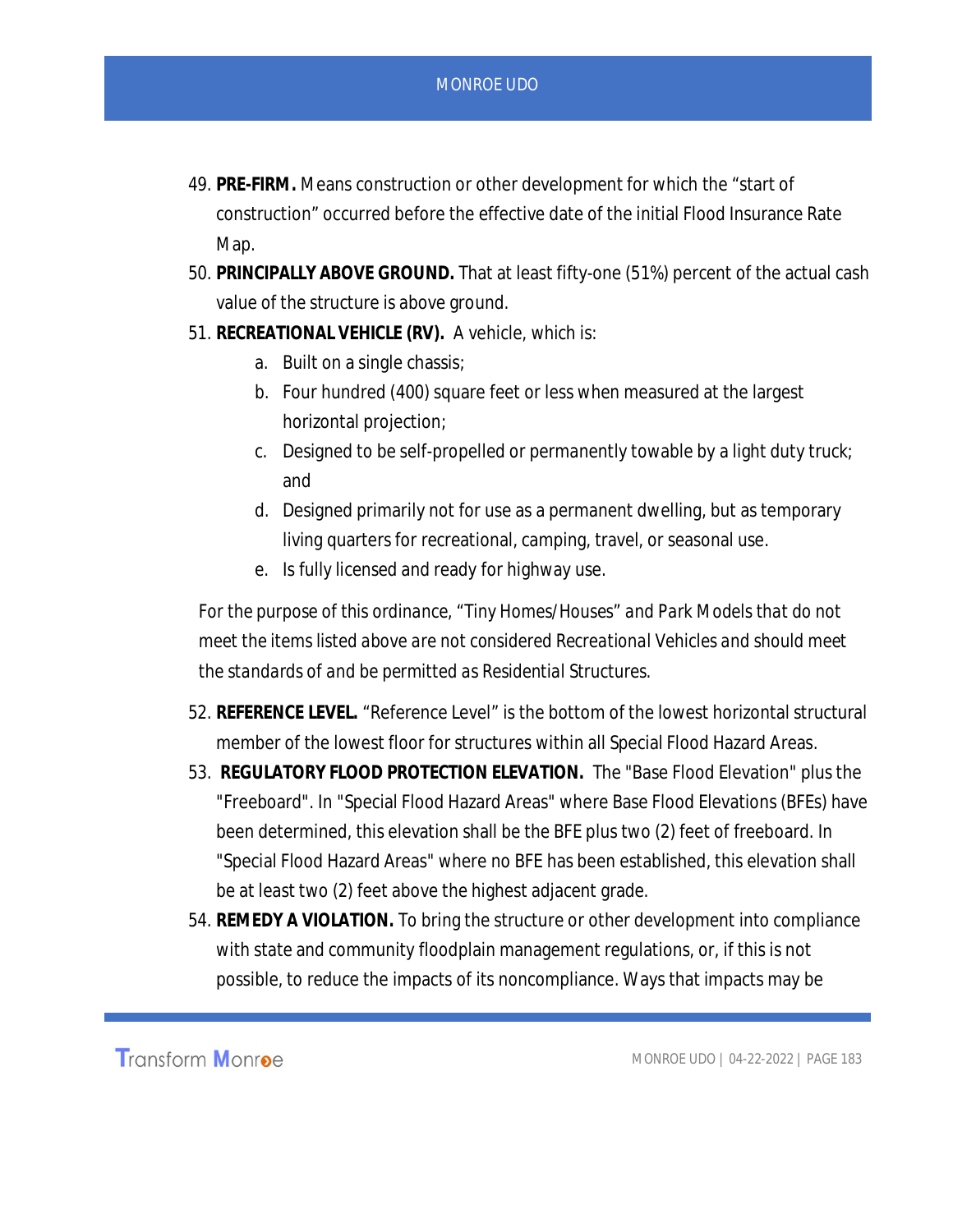reduced include protecting the structure or other affected development from flood damages, implementing the enforcement provisions of the ordinance or otherwise deterring future similar violations, or reducing federal financial exposure with regard to the structure or other development.

- 55. **RIVERINE***.* Relating to, formed by, or resembling a river (including tributaries), stream, brook, etc.
- 56. **SALVAGE YARD.** Any non-residential property used for the storage, collection, and/or recycling of any type of equipment, and including but not limited to vehicles, appliances and related machinery.
- 57. **SOLID WASTE DISPOSAL FACILITY.** Any facility involved in the disposal of solid waste, as defined in G.S. 130A-290(a)(35).
- 58. **SOLID WASTE DISPOSAL SITE.** As defined in G.S. 130A-290(a)(36), any place at which solid wastes are disposed of by incineration, sanitary landfill, or any other method.
- 59. **SPECIAL FLOOD HAZARD AREA (SFHA).** The land in the floodplain subject to a one percent (1%) or greater chance of being flooded in any given year, as determined per C. General Provisions, 2. Special Flood Hazard Areas below.
- 60. **START OF CONSTRUCTION.** Includes substantial improvement, and means the date the building permit was issued, provided the actual start of construction, repair, reconstruction, rehabilitation, addition placement, or other improvement was within 180 days of the permit date. The actual start means either the first placement of permanent construction of a structure on a site, such as the pouring of slab or footings, the installation of piles, the construction of columns, or any work beyond the stage of excavation; or the placement of a manufactured home on a foundation. Permanent construction does not include land preparation, such as clearing, grading, and filling; nor does it include the installation of streets and/or walkways; nor does it include excavation for a basement, footings, piers, or foundations or the erection of temporary forms; nor does it include the installation on the property of accessory buildings, such as garages or sheds not occupied as dwelling units or not part of the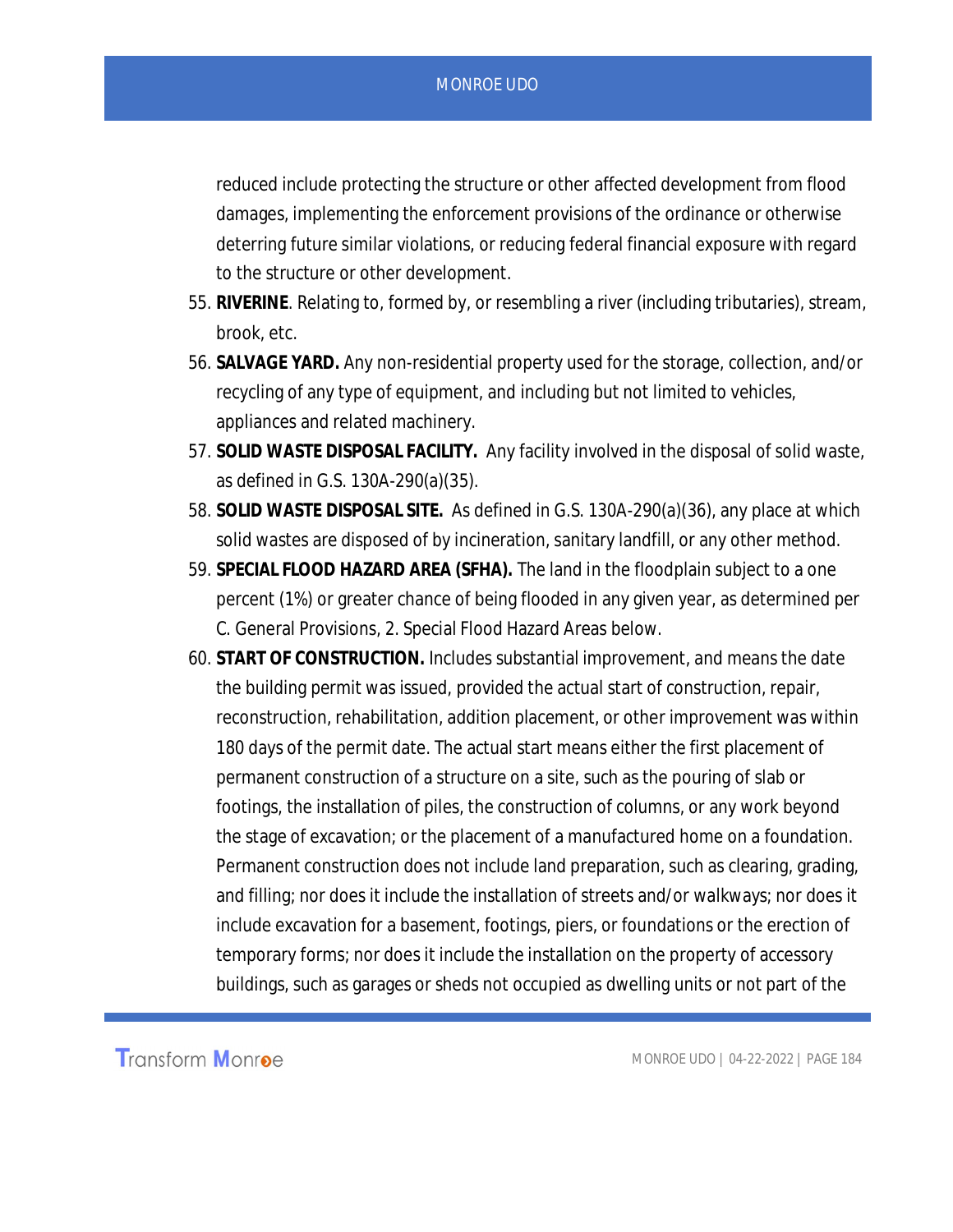main structure. For a substantial improvement, the actual start of construction means the first alteration of any wall, ceiling, floor, or other structural part of the building, whether or not that alteration affects the external dimensions of the building.

- 61. **STRUCTURE.** A walled and roofed building, a manufactured home, or a gas, liquid, or liquefied gas storage tank that is principally above ground.
- 62. **SUBSTANTIAL DAMAGE.** Damage of any origin sustained by a structure during any one-year period whereby the cost of restoring the structure to its before damaged condition would equal or exceed 50 percent of the market value of the structure before the damage occurred.
- 63. **SUBSTANTIAL IMPROVEMENT.** Any combination of repairs, reconstruction, rehabilitation, addition, or other improvement of a structure, taking place during any one-year period for which the cost equals or exceeds 50 percent of the market value of the structure before the "start of construction" of the improvement. This term includes structures which have incurred "substantial damage", regardless of the actual repair work performed. The term does not, however, include either:
	- a. Any correction of existing violations of state or community health, sanitary, or safety code specifications which have been identified by the community code enforcement official and which are the minimum necessary to assure safe living conditions; or
	- b. Any alteration of a historic structure, provided that the alteration will not preclude the structure's continued designation as a historic structure.
- 64. **TECHNICAL BULLETIN AND TECHNICAL FACT SHEET.** Means a FEMA publication that provides guidance concerning the building performance standards of the NFIP, which are contained in Title 44 of the U.S. Code of Federal Regulations at Section 60.3. The bulletins and fact sheets are intended for use primarily by State and local officials responsible for interpreting and enforcing NFIP regulations and by members of the development community, such as design professionals and builders. New bulletins, as well as updates of existing bulletins, are issued periodically as needed. The bulletins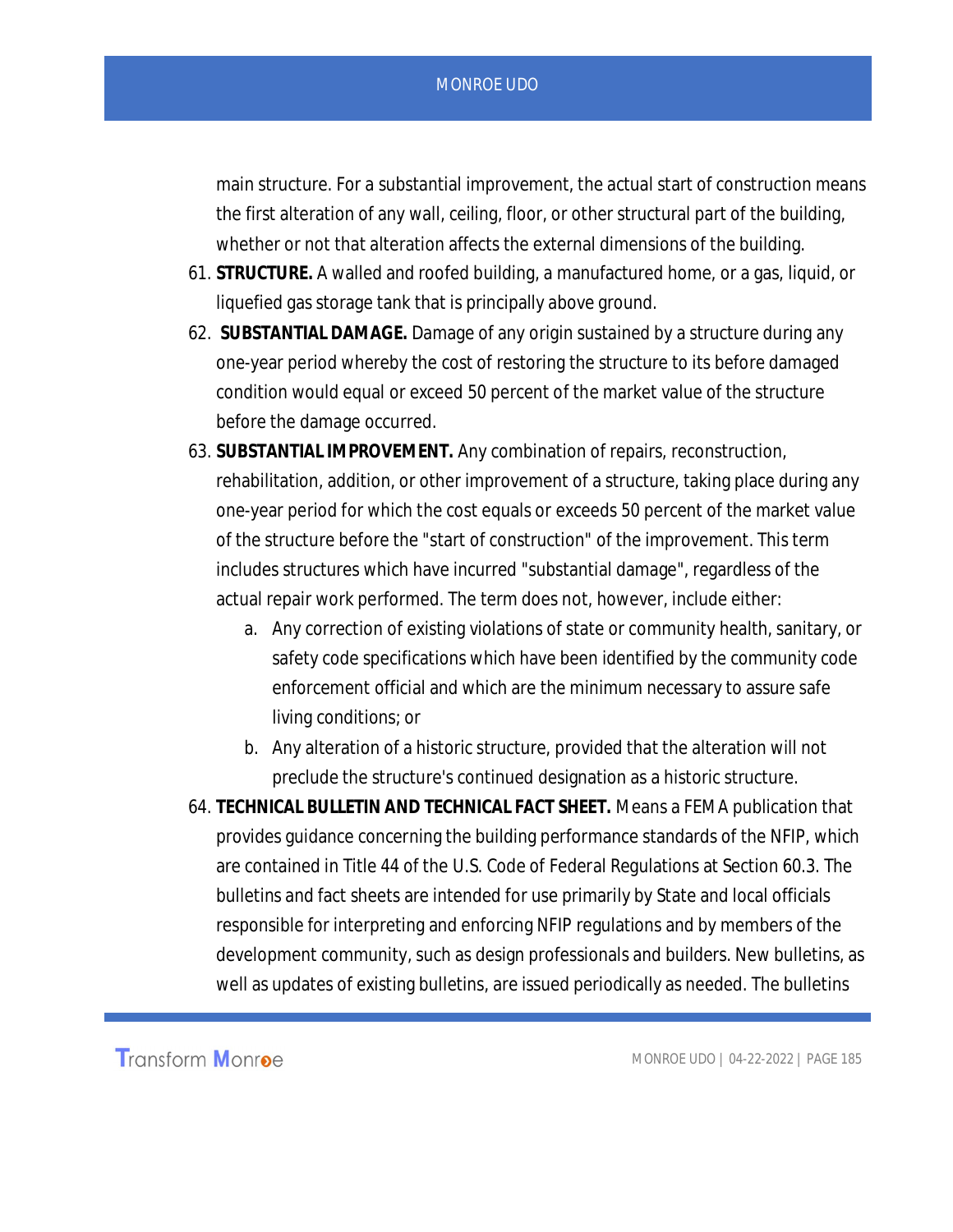do not create regulations; rather they provide specific guidance for complying with the minimum requirements of existing NFIP regulations. It should be noted that Technical Bulletins and Technical Fact Sheets provide guidance on the minimum requirements of the NFIP regulations. State or community requirements that exceed those of the NFIP take precedence. Design professionals should contact the community officials to determine whether more restrictive State or local regulations apply to the building or site in question. All applicable standards of the State or local building code must also be met for any building in a flood hazard area.

- 65. **TEMPERATURE CONTROLLED.** Means having the temperature regulated by a heating and/or cooling system, built-in or appliance.
- 66. **THREAT TO PUBLIC SAFETY or NUISANCE.** Anything which is injurious to the safety or health of an entire community or neighborhood, or any considerable number of persons, or unlawfully obstructs the free passage or use, in the customary manner, of any navigable lake, or river, bay, stream, canal, or basin.
- 67. **VARIANCE.** The grant of relief from the requirements of this ordinance.
- 68. **VIOLATION.** The failure of a structure or other development to be fully compliant with the applicable floodplain management regulations. A structure or other development without the elevation certificate, other certifications, or other evidence of compliance is presumed to be in violation until such time as that documentation is provided.
- 69. **WATER SURFACE ELEVATION (WSE).** The height, in relation to NAVD 1988, of floods of various magnitudes and frequencies in the floodplains of coastal or riverine areas.
- 70. **WATERCOURSE.** A lake, river, creek, stream, wash, channel or other topographic feature on or over which waters flow at least periodically. Watercourse includes specifically designated areas in which substantial flood.
- C. **General Provisions.**
	- 1. **Applicability***.* This ordinance shall apply to all Special Flood Hazard Areas within the jurisdiction, including Extra-Territorial Jurisdictions, of the City of Monroe.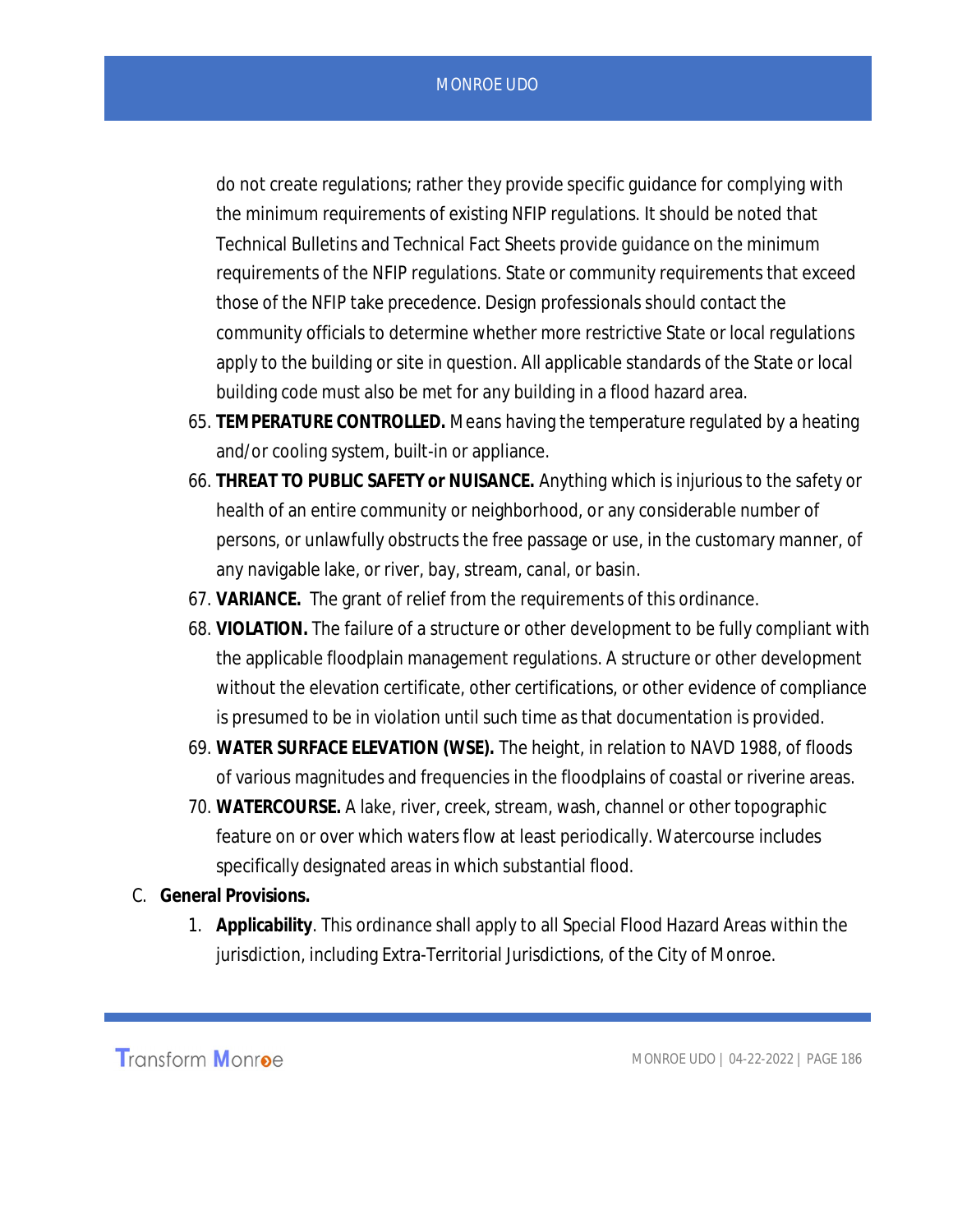- 2. **Special Flood Hazard Areas.** The Special Flood Hazard Areas are those identified under the Cooperating Technical State (CTS) agreement between the State of North Carolina and FEMA in its Flood Insurance Study (FIS) for Union County dated October 16, 2008 and its accompanying Flood Insurance Rate Map Panels (5406J, 5415J, 5416J. 5417J, 5422J, 5424J, 5425J, 5426J, 5427J, 5428J, 5434J, 5435J, 5436J, 5437J, 5442J, 5444J, 5445J, 5446J, 5454J, 5455J, 5456J, 5457J, and 5464J provided for reference) for the City of Monroe also dated October 16, 2008, which are adopted by reference and declared to be a part of this ordinance, and all revisions thereto after July 1, 2021. The initial Flood Insurance Rate Maps are as follows for the jurisdictional areas at the initial date: Union County Unincorporated Area, dated July 18, 1983, City of Monroe, dated January 19, 1983. Future revisions to the FIS and DFIRM panels that do not change flood hazard data within the jurisdictional authority of the City of Monroe are also adopted by reference and declared a part of this ordinance. Subsequent Letter of Map Revisions (LOMRs) and/or Physical Map Revisions (PMRs) are adopted by reference consistent with G.S. 160D-105.
- 3. **Floodplain Development Permit***.* A floodplain development permit shall be required in conformance with the provisions of this ordinance prior to the commencement of any development activities within special flood hazard areas determined per C. General Provisions, 2. Special Flood Hazard Areas above.
- 4. **Compliance**. No structure or land shall hereafter be located, extended, converted, altered, or developed in any way without full compliance with the terms of this ordinance and other applicable regulations.
- 5. **Other Restrictions (Abrogation)**. This ordinance is not intended to repeal, abrogate, or impair any existing easements, covenants, or deed restrictions. However, where this ordinance and another conflict or overlap, whichever imposes the more stringent restrictions shall prevail.
- 6. **Interpretation***.* In the interpretation and application of this ordinance, all provisions shall be: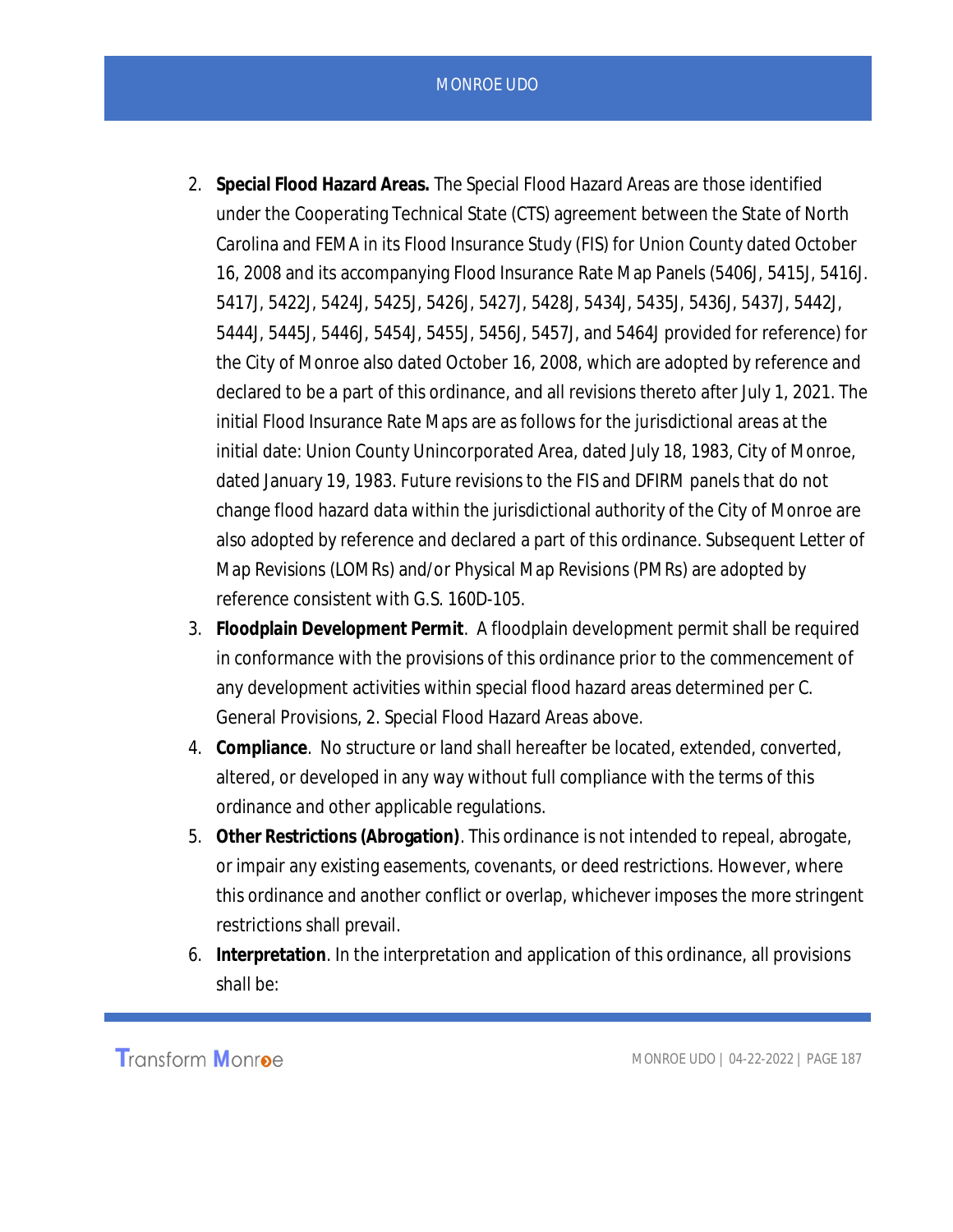- a. Considered as minimum requirements;
- b. Liberally construed in favor of the governing body; and
- c. Deemed neither to limit nor repeal any other powers granted under state statutes.
- 7. **Liability.** The degree of flood protection required by this ordinance is considered reasonable for regulatory purposes and is based on scientific and engineering consideration. Larger floods can and will occur. Actual flood heights may be increased by man-made or natural causes. This ordinance does not imply that land outside the special flood hazard areas or uses permitted within such areas will be free from flooding or flood damages. This ordinance shall not create liability on the part of the City of Monroe or by any officer or employee thereof for any flood damages that result from reliance on this ordinance or any administrative decision lawfully made hereunder.
- 8. **Violation.** Violations of this section shall be undertaken consistent with Section 1.1.12 of this UDO.
- D. **Administration***.*
	- 1. **Floodplain Administrator***.* The Floodplain Administrator is hereby appointed to administer and implement the provisions of this ordinance. In instances where the Floodplain Administrator receives assistance from others to complete tasks to administer and implement this ordinance, the Floodplain Administrator shall be responsible for the coordination and overall compliance with the National Flood Insurance Program and the provisions of this ordinance.
	- 2. **Requirements***.*
		- a. **Application Requirements.** Application for a Floodplain Development Permit shall be made to the Floodplain Administrator prior to any development activities located within Special Flood Hazard Areas. The following items shall be presented to the Floodplain Administrator to apply for a floodplain development permit: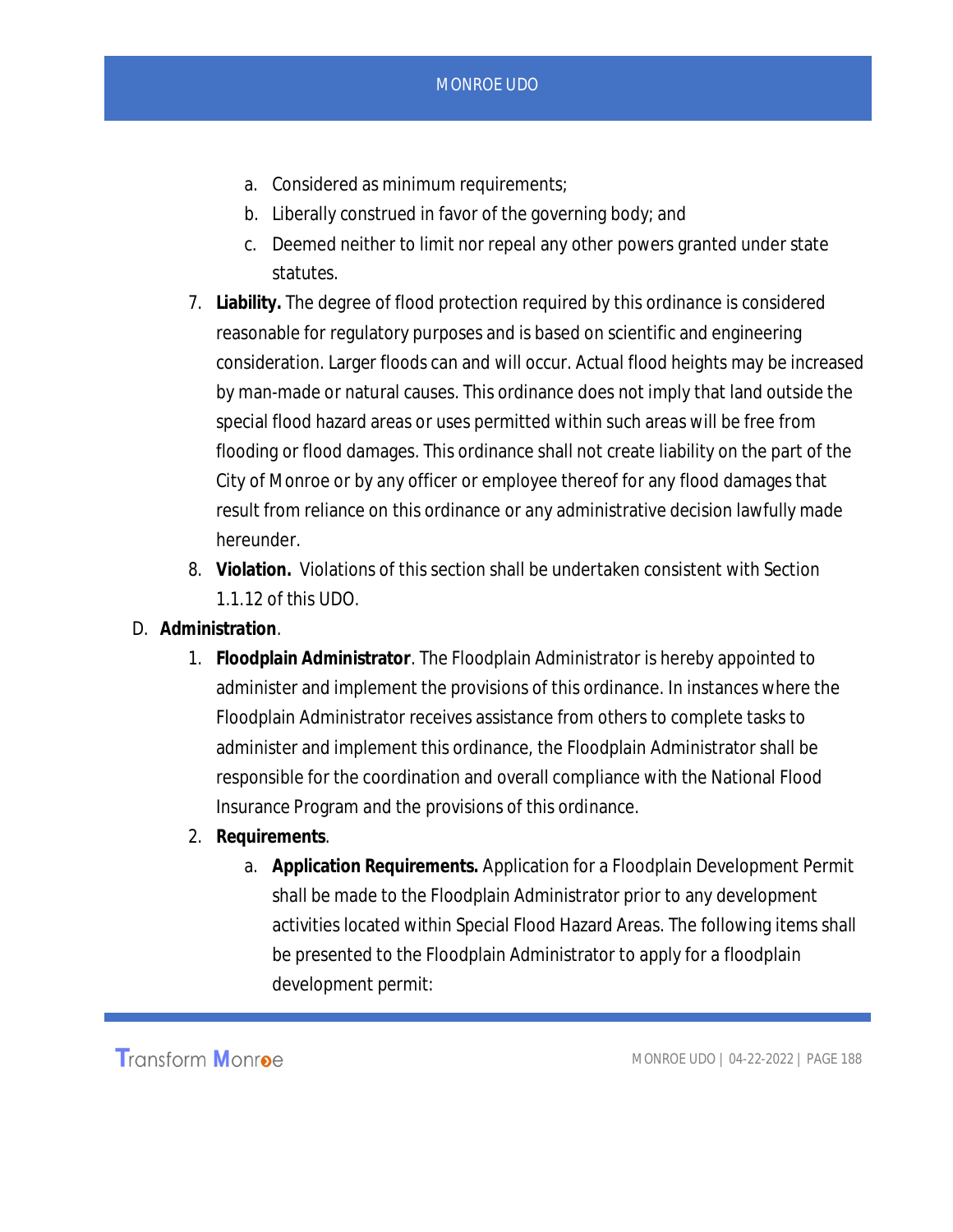- i. A plot plan drawn to scale which shall include, but shall not be limited to, the following specific details of the proposed floodplain development:
	- a) The nature, location, dimensions, and elevations of the area of development/disturbance; existing and proposed structures, utility systems, grading/pavement areas, fill materials, storage areas, drainage facilities, and other development;
	- b) The boundary of the Special Flood Hazard Area as delineated on the FIRM or other flood map as determined per C. General Provisions, 2. Special Flood Hazard Areas above, or a statement that the entire lot is within the Special Flood Hazard Area;
	- c) Flood zone(s) designation of the proposed development area as determined on the FIRM or other flood map as determined per C. General Provisions, 2. Special Flood Hazard Areas above;
	- d) The boundary of the floodway(s) or non-encroachment area(s) as determined per C. General Provisions, 2. Special Flood Hazard Areas above;
	- e) The Base Flood Elevation (BFE) where provided as set forth per C. General Provisions, 2. Special Flood Hazard Areas above; D. Administration, 3. Duties and Responsibilities of the Floodplain Administrator below; and E. Provisions for Flood Hazard Reduction, 4. Standards for Floodplains Without Established Base Flood Elevations below.
	- f) The old and new location of any watercourse that will be altered or relocated as a result of proposed development; and
	- g) The certification of the plot plan by a registered land surveyor or professional engineer.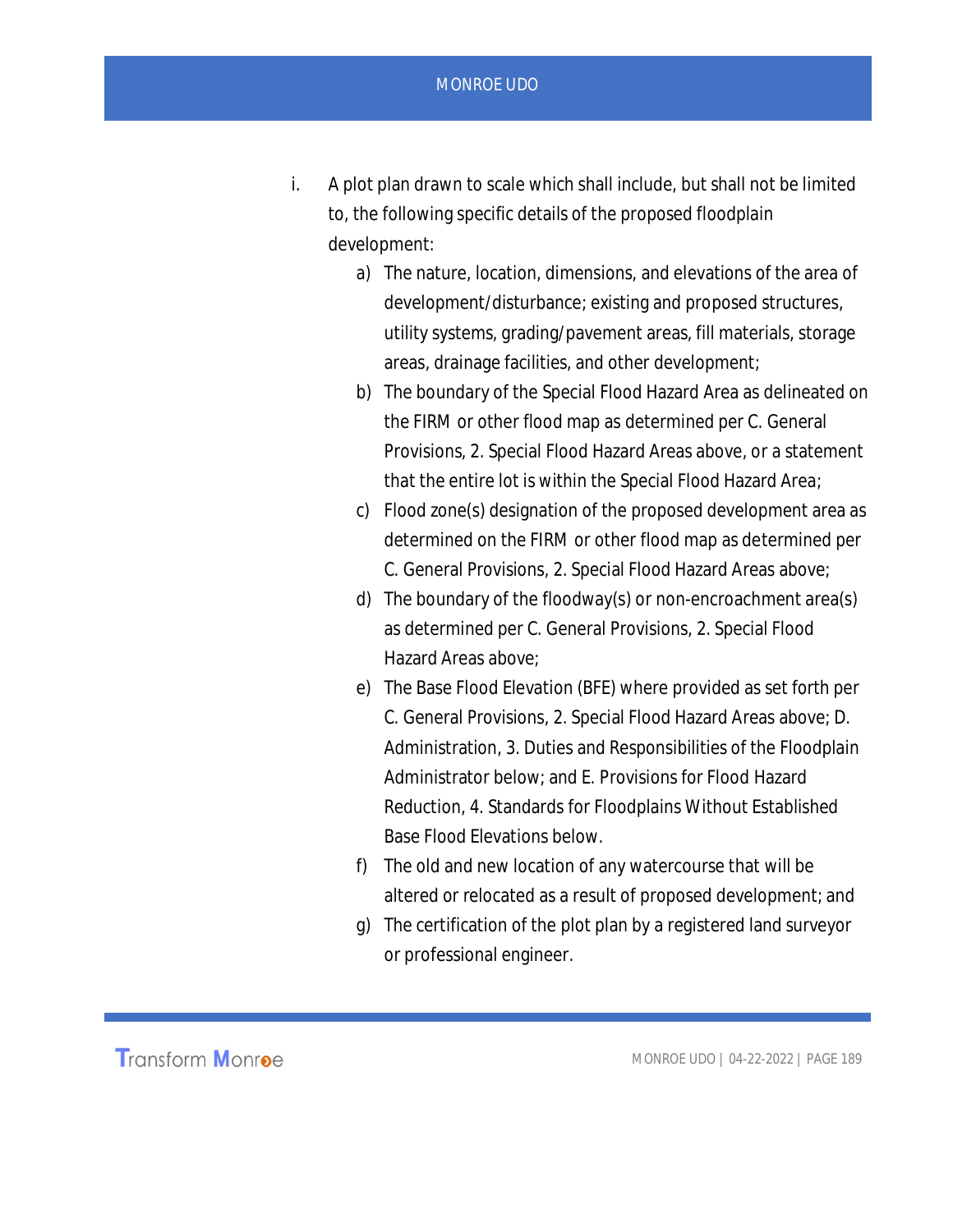- ii. Proposed elevation, and method thereof, of all development within a special flood hazard area including but not limited to:
	- a) Elevation in relation to NAVD 1988 of the proposed reference level (including basement) of all structures;
	- b) Elevation in relation to NAVD 1988 to which any non-residential structure in Zone AE, A or AO will be floodproofed; and
	- c) Elevation in relation to NAVD 1988 to which any proposed utility systems will be elevated or floodproofed.
- iii. If floodproofing, a Floodproofing Certificate (FEMA Form 086-0-34) with supporting data, an operational plan, and an inspection and maintenance plan that include, but are not limited to, installation, exercise, and maintenance of floodproofing measures.
- iv. A foundation plan, drawn to scale, which shall include details of the proposed foundation system to ensure all provisions of this ordinance are met. These details include but are not limited to:
	- a. The proposed method of elevation, if applicable (i.e., fill, solid foundation perimeter wall, solid backfilled foundation, open foundation on columns/posts/piers/piles/shear walls); and
	- b. Openings to facilitate automatic equalization of hydrostatic flood forces on walls in accordance with this Section, when solid foundation perimeter walls are used in Zones A, AE, AH, AO, A99.
- v. Usage details of any enclosed areas below the lowest floor.
- vi. Plans and/or details for the protection of public utilities and facilities such as sewer, gas, electrical, and water systems to be located and constructed to minimize flood damage.
- vii. Certification that all other Local, State and Federal permits required prior to floodplain development permit issuance have been received.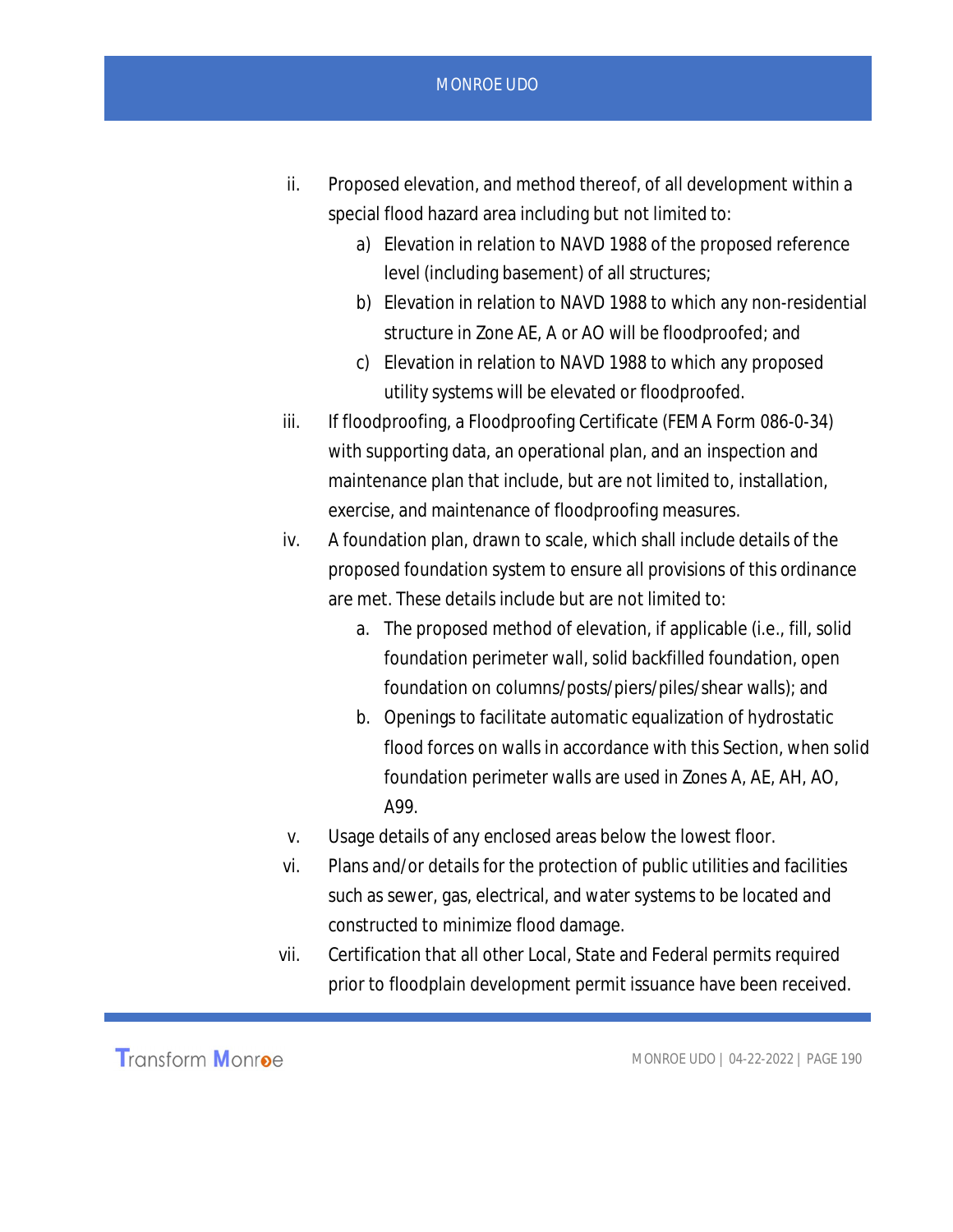- viii. Documentation for placement of Recreational Vehicles and/or Temporary Structures, when applicable, to ensure that the provisions of this ordinance are met.
- ix. A description of proposed watercourse alteration or relocation, when applicable, including an engineering report on the effects of the proposed project on the flood-carrying capacity of the watercourse and the effects to properties located both upstream and downstream; and a map (if not shown on plot plan) showing the location of the proposed watercourse alteration or relocation.
- b. **Permit Requirements.** The floodplain development permit shall include, but not be limited to:
	- i. A complete description of all the development to be permitted under the floodplain development permit (e.g. house, garage, pool, septic, bulkhead, cabana, pier, bridge, mining, dredging, filling, grading, paving, excavation or drilling operations, or storage of equipment or materials, etc.)
	- ii. The special flood hazard area determination for the proposed development in accordance with available data specified in this ordinance.
	- iii. The Regulatory Flood Protection Elevation required for the reference level and all attendant utilities.
	- iv. The Regulatory Flood Protection Elevation required for the protection of all public utilities.
	- v. All certification submittal requirements with timelines.
	- vi. A statement that no fill material or other development shall encroach into the floodway or non-encroachment area of any watercourse, unless the requirements in E. Provisions for Flood Hazard Reduction, 5. Floodways and Non-Encroachment Areas are met.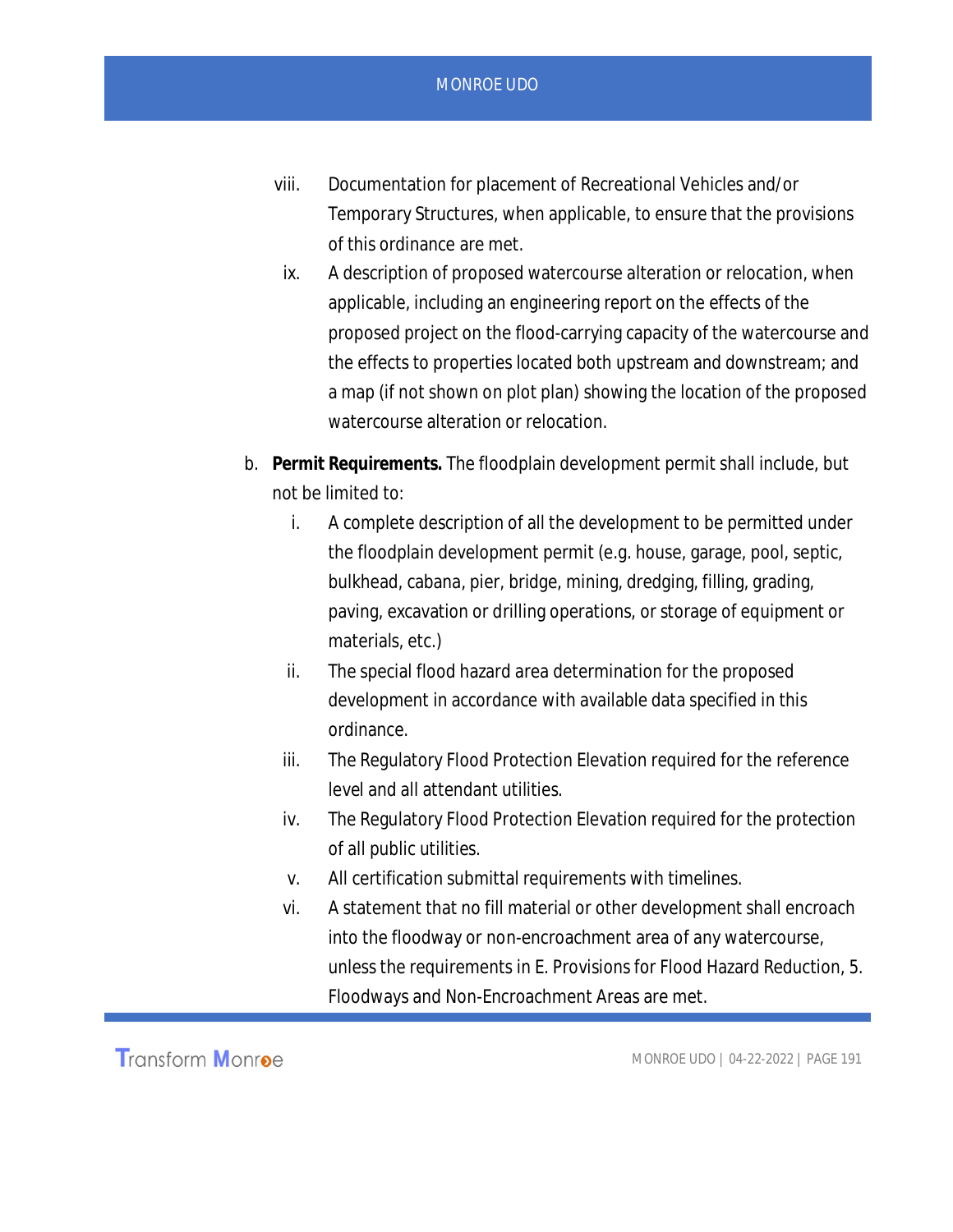- vii. The flood openings requirements.
- viii. Limitations on use of enclosed areas below the lowest floor (if applicable), i.e., parking, building access and limited storage only.
- ix. A statement, that all materials below BFE/RFPE must be flood resistant materials.
- c. **Certification Requirements***.*
	- i. An Elevation Certificate (FEMA Form 086-0-33) is required prior to the actual start of any new construction. It shall be the duty of the permit holder to submit to the Floodplain Administrator a certification of the elevation of the reference level, in relation to NAVD 1988. The Floodplain Administrator shall review the certificate data submitted. Deficiencies detected by such review shall be corrected by the permit holder prior to the beginning of construction. Failure to submit the certification or failure to make required corrections shall be cause to deny a floodplain development permit.
	- ii. An Elevation Certificate (FEMA Form 086-0-33) is required after the reference level is established. Within seven (7) calendar days of establishment of the reference level elevation, it shall be the duty of the permit holder to submit to the Floodplain Administrator a certification of the elevation of the reference level, in relation to NAVD 1988. Any work done within the seven (7) day calendar period and prior to submission of the certification shall be at the permit holder's risk. The Floodplain Administrator shall review the certificate data submitted. Deficiencies detected by such review shall be corrected by the permit holder immediately and prior to further work being permitted to proceed. Failure to submit the certification or failure to make required corrections shall be cause to issue a stop-work order for the project.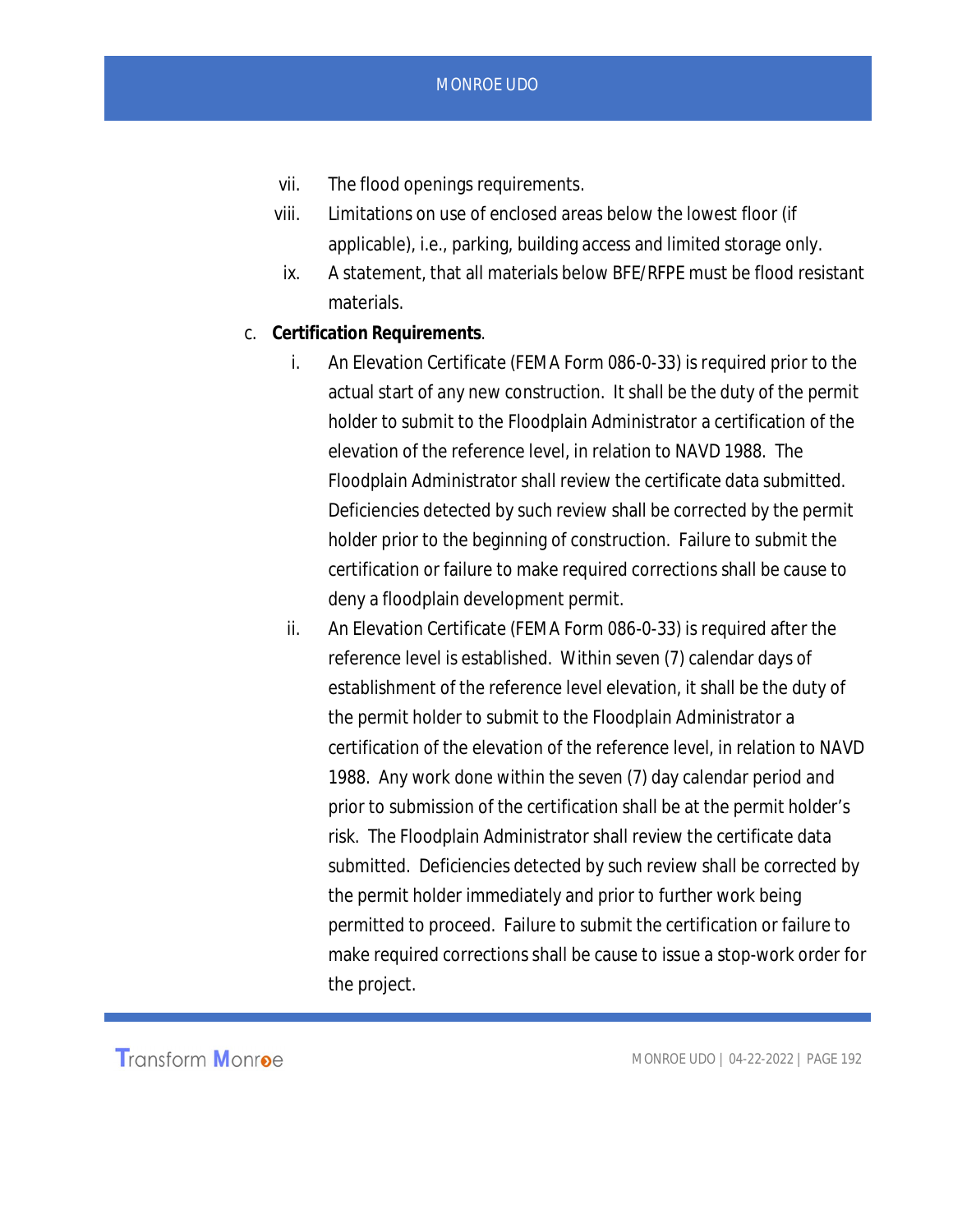- iii. A final Finished Construction Elevation Certificate (FEMA Form 086-0- 33) is required after construction is completed and prior to Certificate of Compliance/Occupancy issuance. It shall be the duty of the permit holder to submit to the Floodplain Administrator a certification of final as-built construction of the elevation of the reference level and all attendant utilities. The Floodplain Administrator shall review the certificate data submitted. Deficiencies detected by such review shall be corrected by the permit holder immediately and prior to Certificate of Compliance/Occupancy issuance. In some instances, another certification may be required to certify corrected as-built construction. Failure to submit the certification or failure to make required corrections shall be cause to withhold the issuance of a Certificate of Compliance/Occupancy. The Finished Construction Elevation Certificate certifier shall provide at least 2 photographs showing the front and rear of the building taken within 90 days from the date of certification. The photographs must be taken with views confirming the building description and diagram number. To the extent possible, these photographs should show the entire building including foundation. If the building has split-level or multi-level areas, provide at least 2 additional photographs showing side views of the building. In addition, when applicable, provide a photograph of the foundation showing a representative example of the flood openings or vents. All photographs must be in color and measure at least  $3'' \times 3''$ . Digital photographs are acceptable.
- iv. If non-residential floodproofing is used to meet the Regulatory Flood Protection Elevation requirements, a Floodproofing Certificate (FEMA Form 086-0-34), with supporting data, an operational plan, and an inspection and maintenance plan are required prior to the actual start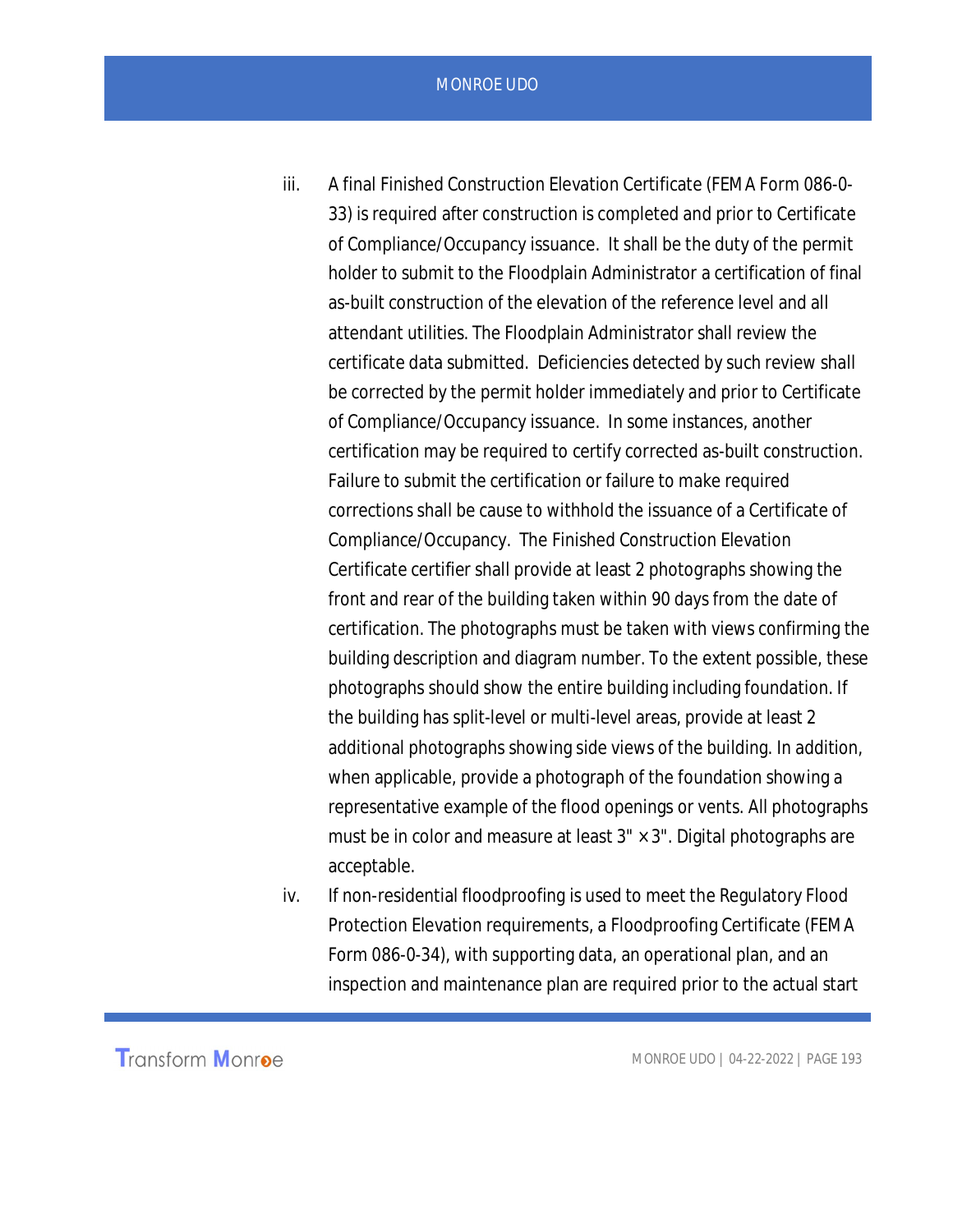of any new construction. It shall be the duty of the permit holder to submit to the Floodplain Administrator a certification of the floodproofed design elevation of the reference level and all attendant utilities, in relation to NAVD 1988. Floodproofing certification shall be prepared by or under the direct supervision of a licensed professional engineer or a licensed architect and certified by same. The Floodplain Administrator shall review the certificate data, the operational plan, and the inspection and maintenance plan. Deficiencies detected by such review shall be corrected by the applicant prior to permit approval. Failure to submit the certification or failure to make required corrections shall be cause to deny a floodplain development permit. Failure to construct in accordance with the certified design shall be cause to withhold the issuance of a Certificate of Compliance/Occupancy.

v. A final Finished Construction Floodproofing Certificate (FEMA Form 086-0-34), with supporting data, an operational plan, and an inspection and maintenance plan are required prior to the issuance of a Certificate of Compliance/Occupancy. It shall be the duty of the permit holder to submit to the Floodplain Administrator a certification of the floodproofed design elevation of the reference level and all attendant utilities, in relation to NAVD 1988. Floodproofing certificate shall be prepared by or under the direct supervision of a professional engineer or architect and certified by same. The Floodplain Administrator shall review the certificate data, the operational plan, and the inspection and maintenance plan. Deficiencies detected by such review shall be corrected by the applicant prior to Certificate of Occupancy. Failure to submit the certification or failure to make required corrections shall be cause to deny a Floodplain Development Permit. Failure to construct in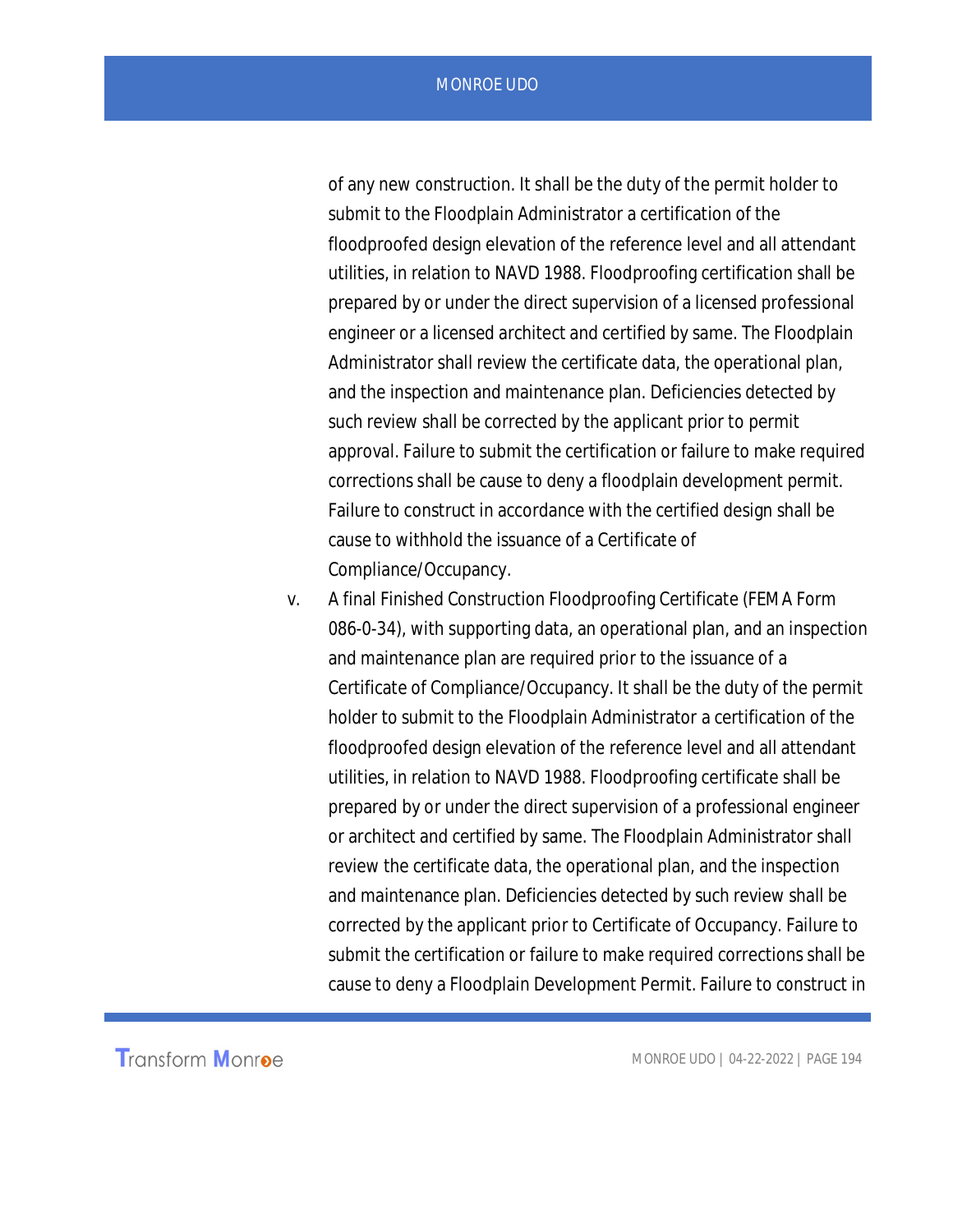accordance with the certified design shall be cause to deny a Certificate of Compliance/Occupancy.

- vi. If a manufactured home is placed within Zones A, AE, AH, AO, A99 and the elevation of the chassis is more than 36 inches in height above grade, an engineered foundation certification is required per E. Provisions for Flood Hazard Reduction, 2. Specific Standards, (c) Manufactured Homes.
- vii. If a watercourse is to be altered or relocated, a description of the extent of watercourse alteration or relocation; a professional engineer's certified report on the effects of the proposed project on the flood-carrying capacity of the watercourse and the effects to properties located both upstream and downstream; and a map showing the location of the proposed watercourse alteration or relocation shall all be submitted by the permit applicant prior to issuance of a floodplain development permit.
- viii. The following structures, if located within Zones A, AE, AH, AO, A99, are exempt from the elevation/floodproofing certification requirements specified in items (a) and (b) of this subsection: Recreational Vehicles per E. Provisions for Flood Hazard Reduction, 2. Specific Standards, f. Recreational Vehicles below; Temporary Placement and Temporary Structures per E. Provisions for Flood Hazard Reduction, 2. Specific Standards, g. Temporary Non-Residential Structures below; and accessory structures less than 150 square feet meeting requirements of E. Provisions for Flood Hazard Reduction, 2. Specific Standards, h. Accessory Structures below; and Accessory Structures that are one hundred fifty (150) square feet or less or \$5,000 or less and meeting requirements of E. Provisions for Flood Hazard Reduction, 2. Specific Standards, h. Accessory Structures below.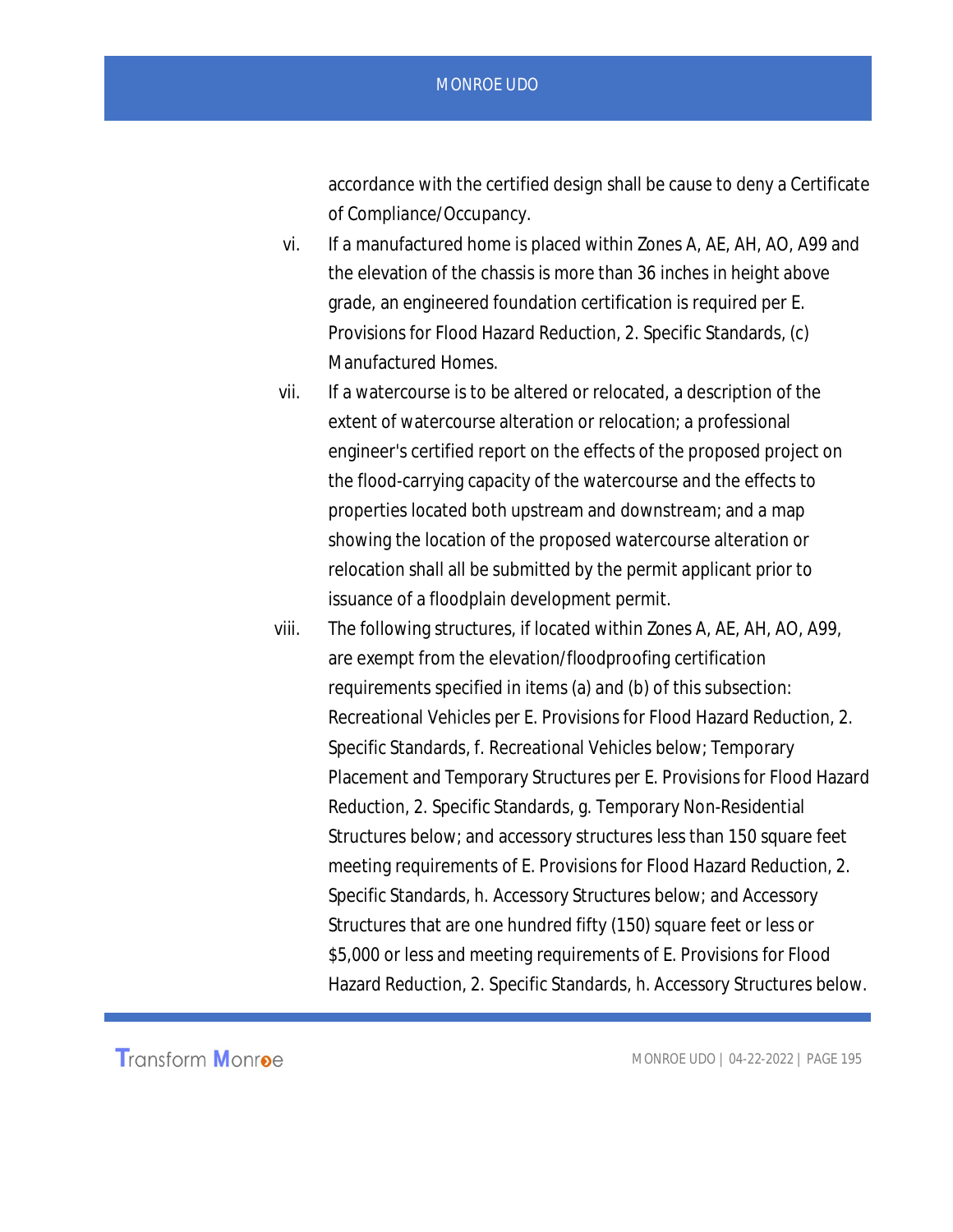- MONROE UDO
- d. **Determinations for Existing Buildings and Structures.** For applications for building permits to improve buildings and structures, including alterations, movement, enlargement, replacement, repair, change of occupancy, additions, rehabilitations, renovations, substantial improvements, repairs of substantial damage, and any other improvement of or work on such buildings and structures, the Floodplain Administrator, in coordination with the Building Official, shall:
	- i. Estimate the market value, or require the applicant to obtain an appraisal of the market value prepared by a qualified independent appraiser, of the building or structure before the start of construction of the proposed work; in the case of repair, the market value of the building or structure shall be the market value before the damage occurred and before any repairs are made;
	- ii. Compare the cost to perform the improvement, the cost to repair a damaged building to its pre-damaged condition, or the combined costs of improvements and repairs, if applicable, to the market value of the building or structure;
	- iii. Determine and document whether the proposed work constitutes substantial improvement or repair of substantial damage; and
	- iv. Notify the applicant if it is determined that the work constitutes substantial improvement or repair of substantial damage and that compliance with the flood resistant construction requirements of the NC Building Code and this ordinance is required.
- 3. **Duties and Responsibilities of the Floodplain Administrator.** The Floodplain Administrator or their designee shall perform, but not be limited to, the following duties:

**Transform Monroe**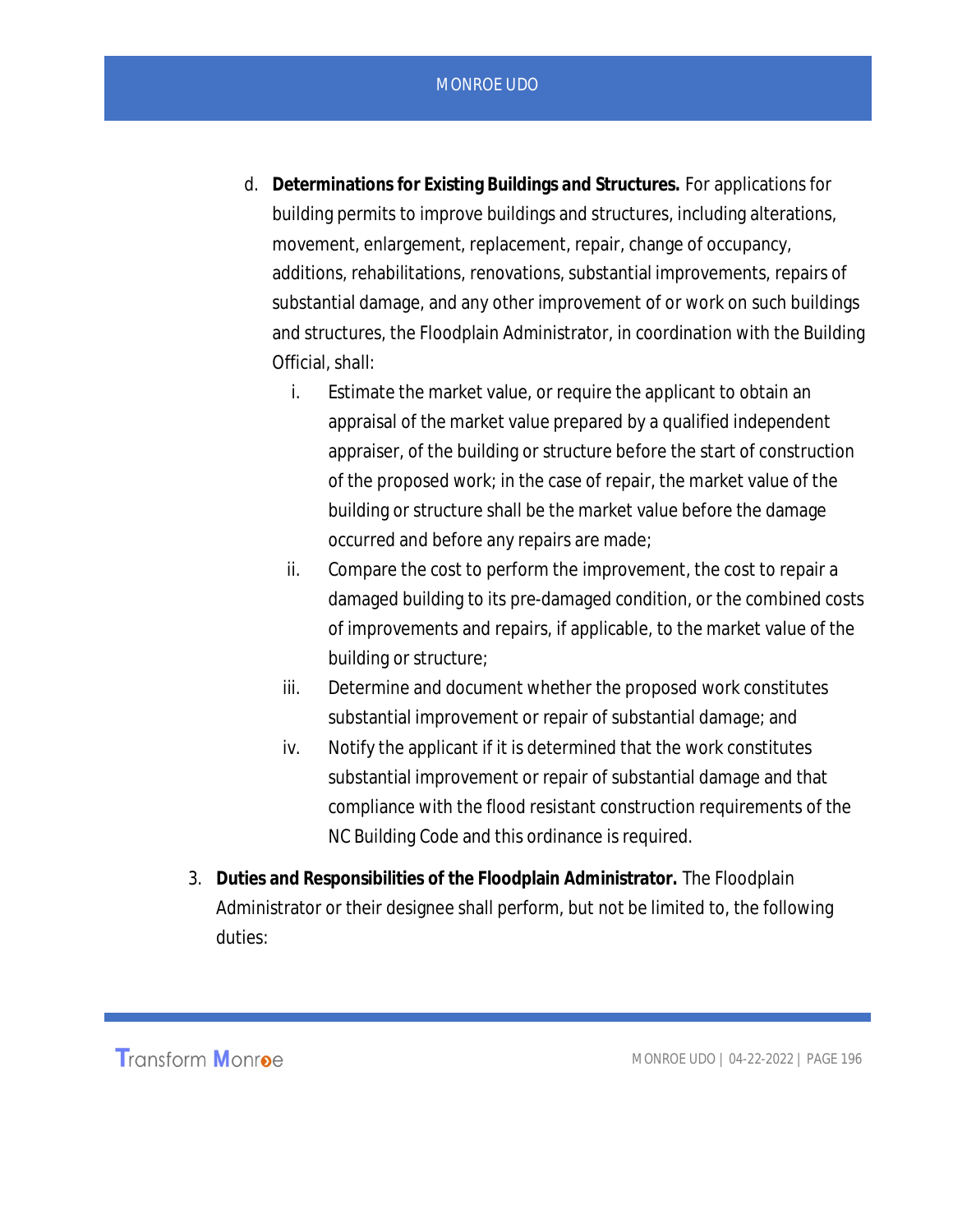- a. Review all floodplain development applications and issue permits for all proposed development within Special Flood Hazard Areas to assure that the requirements of this ordinance have been satisfied.
- b. Review all proposed development within Special Flood Hazard Areas to assure that all necessary local, state and federal permits have been received, including Section 404 of the Federal Water Pollution Control Act Amendments of 1972, 33 U.S.C. 1334.
- c. Notify adjacent communities and the North Carolina Department of Public Safety, Division of Emergency Management, State Coordinator for the National Flood Insurance Program prior to any alteration or relocation of a watercourse and submit evidence of such notification to the Federal Emergency Management Agency (FEMA).
- d. Assure that maintenance is provided within the altered or relocated portion of said watercourse so that the flood-carrying capacity is maintained.
- e. Prevent encroachments into floodways and non-encroachment areas unless the certification and flood hazard reduction provisions of E. Provisions for Flood Hazard Reduction, 6. Standards for Areas of Shallow Flooding are met.
- f. Obtain actual elevation (in relation to NAVD 1988) of the reference level (including basement) and all attendant utilities of all new and substantially improved structures, per D. Administration, 2. Certification Requirements, c. Certification Requirements above.
- g. Obtain actual elevation (in relation to NAVD 1988) to which all new and substantially improved structures and utilities have been floodproofed, in accordance with the provisions of D. Administration, 2. Requirements, c. Certification Requirements above.
- h. Obtain actual elevation (in relation to NAVD 1988) of all public utilities in accordance with the provisions of D. Administration, 2. Requirements, c. Certification Requirements above.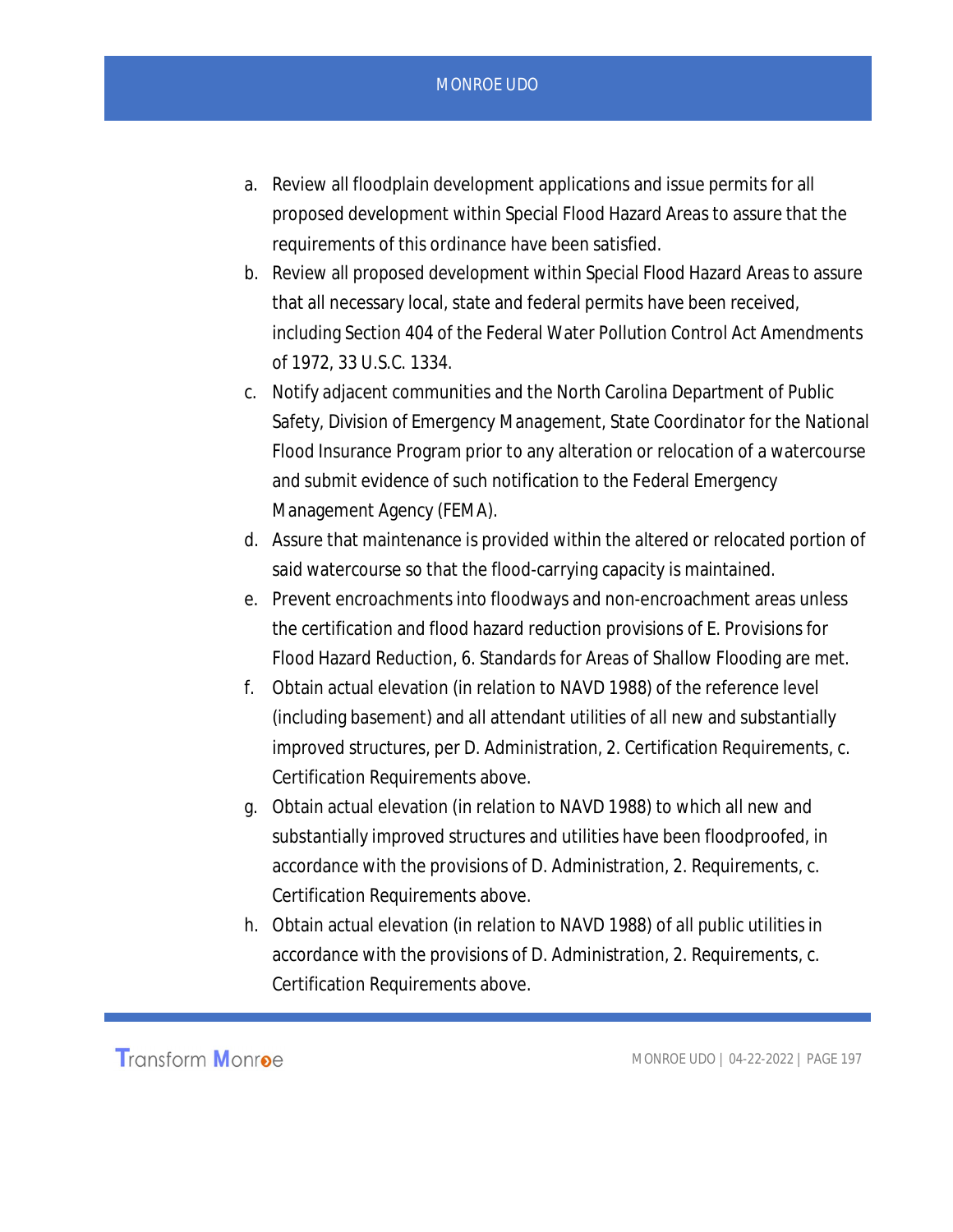- i. When floodproofing is utilized for a particular structure, obtain certifications from a licensed professional engineer or licensed architect in accordance with the provisions of D. Administration, 2. Requirements, c. Certification Requirements above and E. Provisions for Flood Hazard Reduction, 2. Specific Standards, b. Non-Residential Construction below.
- j. Where interpretation is needed as to the exact location of boundaries of the Special Flood Hazard Areas, floodways, or non-encroachment areas (for example, where there appears to be a conflict between a mapped boundary and actual field conditions), make the necessary interpretation. The person contesting the location of the boundary shall be given a reasonable opportunity to appeal the interpretation as provided in this Section.
- k. When Base Flood Elevation (BFE) data have not been provided in accordance with C. General Provisions, 2. Special Flood Hazard Areas above, obtain, review, and reasonably utilize any BFE data, along with floodway data or nonencroachment area data available from a federal, state, or other source, including data developed pursuant to E. Provisions for Flood Hazard Reduction, 4. Standards for Floodplains Without Established Base Flood Elevations below and C. General Provisions, 2. Special Flood Hazard Areas above. in order to administer the provisions of this ordinance.
- l. When Base Flood Elevation (BFE) data are provided but no floodway or nonencroachment area data have been provided per C. General Provisions, 2. Special Flood Hazard Areas above, obtain, review, and reasonably utilize any floodway data or non-encroachment area data available from a federal, state, or other source in order to administer the provisions of this ordinance.
- m. When the lowest floor and the lowest adjacent grade of a structure or the lowest ground elevation of a parcel in a Special Flood Hazard Area are above the Base Flood Elevation (BFE), advise the property owner of the option to apply for a Letter of Map Amendment (LOMA) from the North Carolina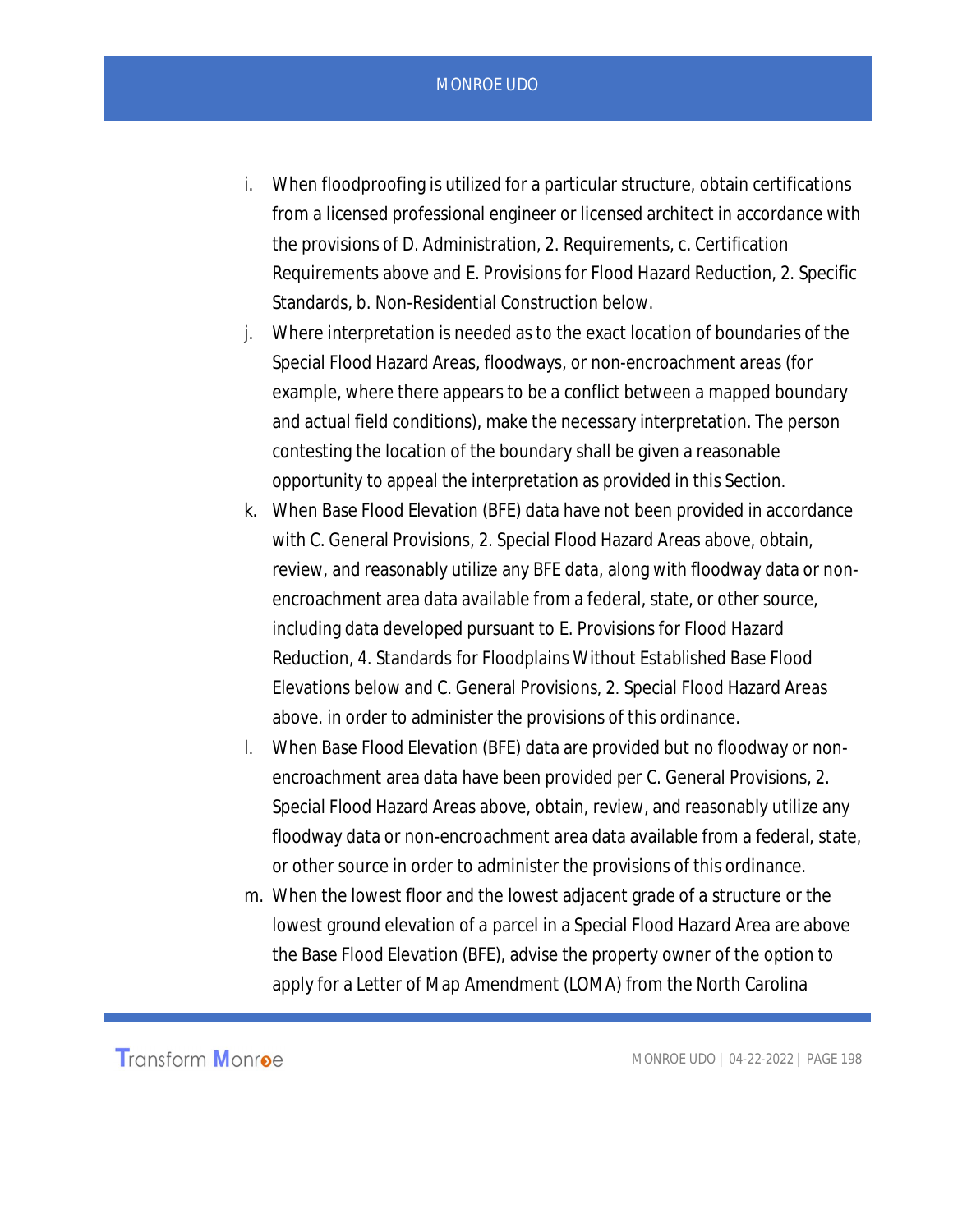Division of Emergency Management. Maintain a copy of the LOMA issued by the North Carolina Division of Emergency Management in the floodplain development permit file.

- n. Permanently maintain all records that pertain to the administration of this ordinance and make these records available for public inspection, recognizing that such information may be subject to the Privacy Act of 1974, as amended.
- o. Make on-site inspections of work in progress. As the work pursuant to a floodplain development permit progresses, the Floodplain Administrator shall make as many inspections of the work as may be necessary to ensure that the work is being done according to the provisions of the local ordinance and the terms of the permit. In exercising this power, the Floodplain Administrator has a right, upon presentation of proper credentials, to enter on any premises within the jurisdiction of the City of Monroe at any reasonable hour for the purposes of inspection or other enforcement action.
- p. Issue stop-work orders as required. Whenever a building or part thereof is being constructed, reconstructed, altered, or repaired in violation of this ordinance, the Floodplain Administrator may order the work to be immediately stopped. The stop-work order shall be in writing and directed to the person doing or in charge of the work. The stop-work order shall state the specific work to be stopped, the specific reason(s) for the stoppage, and the condition(s) under which the work may be resumed. Violation of a stop-work order constitutes a misdemeanor.
- q. Revoke floodplain development permits as required. The Floodplain Administrator may revoke and require the return of the floodplain development permit by notifying the permit holder in writing stating the reason(s) for the revocation. Permits shall be revoked for any substantial departure from the approved application, plans, and specifications; for refusal or failure to comply with the requirements of State or local laws; or for false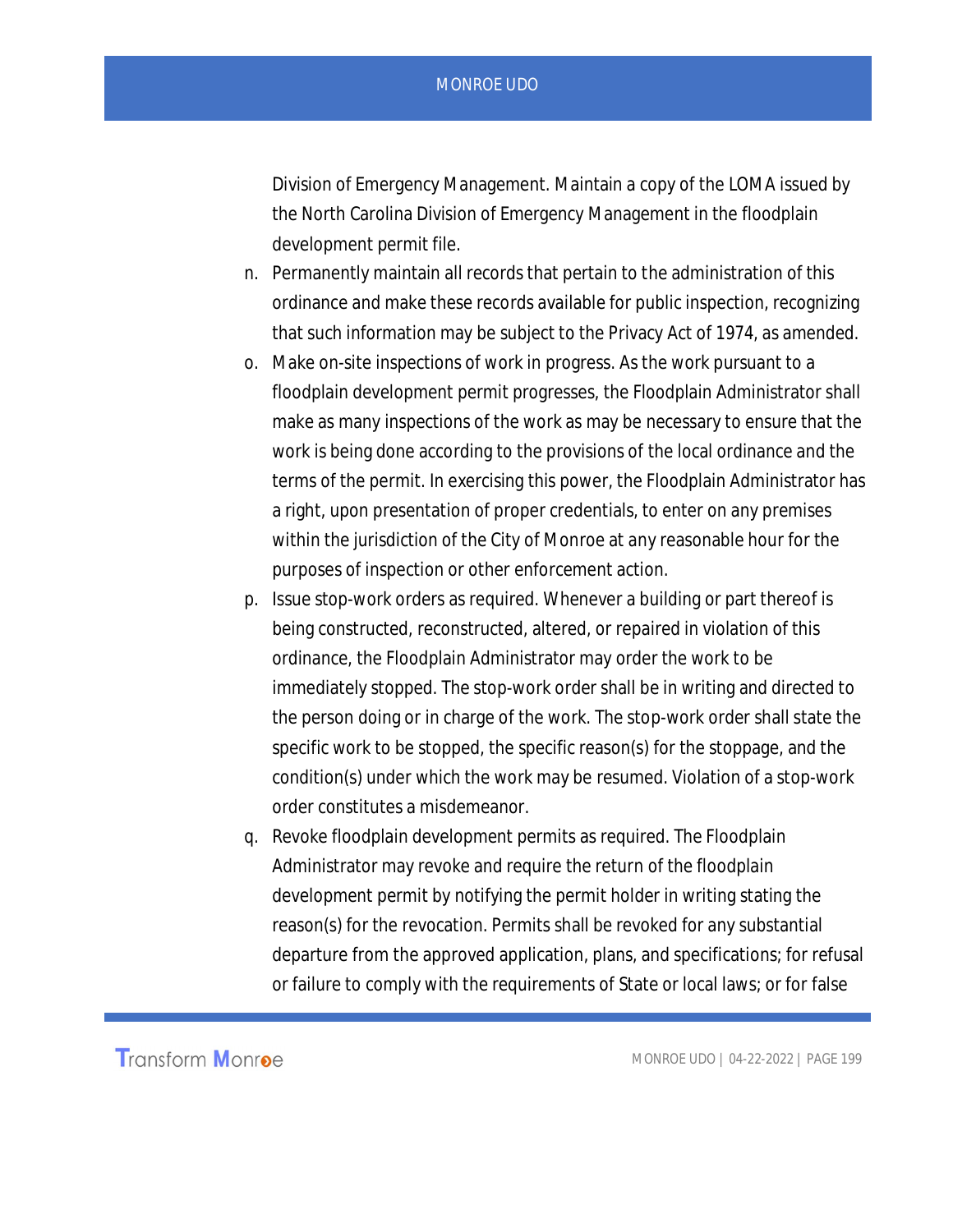statements or misrepresentations made in securing the permit. Any floodplain development permit mistakenly issued in violation of an applicable State or local law may also be revoked.

- r. Make periodic inspections throughout the Special Flood Hazard Areas within the jurisdiction. The Floodplain Administrator and each member of his or her inspections department shall have a right, upon presentation of proper credentials, to enter on any premises within the territorial jurisdiction of the department at any reasonable hour for the purposes of inspection or other enforcement action.
- s. Follow through with corrective procedures of D. Administration, 4. Corrective Procedures below.
- t. Review, provide input, and make recommendations for variance requests.
- u. Maintain a current map repository to include, but not limited to, the FIS Report, FIRM and other official flood maps and studies adopted per C. General Provisions, 2. Special Flood Hazard Areas above, including any revisions thereto including Letters of Map Change, issued by the North Carolina Division of Emergency Management. Notify State and North Carolina Division of Emergency Management of mapping needs.
- v. Coordinate revisions to FIS reports and FIRMs, including Letters of Map Revision Based on Fill (LOMR-Fs) and Letters of Map Revision (LOMRs).
- 4. **Corrective Procedures.**
	- a. **Violations to be Corrected.** When the Floodplain Administrator finds violations of applicable State and local laws; it shall be his or her duty to notify the owner or occupant of the building of the violation. The owner or occupant shall immediately remedy each of the violations of law cited in such notification.
	- b. **Actions.** If the owner of a building or property shall fail to take prompt corrective action, the Floodplain Administrator shall give the owner written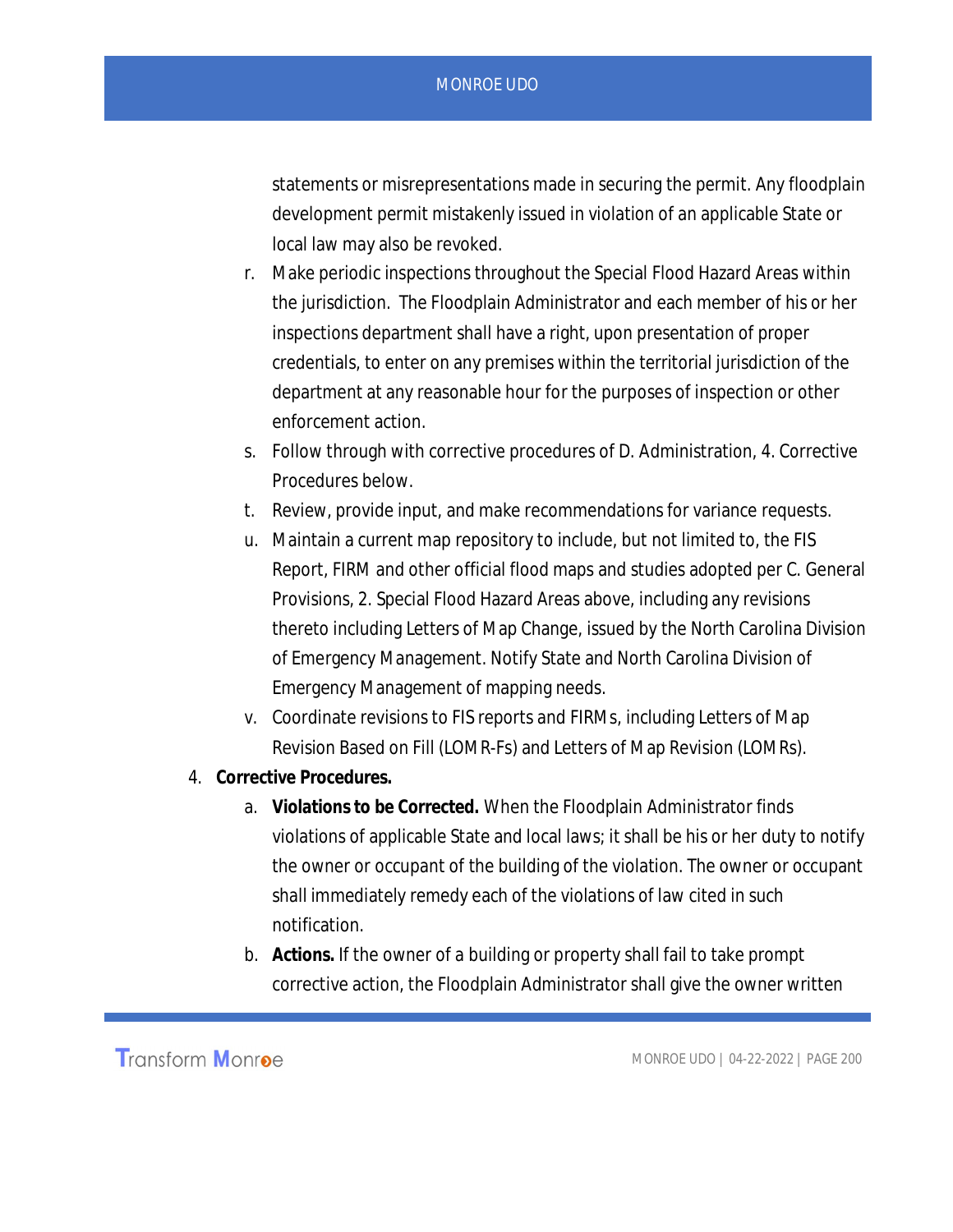notice, by certified or registered mail to the owner's last known address or by personal service, stating:

- i. That the building or property is in violation of the floodplain management regulations;
- ii. That a hearing will be held before the Floodplain Administrator at a designated place and time, not later than ten (10) days after the date of the notice, at which time the owner shall be entitled to be heard in person or by counsel and to present arguments and evidence pertaining to the matter; and
- iii. That following the hearing, the Floodplain Administrator may issue an order to alter, vacate, or demolish the building; or to remove fill as applicable.
- c. **Order to Take Corrective Action***.* If, upon a hearing held pursuant to the notice prescribed above, the Floodplain Administrator shall find that the building or development is in violation of the Flood Damage Prevention Ordinance, he or she shall issue an order in writing to the owner, requiring the owner to remedy the violation within a specified time period, not less than sixty (60) calendar days, nor more than one hundred eighty (180) calendar days. Where the Floodplain Administrator finds that there is imminent danger to life or other property, he or she may order that corrective action be taken in such lesser period as may be feasible.
- d. **Appeal.** Any owner who has received an order to take corrective action may appeal the order consistent with Section 3 of this UDO by giving notice of appeal in writing to the Floodplain Administrator and the clerk within ten (10) days following issuance of the final order. In the absence of an appeal, the order of the Floodplain Administrator shall be final. Appeals shall be heard within a reasonable time and the finding may affirm, modify and affirm, or revoke the order.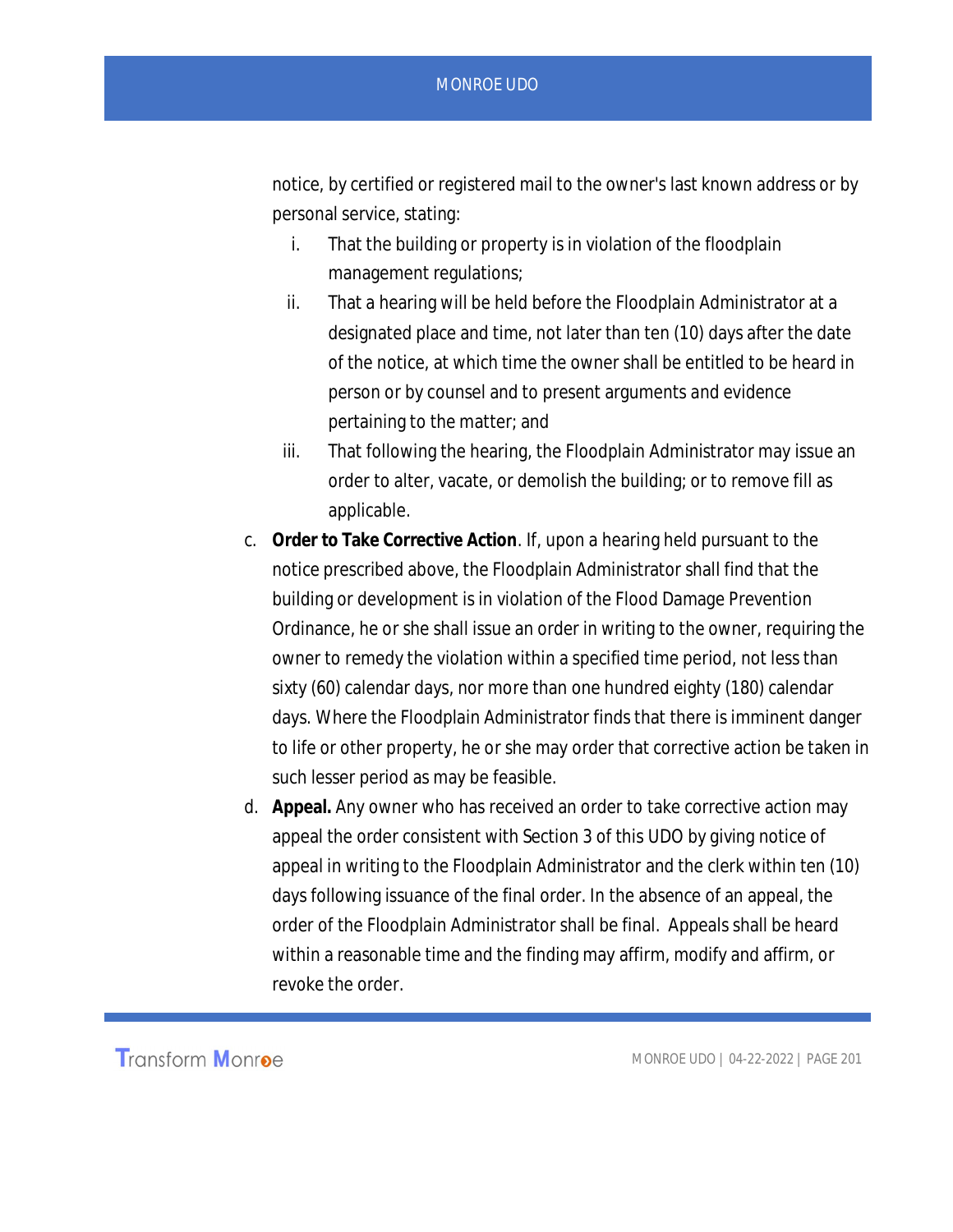- e. **Failure to comply with order.** If the owner of a building or property fails to comply with an order to take corrective action for which no appeal has been made or fails to comply with an order of the Monroe City Council following an appeal, the owner shall be guilty of a misdemeanor and shall be punished at the discretion of the court.
- 5. **Variance Procedures***.*
	- a. The Board of Adjustment as established by the City of Monroe, hereinafter referred to as the "appeal board", shall hear and decide requests for variances from the requirements of this ordinance.
	- b. Any person aggrieved by the decision of the appeal board may appeal such decision to the Court, as provided in Chapter \_\_\_ of the North Carolina General Statutes.
	- c. Variances may be issued for:
		- i. The repair or rehabilitation of historic structures upon the determination that the proposed repair or rehabilitation will not preclude the structure's continued designation as a historic structure and that the variance is the minimum necessary to preserve the historic character and design of the structure;
		- ii. Functionally dependent facilities if determined to meet the definition as stated in B. Definitions of this ordinance, provided provisions of D. Administration, 5. Variance Procedures above have been satisfied, and such facilities are protected by methods that minimize flood damages during the base flood and create no additional threats to public safety; or
		- iii. Any other type of development, provided it meets the requirements of this Section.

**Transform Monroe**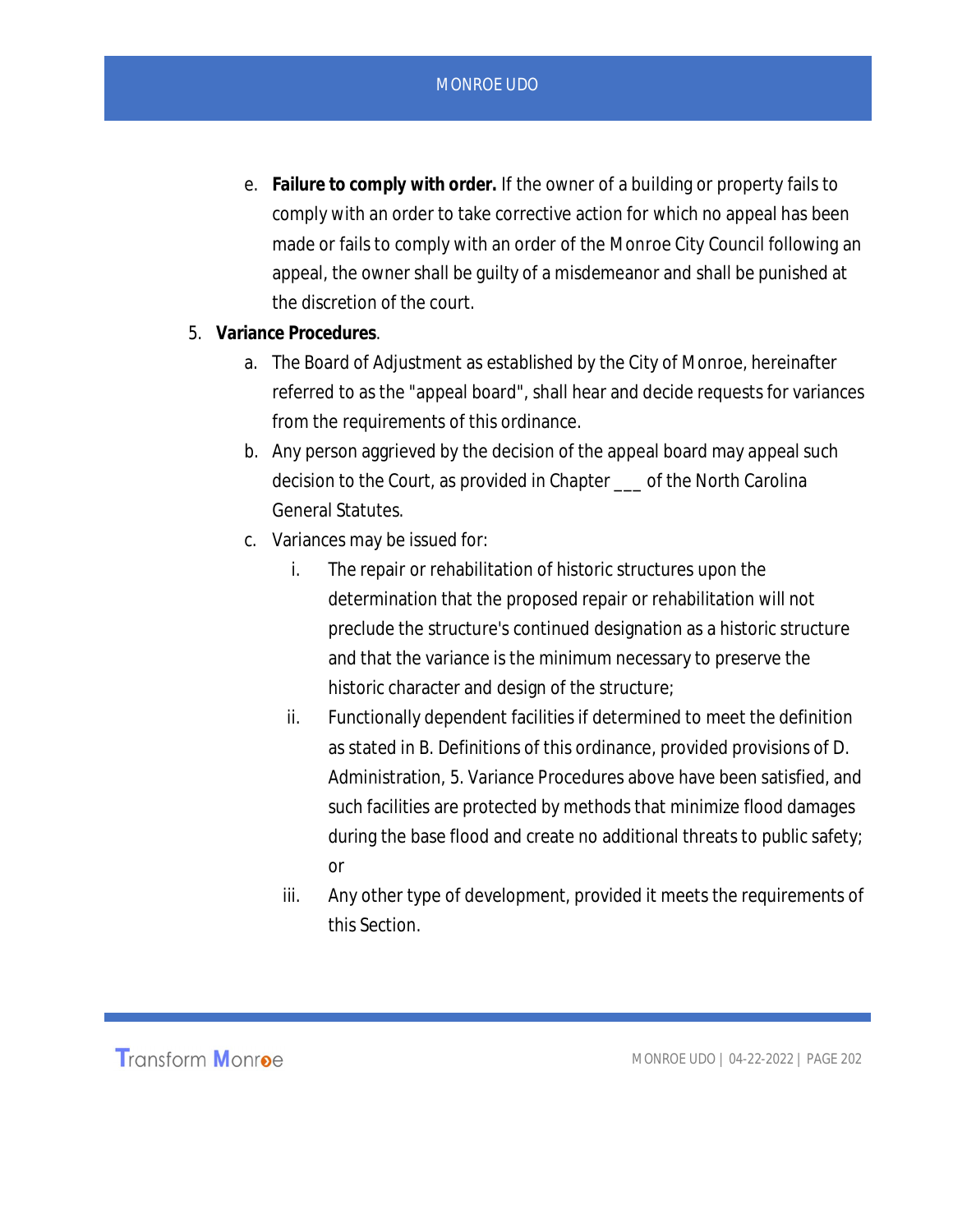- d. In passing upon variances, the appeal board shall consider all technical evaluations, all relevant factors, all standards specified in other Sections of this ordinance, and:
	- i. The danger that materials may be swept onto other lands to the injury of others;
	- ii. The danger to life and property due to flooding or erosion damage:
	- iii. The susceptibility of the proposed facility and its contents to flood damage and the effect of such damage on the individual owner;
	- iv. The importance of the services provided by the proposed facility to the community;
	- v. The necessity to the facility of a waterfront location as defined under B. Definitions of this ordinance as a functionally dependent facility, where applicable;
	- vi. The availability of alternative locations, not subject to flooding or erosion damage, for the proposed use;
	- vii. The compatibility of the proposed use with existing and anticipated development;
	- viii. The relationship of the proposed use to the comprehensive plan and floodplain management program for that area;
		- ix. The safety of access to the property in times of flood for ordinary and emergency vehicles;
		- x. The expected heights, velocity, duration, rate of rise, and sediment transport of the floodwaters and the effects of wave action, if applicable, expected at the site; and
	- xi. The costs of providing governmental services during and after flood conditions including maintenance and repair of public utilities and facilities such as sewer, gas, electrical and water systems, and streets and bridges.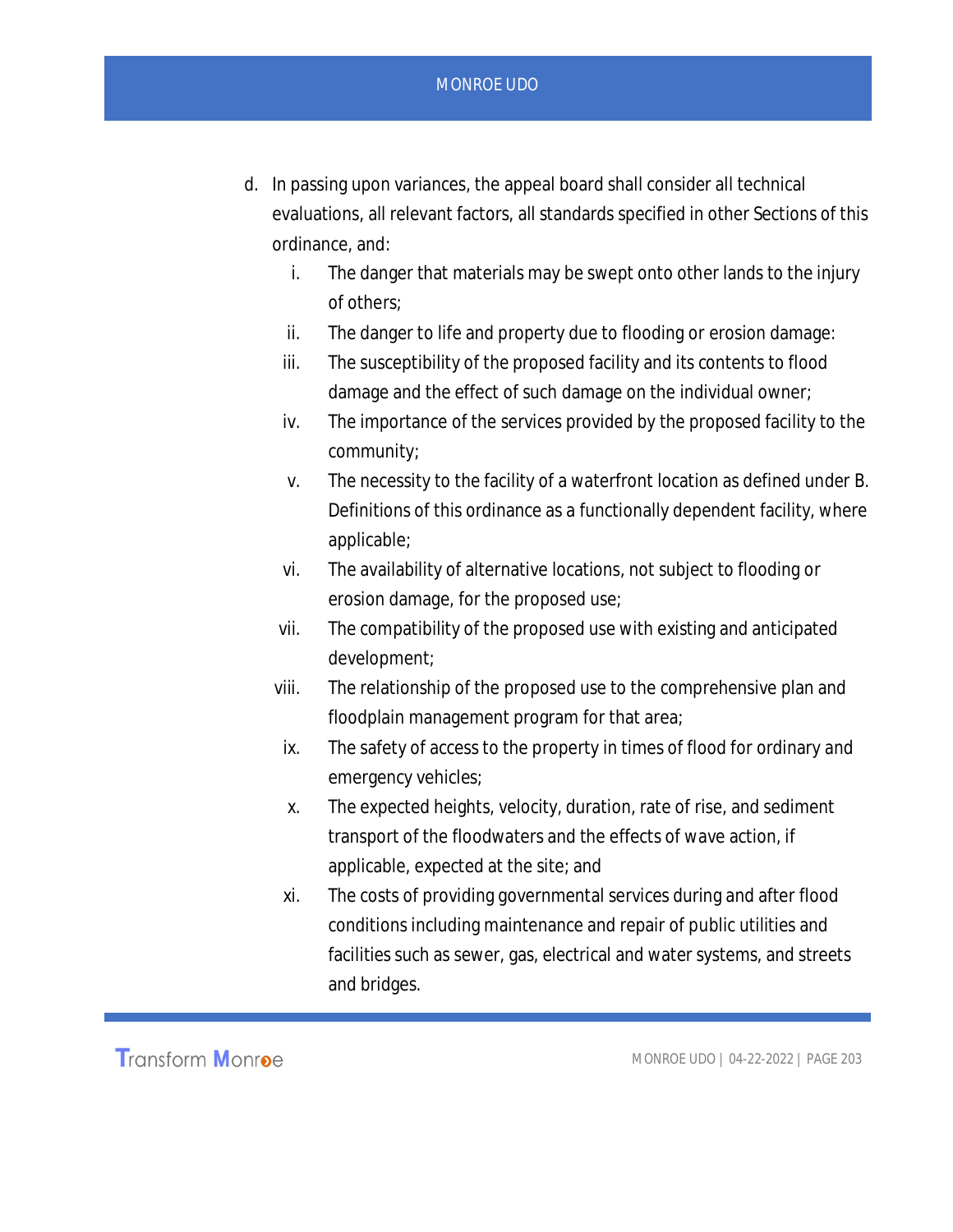- e. A written report addressing each of the above factors shall be submitted with the application for a variance.
- f. Upon consideration of the factors listed above and the purposes of this ordinance, the appeal board may attach such conditions to the granting of variances as it deems necessary to further the purposes and objectives of this ordinance.
- g. Any applicant to whom a variance is granted shall be given written notice specifying the difference between the Base Flood Elevation (BFE) and the elevation to which the structure is to be built and that such construction below the BFE increases risks to life and property, and that the issuance of a variance to construct a structure below the BFE will result in increased premium rates for flood insurance up to \$25 per \$100 of insurance coverage. Such notification shall be maintained with a record of all variance actions, including justification for their issuance.
- h. The Floodplain Administrator shall maintain the records of all appeal actions and report any variances to the Federal Emergency Management Agency and the State of North Carolina upon request.
- i. Conditions for Variances:
	- i. Variances shall not be issued when the variance will make the structure in violation of other federal, state, or local laws, regulations, or ordinances.
	- ii. Variances shall not be issued within any designated floodway or nonencroachment area if the variance would result in any increase in flood levels during the base flood discharge.
	- iii. Variances shall only be issued upon a determination that the variance is the minimum necessary, considering the flood hazard, to afford relief.
	- iv. Variances shall only be issued prior to development permit approval.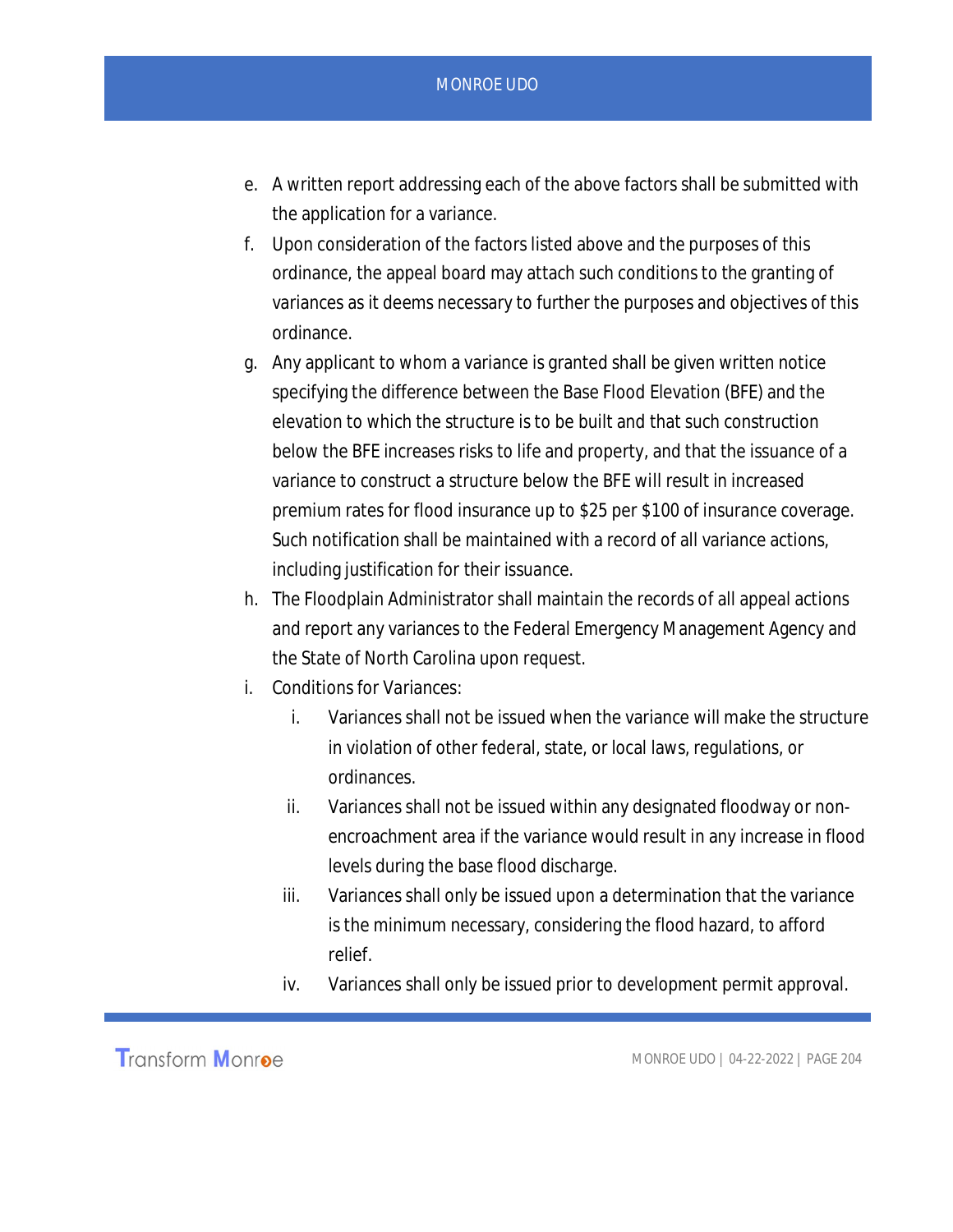- v. Variances shall only be issued upon:
	- a) A showing of good and sufficient cause;
	- b) A determination that failure to grant the variance would result in exceptional hardship; and
	- c) A determination that the granting of a variance will not result in increased flood heights, additional threats to public safety, or extraordinary public expense, create nuisance, cause fraud on or victimization of the public, or conflict with existing local laws or ordinances.
- j. A variance may be issued for solid waste disposal facilities or sites, hazardous waste management facilities, salvage yards, and chemical storage facilities that are located in Special Flood Hazard Areas provided that all of the following conditions are met.
	- i. The use serves a critical need in the community.
	- ii. No feasible location exists for the use outside the Special Flood Hazard Area.
	- iii. The reference level of any structure is elevated or floodproofed to at least the Regulatory Flood Protection Elevation.
	- iv. The use complies with all other applicable federal, state and local laws.
	- v. The City of Monroe has notified the Secretary of the North Carolina Department of Crime Control and Public Safety of its intention to grant a variance at least thirty (30) calendar days prior to granting the variance.
- E. **Provisions for Flood Hazard Reduction***.*
	- 1. **General Standards***.* In all Special Flood Hazard Areas the following provisions are required:

**Transform Monroe**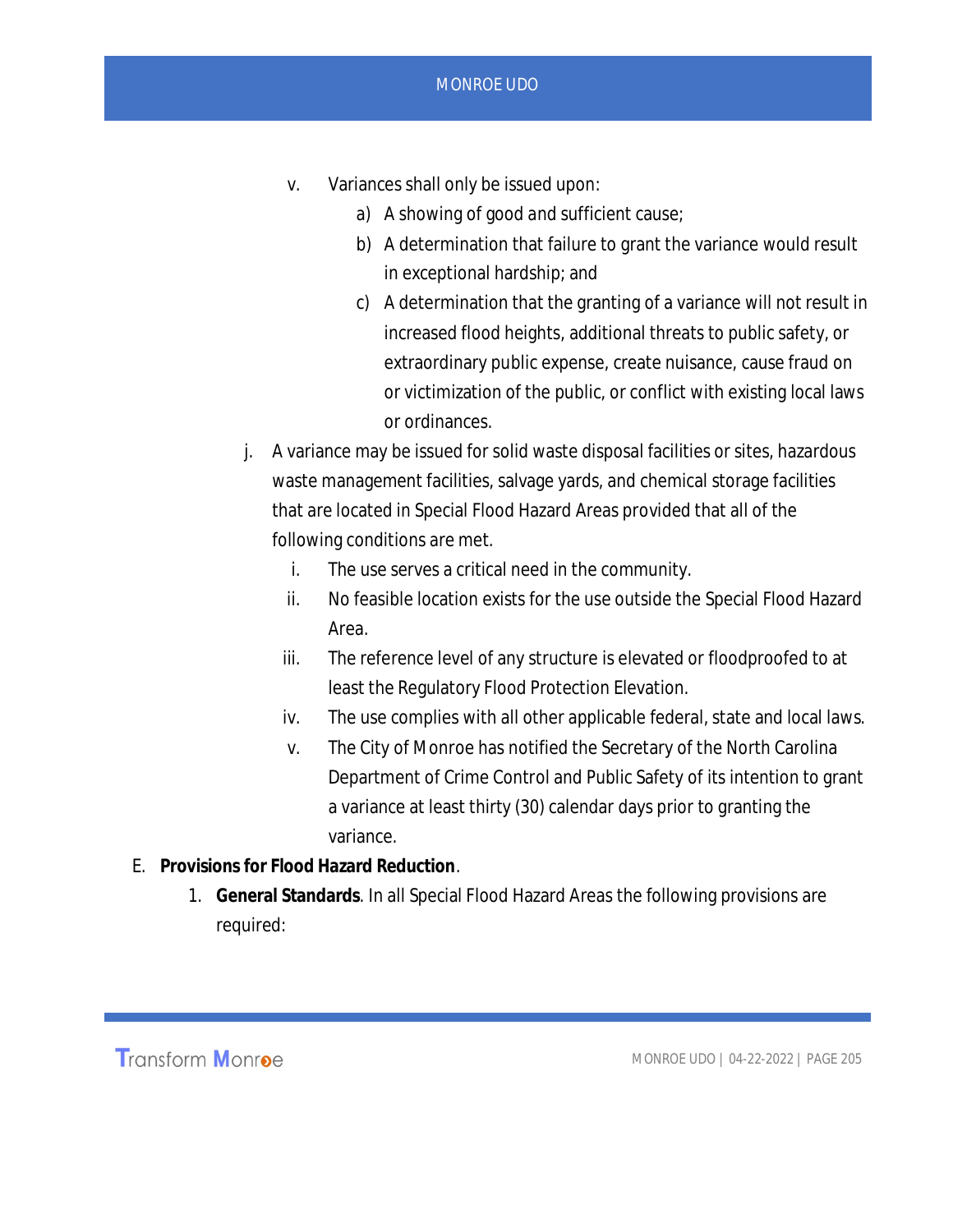- a. All new construction and substantial improvements shall be designed (or modified) and adequately anchored to prevent flotation, collapse, and lateral movement of the structure.
- b. All new construction and substantial improvements shall be constructed with materials and utility equipment resistant to flood damage.
- c. All new construction and substantial improvements shall be constructed by methods and practices that minimize flood damages.
- d. All new electrical, heating, ventilation, plumbing, air conditioning equipment, and other service facilities shall be designed and/or located so as to prevent water from entering or accumulating within the components during conditions of flooding to the Regulatory Flood Protection Elevation. These include, but are not limited to, HVAC equipment, water softener units, bath/kitchen fixtures, ductwork, electric/gas meter panels/boxes, utility/cable boxes, hot water heaters, and electric outlets/switches.
	- i. Replacement part of a substantial improvement, electrical, heating, ventilation, plumbing, air conditioning equipment, and other service equipment shall also meet the above provisions.
	- ii. Replacements that are for maintenance and not part of a substantial improvement, may be installed at the original location provided the addition and/or improvements only comply with the standards for new construction consistent with the code and requirements for the original structure
- e. All new and replacement water supply systems shall be designed to minimize or eliminate infiltration of floodwaters into the system.
- f. New and replacement sanitary sewage systems shall be designed to minimize or eliminate infiltration of floodwaters into the systems and discharges from the systems into floodwaters.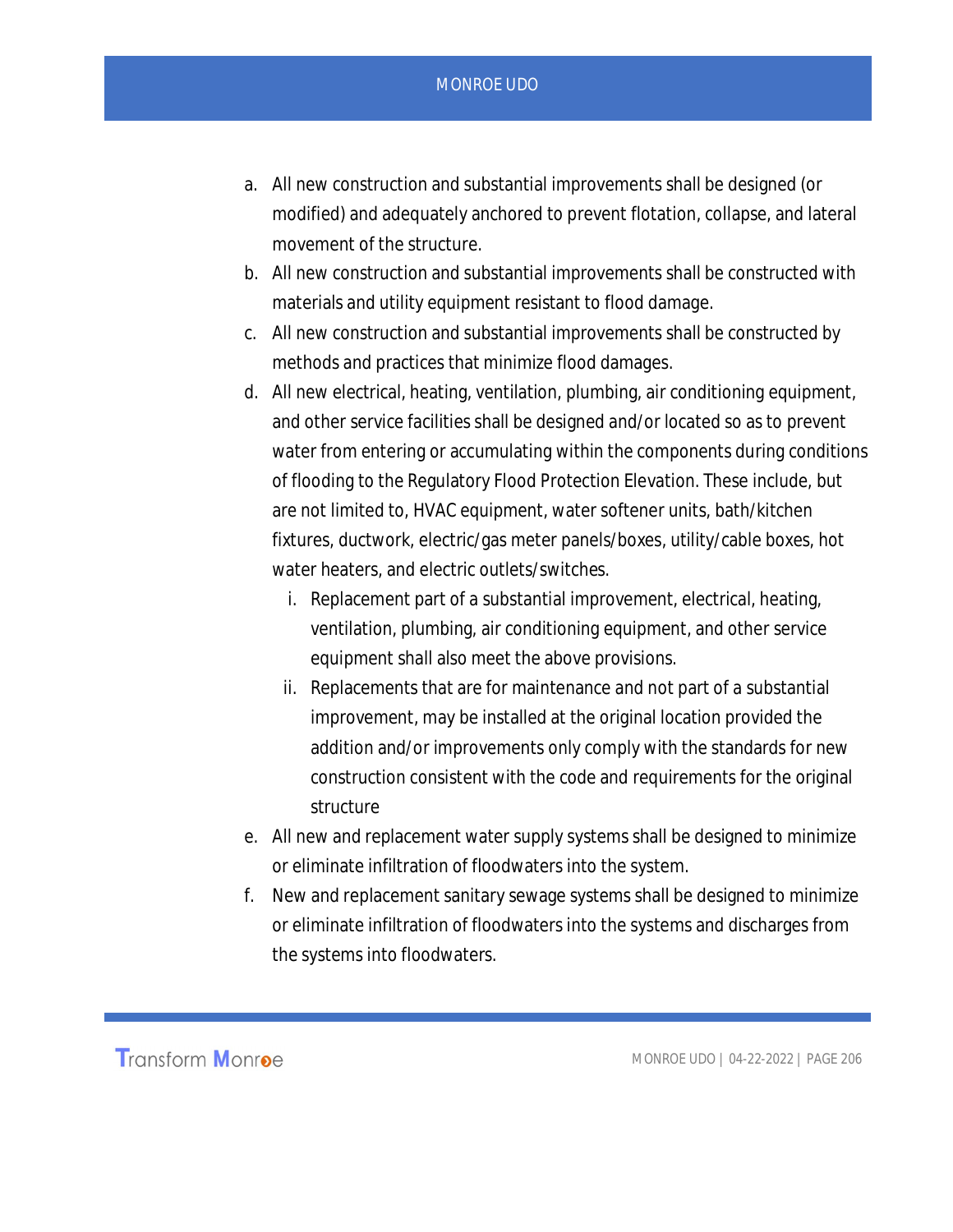- g. On-site waste disposal systems shall be located and constructed to avoid impairment to them or contamination from them during flooding.
- h. Nothing in this ordinance shall prevent the repair, reconstruction, or replacement of a building or structure existing on the effective date of this ordinance and located totally or partially within the floodway, nonencroachment area, or stream setback, provided there is no additional encroachment below the Regulatory Flood Protection Elevation in the floodway, non-encroachment area, or stream setback, and provided that such repair, reconstruction, or replacement meets all of the other requirements of this ordinance.
- i. New solid waste disposal facilities and sites, hazardous waste management facilities, salvage yards, and chemical storage facilities shall not be permitted, except by variance as specified in D. Administration, 5. Variance Procedures, j. above. A structure or tank for chemical or fuel storage incidental to an allowed use or to the operation of a water treatment plant or wastewater treatment facility may be located in a Special Flood Hazard Area only if the structure or tank is either elevated or floodproofed to at least the Regulatory Flood Protection Elevation and certified in accordance with the provisions of D. Administration, 2. Requirements, c. Certification Requirements above.
- j. All subdivision proposals and other development proposals shall be consistent with the need to minimize flood damage.
- k. All subdivision proposals and other development proposals shall have public utilities and facilities such as sewer, gas, electrical, and water systems located and constructed to minimize flood damage.
- l. All subdivision proposals and other development proposals shall have adequate drainage provided to reduce exposure to flood hazards.
- m. All subdivision proposals and other development proposals shall have received all necessary permits from those governmental agencies for which approval is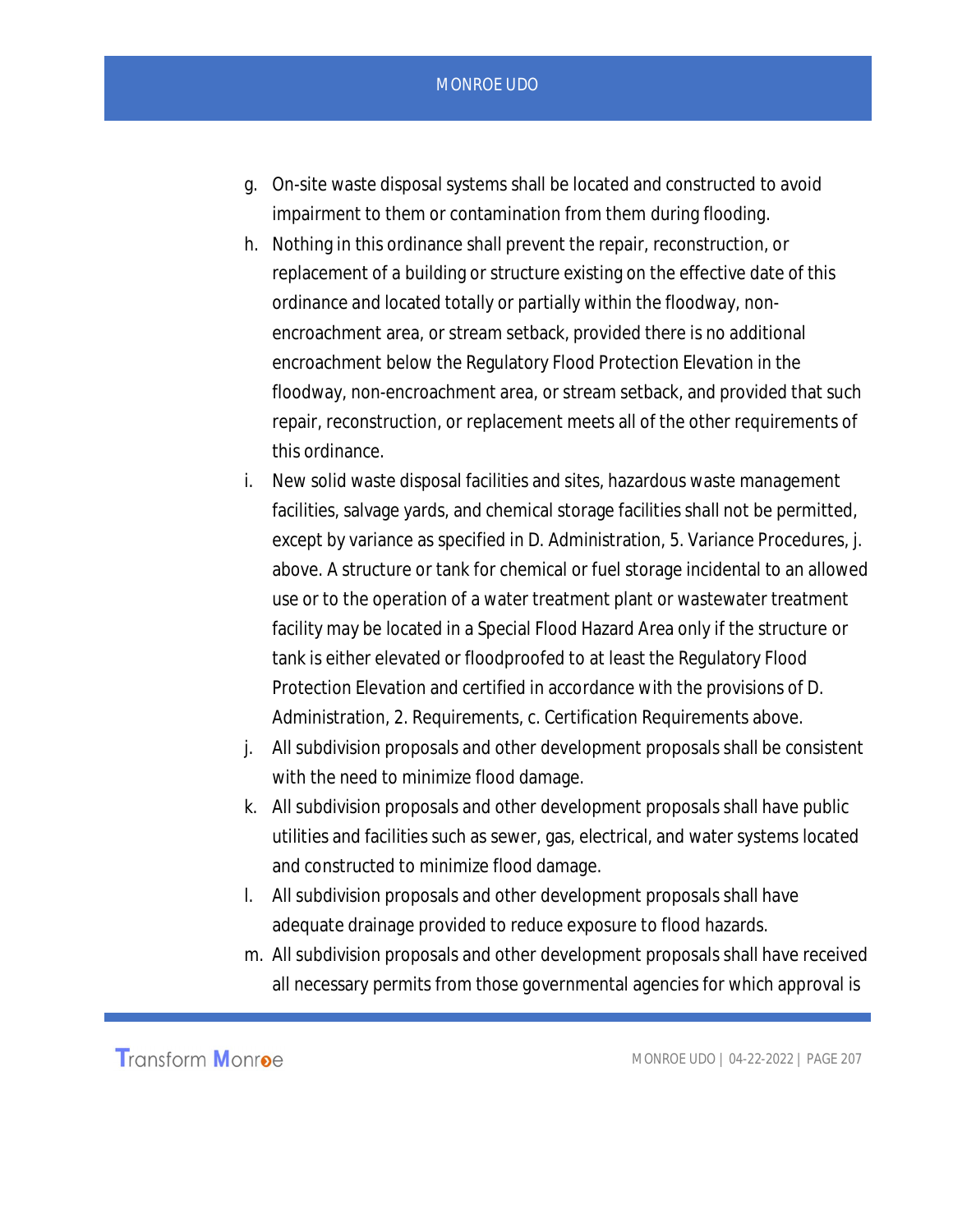required by Federal or State law, including Section 404 of the Federal Water Pollution Control Act Amendments of 1972, 33 U.S.C. 1334.

- n. When a structure is partially located in a Special Flood Hazard Area, the entire structure shall meet the requirements for new construction and substantial improvements.
- o. When a structure is located in multiple flood hazard zones or in a flood hazard risk zone with multiple Base Flood Elevations (BFEs), the provisions for the more restrictive flood hazard risk zone and the highest BFE shall apply.
- p. Buildings and structures that are located in more than one flood hazard area shall comply with the provisions associated with the most restrictive flood hazard area.
- 2. **Specific Standards***.* In all Special Flood Hazard Areas where Base Flood Elevation (BFE) data have been provided, as set forth per C. General Provisions, 2. Special Flood Hazard Areas above or D. Administration, 4. Corrective Procedures, the following provisions, in addition to the provisions of E. Provisions for Flood Hazard Reduction, 1. General Standards above, are required:
	- a. **Residential construction.** New construction and substantial improvement of any residential structure (including manufactured homes) shall have the reference level, including basement, elevated no lower than the Regulatory Flood Protection Elevation, as defined in this Section.
	- b. **Non-Residential Construction.** New construction and substantial improvement of any commercial, industrial, or other non-residential structure shall have the reference level, including basement, elevated no lower than the Regulatory Flood Protection Elevation, as defined in this Section. Structures located in A, AE, AO, and A1-30 Zones may be floodproofed to the Regulatory Flood Protection Elevation in lieu of elevation provided that all areas of the structure, together with attendant utility and sanitary facilities, below the Regulatory Flood Protection Elevation are watertight with walls substantially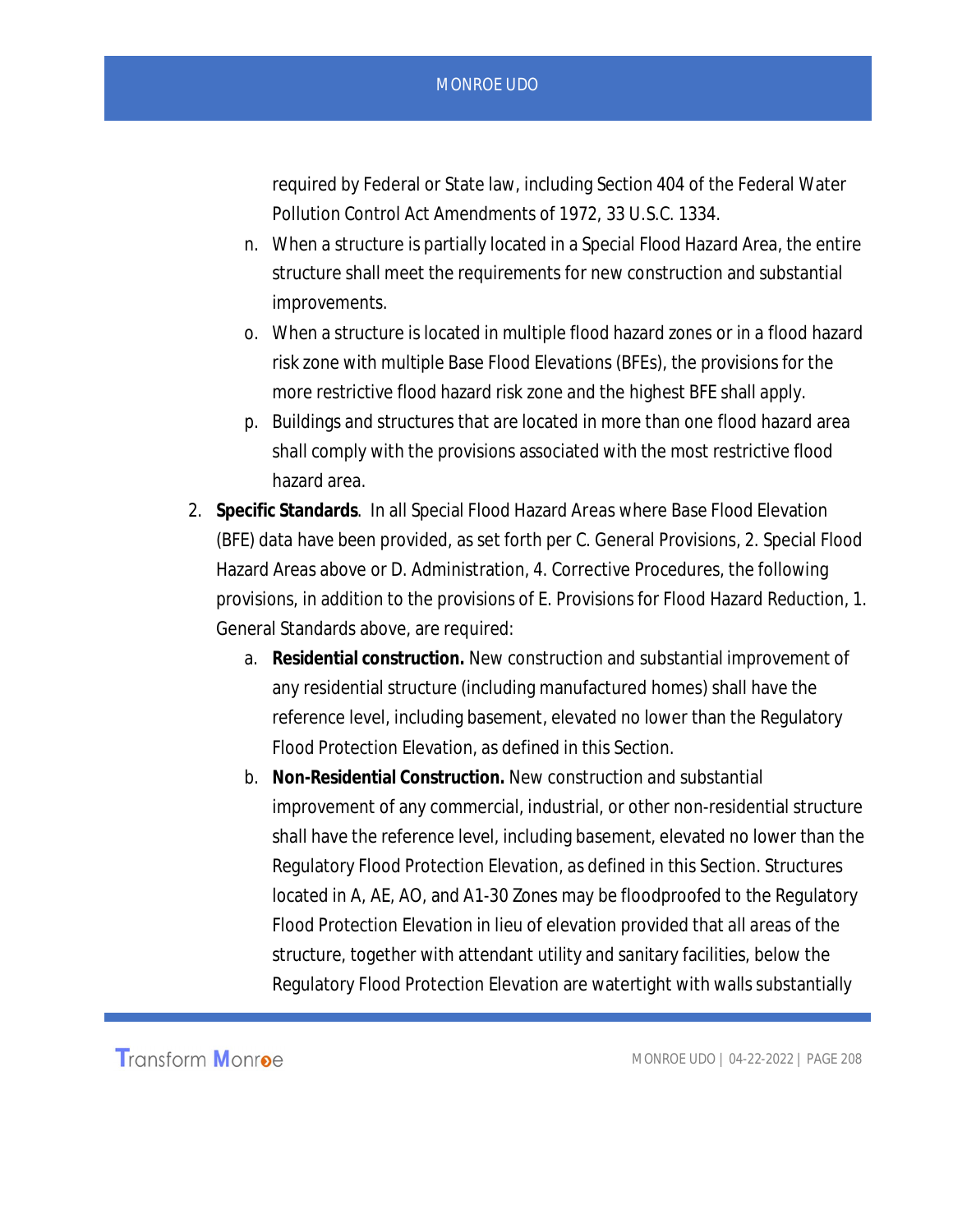impermeable to the passage of water, using structural components having the capability of resisting hydrostatic and hydrodynamic loads and the effect of buoyancy. For AO Zones, the floodproofing elevation shall be in accordance with E. Provisions for Flood Hazard Reduction, 6. Standards for Areas of Shallow Flooding (Zone AO) below. A registered professional engineer or architect shall certify that the floodproofing standards of this subsection are satisfied. Such certification shall be provided to the Floodplain Administrator as set forth in D. Administration, 2. Requirements, c. Certification Requirements above, along with the operational plan and the inspection and maintenance plan.

- c. **Manufactured homes.**
	- i. New and replacement manufactured homes shall be elevated so that the reference level of the manufactured home is no lower than the Regulatory Flood Protection Elevation, as defined in this Section.
	- ii. Manufactured homes shall be securely anchored to an adequately anchored foundation to resist flotation, collapse, and lateral movement, either by certified engineered foundation system, or in accordance with the most current edition of the State of North Carolina Regulations for Manufactured Homes adopted by the Commissioner of Insurance pursuant to G.S. 143-143.15. Additionally, when the elevation would be met by an elevation of the chassis thirtysix (36) inches or less above the grade at the site, the chassis shall be supported by reinforced piers or engineered foundation. When the elevation of the chassis is above thirty-six (36) inches in height, an engineering certification is required.
	- iii. All enclosures or skirting below the lowest floor shall meet the requirements of E. Provisions for Flood Hazard Reduction, 2. Specific Standards, d. Elevated Buildings.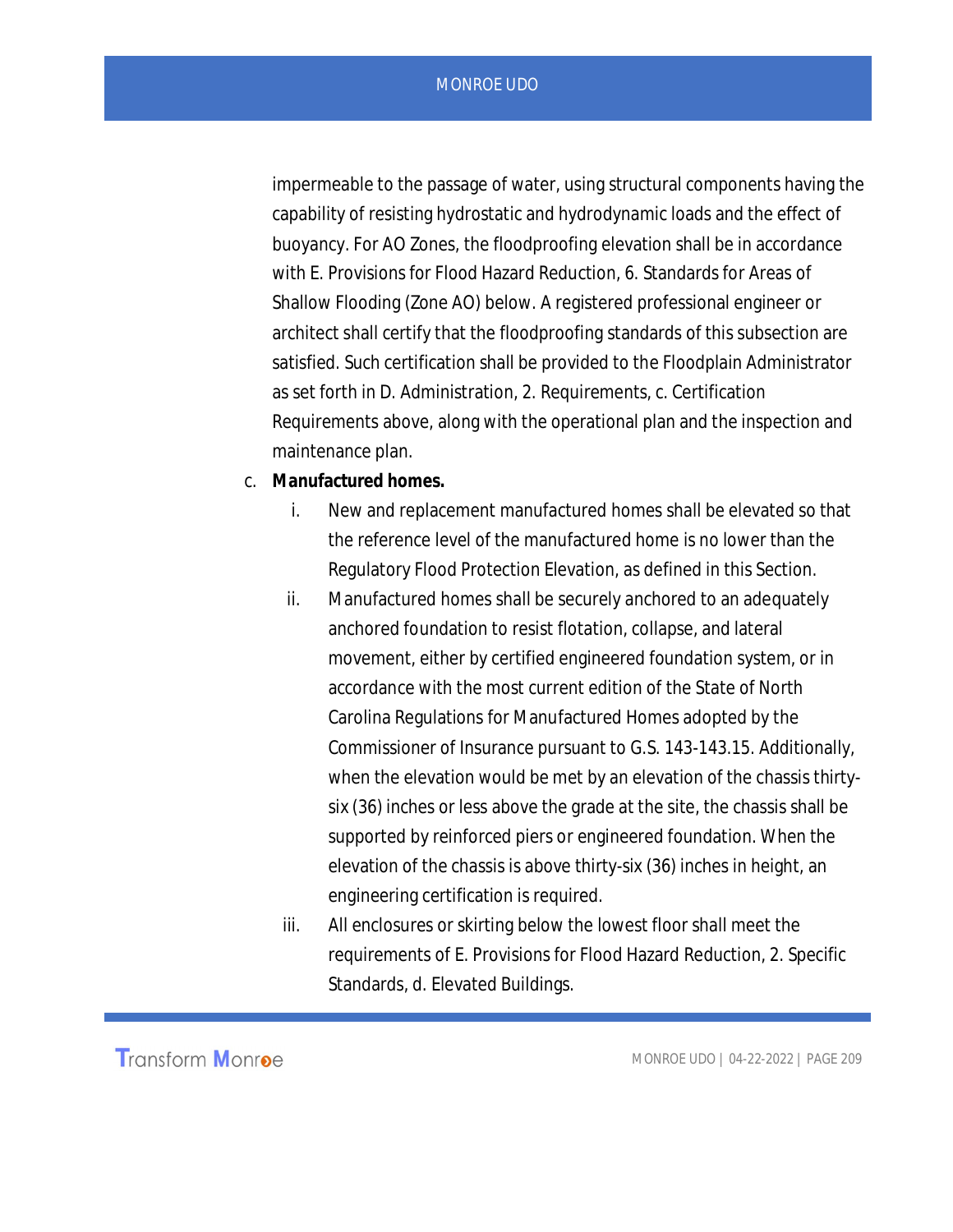- iv. An evacuation plan must be developed for evacuation of all residents of all new, substantially improved or substantially damaged manufactured home parks or subdivisions located within flood prone areas. This plan shall be filed with and approved by the Floodplain Administrator and the local Emergency Management Coordinator.
- d. **Elevated Buildings.** Fully enclosed area, of new construction and substantially improved structures, which is below the lowest floor:
	- i. Shall not be designed or used for human habitation, but shall only be used for parking of vehicles, building access, or limited storage of maintenance equipment used in connection with the premises. Access to the enclosed area shall be the minimum necessary to allow for parking of vehicles (garage door) or limited storage of maintenance equipment (standard exterior door), or entry to the living area (stairway or elevator). The interior portion of such enclosed area shall not be finished or partitioned into separate rooms, except to enclose storage areas;
	- ii. Shall not be temperature-controlled or conditioned;
	- iii. Shall be constructed entirely of flood resistant materials at least to the Regulatory Flood Protection Elevation; and
	- iv. Shall include flood openings to automatically equalize hydrostatic flood forces on walls by allowing for the entry and exit of floodwaters. To meet this requirement, the openings must either be certified by a professional engineer or architect or meet or exceed the following minimum design criteria:
		- a) A minimum of two flood openings on different sides of each enclosed area subject to flooding;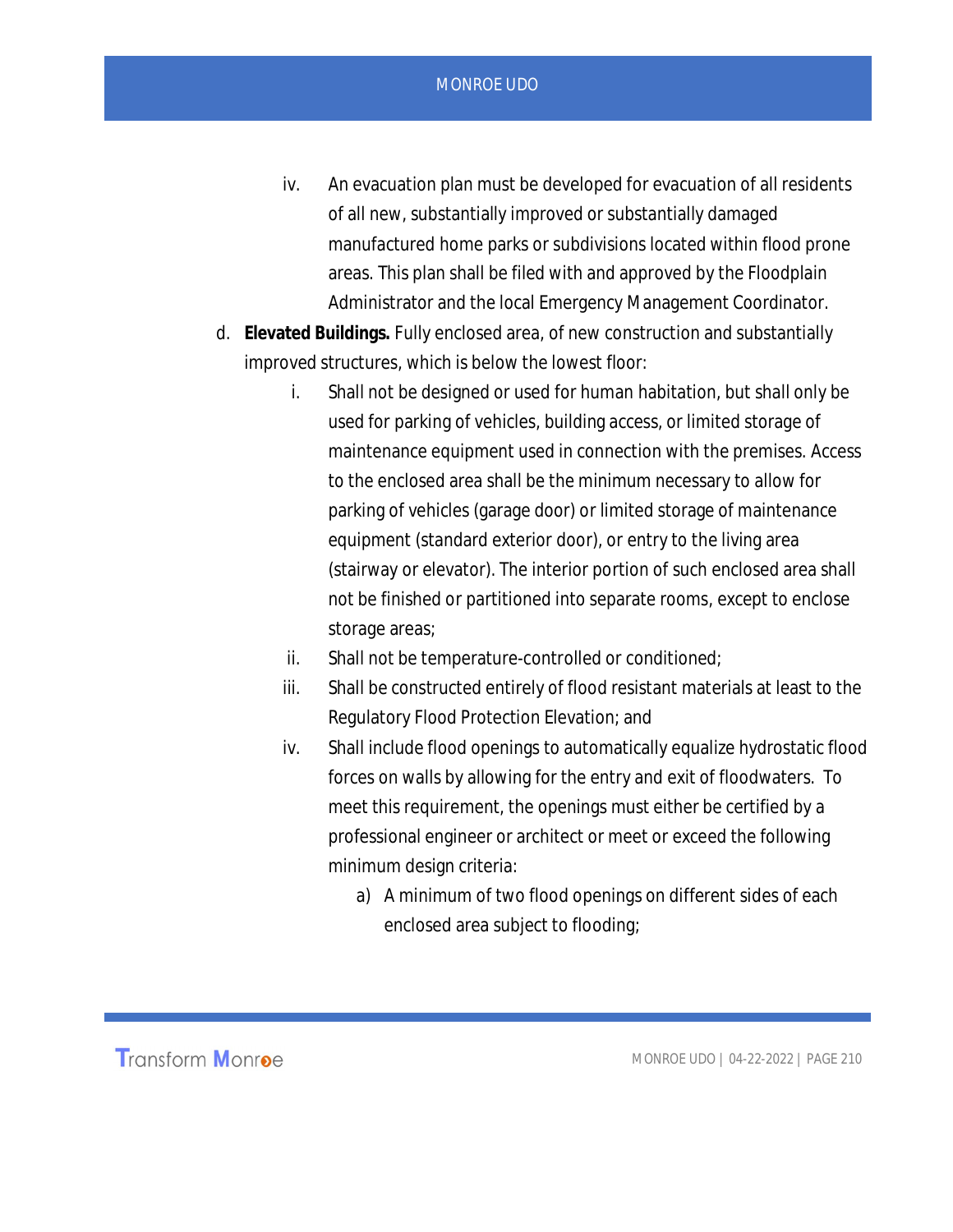- b) The total net area of all flood openings must be at least one (1) square inch for each square foot of enclosed area subject to flooding;
- c) If a building has more than one enclosed area, each enclosed area must have flood openings to allow floodwaters to automatically enter and exit;
- d) The bottom of all required flood openings shall be no higher than one (1) foot above the adjacent grade;
- e) Flood openings may be equipped with screens, louvers, or other coverings or devices, provided they permit the automatic flow of floodwaters in both directions; and
- f) Enclosures made of flexible skirting are not considered enclosures for regulatory purposes, and, therefore, do not require flood openings. Masonry or wood underpinning, regardless of structural status, is considered an enclosure and requires flood openings as outlined above.
- v. Release of restrictive covenant. If a property which is bound by a nonconversion agreement is modified to remove enclosed areas below BFE, then the owner may request release of restrictive covenant after staff inspection and submittal of confirming documentation.
- **e. Additions/Improvements.**
	- i. Additions and/or improvements to pre-FIRM structures when the addition and/or improvements in combination with any interior modifications to the existing structure are:
		- a) Not a substantial improvement, the addition and/or improvements must be designed to minimize flood damages and must not be any more non-conforming than the existing structure.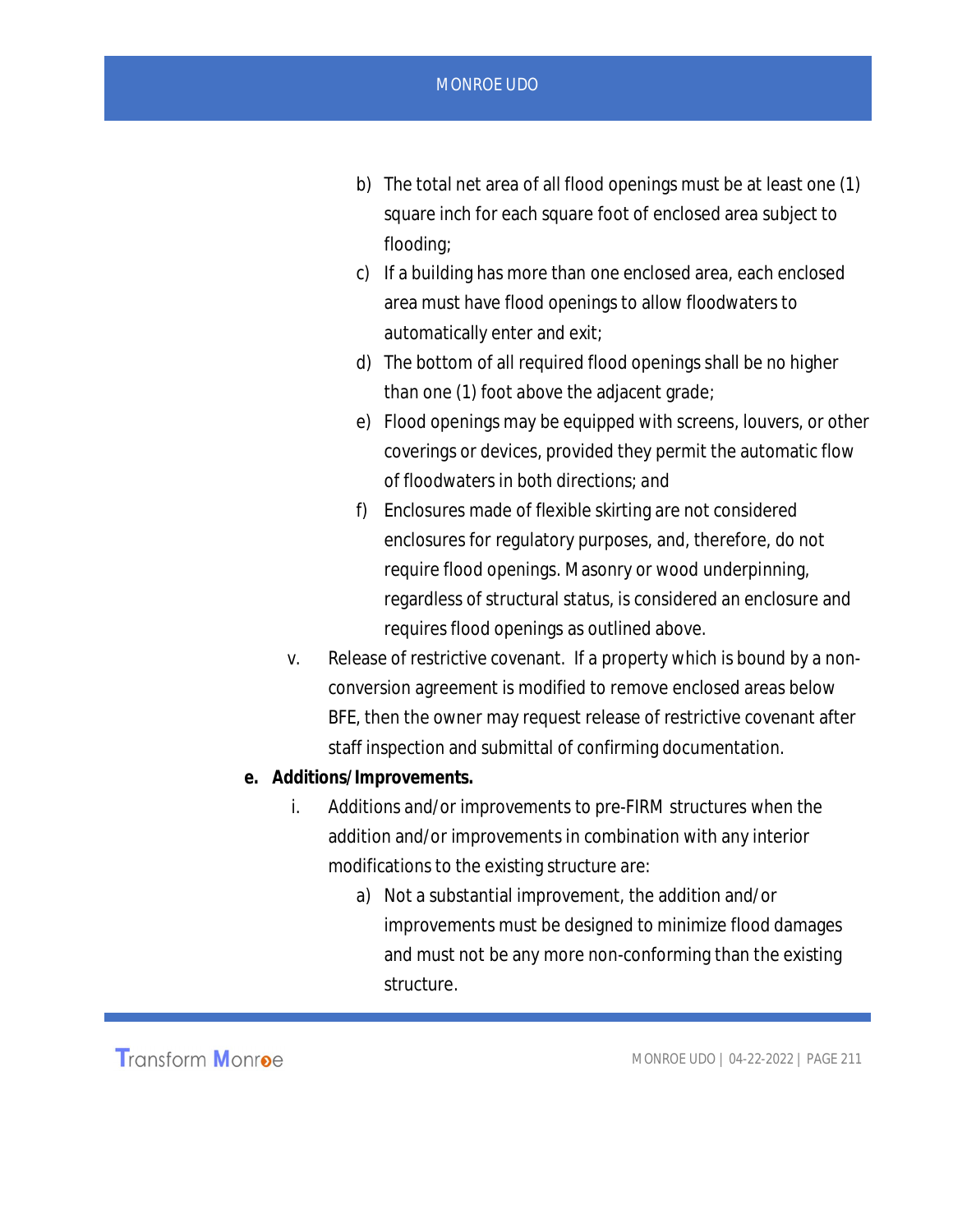- b) A substantial improvement, with modifications/rehabilitations/improvements to the existing structure or the common wall is structurally modified more than installing a doorway, both the existing structure and the addition must comply with the standards for new construction.
- ii. Additions to post-FIRM structures with no modifications to the existing structure other than a standard door in the common wall shall require only the addition to comply with the standards for new construction.
- iii. Additions and/or improvements to post-FIRM structures when the addition and/or improvements in combination with any interior modifications to the existing structure are:
	- a) Not a substantial improvement, the addition and/or improvements only must comply with the standards for new construction.
	- b) A substantial improvement, the existing structure and the addition and/or improvements must comply with the standards for new construction.
- iv. Any combination of repair, reconstruction, rehabilitation, addition or improvement of a building or structure taking place during a ten (10) year period, the cumulative cost of which equals or exceeds 50 percent of the market value of the structure before the improvement or repair is started must comply with the standards for new construction. For each building or structure, the ten (10) year period begins on the date of the first improvement or repair of that building or structure subsequent to the effective date of this ordinance. Substantial damage also means flood-related damage sustained by a structure on two separate occasions during a 10-year period for which the cost of repairs at the time of each such flood event, on the average, equals or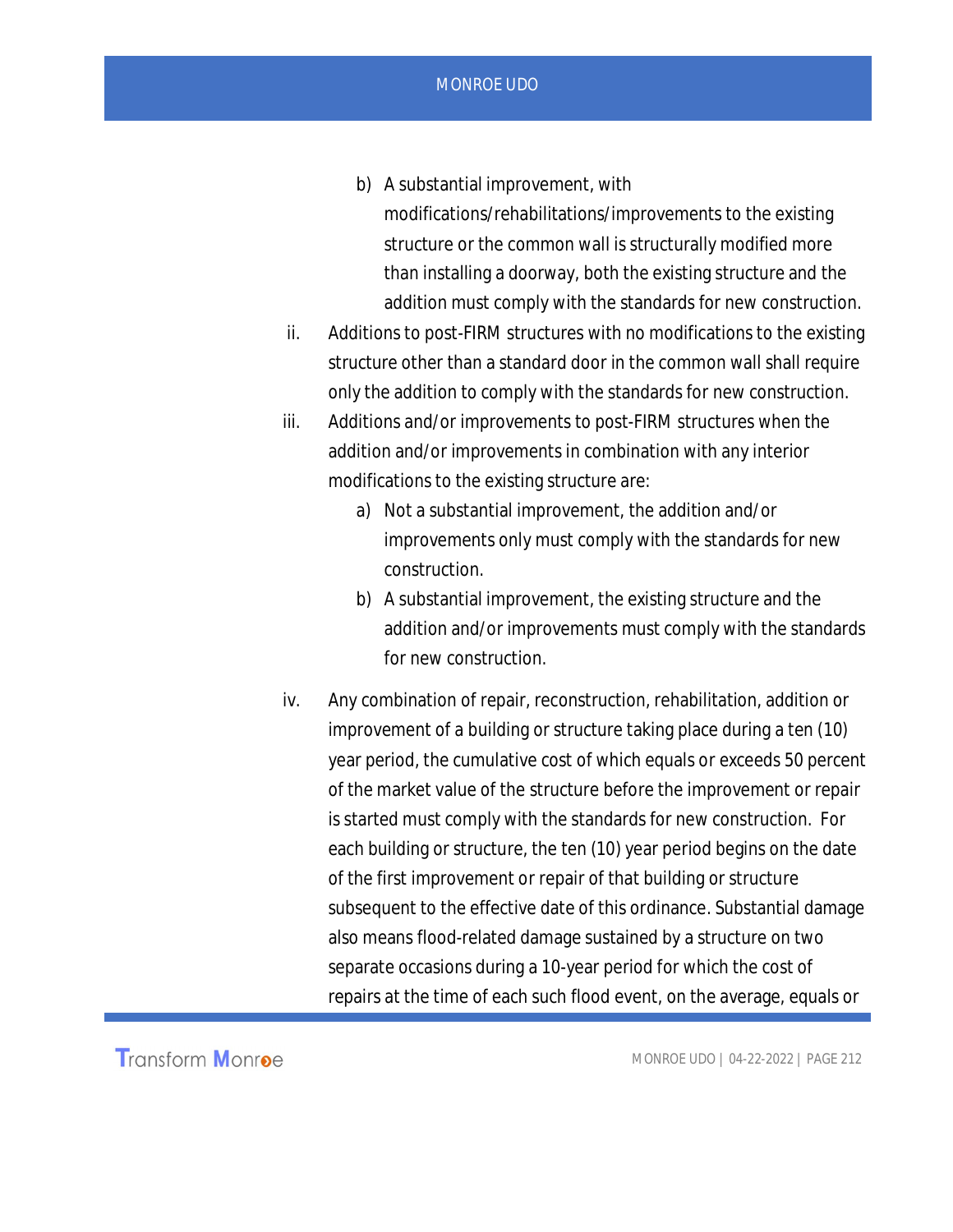exceeds 25 percent of the market value of the structure before the damage occurred. If the structure has sustained substantial damage, any repairs are considered substantial improvement regardless of the actual repair work performed. The requirement does not, however, include either:

- a) Any project for improvement of a building required to correct existing health, sanitary or safety code violations identified by the building official and that are the minimum necessary to assume safe living conditions.
- b) Any alteration of a historic structure provided that the alteration will not preclude the structure's continued designation as a historic structure.
- f. **Recreational Vehicles.**
	- i. Temporary Placement. Recreational vehicles shall either be on site for fewer than 180 consecutive days and be fully licensed and ready for highway use (a recreational vehicle is ready for highway use if it is on its wheels or jacking system, is attached to the site only by quick disconnect type utilities, and has no permanently attached additions); or meet all the requirements for new construction.
	- ii. Permanent Placement. Recreational vehicles that do not meet the limitations of Temporary Placement shall meet all the requirements for new construction.
- g. **Temporary Non-Residential Structures***.* Prior to the issuance of a floodplain development permit for a temporary structure, the applicant must submit to the Floodplain Administrator a plan for the removal of such structure(s) in the event of a hurricane, flash flood or other type of flood warning notification. The following information shall be submitted in writing to the Floodplain Administrator for review and written approval: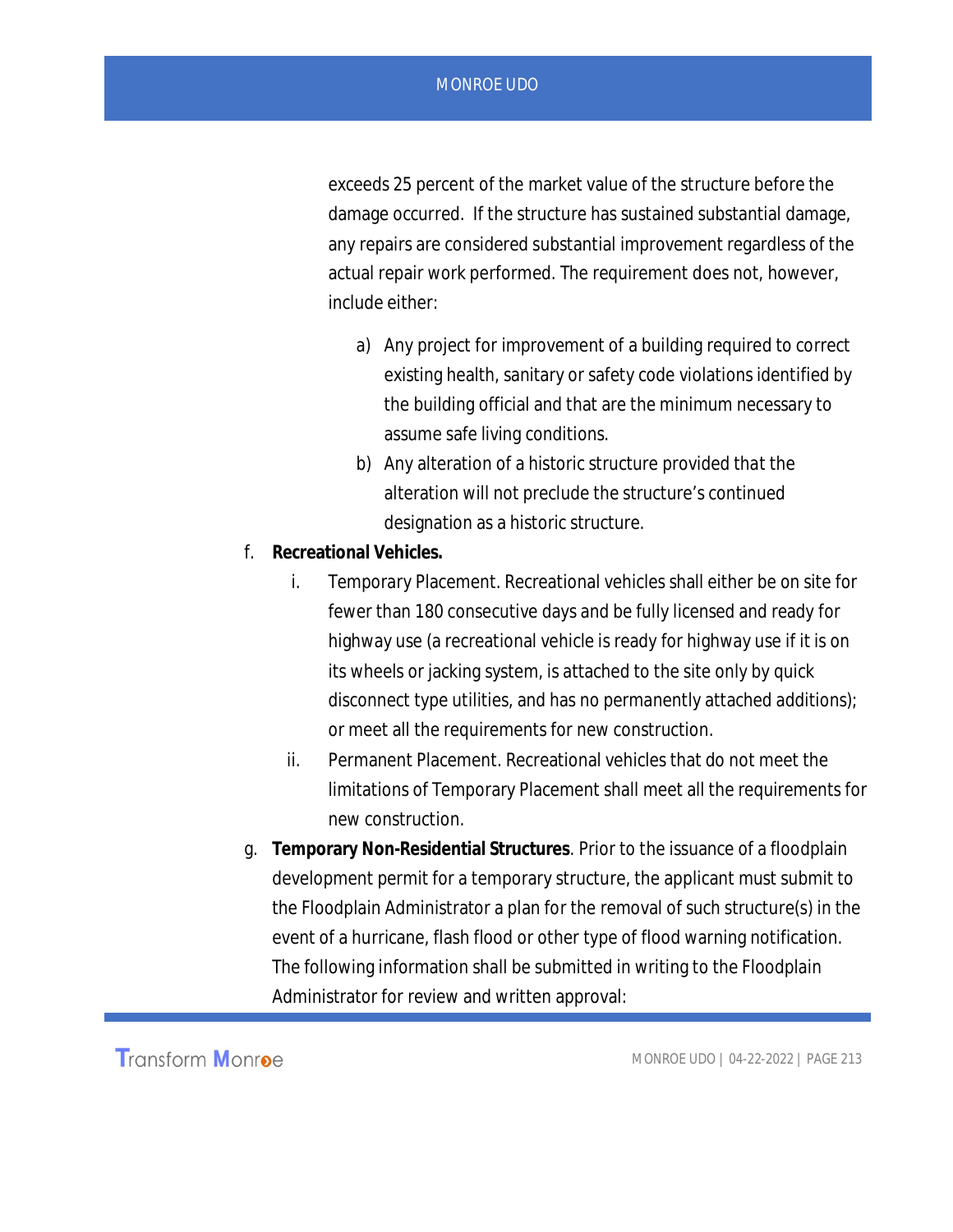- i. A specified time period for which the temporary use will be permitted. Time specified may not exceed three (3) months, renewable up to one (1) year;
- ii. The name, address, and phone number of the individual responsible for the removal of the temporary structure;
- iii. The time frame prior to the event at which a structure will be removed (i.e., minimum of 72 hours before landfall of a hurricane or immediately upon flood warning notification);
- iv. A copy of the contract or other suitable instrument with the entity responsible for physical removal of the structure; and
- v. Designation, accompanied by documentation, of a location outside the Special Flood Hazard Area, to which the temporary structure will be moved.
- h. **Accessory structures.** When accessory structures (sheds, detached garages, etc.) are to be placed within a Special Flood Hazard Area, the following criteria shall be met:
	- i. Accessory structures shall not be used for human habitation (including working, sleeping, living, cooking or restroom areas);
	- ii. Accessory structures shall not be temperature-controlled;
	- iii. Accessory structures shall be designed to have low flood damage potential;
	- iv. Accessory structures shall be constructed and placed on the building site so as to offer the minimum resistance to the flow of floodwaters;
	- v. Accessory structures shall be firmly anchored in accordance with the provisions of E. Provisions for Flood Hazard Reduction, 1. General Standards, a. above;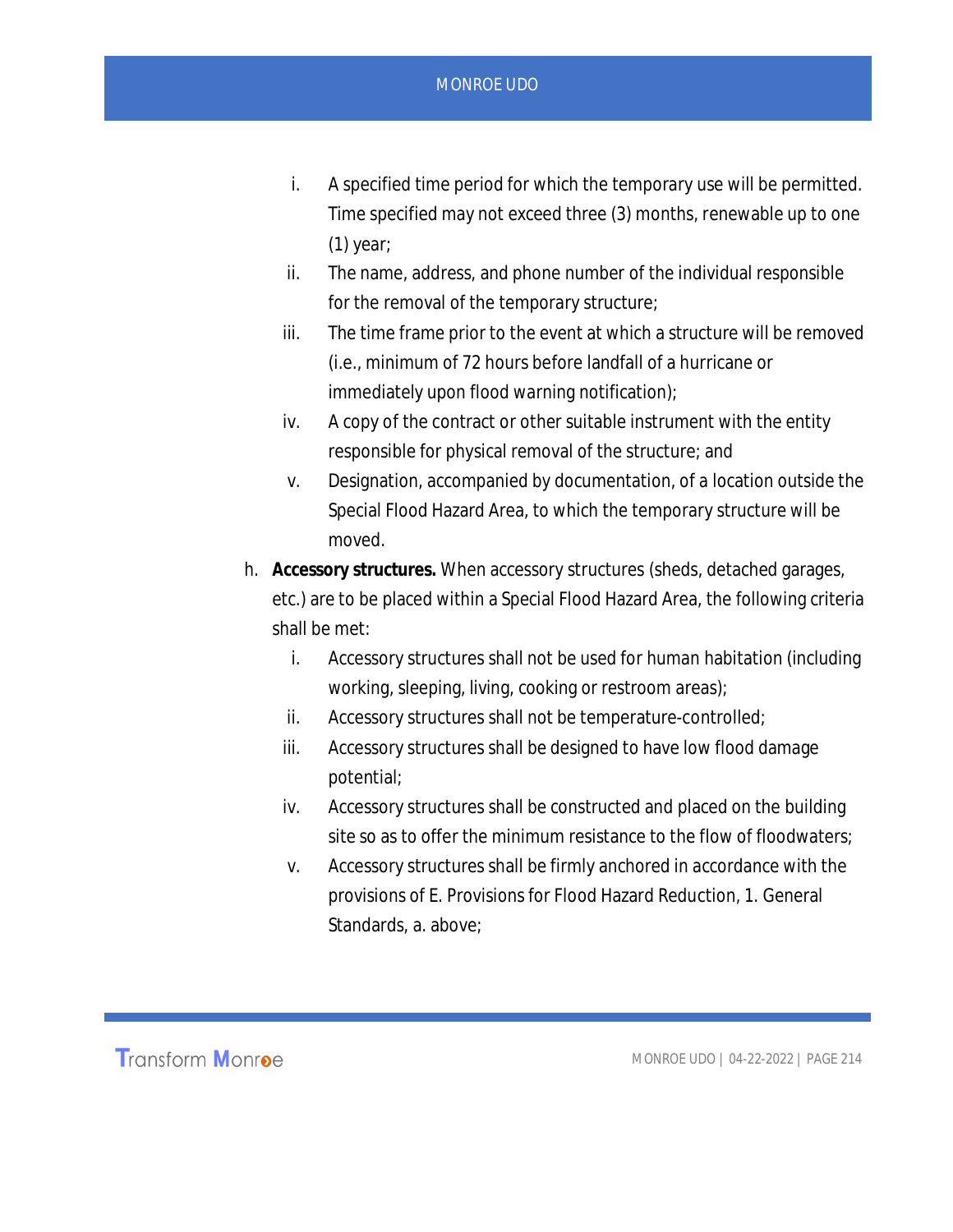- vi. All service facilities such as electrical shall be installed in accordance with the provisions of E. Provisions for Flood Hazard Reduction, 1. General Standards, d. above;
- vii. Flood openings to facilitate automatic equalization of hydrostatic flood forces shall be provided below Regulatory Flood Protection Elevation in conformance with the provisions of E. Provisions for Flood Hazard Reduction, 2. Specific Standards, d. Elevated Buildings, iv. above;
- viii. An accessory structure with a footprint less than 150 square feet that satisfies the criteria outlined above does not require an elevation or floodproofing certificate. Elevation or floodproofing certifications are required for all other accessory structures in accordance with D. Administration, 2. Requirements, c. Certification Requirements above;
- ix. An accessory structure with a footprint less than one hundred fifty (150) square feet or that is a minimal investment of \$3,000 or less and satisfies the criteria outlined above is not required to meet the elevation or floodproofing standards of E. Provisions for Flood Hazard Reduction, 2. Specific Standards, b. Non-Residential Construction above. Elevation or floodproofing certifications are required for all other accessory structures per D. Administration, 2. Requirements, c. Certification Requirements above.
- i. **Tanks**. When gas and liquid storage tanks are to be placed within a Special Flood Hazard Area, the following criteria shall be met:
	- i. Underground Tanks. Underground tanks in flood hazard areas shall be anchored to prevent flotation, collapse or lateral movement resulting from hydrodynamic and hydrostatic loads during conditions of the design flood, including the effects of buoyancy assuming the tank is empty;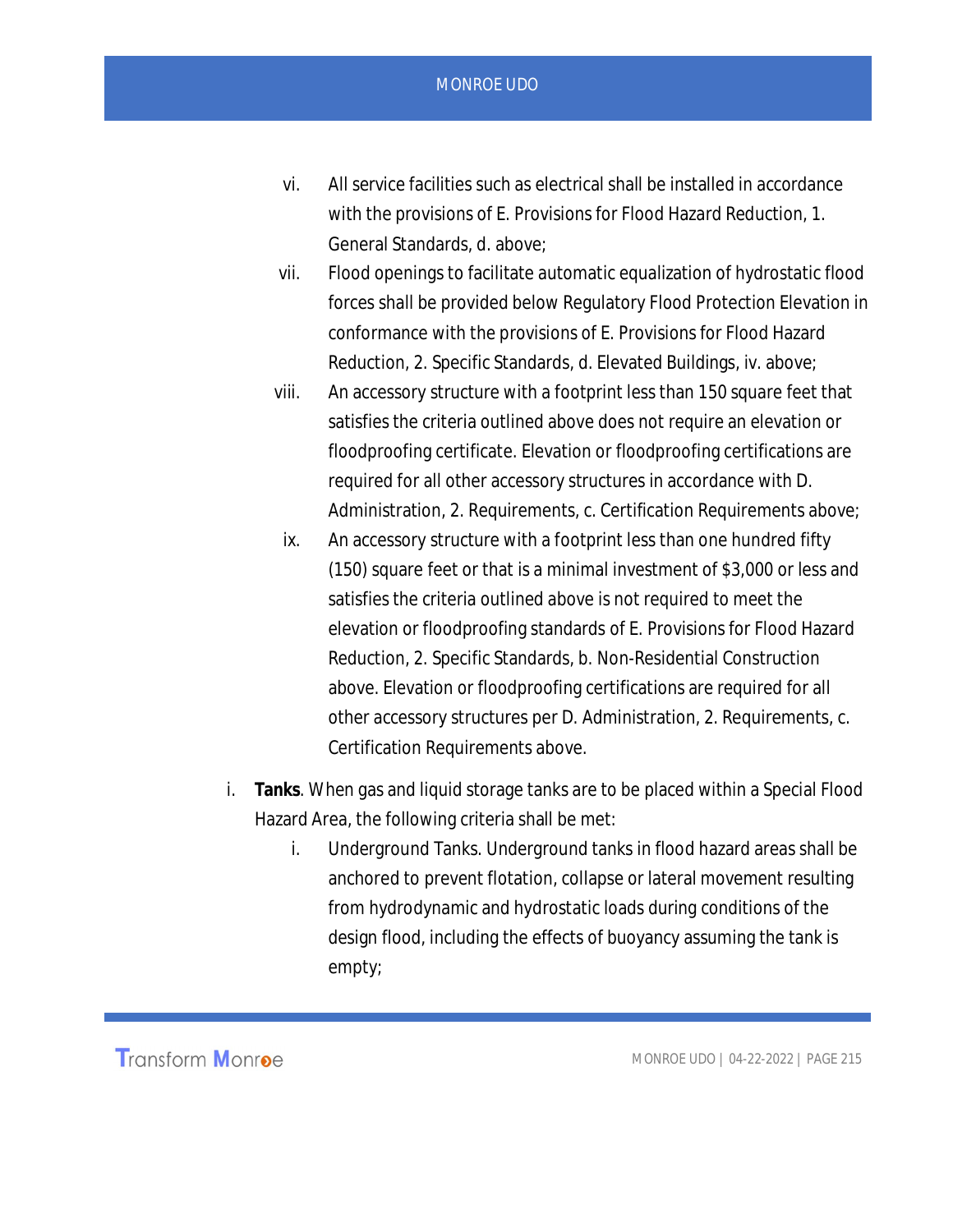- ii. Above Ground Tanks, Elevated. Above-ground tanks in flood hazard areas shall be elevated to or above the Regulatory Flood Protection Elevation on a supporting structure that is designed to prevent flotation, collapse or lateral movement during conditions of the design flood. Tank-supporting structures shall meet the foundation requirements of the applicable flood hazard area;
- iii. Above Ground Tanks, Not Elevated. Above-ground tanks that do not meet the elevation requirements of this ordinance shall be permitted in flood hazard areas provided the tanks are designed, constructed, installed, and anchored to resist all flood-related and other loads, including the effects of buoyancy, during conditions of the design flood and without release of contents in the floodwaters or infiltration by floodwaters into the tanks. Tanks shall be designed, constructed, installed, and anchored to resist the potential buoyant and other flood forces acting on an empty tank during design flood conditions.
- iv. Tanks, Inlets and Vents. Tank inlets, fill openings, outlets and vents shall be at or above the Regulatory Flood Protection Elevation or fitted with covers designed to prevent the inflow of floodwater or outflow of the contents of the tanks during conditions of the design flood; and anchored to prevent lateral movement resulting from hydrodynamic and hydrostatic loads, including the effects of buoyancy, during conditions of the design flood.
- **j. Other Development.**
	- i. In regulated floodways and NEAs that have the potential to block the passage of floodwaters, such as stockade fences and wire mesh fences, shall meet the limitations of E. Provisions for Flood Hazard Reduction, 6. Standards for Areas of Shallow Flooding (Zone AO) below.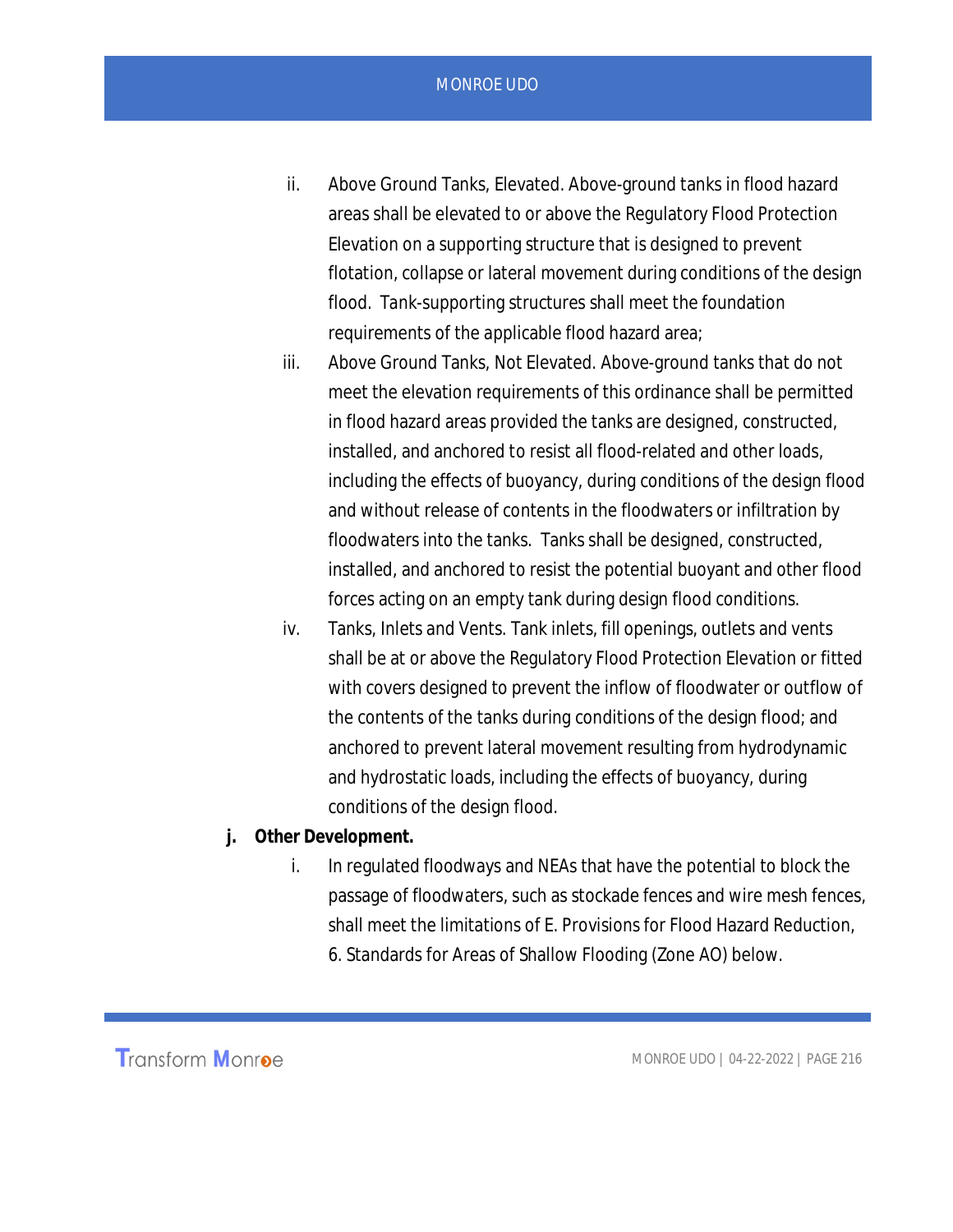- ii. Retaining walls, sidewalks and driveways in regulated floodways and NEAs. Retaining walls and sidewalks and driveways that involve the placement of fill in regulated floodways shall meet the limitations of E. Provisions for Flood Hazard Reduction, 6. Standards for Areas of Shallow Flooding (Zone AO) below.
- iii. Roads and watercourse crossings in regulated floodways and NEAs. Roads and watercourse crossings, including roads, bridges, culverts, low-water crossings and similar means for vehicles or pedestrians to travel from one side of a watercourse to the other side, that encroach into regulated floodways shall meet the limitations of E. Provisions for Flood Hazard Reduction, 6. Standards for Areas of Shallow Flooding (Zone AO) below.
- iv. Commercial storage facilities are not considered "limited storage" as noted in this ordinance and shall be protected to the Regulatory Flood Protection Elevation as required for commercial structures.
- 3. **Reserved.**
- 4. **Standards for Floodplains Without Established Base Flood Elevations***.* Within the Special Flood Hazard Areas designated as Approximate Zone A and established in C. General Provisions, 2. Special Flood Hazard Areas above, where no Base Flood Elevation (BFE) data have been provided by FEMA, the following provisions, in addition to the provisions of E. Provisions for Flood Hazard Reduction, 1. General Standards above, shall apply:
	- a. No encroachments, including fill, new construction, substantial improvements or new development shall be permitted within a distance of twenty (20) feet each side from top of bank or five times the width of the stream, whichever is greater, unless certification with supporting technical data by a licensed professional engineer is provided demonstrating that such encroachments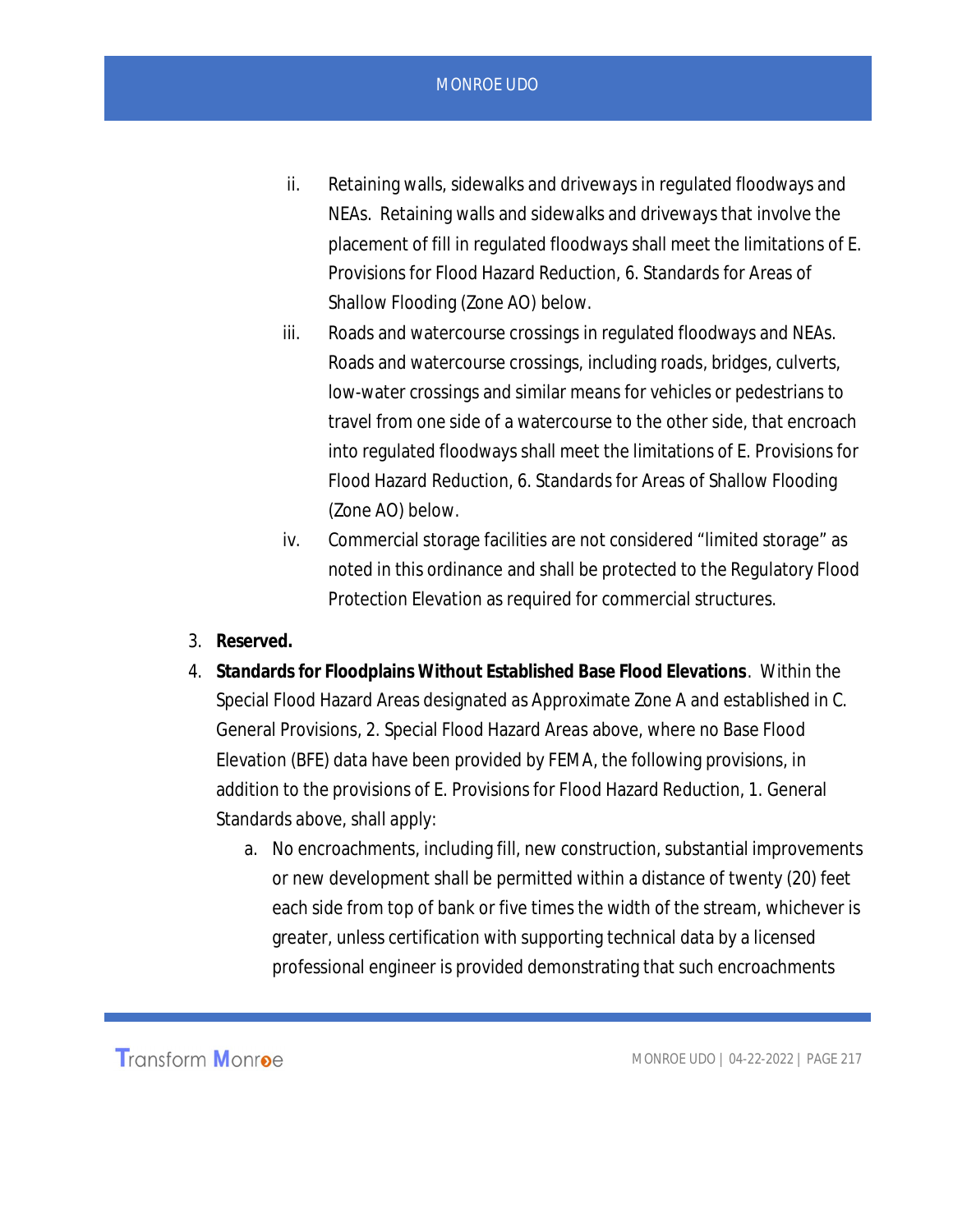shall not result in any increase in flood levels during the occurrence of the base flood discharge.

- b. The BFE used in determining the Regulatory Flood Protection Elevation shall be determined based on the following criteria:
	- i. When Base Flood Elevation (BFE) data are available from other sources, all new construction and substantial improvements within such areas shall also comply with all applicable provisions of this ordinance and shall be elevated or floodproofed in accordance with standards in E. Provisions for Flood Hazard Reduction, 1. General Standards and 2. Specific Standards above.
	- ii. When floodway or non-encroachment data are available from a Federal, State, or other source, all new construction and substantial improvements within floodway and non-encroachment areas shall also comply with the requirements of E. Provisions for Flood Hazard Reduction, 2. Specific Standards above and 6. Standards for Areas of Shallow Flooding (Zone AO) below.
	- iii. All subdivision, manufactured home park and other development proposals shall provide Base Flood Elevation (BFE) data if development is greater than five (5) acres or has more than fifty (50) lots/manufactured home sites. Such BFE data shall be adopted by reference per C. General Provisions, 2. Special Flood Hazard Areas above and utilized in implementing this ordinance.
	- iv. When Base Flood Elevation (BFE) data are not available from a federal, state, or other source as outlined above, the reference level shall be elevated or floodproofed (non-residential) to or above the Regulatory Flood Protection Elevation, as defined in B. Definitions. All other applicable provisions of E. Provisions for Flood Hazard Reduction, 2. Specific Standards above shall also apply.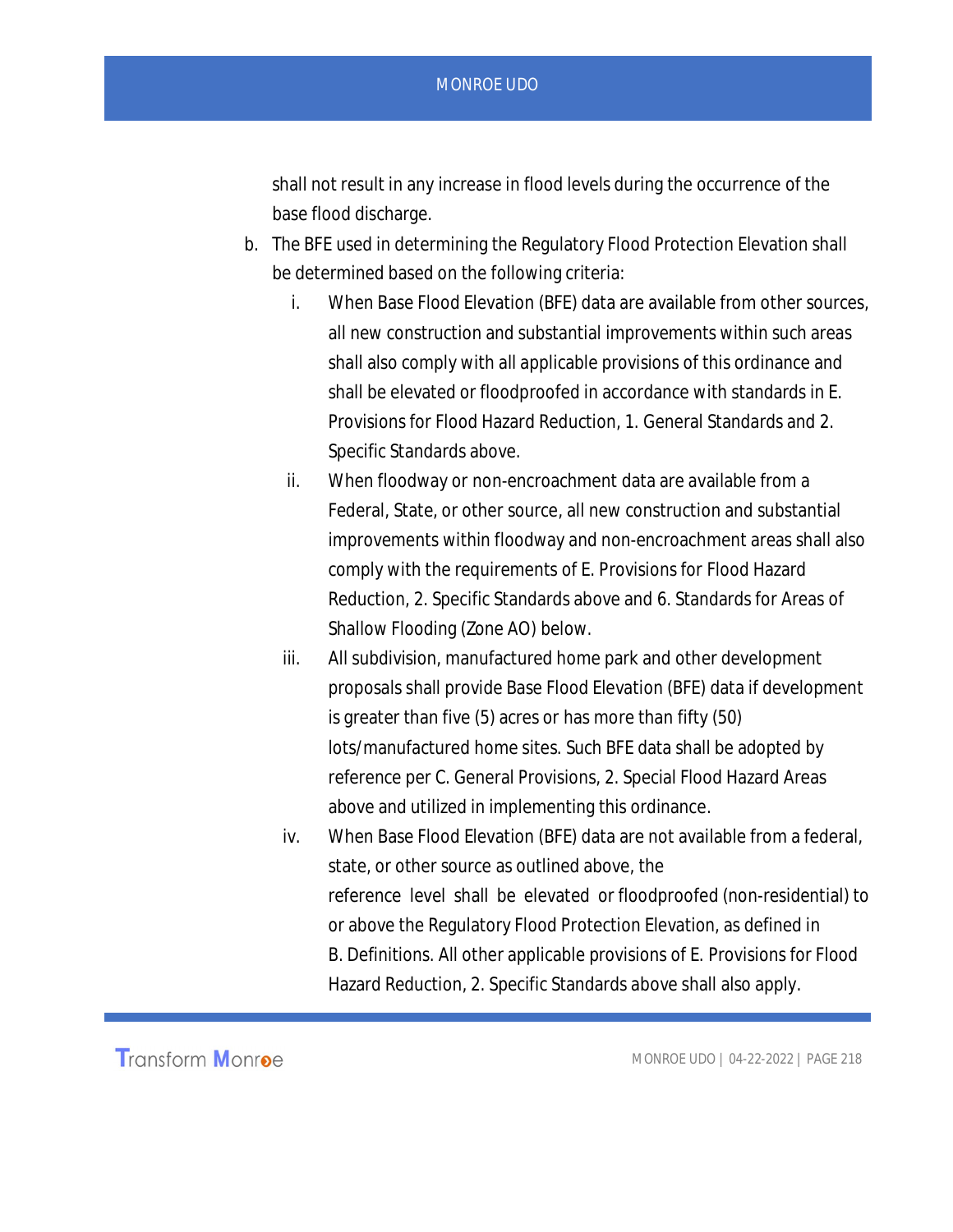- 4. **Standards for Riverine Floodplains with Base Flood Elevations but without Established Floodways or Non-Encroachment Areas***.* Along rivers and streams where Base Flood Elevation (BFE) data is provided by FEMA or is available from another source but neither floodway nor non-encroachment areas are identified for a Special Flood Hazard Area on the FIRM or in the FIS report, the following requirements shall apply to all development within such areas:
	- a. Standards of E. Provisions for Flood Hazard Reduction, 1. General Standards and 2. Specific Standards above; and
	- b. Until a regulatory floodway or non-encroachment area is designated, no encroachments, including fill, new construction, substantial improvements, or other development, shall be permitted unless certification with supporting technical data by a licensed professional engineer is provided demonstrating that the cumulative effect of the proposed development, when combined with all other existing and anticipated development, will not increase the water surface elevation of the base flood more than one (1) foot at any point within the community.
- 5. **Floodways and Non-Encroachment Areas.** Areas, designated as floodways or nonencroachment areas are located within the Special Flood Hazard Areas established per C. General Provisions, 2. Special Flood Hazard Areas above. The floodways and non-encroachment areas are extremely hazardous areas due to the velocity of floodwaters that have erosion potential and carry debris and potential projectiles. The following provisions, in addition to the standards outlined in E. Provisions for Flood Hazard Reduction, 1. General Standards and 2. Specific Standards above, shall apply to all development within such areas:
	- a. No encroachments, including fill, new construction, substantial improvements and other developments shall be permitted unless:
		- i. It is demonstrated that the proposed encroachment would not result in any increase in the flood levels during the occurrence of the base flood,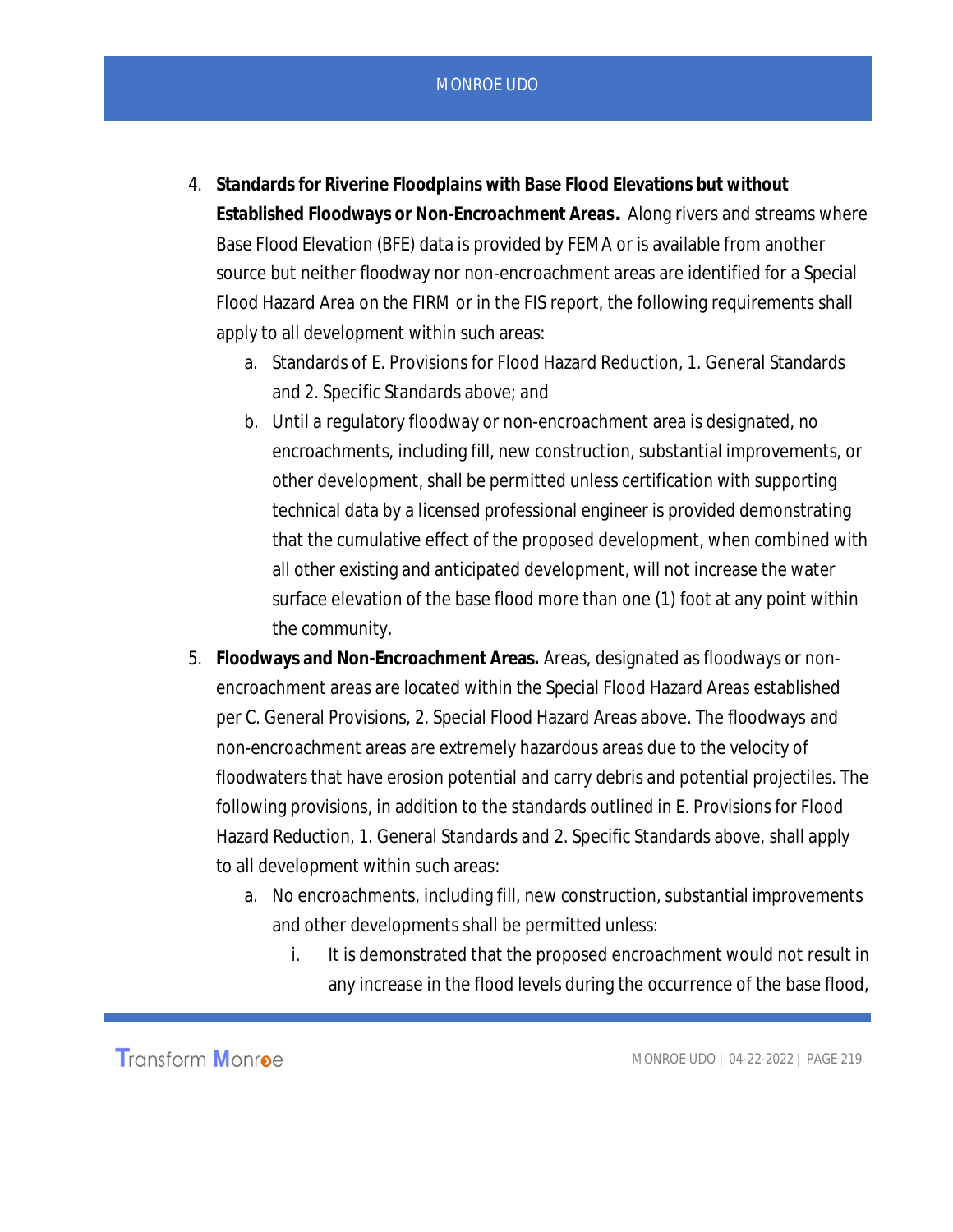based on hydrologic and hydraulic analyses performed in accordance with standard engineering practice and presented to the Floodplain Administrator prior to issuance of a floodplain development permit, or

- ii. A Conditional Letter of Map Revision (CLOMR) has been approved by the North Carolina Division of Emergency Management. A Letter of Map Revision (LOMR) must also be obtained upon completion of the proposed encroachment.
- b. If E. Provisions for Flood Hazard Reduction, 6. Standards for Areas of Shallow Flooding (Zone AO) below is satisfied, all development shall comply with all applicable flood hazard reduction provisions of this ordinance.
- c. No manufactured homes shall be permitted, except replacement manufactured homes in an existing manufactured home park or subdivision, provided the following provisions are met:
	- i. The anchoring and the elevation standards of E. Provisions for Flood Hazard Reduction, 2. Specific Standards, c. Manufactured Homes below; and
	- ii. The no encroachment standard of E. Provisions for Flood Hazard Reduction, 6. Standards for Areas of Shallow Flooding (Zone AO), c. below.
- 6. **Standards for Areas of Shallow Flooding (Zone AO).** Located within the Special Flood Hazard Areas established in C. General Provisions, 2. Special Flood Hazard Areas above, are areas designated as shallow flooding areas. These areas have special flood hazards associated with base flood depths of one (1) to three (3) feet where a clearly defined channel does not exist and where the path of flooding is unpredictable and indeterminate. In addition to E. Provisions for Flood Hazard Reduction, 1. General Standards and 2. Specific Standards above, all new construction and substantial improvements shall meet the following requirements: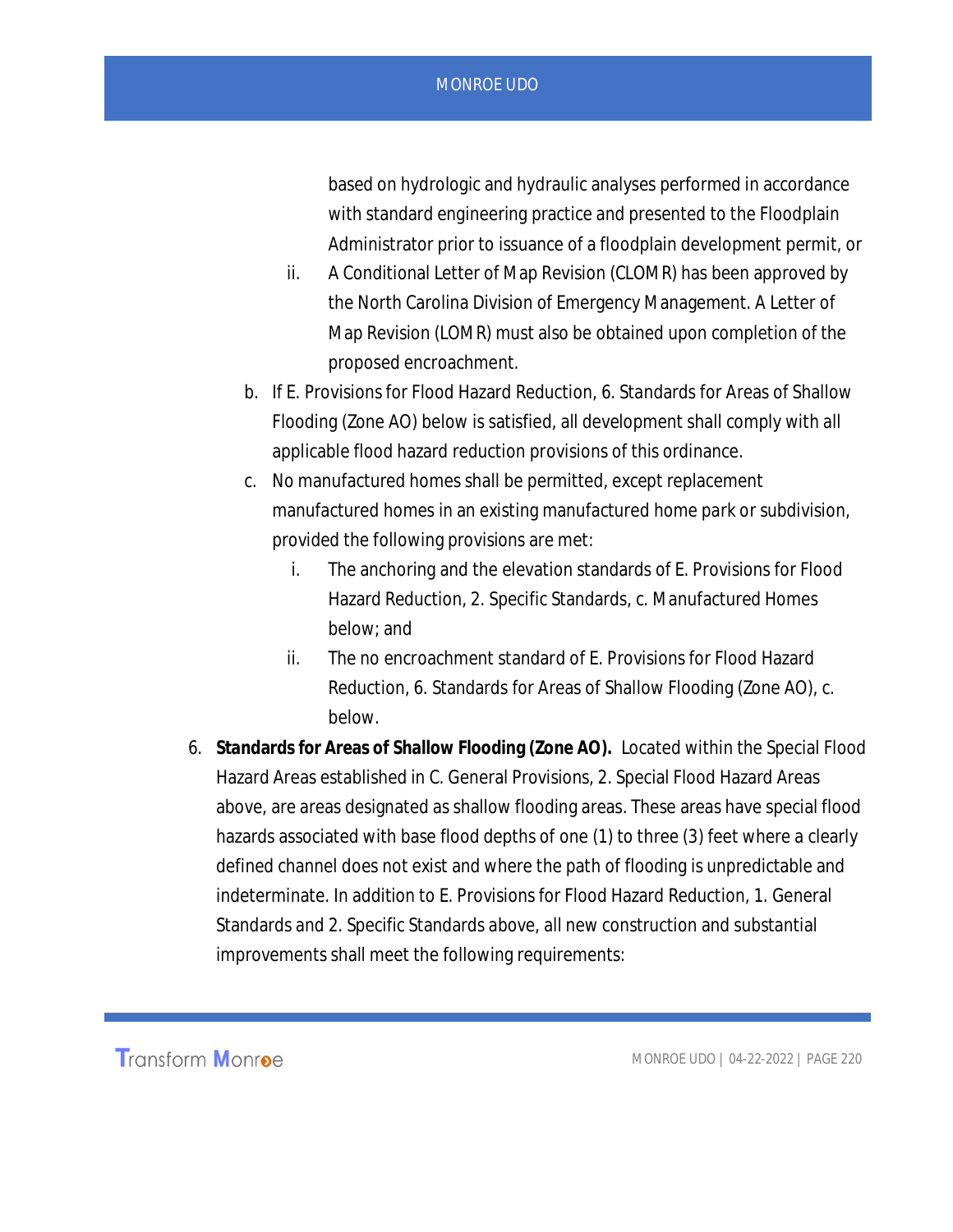- a. The reference level shall be elevated at least as high as the depth number specified on the Flood Insurance Rate Map (FIRM), in feet, plus a freeboard of two (2) feet, above the highest adjacent grade; or at least two (2) feet above the highest adjacent grade if no depth number is specified.
- b. Non-residential structures may, in lieu of elevation, be floodproofed to the same level as required in (a) above so that the structure, together with attendant utility and sanitary facilities, below that level shall be watertight with walls substantially impermeable to the passage of water and with structural components having the capability of resisting hydrostatic and hydrodynamic loads and effects of buoyancy. Certification is required per D. Administration, 2. Requirements, c. Certification Requirements and E. Provisions for Flood Hazard Reduction, 2. Specific Standards, b. Non-Residential Construction above.
- c. Adequate drainage paths shall be provided around structures on slopes, to guide floodwaters around and away from proposed structures.
- **7. Standards for Areas of Shallow Flooding (Zone AH).** Within the Special Flood Hazard Areas established in C. General Provisions, 2. Special Flood Hazard Areas above are areas designated as shallow flooding areas. These areas are subject to inundation by 1-percent-annual-chance shallow flooding (usually areas of ponding) where average depths are one (1) to three (3) feet. Base Flood Elevations are derived from detailed hydraulic analyses are shown in this zone. In addition to 6.1.5 Boundaries of Floodplain and Floodway Districts, A. Boundaries, all new construction and substantial improvements shall meet the following requirements:
	- a. Adequate drainage paths shall be provided around structures on slopes, to guide floodwaters around and away from proposed structures.
- F. **Legal Status Provisions.**
	- **1. Effect On Rights and Liabilities under the Existing Flood Damage Prevention Ordinance**. This ordinance in part comes forward by re-enactment of some of the

**Transform Monree**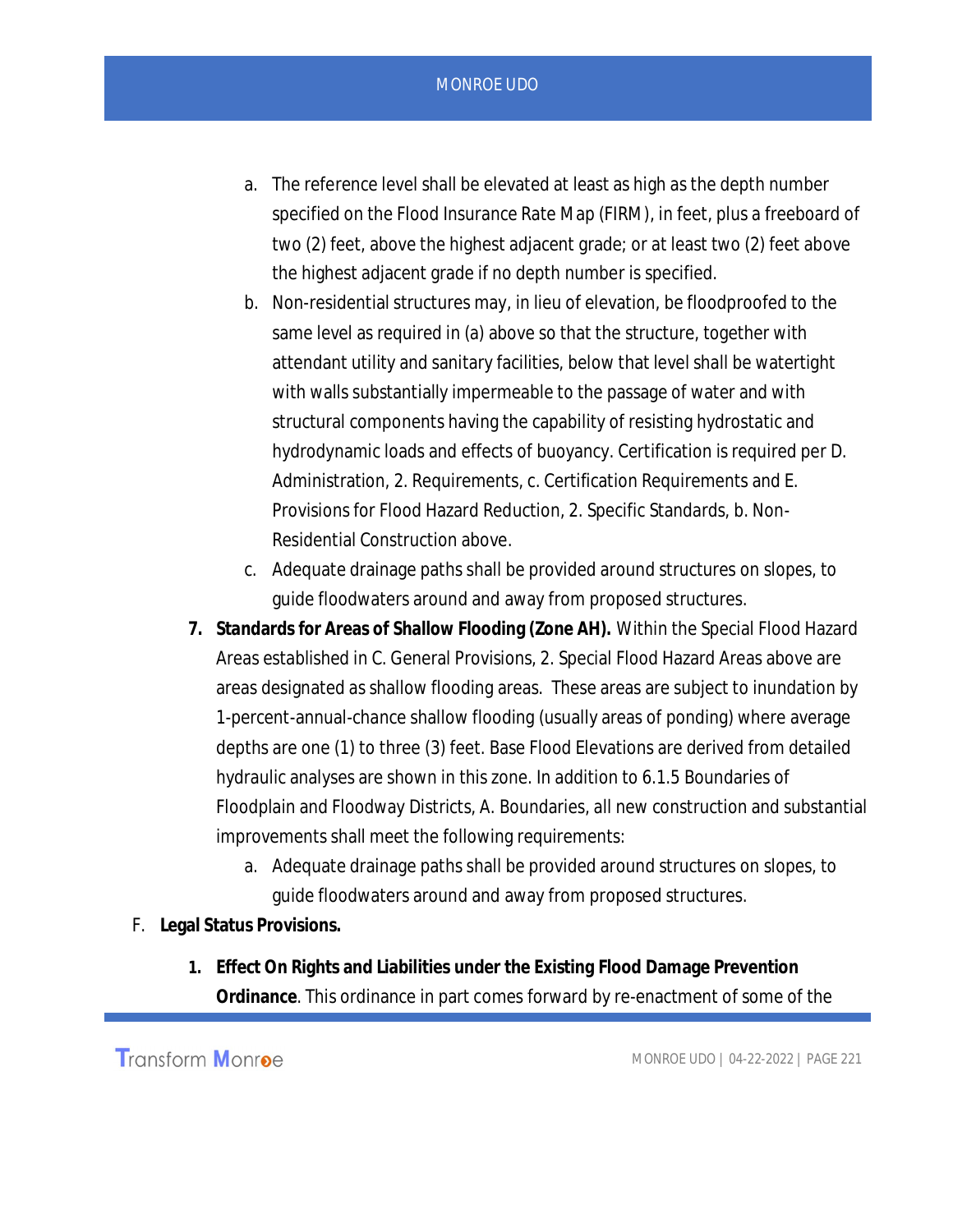provisions of the Flood Damage Prevention Ordinance enacted December 16, 2003 as amended, and it is not the intention to repeal but rather to re-enact and continue to enforce without interruption of such existing provisions, so that all rights and liabilities that have accrued thereunder are reserved and may be enforced. The enactment of this ordinance shall not affect any action, suit or proceeding instituted or pending. All provisions of the Flood Damage Prevention Ordinance of the City of Monroe enacted on December 16, 2003, as amended, which are not reenacted herein are repealed.

- **2. Effect Upon Outstanding Floodplain Development Permits.** Nothing herein contained shall require any change in the plans, construction, size, or designated use of any development or any part thereof for which a floodplain development permit has been granted by the Floodplain Administrator or his or her authorized agents before the time of passage of this ordinance; provided, however, that when construction is not begun under such outstanding permit within a period of six (6) months subsequent to the date of issuance of the outstanding permit, construction or use shall be in conformity with the provisions of this ordinance.
- **2. Effective Date.** This ordinance shall become effective **\_\_\_\_\_\_\_\_\_\_\_\_\_.**

## 6.1.4 FLOODPLAIN SUBDIVISION PROVISIONS

- A. **Notice.** An applicant for a planned district authorizing a major subdivision and an applicant for minor subdivision final plat approval shall be informed by the planning department of the use and construction restrictions of any portion of the land to be subdivided if it lies within a floodway or floodplain.
- B. **Plat**. Final plat approval for any subdivision containing land that lies within a floodway or floodplain may not be given unless the plat shows the boundary of the floodway or floodplain and contains in clearly discernible print the following statement: "Use of land within a floodplain is substantially restricted by Chapter 152: Historic Properties in the Monroe Code of Ordinances.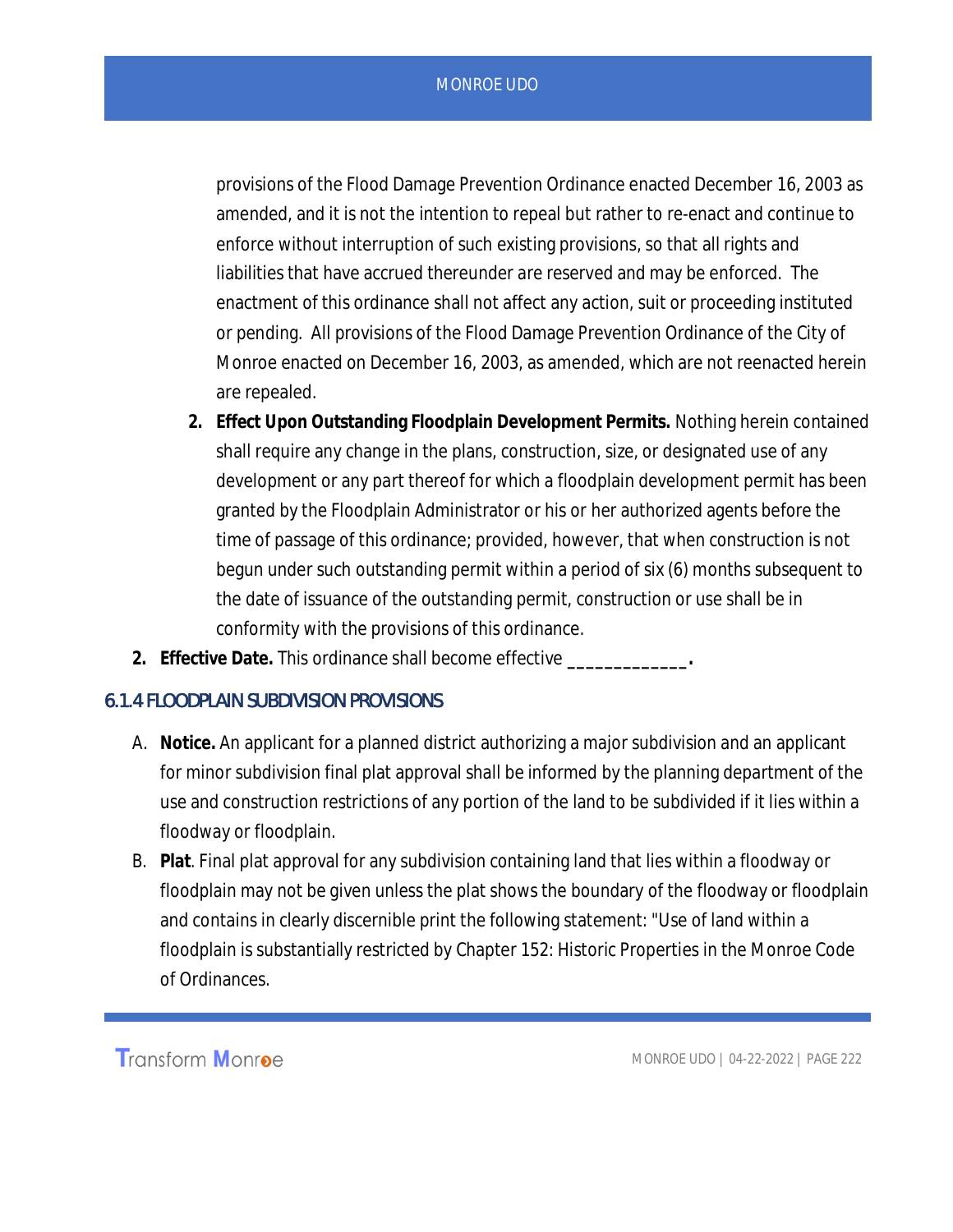## 6.1.5. BOUNDARIES OF FLOODPLAIN AND FLOODWAY DISTRICTS

**A. Boundaries**. As used in this subsection, the terms floodplain and floodway refer in the first instance to certain areas whose boundaries are determined and can be located on the ground by reference to the specific fluvial characteristics set forth the definition of these terms. These terms also refer to overlay zoning districts whose boundaries are established on the map, which boundaries are intended to correspond to the actual physical location of floodways and floodplains. These overlay districts thus differ from other zoning districts whose boundaries are established solely according to planning or policy, rather than physical criteria. Therefore, the Floodplain Administrator is authorized to make necessary interpretations as to the exact location of the boundaries of the floodways or floodplains if there appears to be a conflict between a mapped boundary and actual field conditions. Such interpretations, like other decisions of the administrator, may be appealed to the Board of Adjustment in accordance with the applicable provisions of this UDO. The Flood Insurance Rate Map numbers of properties within the corporate limits and extra territorial jurisdiction of the City of Monroe are as follows: 37179CIND0C, 3710541500J, 3710541600J, 3710541700J, 3710542200J, 3710542400J, 3710542500J, 3710542600J, 3710542700J, 3710542800J, 3710543400J, 3710543500J, 3710543600J, 3710543700J, 3710544200J, 3710544400J, 3710544500J, 3710544600J, 3710545400J, 3710545500J, 3710545600J, 3710545700J, 3710546400J.

## 6.1.6. SETBACK REQUIREMENTS

**A. Setbacks**. In any area that is located outside a designated floodplain but where a stream is located, no building or fill may be located within a distance of the stream bank equal to five times the width of the stream at the top of the bank or 35 feet on each side, whichever is greater.

## 6.1.7. BUFFER REQUIREMENTS

A. **Buffers.**

**Transform Monroe**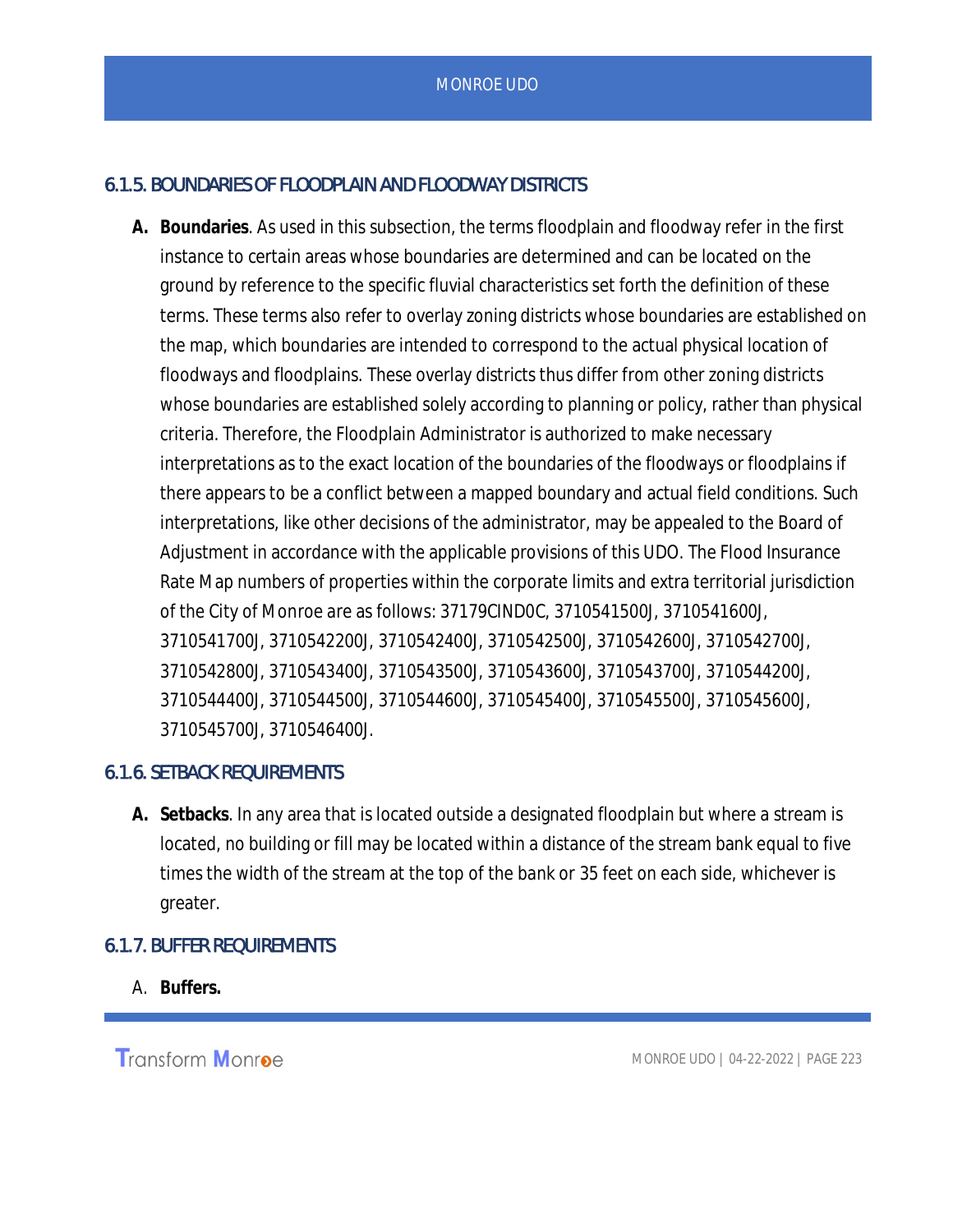- 1. A 35 foot undisturbed vegetated buffer is required along all perennial and intermittent stream channels.
- 2. The buffer shall begin at the most landward limit of the top of bank or the most landward limit of the normal ponded water level and extend landward on perpendicularly.
- 3. Diffuse flow of runoff shall be maintained in the riparian buffer to the extent practicable.
- 4. Existing and ongoing uses shall be exempt.
- 5. Allowable uses within the buffer include bridges, dam maintenance, new stormwater facilities designed to control sediment and attenuate flow before being discharged through the road crossings and temporary sediment and erosion control devices.

## 6.2. WATERSHED DISTRICTS

- A. **Overlays**. The following districts are hereby established as zoning overlay districts and shall be in place and are depicted on the City's official zoning map:
	- 1. WS-III-CA (Critical Area) Overlay District.
	- 2. WS-III-BW (Balance of Watershed) Overlay District.
	- 3. WS-IV-CA (Critical Area) Overlay District.
	- 4. WS-IV-PA (Protected Area) Overlay District.

## 6.3. NEIGHBORHOOD OVERLAY DISTRICTS

- A. **Generally**. The Neighborhood Overlay Districts are hereby established as "overlay" districts, meaning that these districts are overlaid upon other districts and the land so encumbered may be used in a manner permitted in the underlying district only if and to the extent such is also permitted in the applicable overlay district.
- B. **Neighborhood Overlay Districts**
	- 1. Winchester Overlay District.
	- 2. Concord Avenue Overlay District.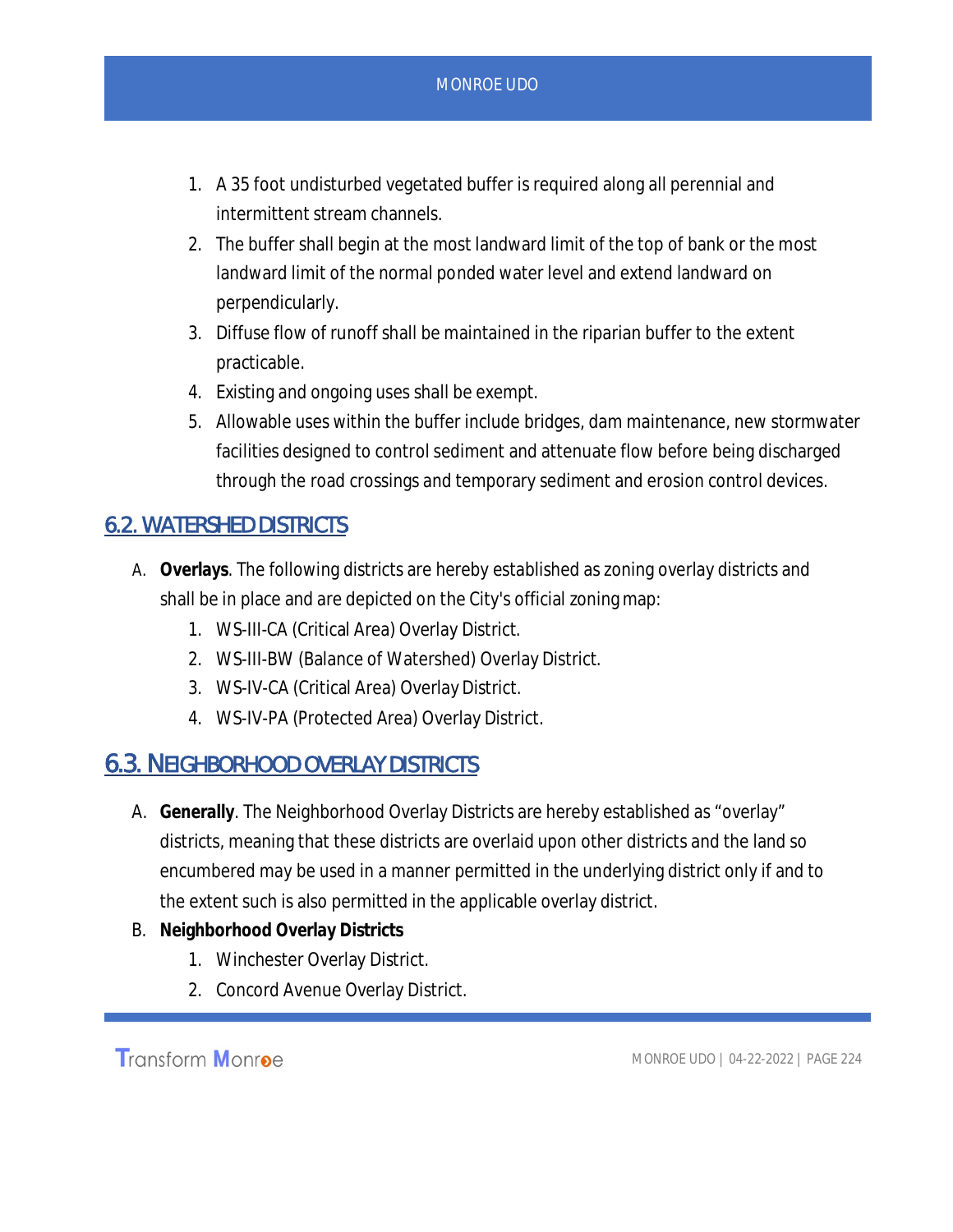## 6.3.1. WINCHESTER OVERLAY DISTRICT.

- A. **Generally**. As established on the City's official zoning map, the Winchester Overlay District shall contain special requirements for development.
- B. **Requirements.**
	- 1. The construction or renovation as proposed and designed fulfills the intent of § 156.132 of the City of Monroe Code of Ordinances.
	- 2. The construction or renovation as proposed shall adhere to the strategies and objectives outlined in the Forward Monroe Plan.
	- 3. All principal developments shall schedule a pre-application review before applying for any site and development or construction permit with the planning department. The planning department shall meet with the applicant to ensure compatibility with the neighborhood is met.
	- 4. Single-Family detached only.
	- 5. Minimum setbacks (feet):
		- a. Street setback 20
		- b. Side setback 5
		- c. Rear setback 10
	- 6. Maximum lot coverage is 70 percent.
	- 7. Maximum building height is 25 feet or no greater than 1.5 stories.
	- 8. Accessory uses-accessory uses shall be incidental to size and impact to the principal use they serve. In no instance shall an accessory structure have a floor area exceeding 50 percent of the principal use it serves. Accessory structures (except fences, walls or facilities associated with outdoor dining shall not be located between the front of the principal use and the front line.
	- 9. Mobile homes shall not be permitted.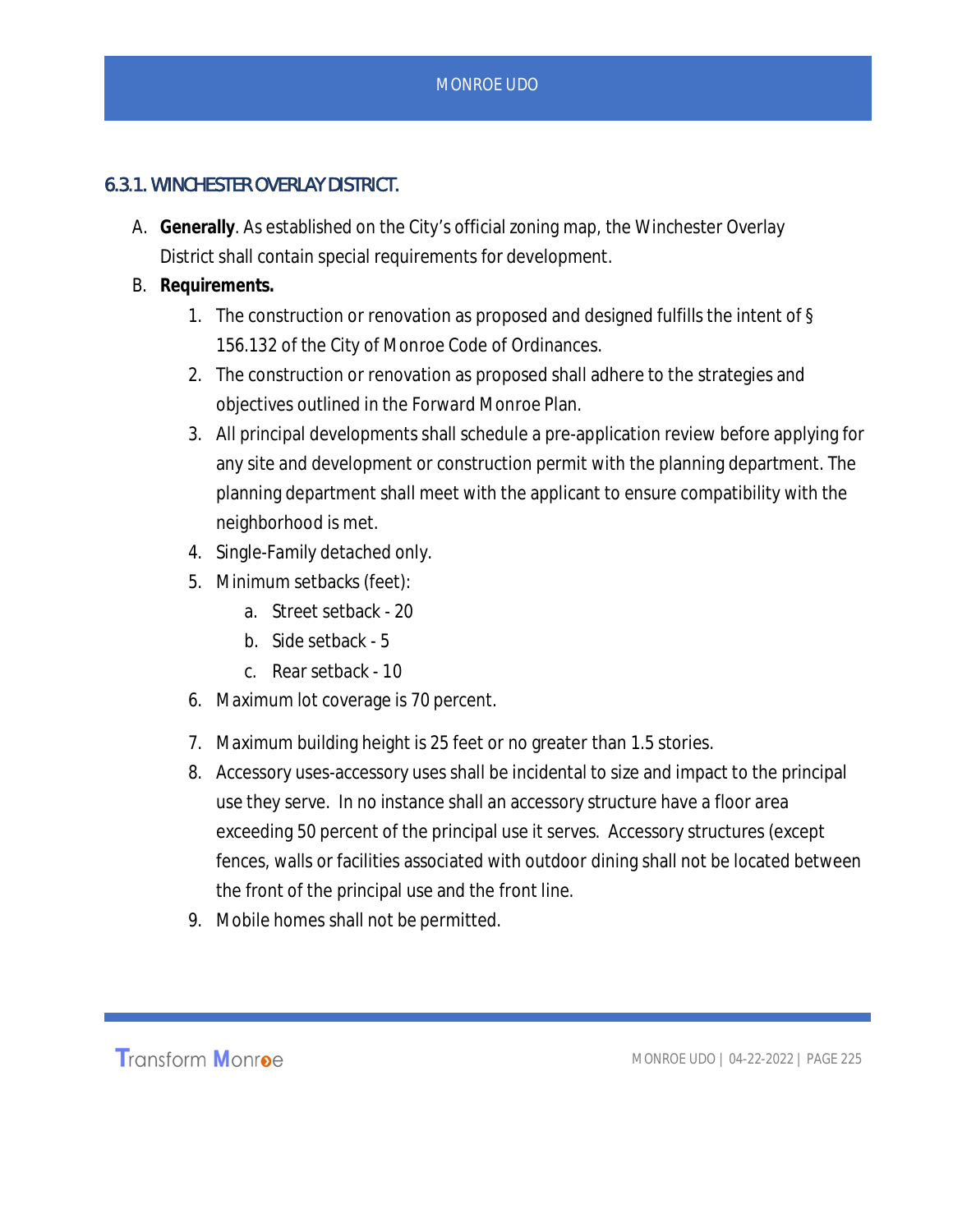## 6.3.2. CONCORD AVENUE OVERLAY DISTRICT (CA-O)

## 6.3.2.1. CA-O GENERAL PROVISIONS

- A. **Generally.** The purpose of the CA-O District is to implement the relevant goals and recommendations of the Concord Avenue Master Plan adopted by the City on November 3, 2015 (with an effective date of May 2, 2017). The intent of the Concord Avenue Master Plan and the CA-O district is to:
	- 1. Improve safety and aesthetics in the Concord Avenue area identified in the Concord Avenue Master Plan;
	- 2. Promote private investment and beneficial redevelopment of the Concord Avenue area;
	- 3. Create a suitable environment for compact, pedestrian-oriented, mixed-use development where business, office, retail, and residential uses are located in close proximity one another;
	- 4. Provide greater residential housing choice, affordability, and diversity with varying housing designs and densities;
	- 5. Strengthen the City's economic base and provide employment and shopping opportunities close to home for City residents;
	- 6. Provide a clear and predictable set of standards and review procedures for development in the district.
- B. **Applicability.** Except where exempted in 6.3.2.1.C, Exemptions, or modified in accordance with 6.3.2.1.G, Modification of District Standards, the standards in this Section apply to all land and development located within the CA-O District boundary. Land included in the CA-O District shall retain its base zoning district designation in place upon the effective date of these standards, but the CA-O District standards shall supersede all applicable base zoning district standards. Development subject to this Section shall be reviewed for compliance with these standards as part of the review of a site plan, subdivision plat, or zoning permit, building permit, as appropriate.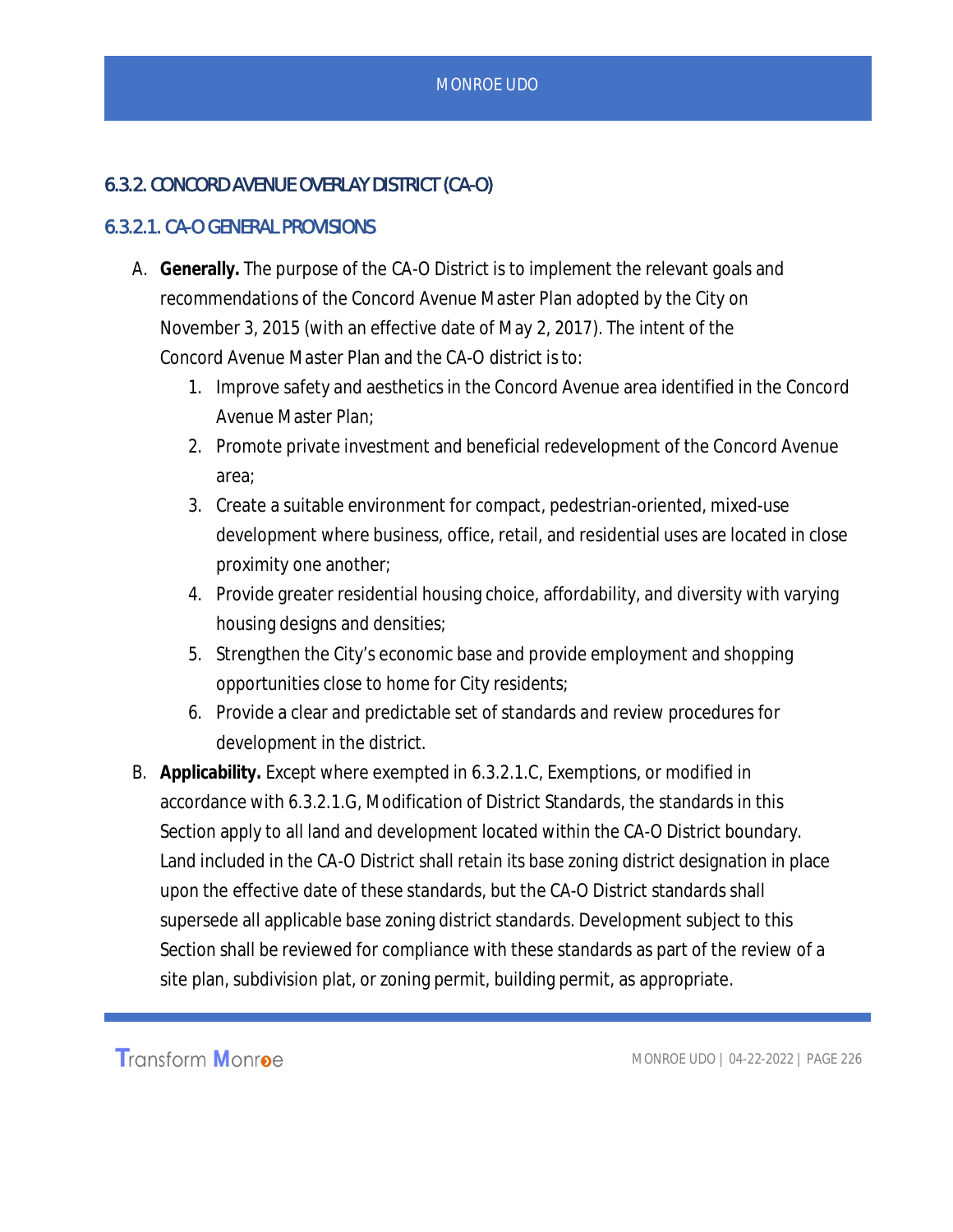Amendments to an approved application shall be processed in the same fashion as the original approval.

- C. **Exemptions.** The following forms of development are exempted from the standards in this Section:
	- 1. Minor additions to lawfully-established buildings that existed on April 4, 2017. For the purposes of this Section, *MINOR ADDITIONS* are defined as increases in the amount of building floor area on a lot of up to 25 percent beyond what existed on April 4, 2017.
	- 2. Minor renovations or remodeling to lawfully established buildings that existed on April 4, 2017. For the purposes of this Section, *MINOR RENOVATIONS* or *REMODELING* are defined as interior or exterior improvements to a building that increase the total building value on a lot of up to 25 percent beyond what existed on April 4, 2017.
	- 3. Changes from one conforming principal use to another conforming principal use with no minor additions or minor renovations are exempted from the standards in 6.3.2.2: CA-O Dimensional Standards, but shall comply with the development standards in elsewhere in this Section, to the maximum extent practicable.
	- 4. Development additions or renovations that exceed the definition of "minor" shall comply with all applicable CA-O District standards.
- D. **Conflicts.** Conflicts between the standards in this Section and other laws or adopted plans in effect are addressed in the following ways:
	- 1. In cases of conflict between the standards in this Section and the Concord Avenue Master Plan, the Concord Avenue Master Plan shall control;
	- 2. In cases of conflict between the standards in this Section and the standards of the applicable base zoning district, the standards in this Section shall control; and
	- 3. In cases where the standards of this Section conflict with standards in the City's Code of Ordinances, the standards in this Section shall control.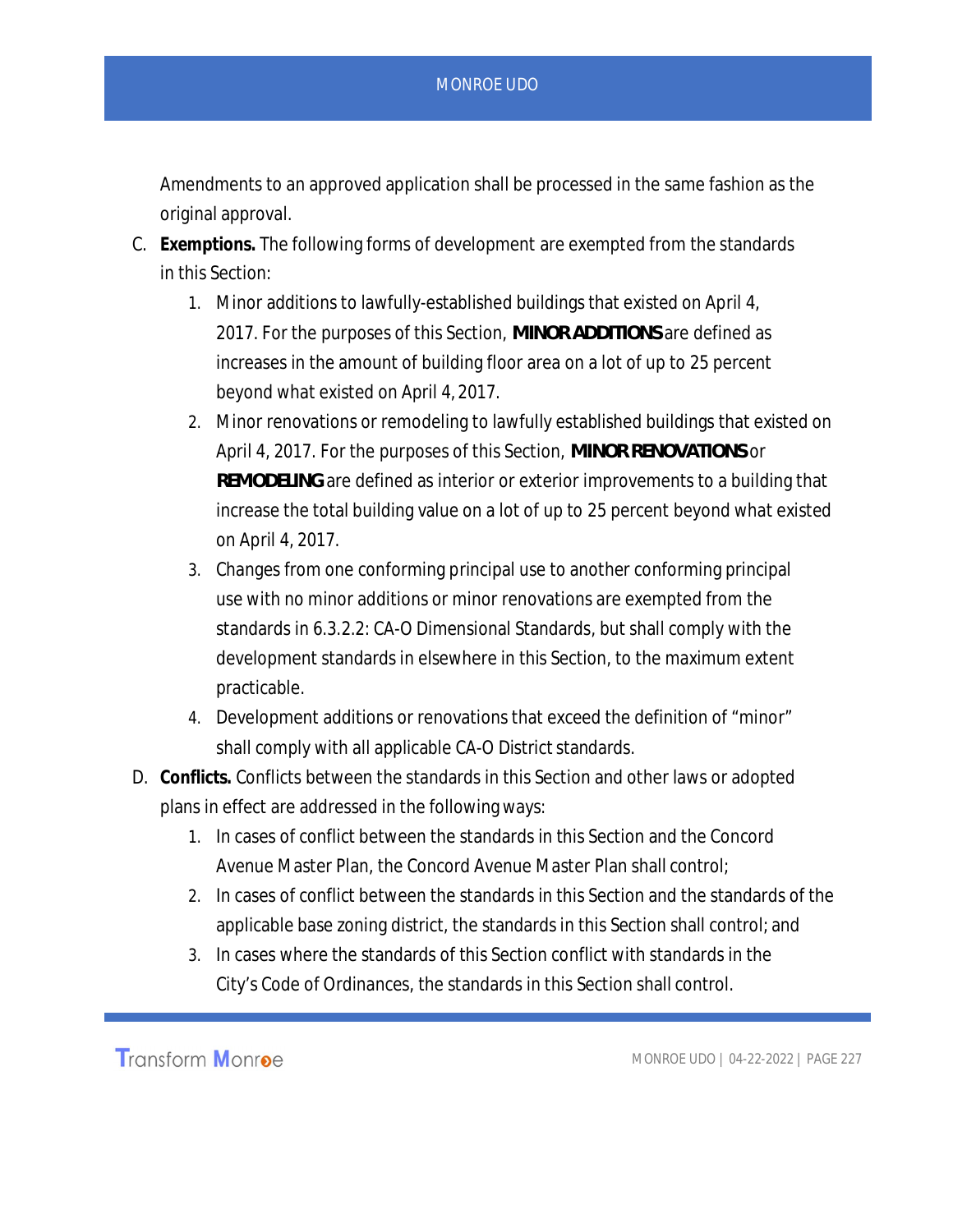- E. **Area.** The following portions of the Concord Avenue Master Plan are hereby adopted and incorporated by reference into the CA-O District standards:
	- 1. The study area boundary which identifies the CA-O District boundary;
	- 2. The land use program, which identifies the general range of allowable uses (but not the required locations of uses) in the CA-O District; and
	- 3. The Comprehensive Master Plan which identifies the street patterns and general guidance for site configuration in the CA-O District.
- F. **Modifications to CA-O District Boundary.** Applications to expand, modify, remove, or revise the CA-O District boundary may only be filed by the City's Planning Board or City Council.
	- 1. Applications to modify a sub-district boundary in the CA-O District may be submitted by anyone authorized to file an application to amend the Official Zoning Map and shall be reviewed and decided in accordance with Section 3.4.6. of this UDO, and the adopted Concord Avenue Master Plan. Lots intended for designation to a new sub-district shall comply with the applicable minimum dimensional requirements in 6.3.2.2: CA-O Dimensional Standards, in the CA-O District.
	- 2. In no instance shall an amendment to establish a conditional zoning district or planned unit development within the area subject to the CA-O standards include conditions that seek to waive or reduce the requirements of the CA-O District.
	- 3. In the event a roadway or other feature that serves as a boundary of the CA-O district is moved or otherwise relocated, the CA-O district boundary and corresponding sub-district boundaries shall likewise be moved or relocated.
- G. **Modifications to CA-O District Standards** Minor modifications or deviations of up to 10 percent of any numerical requirement applicable in the CA-O District may be approved by the Director if the Director determines that: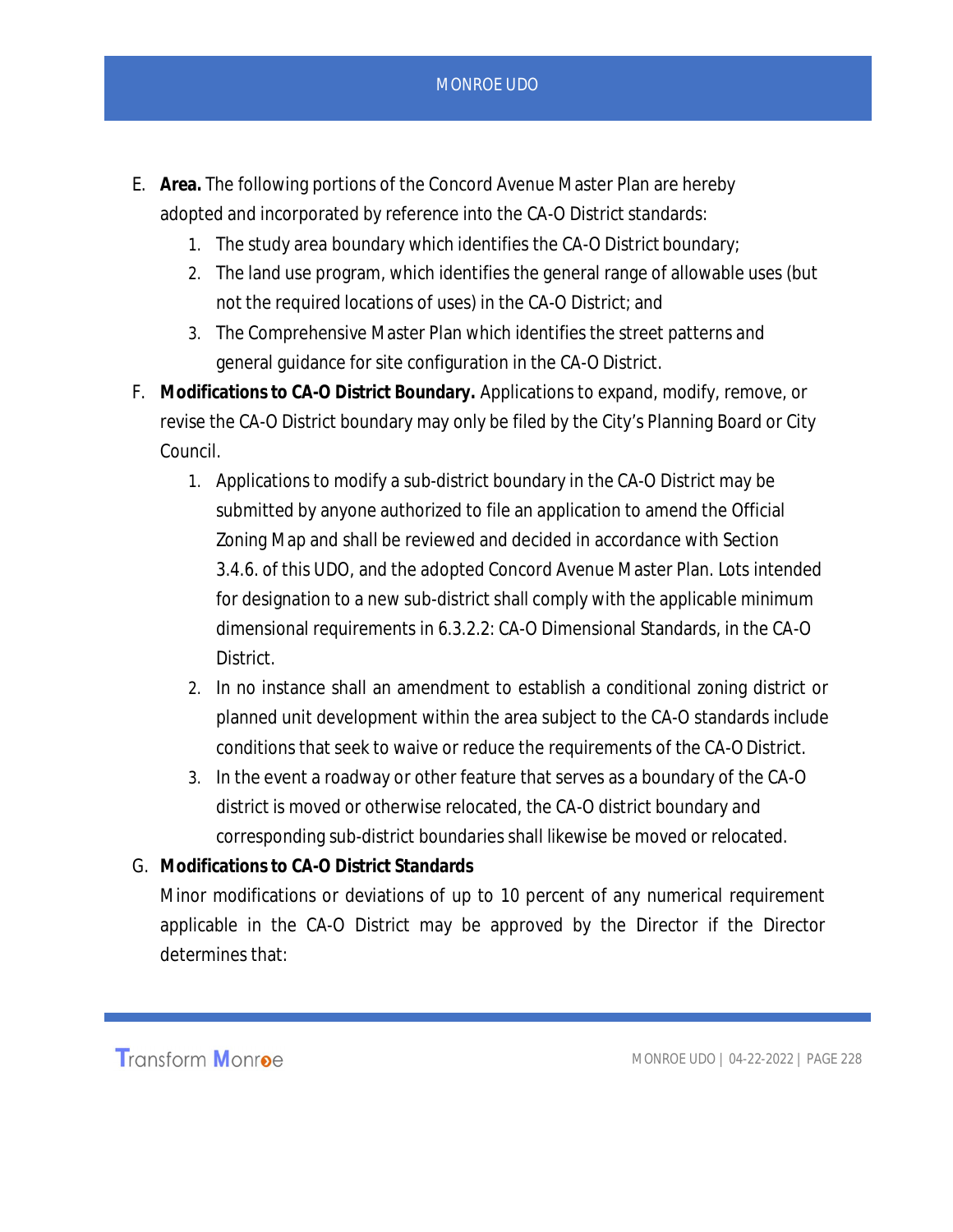- 1. The modification is consistent with the character of development on surrounding land, and results in development that is compatible with surrounding land uses;
- 2. The modification compensates for some unusual aspect of the site or the proposed development that is not shared by landowners in general or supports an objective or goal from the purpose and intent statements of the zoning district where it is located;
- 3. The modification will not pose a danger to the public health or safety;
- 4. Any adverse impacts resulting from the modification will be fully mitigated; and
- 5. The district standard being modified is not the subject of a previously approved zoning condition or variance on the same site.
- 6. A modification shall be reviewed and decided prior to the other applications with which it is submitted. For example, if a modification request is submitted in conjunction with a site plan application, the modification shall be reviewed and decided prior to the approval of the site plan application.
- H. **Permissible Use Table**
	- 1. **Permissible Uses.** The permissible uses in the CA-O District are provided in Table 6.3.2.1. Permissible Uses Table, which sets out the range of use types allowed in the CA-O District regardless of the base zoning district designation. Uses with a "p" are allowed in a sub-district with the approval of a zoning permit. Principal uses that are not listed in the table shall require approval of a special use permit in accordance with Section 7 of the UDO.
	- 2. **Prohibited Uses.** If the table does not include a "P" in the cell, the use is not permitted.

Table 6.3.2.1. Permissible Uses Table

*PERMISSIBLE USES IN THE CA-O DISTRICT*

**Transform Monroe**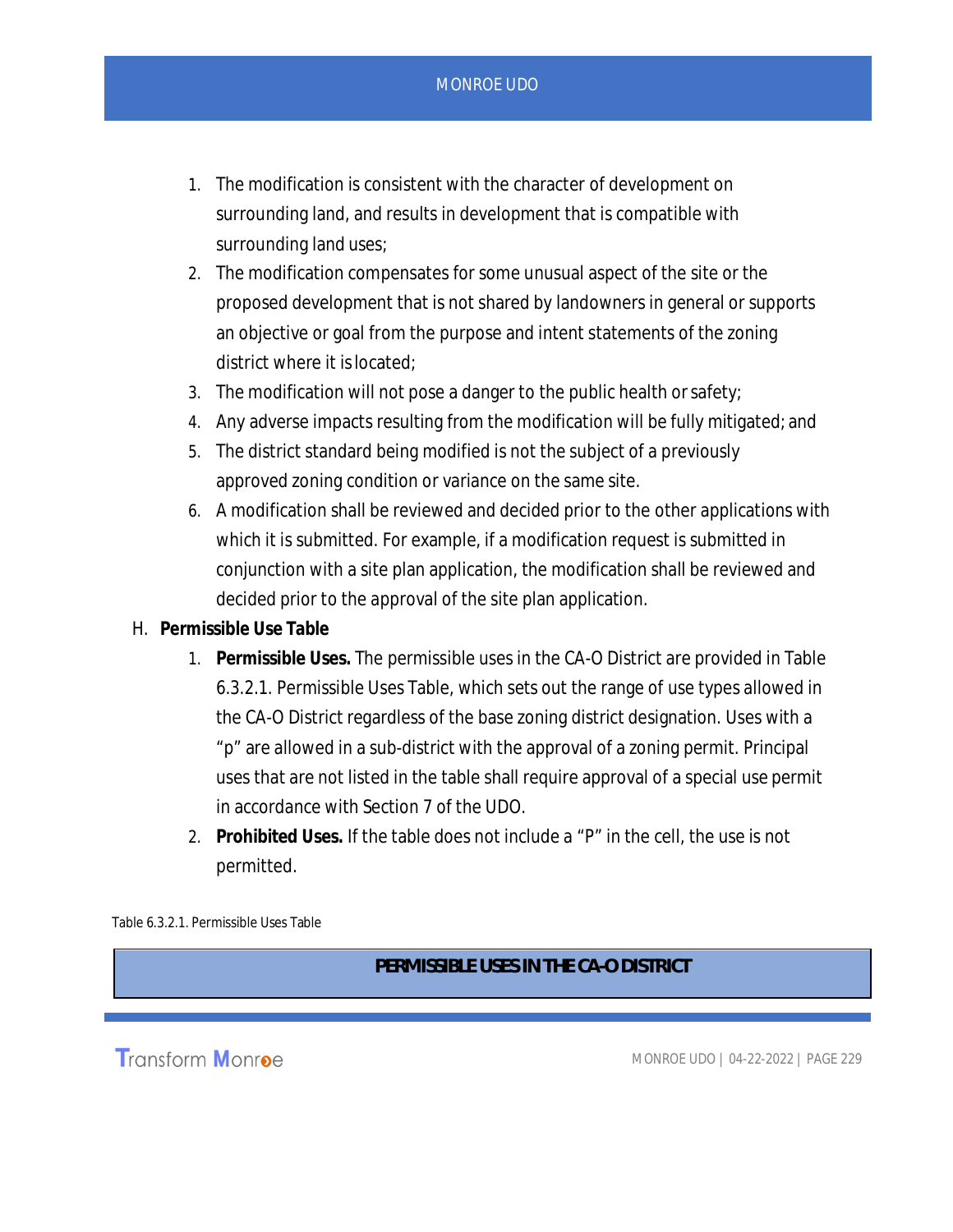| Use Type                                         | Sub-District A | Sub-District B | Sub-District C | Sub-District D |  |  |
|--------------------------------------------------|----------------|----------------|----------------|----------------|--|--|
| PRINCIPAL USES                                   |                |                |                |                |  |  |
| Residential                                      |                |                |                |                |  |  |
| <b>Assisted Living Facility</b>                  |                | $\mathsf{P}$   | $\mathsf{P}$   |                |  |  |
| Dwelling,<br>Duplex/Triplex/<br>Quadplex         | $\mathsf{P}$   | ${\sf P}$      |                |                |  |  |
| <b>Family Care Facility</b>                      | $\mathsf{P}$   |                |                |                |  |  |
| <b>State Licensed Group</b><br>Home              | P              |                |                |                |  |  |
| Live-Work                                        | P              | $\mathsf{P}$   | $\mathsf{P}$   | P              |  |  |
| Dwelling, Manufactured<br>Home                   |                |                |                |                |  |  |
| Dwelling, Multifamily                            | $\frac{1}{2}$  | $\mathsf{P}$   | $\blacksquare$ | P              |  |  |
| Dwelling,<br>Townhouse/Attached<br>Single Family | $\mathsf{P}$   | $\mathsf{P}$   |                | P              |  |  |
| Dwelling, Single Family<br>Detached              | $\overline{P}$ |                |                |                |  |  |

Transform Monroe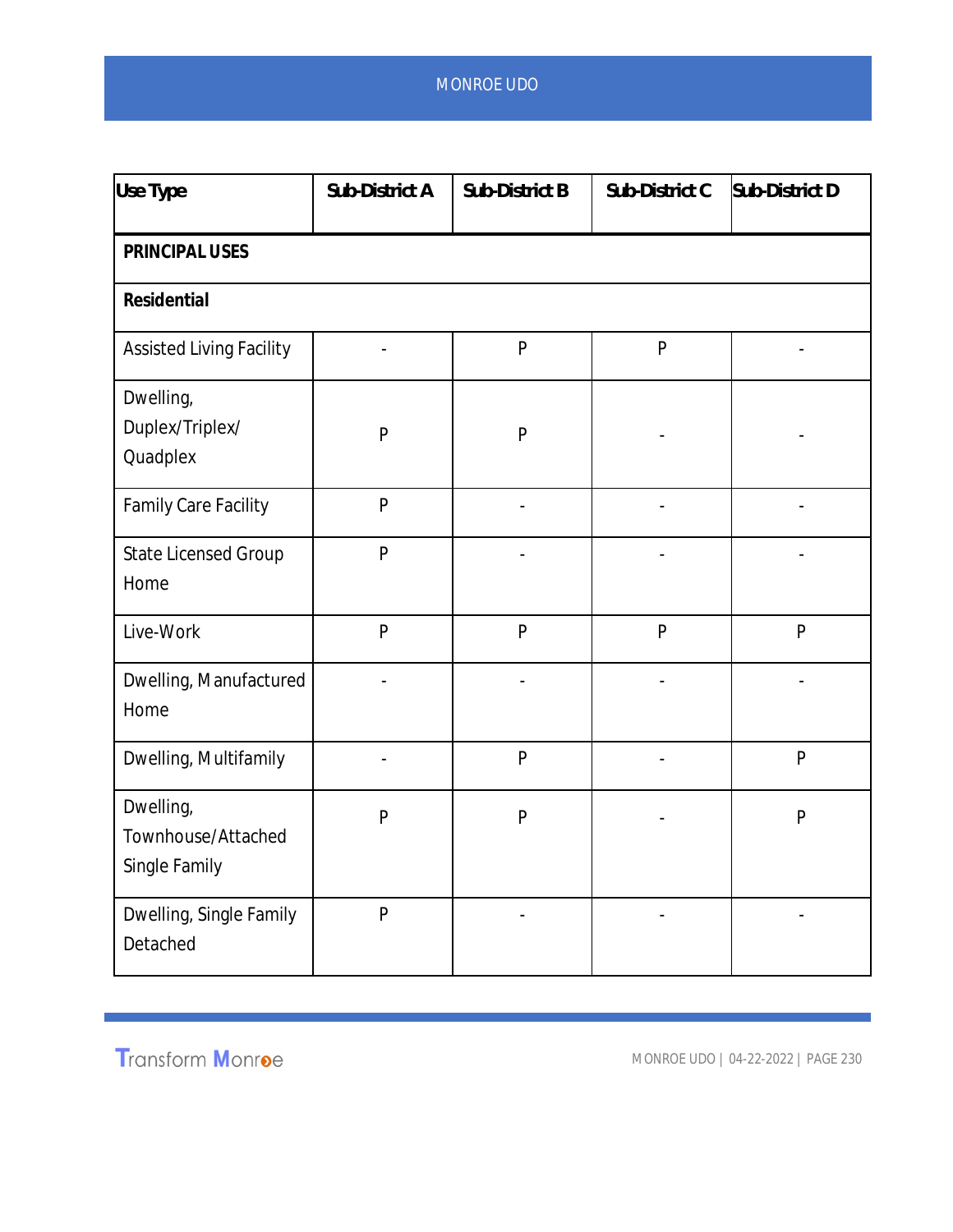| Institutional                                                      |                          |                          |              |                          |
|--------------------------------------------------------------------|--------------------------|--------------------------|--------------|--------------------------|
| Religious Institutions                                             | $\mathsf{P}$             | P                        | $\mathsf{P}$ | P                        |
| Healthcare and<br>counseling                                       |                          | $\mathsf{P}$             | $\mathsf{P}$ | $\mathsf{P}$             |
| Libraries, museums,<br>and similar uses                            | $\mathsf{P}$             | $\mathsf{P}$             | $\mathsf{P}$ | $\mathsf{P}$             |
| Public safety facility                                             | $\mathsf{P}$             | P                        | $\mathsf{P}$ |                          |
| Schools                                                            | $\mathsf{P}$             |                          |              |                          |
| Social, event,<br>fraternal and<br>assembly uses<br>(Event Center) |                          |                          |              |                          |
| Telecommunicatio<br>ns facility, major                             |                          |                          |              |                          |
| Telecommunications<br>facility, minor                              | P                        | $\mathsf{P}$             | $\mathsf{P}$ | $\mathsf{P}$             |
| Utility facility                                                   | $\mathsf{P}$             | $\mathsf{P}$             | $\mathsf{P}$ | $\mathsf{P}$             |
| Commercial                                                         |                          |                          |              |                          |
| Adult use                                                          | $\overline{\phantom{a}}$ | $\overline{\phantom{m}}$ |              |                          |
| Animal care                                                        | $\blacksquare$           | ${\sf P}$                | $\sim$       | $\overline{\phantom{a}}$ |

Transform Monroe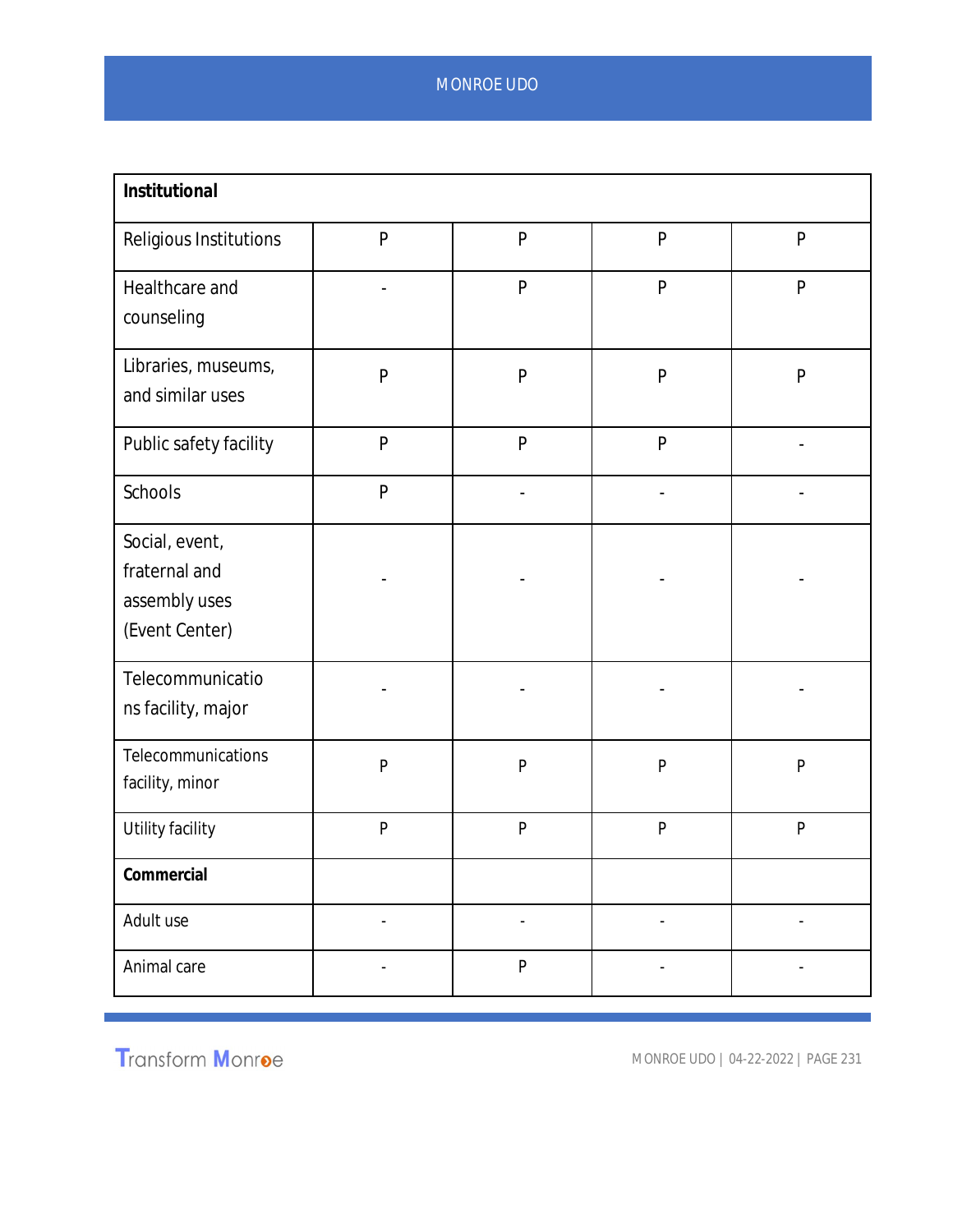| Auction house                                                                      |                |              |              |              |
|------------------------------------------------------------------------------------|----------------|--------------|--------------|--------------|
| Bank or financial<br>institution, excluding<br>payday lending and check<br>cashing |                | $\mathsf{P}$ | $\mathsf{P}$ | $\mathsf{P}$ |
| Bar or nightclub                                                                   | $\overline{a}$ |              |              | $\mathsf{P}$ |
| Bed and breakfast                                                                  | $\mathsf{P}$   | $\mathsf{P}$ | $\mathsf{P}$ | $\mathsf{P}$ |
| Day Care                                                                           | $\mathsf{P}$   | $\mathsf{P}$ | $\mathsf{P}$ | P            |
| Electronic gaming<br>establishment                                                 | $\overline{a}$ |              |              |              |
| Flea market                                                                        |                |              |              |              |
| Hotel or motel                                                                     |                |              | $\mathsf{P}$ | $\mathsf{P}$ |
| Gasoline sales                                                                     |                |              | $\mathsf{P}$ |              |
| General retail sales of<br>3,000 square feet or less                               |                | $\mathsf{P}$ | $\mathsf{P}$ | $\mathsf{P}$ |
| General retail sales of<br>3,001 to 25,000 square<br>feet                          |                | $\mathsf{P}$ | ${\sf P}$    | $\mathsf{P}$ |
| General retail sales of<br>25,001 to 100,001 square<br>feet                        |                |              | P            |              |

Transform Monroe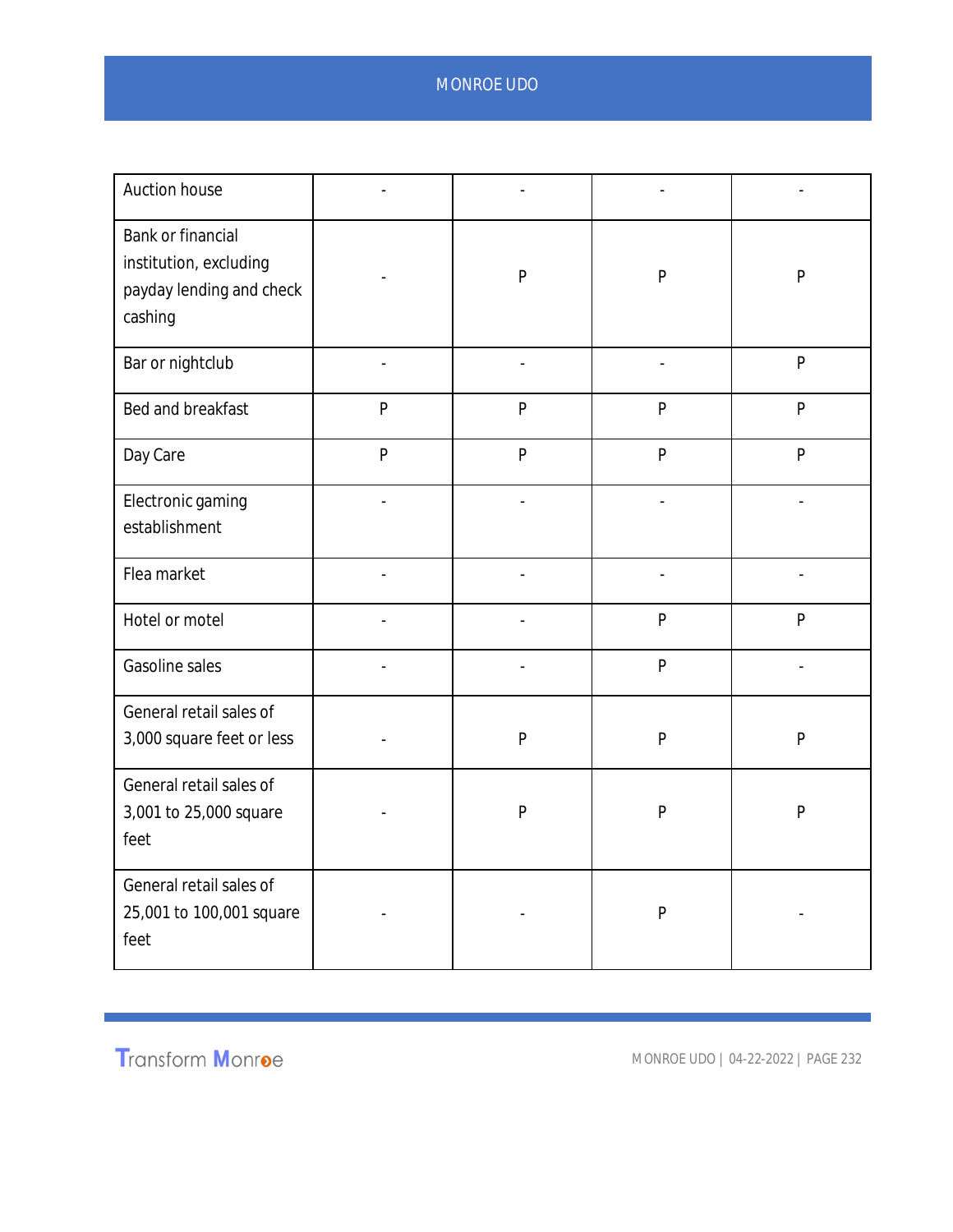| Motor vehicle sales or<br>rental                        |                |                |              |              |
|---------------------------------------------------------|----------------|----------------|--------------|--------------|
| Motor vehicle service or<br>repair                      |                |                |              |              |
| Office of less than 10,000<br>square feet               |                | $\mathsf{P}$   | $\mathsf{P}$ | $\mathsf{P}$ |
| Office of 10,000 square<br>feet or more                 |                | $\mathsf{P}$   | $\mathsf{P}$ | P            |
| Parking lot or parking<br>structure                     |                | $\mathsf{P}$   | $\mathsf{P}$ | $\mathsf{P}$ |
| Pawnshop                                                | $\overline{a}$ |                |              |              |
| Personal services use of<br>less than 4,000 square feet |                | $\mathsf{P}$   | $\mathsf{P}$ | $\mathsf{P}$ |
| Personal services use of<br>4,000 or more square feet   |                | $\overline{P}$ | $\mathsf{P}$ | $\mathsf{P}$ |
| Recreation, indoor                                      |                | $\mathsf{P}$   | $\mathsf{P}$ | P            |
| Recreation, outdoor                                     |                | $\mathsf{P}$   |              |              |
| Restaurant with a drive-<br>though                      |                |                |              |              |
| Restaurant without a<br>drive-through                   |                | ${\sf P}$      | P            | $\mathsf{P}$ |

Transform Monroe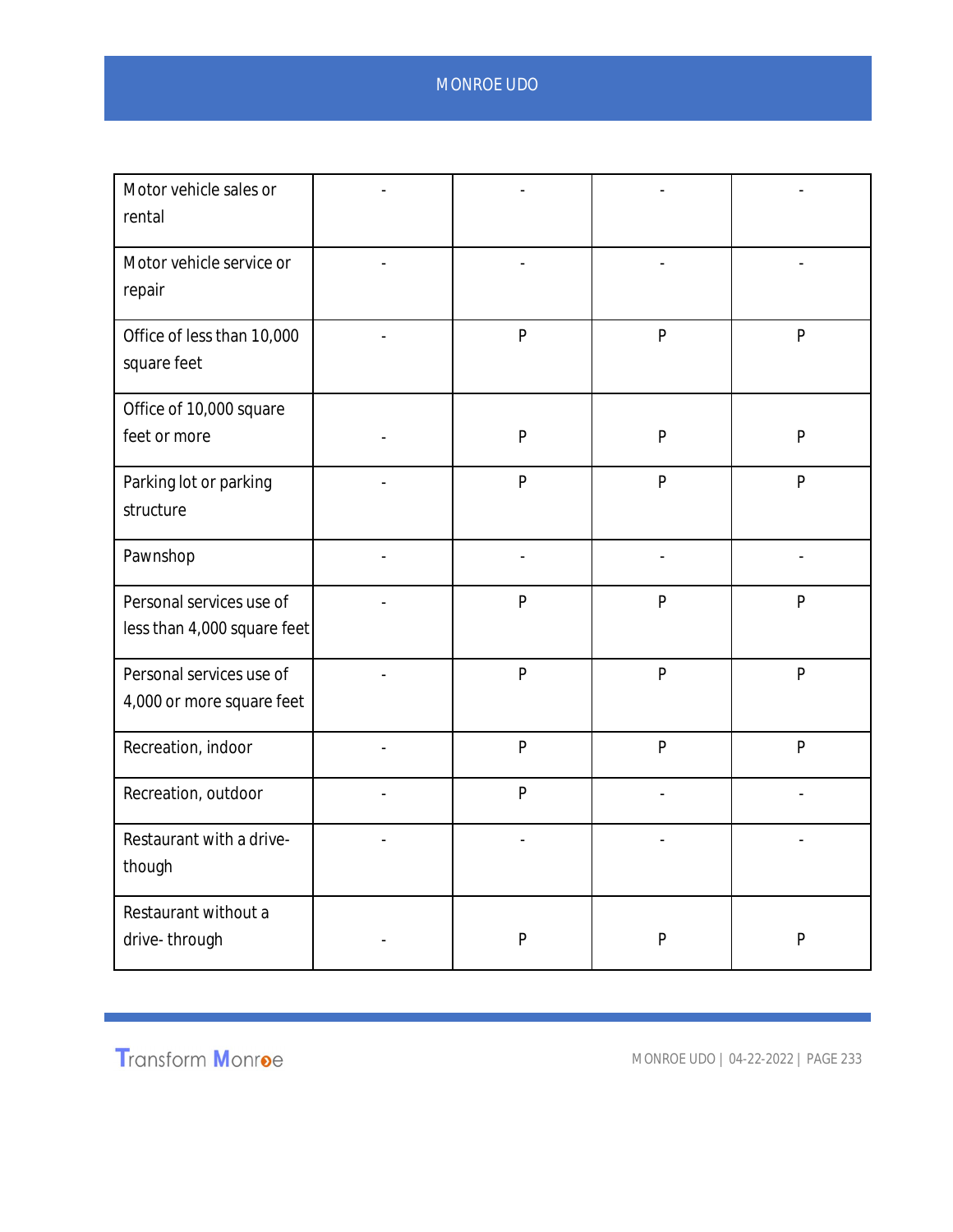| Tattoo parlor or body                    |                          |                |                |                |
|------------------------------------------|--------------------------|----------------|----------------|----------------|
| piercing establishment                   |                          |                |                |                |
| Industrial                               |                          |                |                |                |
| Heavy industrial uses                    | $\overline{\phantom{a}}$ | $\frac{1}{2}$  | $\blacksquare$ | $\overline{a}$ |
| Light industrial uses                    |                          |                |                |                |
| Outdoor or open-air use                  |                          |                |                |                |
| Self-storage                             |                          |                |                |                |
| Waste-related uses                       |                          |                |                |                |
| Wholesale sales                          | $\overline{a}$           | $\overline{a}$ | $\overline{a}$ |                |
| <b>ACCESSORY USES</b>                    |                          |                |                |                |
| Accessory dwelling unit                  | $\overline{P}$           | $\overline{P}$ |                |                |
| Day care, in-home                        |                          |                |                |                |
| Drive-through, except at a<br>restaurant |                          | $\mathsf{P}$   | $\mathsf{P}$   | $\mathsf{P}$   |
|                                          |                          |                |                |                |
| Home occupation                          | P                        | $\frac{1}{2}$  | L,             | $\mathsf{P}$   |
| Outdoor dining                           |                          | $\overline{P}$ | P              | P              |
| Outdoor display or sales                 |                          | $\mathsf{P}$   | $\overline{P}$ | $\overline{P}$ |
| Outdoor storage                          |                          |                |                |                |

Transform Monroe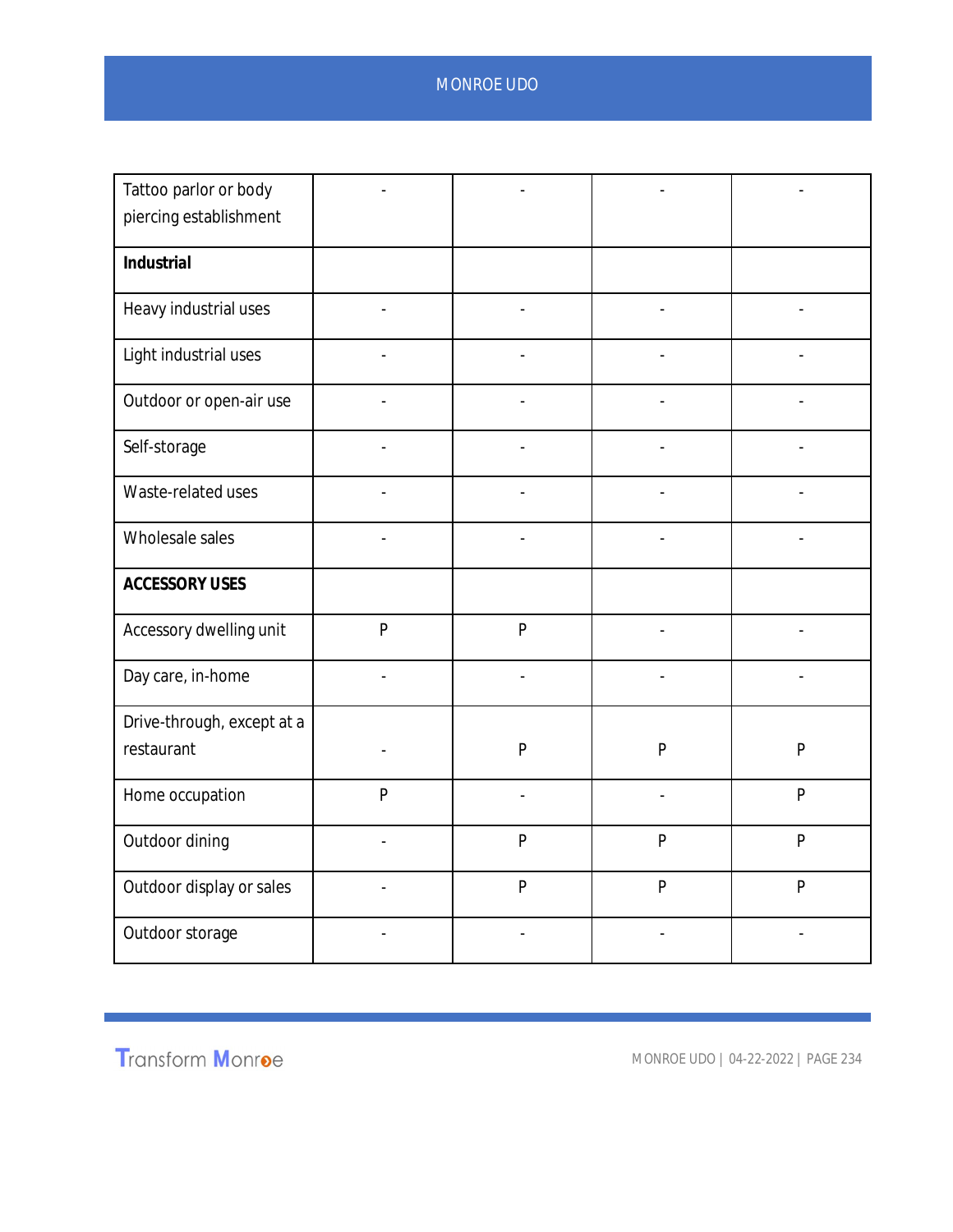| Upper-story residential | $\sim$ |  |  |
|-------------------------|--------|--|--|
| unit                    |        |  |  |
|                         |        |  |  |

### 6.3.2.2. CA-O DIMENSIONAL STANDARDS

- A. **Principal Uses.** Table 6.3.2.2: CA-O Dimensional Standards, establishes the dimensional standards applicable in each sub-district of the CA-O regardless of the base zoning district designation.
- B. **Accessory Uses.** Accessory uses shall be incidental in size and impact to the principal use they serve. In no instance shall an accessory structure have a floor area exceeding 50 percent of the principal structure it serves, nor shall it have a height exceeding the principal use it serves. Accessory structures (except fences, walls, or facilities associated with outdoor dining) shall not be located between the front of the principal use and the front lot line.

|  | Table 6.3.2.2. Dimensional Standards |  |
|--|--------------------------------------|--|
|  |                                      |  |

| Requirement                          | Sub-District A | Sub-District B | Sub-District C | Sub-District D |
|--------------------------------------|----------------|----------------|----------------|----------------|
| Minimum lot area (square<br>feet)    | 10,000 [1]     | n/a            | 20,000         | n/a            |
| Minimum lot width (linear<br>feet[2] | 36[3]          | 24             | 36             | 24             |

# **Transform Monroe**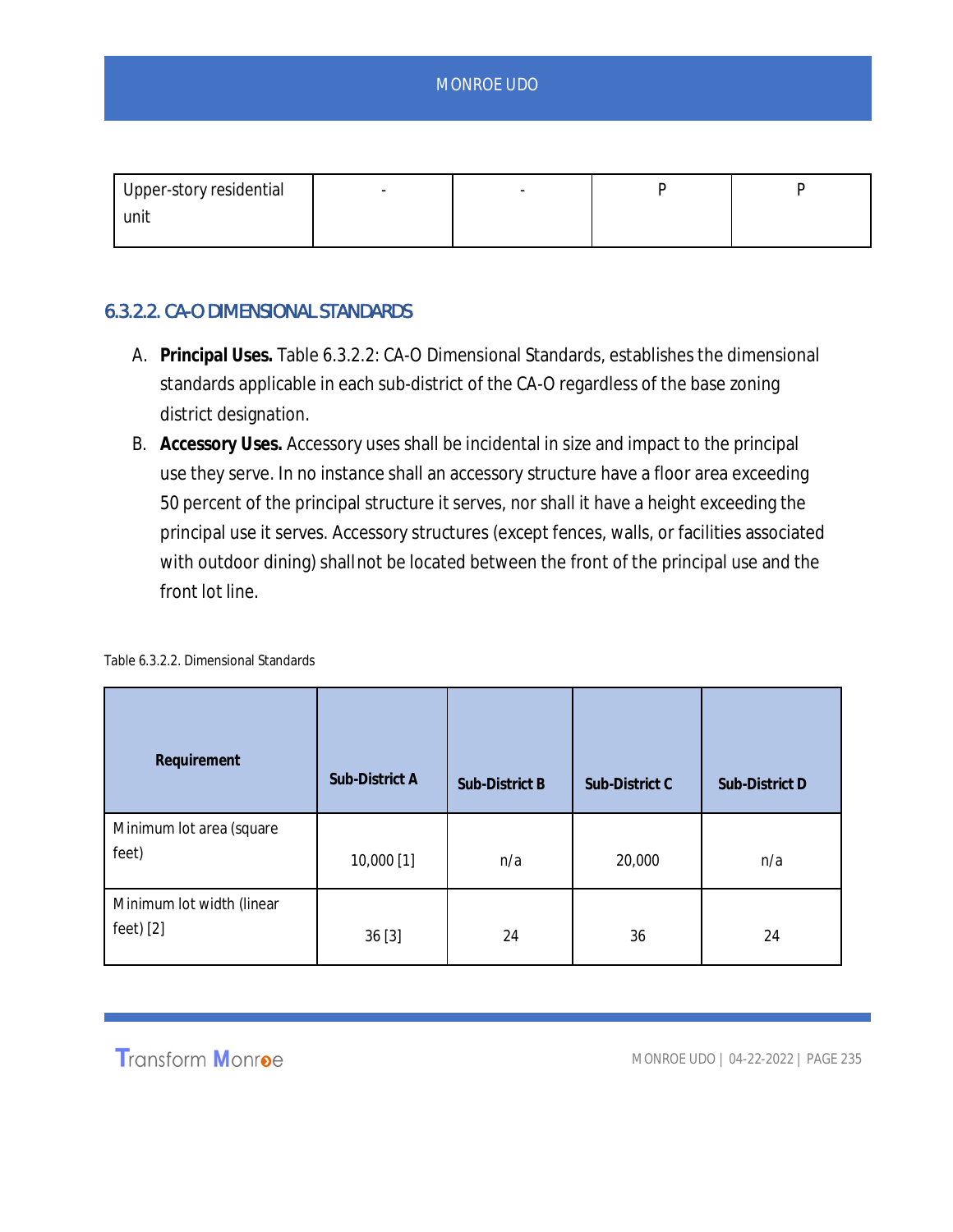| Maximum lot coverage (%)<br>$[4]$                                                                       | 70  | 75                               | 80  | 100                         |
|---------------------------------------------------------------------------------------------------------|-----|----------------------------------|-----|-----------------------------|
| Minimum lot frontage<br>occupied by building wall (%)<br>$[5]$                                          | n/a | 60                               | n/a | 80                          |
| Minimum street setback<br>(feet)                                                                        | 20  | 3                                | 20  | n/a                         |
| Maximum street setback<br>(feet)                                                                        | n/a | 20 [6]                           | n/a | 8[7]                        |
| Minimum side setback<br>(feet) [8]                                                                      |     | Minimum of 5 each side; 15 total |     | $\mathbf 0$                 |
| Minimum rear setback<br>$(feet)$ [9]                                                                    | 20  | 10                               | 20  | $0; 10$ from<br>residential |
| Minimum building setback<br>from perimeter lot lines of<br>multi-building developments<br>(linear feet) |     | 20                               |     | 5                           |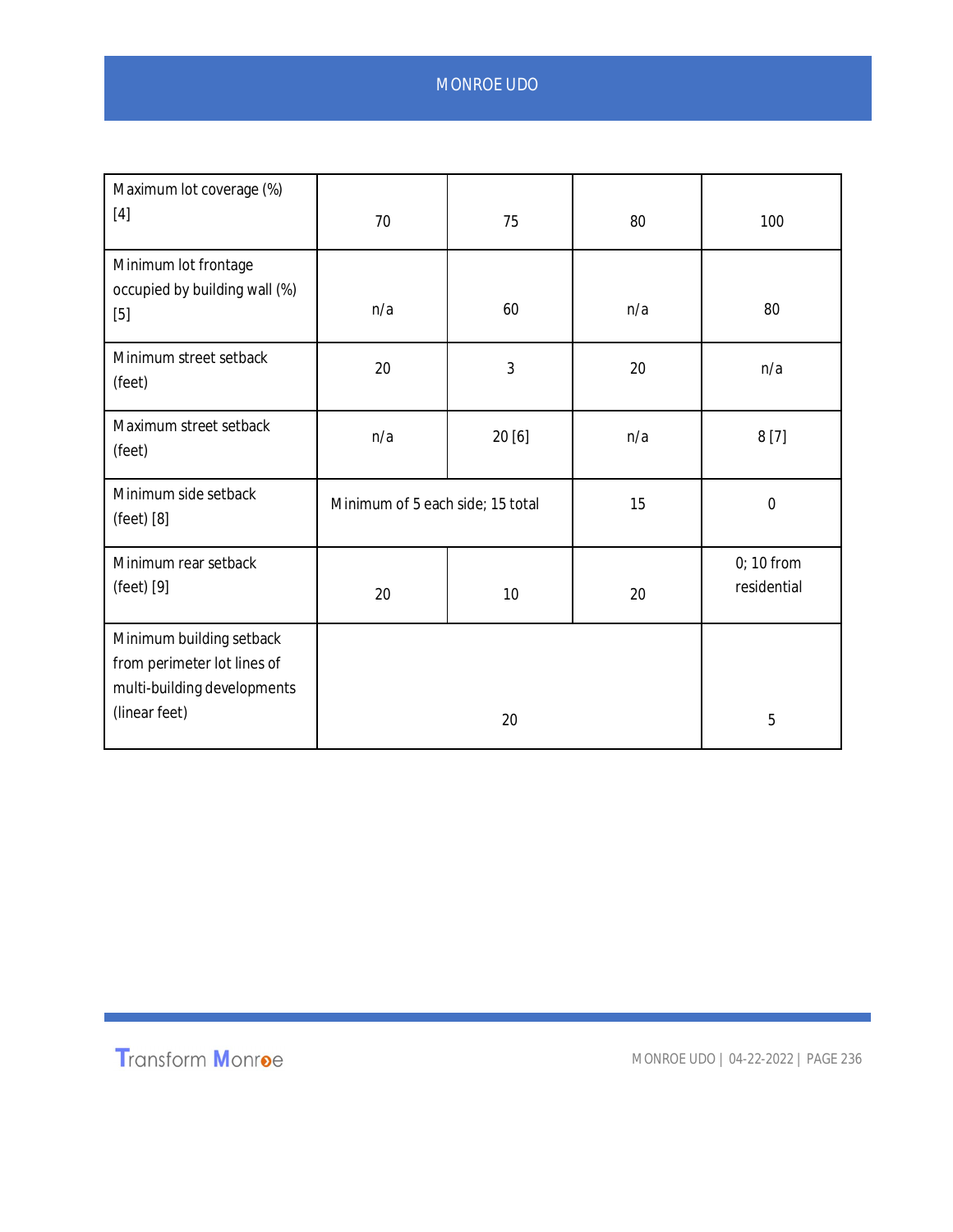| MMinimum building<br>height (feet/stories)                        |                   | n/a |     | 16/2           |
|-------------------------------------------------------------------|-------------------|-----|-----|----------------|
| Maximum building height<br>(feet/stories) [10]                    | 72/6 [11]<br>35/3 |     |     | 48/4           |
| Minimum spacing<br>between buildings on<br>same lot (linear feet) | 10                | 8   | 5   | $\overline{0}$ |
| Minimum open space (%<br>of lot or site)                          | 15                | 20  | 25  | 10             |
| Minimum residential<br>density (units/acre)                       | n/a               |     | n/a | $\overline{4}$ |
| Maximum residential<br>density (units/acre)                       | 6                 | 8   | 12  | 16             |

NOTES:

[1] Minimum development size for single family attached residential; no lot area requirement for individual lots used for single family attached residential units.

[2] Minimum lot width is measured at the edge of the right-of-way except on cul-de-sac lots, where it is measured at the rear edge of the front setback line.

[3] Minimum lot width for single family attached residential is 20 feet.

[4] Maximum lot coverage for single family attached residential is 95%.

[5] Measured at front setback unless public gathering area is provided in front of building.

**Transform Monroe**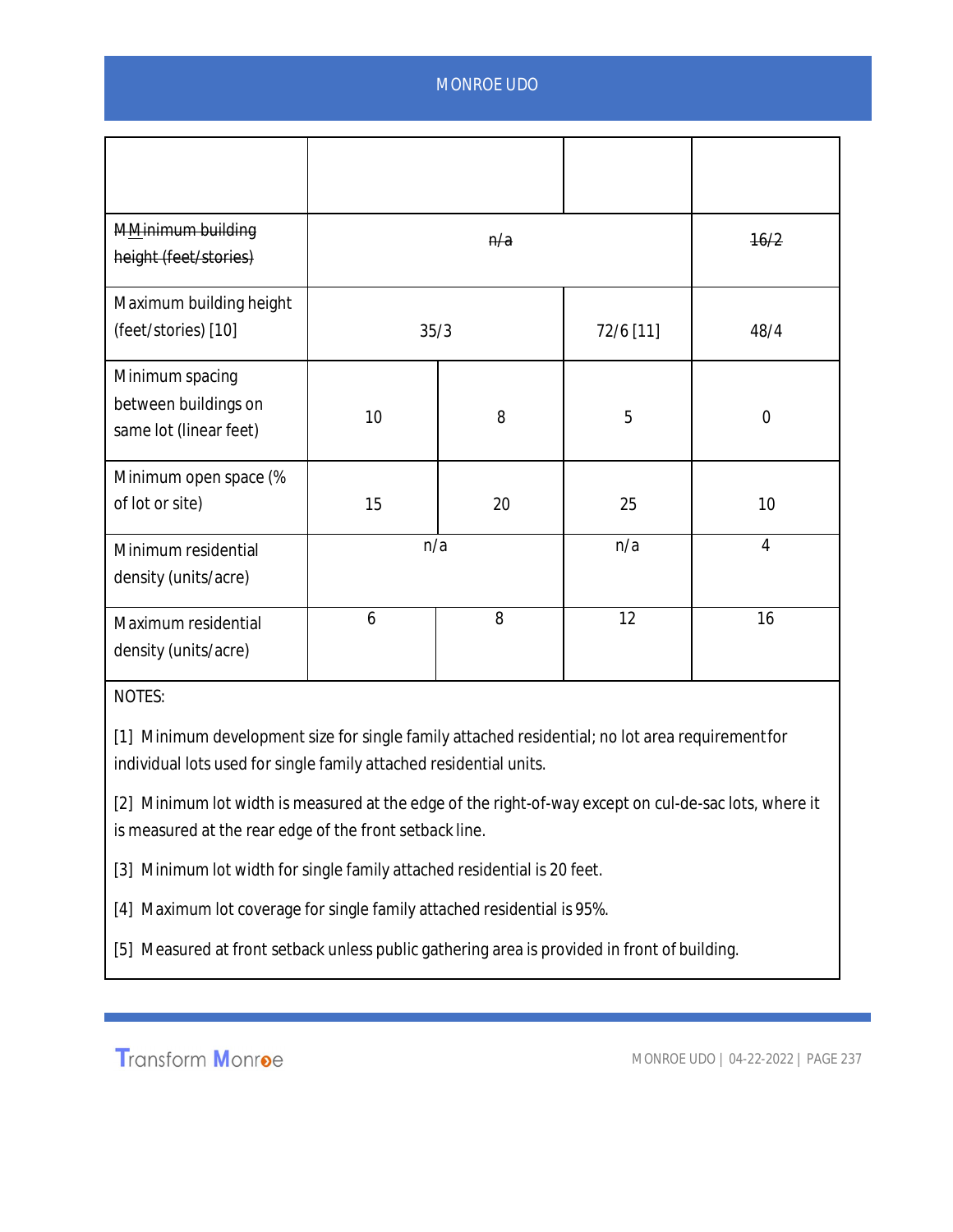[6] Can be increased to accommodate 1 bay of parking and vehicular access in cases where building is two or more stories in height.

[7] Can be increased to 20 feet if area between building and street is used for sidewalk.

[8] Side setbacks between individual single family attached residential units is zero. Individual buildings housing single family attached residential units shall be at least 15 feet apart.

[9] Rear setbacks for individual single family attached residential units shall be 5 feet. Individual buildings housing single family attached residential units shall be at least 15 feet apart.

[10] In no instance shall single family attached residential units exceed three stories or 35 feet, regardless of the sub-district where located.

[11] Maximum building height shall be reduced by one foot for each additional foot of distance beyond 100 feet from the Highway 74 right-of-way edge. In no instance shall maximum building height be reduced below 15 feet regardless of distance from the Highway 74 right-of-way edge.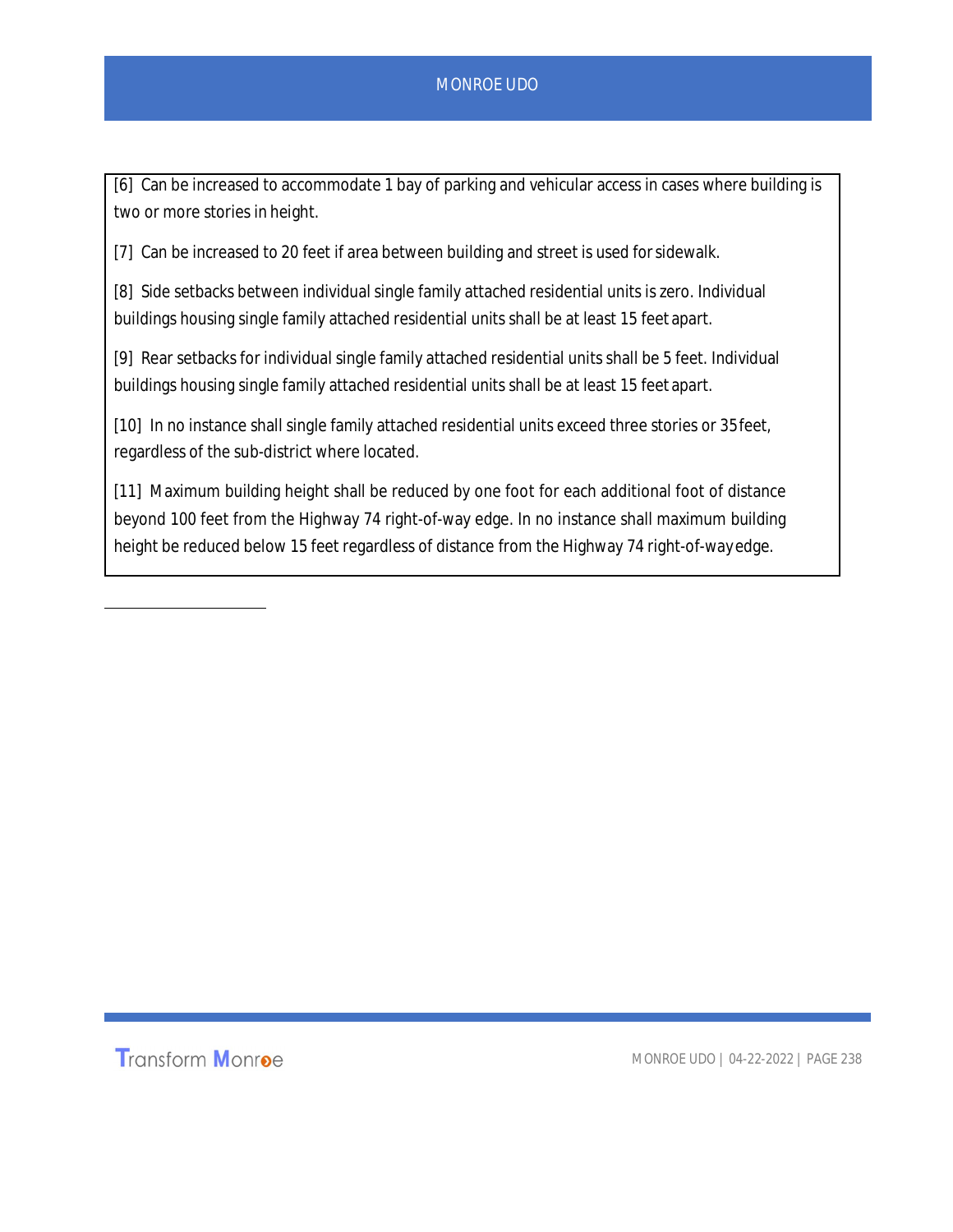## 6.3.2.3. CA-O PARKING REQUIREMENTS

- **A. Off-street Parking Requirements.**
	- 1. *Amount.* All new development and redevelopment in the CA-O District shall ensure adequate off-street parking is provided in accordance with the standards in Table 6.3.2.3, Minimum Parking Requirements below.
	- 2. *Uses not listed.* For uses that do not correspond to those listed in the Permissible Uses Table for the CA-O (Table 6.3.2.1), the Director shall determine the minimum off-street parking requirements based on all information necessary to determine the uses' parking needs to be provided by the applicant.

| Use<br><b>Type</b>                      | Min. Number<br>of Off-Street<br>Parking<br>Spaces $(\#)$ | Use<br><b>Type</b>                              | Min. Number of<br>Off-Street<br><b>Parking Spaces</b><br>$(\#)$ |
|-----------------------------------------|----------------------------------------------------------|-------------------------------------------------|-----------------------------------------------------------------|
| Residential                             |                                                          | Institutional                                   |                                                                 |
| Assisted living facility                | $0.3$ /room                                              | Churches and<br>other religious<br>institutions | $1/50$ sf of<br>seating<br>area                                 |
| Duplex residence                        | $2$ /unit                                                | Healthcare and<br>counseling                    | $1/200$ sf                                                      |
| Family care home (6 persons<br>or less) | 1/bedroom                                                | Libraries, museums,<br>and similar uses         | $1/500$ sf                                                      |

Table 6.3.2.3. Minimum Parking Requirements

**Transform Monroe**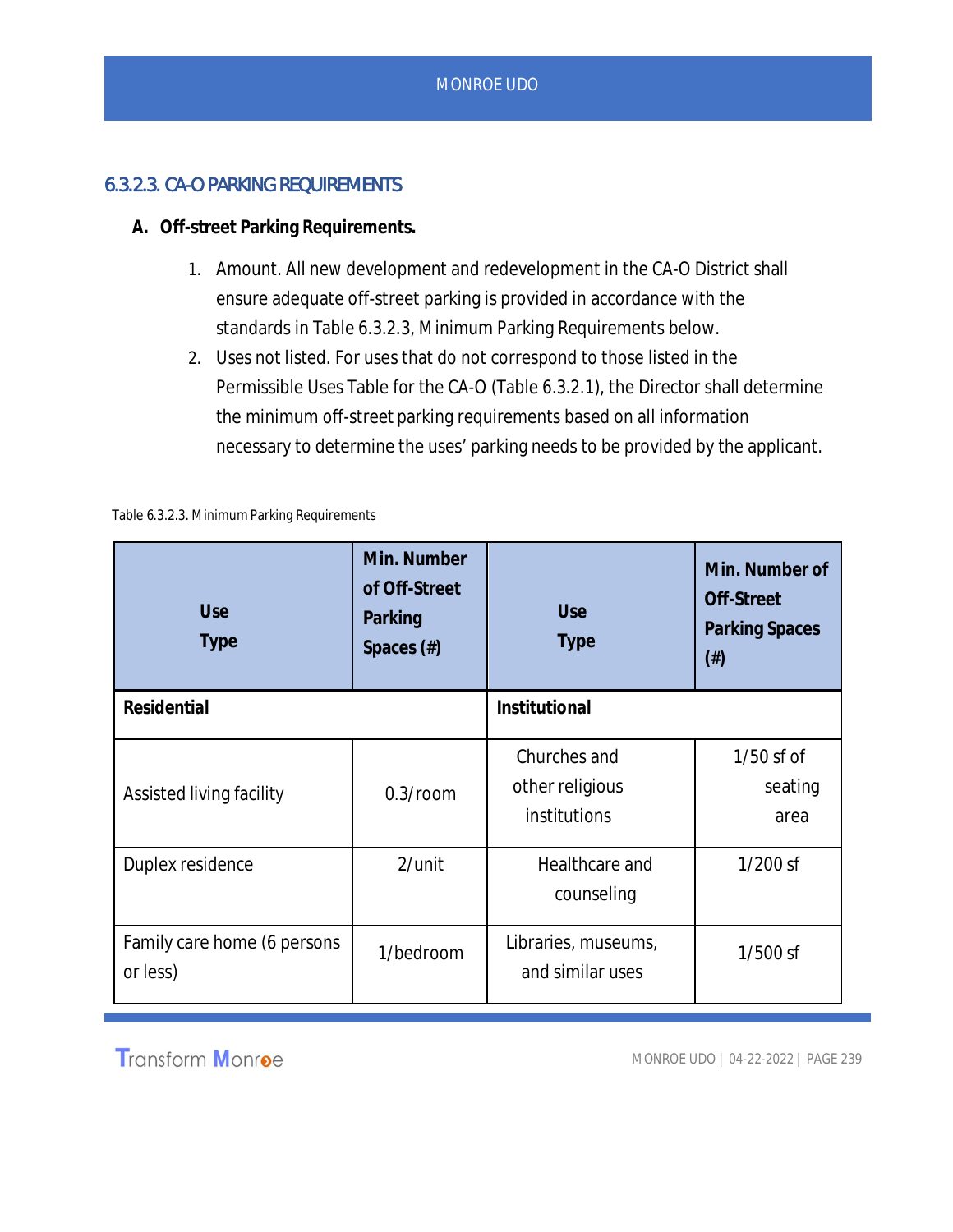| Group home                                                                         | 1/employee     | Public safety facility                   | 1/employee<br>on peak<br>shift   |
|------------------------------------------------------------------------------------|----------------|------------------------------------------|----------------------------------|
| Live/work dwelling                                                                 | 2/unit         | <b>Schools</b>                           | 1.5/classroom                    |
| Multifamily residence                                                              | $1.5/$ unit    | Telecommunicatio<br>ns facility, minor   | None                             |
| Single family<br>attached residence                                                | $\overline{2}$ | Utility facility                         | 0.5/employee<br>on peak<br>shift |
| Single family<br>detached residence                                                | $\overline{2}$ |                                          |                                  |
| Commercial                                                                         |                | <b>Accessory Uses</b>                    |                                  |
| Animal care                                                                        | $1/400$ sf     | Accessory dwelling unit                  | 1                                |
| Bank or financial<br>institution, excluding<br>payday leading and check<br>cashing | 1/300 sf       | Day care, in-home                        | $1 + principal$<br>use           |
| Bar or nightclub                                                                   | 1/100 sf       | Drive-through, except<br>at a restaurant | None                             |
| Bed and breakfast                                                                  | 1/bedroom      | Home occupation                          | 2 + principal<br>use             |

Transform Monroe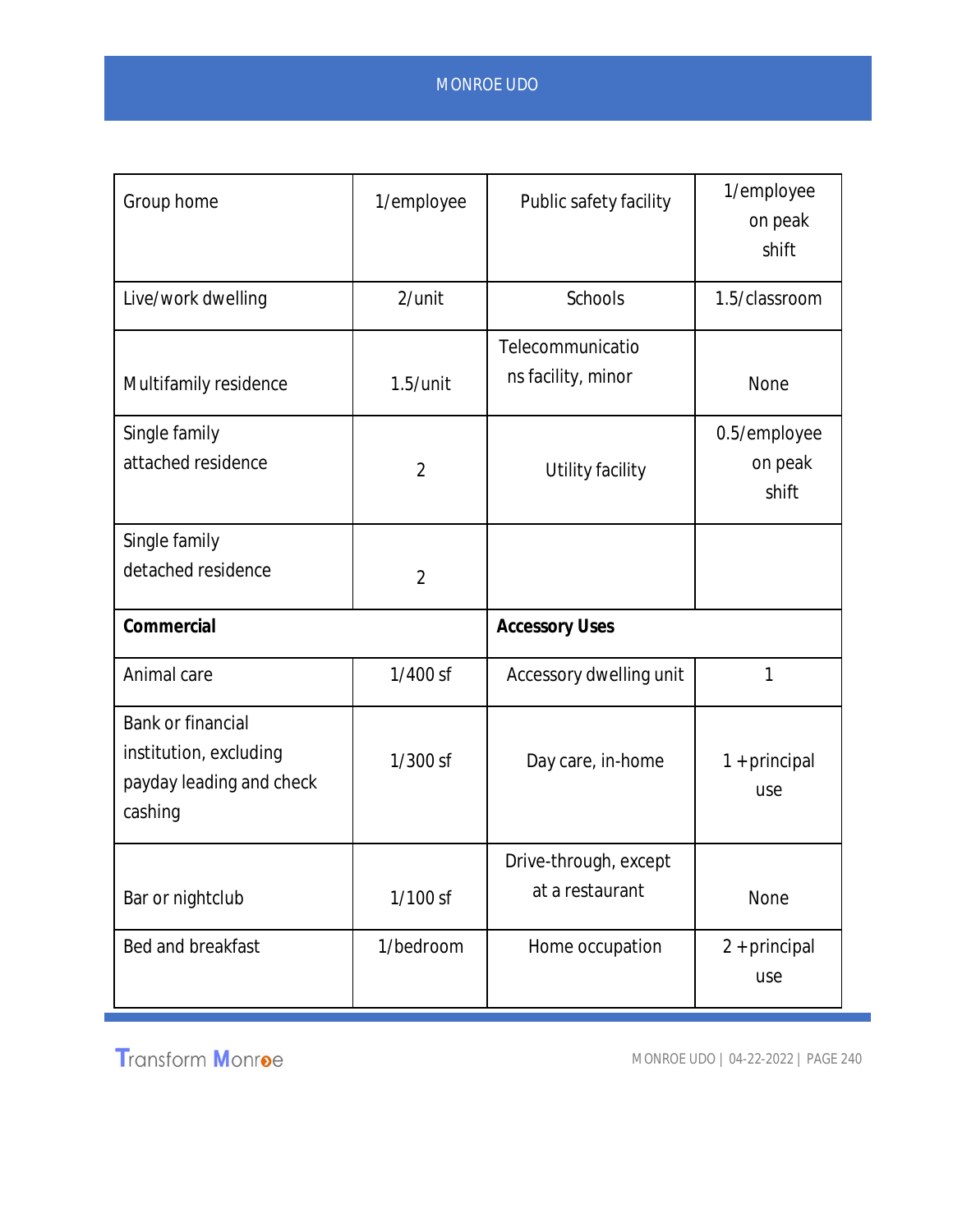| Hotel or motel                                           | 1/guest room | Outdoor dining           | 1/200 sf of<br>outdoor<br>area |
|----------------------------------------------------------|--------------|--------------------------|--------------------------------|
| <b>Gasoline sales</b>                                    | $1/400$ sf   | Outdoor display or sales | 1/500 sf of<br>outdoor<br>area |
| General retail sales of<br>3,000 square feet or less     | 1/500 sf     |                          |                                |
| General retail sales of 3,001<br>to 25,000 square feet   | 1/600<br>sf  |                          |                                |
| General retail sales of 25,001<br>to 100,001 square feet | 1/800<br>sf  |                          |                                |
| Office of less than<br>10,000 square feet                | 1/800<br>sf  |                          |                                |
| Office of 10,000 square feet<br>or more                  | 1/500<br>sf  |                          |                                |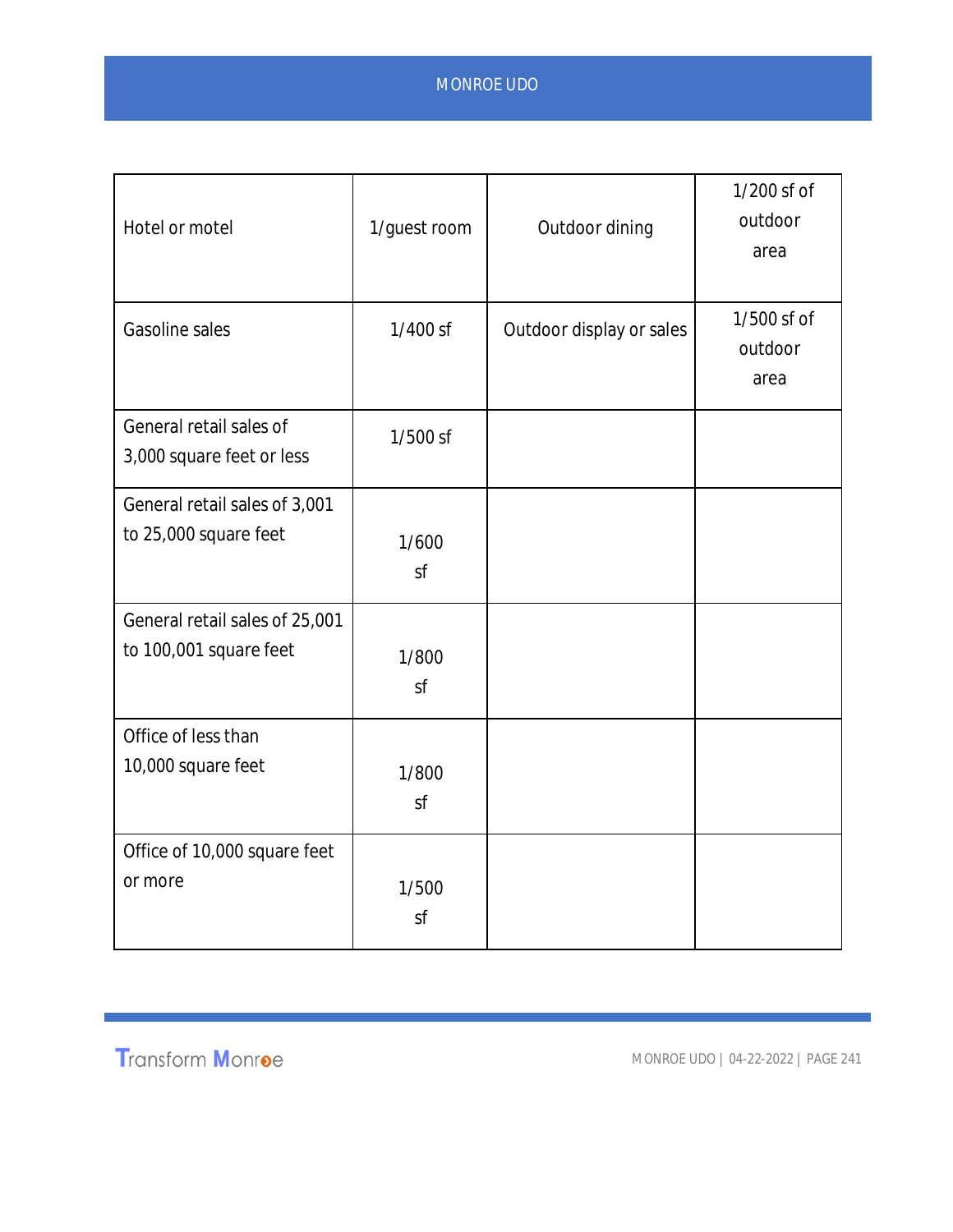| Parking lot or parking    | None         |  |
|---------------------------|--------------|--|
| structure                 |              |  |
| Personal services use of  |              |  |
| less than 4,000 square    | 1/500        |  |
| feet                      | sf           |  |
| Personal services use of  |              |  |
| 4,000 or more square feet | 1/600        |  |
|                           | sf           |  |
| Recreation, indoor        | 1/400        |  |
|                           | sf           |  |
|                           | $1/1,000$ sf |  |
| Recreation, outdoor       | of outdoor   |  |
|                           | area         |  |
| Restaurant without a      | 1/200        |  |
| drive-through             | sf           |  |
|                           |              |  |

- 3. **Credit for On-Street Parking Spaces.** Non-residential and mixed-use development may use on-street spaces to meet the minimum off-street parking requirements provided the on-street spaces are within 50 linear feet of the entrance and the on-street spaces are not reserved for loading or handicapped parking.
- 4. **Parking Configuration.** Off-street parking areas shall be configured in accordance with Section 6.4, Vehicle Accommodation Area Surfaces of this UDO.

**Transform Monroe**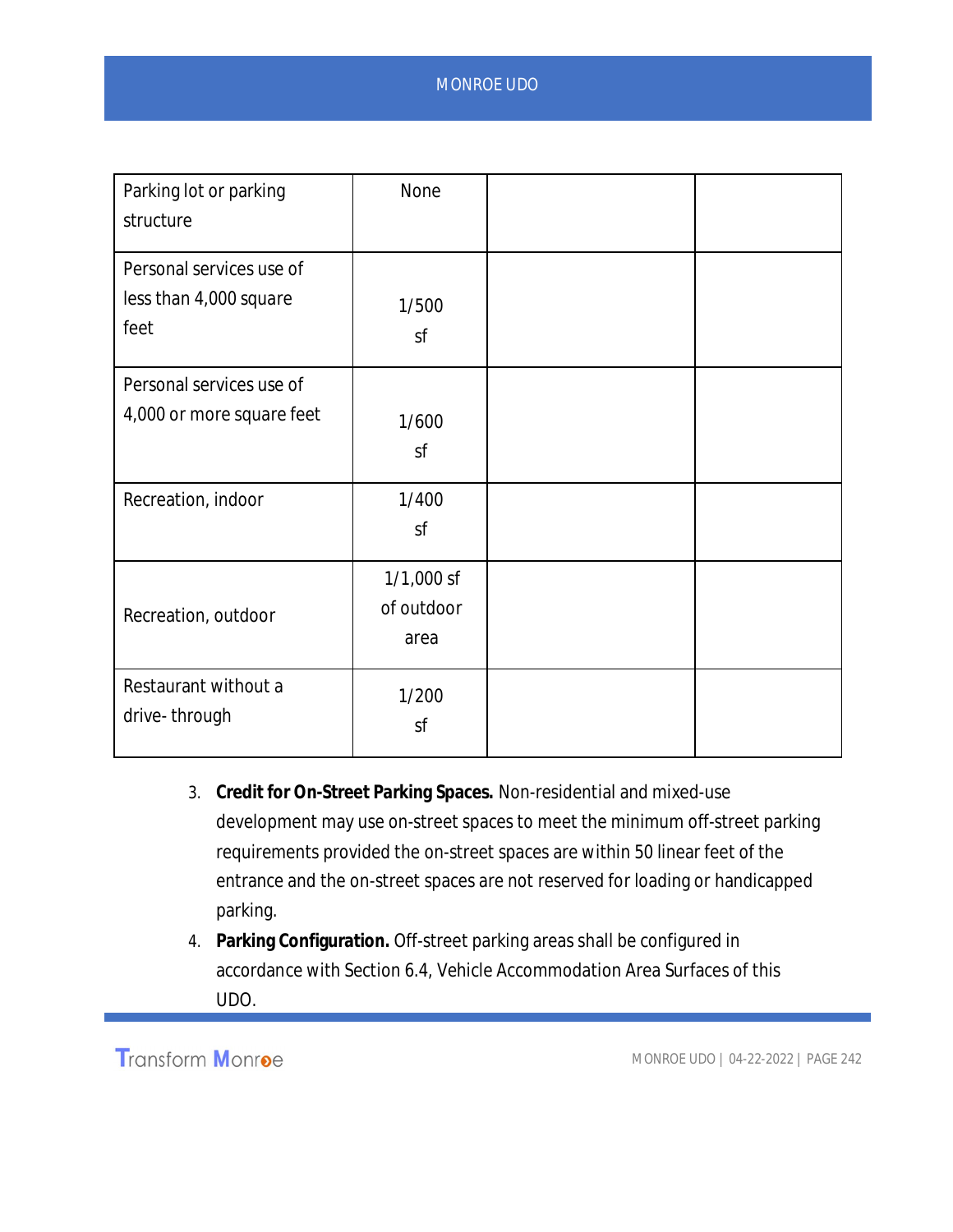- 5. **Shared Parking.** Sharing of required off-street parking spaces is permitted in accordance with the UDO, provided all parties seeking to share parking spaces have executed and recorded a shared parking agreement that specifies the rights and responsibilities of all parties involved.
- 6. **Off-Site Parking.** Off-site parking may be permitted with 1,000 linear feet of the use to be served, provided there is improved pedestrian access between the parking area and the use to be served, and provided the off-site parking area is located on a lot in sub-districts B, C, or D.
- 7. **Bicycle Parking.** Mixed-use, multifamily, and non-residential uses shall provide on-site bicycle parking facilities at a rate of one bicycle parking space for every 30 dwelling units or 5,000 square feet of non-residential floor area.
- 8. **Parking Location***.* Except for single family detached dwellings, which are not subject to parking location requirements, buildings of two or more stories may have up to one bay of parking spaces and the associated access aisle between the building front and the street it faces. Off-street parking spaces shall not be located between a single-story building facade and the street it faces.
- 9. **Cross Access***.* Off-street parking lots of 24 or more parking spaces shall be configured, to the maximum extent practicable, to connect to adjacent offstreet parking lots in a manner that allows vehicles to move from one lot to an adjacent lot without use of a public street. Cross accessways shall maintain a minimum width of 12 feet for one-way drives and 24 feet for two- way drives.

#### 6.3.2.4. CA-O LANDSCAPING REQUIREMENTS

- **A. Required Types.** Except for single family detached and duplex dwellings, all new development and redevelopment in the CA-O District shall provide parking lot screening, perimeter buffers, and street trees in accordance with these standards.
- **B. Parking Lot Screening***.* Where surface off-street parking lots abut public streets, the parking lot shall be screened by a row of evergreen shrubs, a fence or wall of 36 inches in height, or a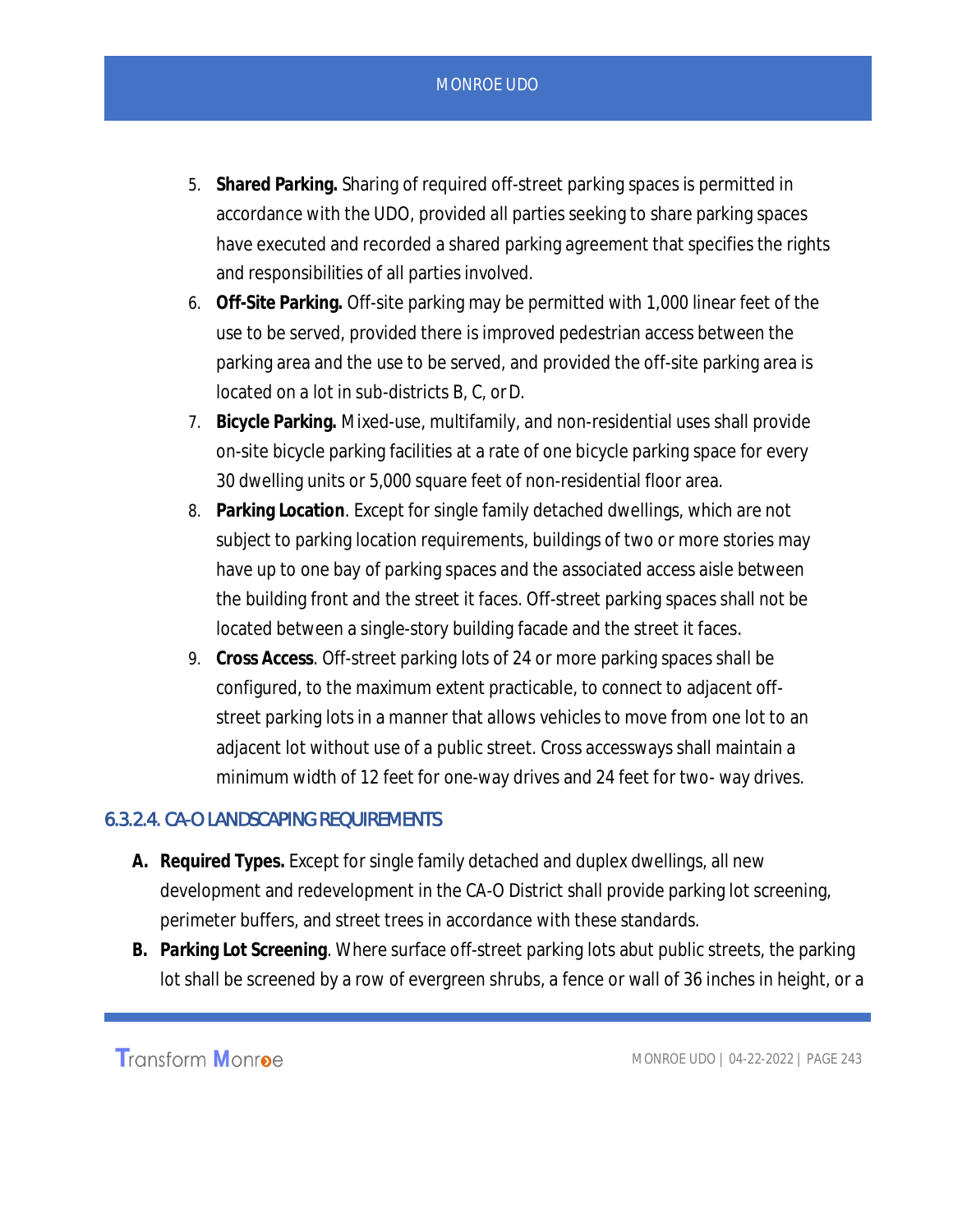combination of these features. The area devoted to screening shall be at least five feet in width, and shall be located to minimize the appearance of parked automobiles from the adjacent street right-of-way.

- **C. Perimeter Buffers.** Perimeter buffers of at least 15 feet in width comprised of two canopy trees, three understory trees, and 20 evergreen shrubs shall be provided by mixed-use, multifamily, single family attached, and non-residential development every 100 feet along lot lines shared with a lot containing a single family detached dwelling.
- **D. Street Trees.** Street trees shall be provided every 40 feet on-center along both sides of all streets (except alleys) and shall be located between the sidewalk and the street edge. In cases where no sidewalk is present, street trees shall be located within five feet of the edge of pavement. In cases where the sidewalk extends to the curb, street trees shall be placed in tree pits of at least 25 square feet each. Street trees shall be deciduous canopy trees, except when underneath overhead utilities, when deciduous understory trees at the same on-center spacing shall be used.
- **E. Landscaping Configuration.** Required landscaping (including fences and walls) shall be configured in accordance with Section 6.2, Design and Maintenance Standards and Sizes of this UDO.

#### 6.3.2.5. CA-O OPEN SPACE

- A. **Where Required.** Except for single family detached and duplex dwellings, all new development in the CA-O (including residential subdivisions of four or more lots) shall provide private common open space in accordance with these standards.
- B. **Amount.** New non-residential and mixed-use development shall provide private common open space at a rate comparable to at least 10 percent of the gross floor area of the development. New residential subdivisions of four or more lots shall provide centrally-located private common open space at a rate of 435 square feet per dwelling unit.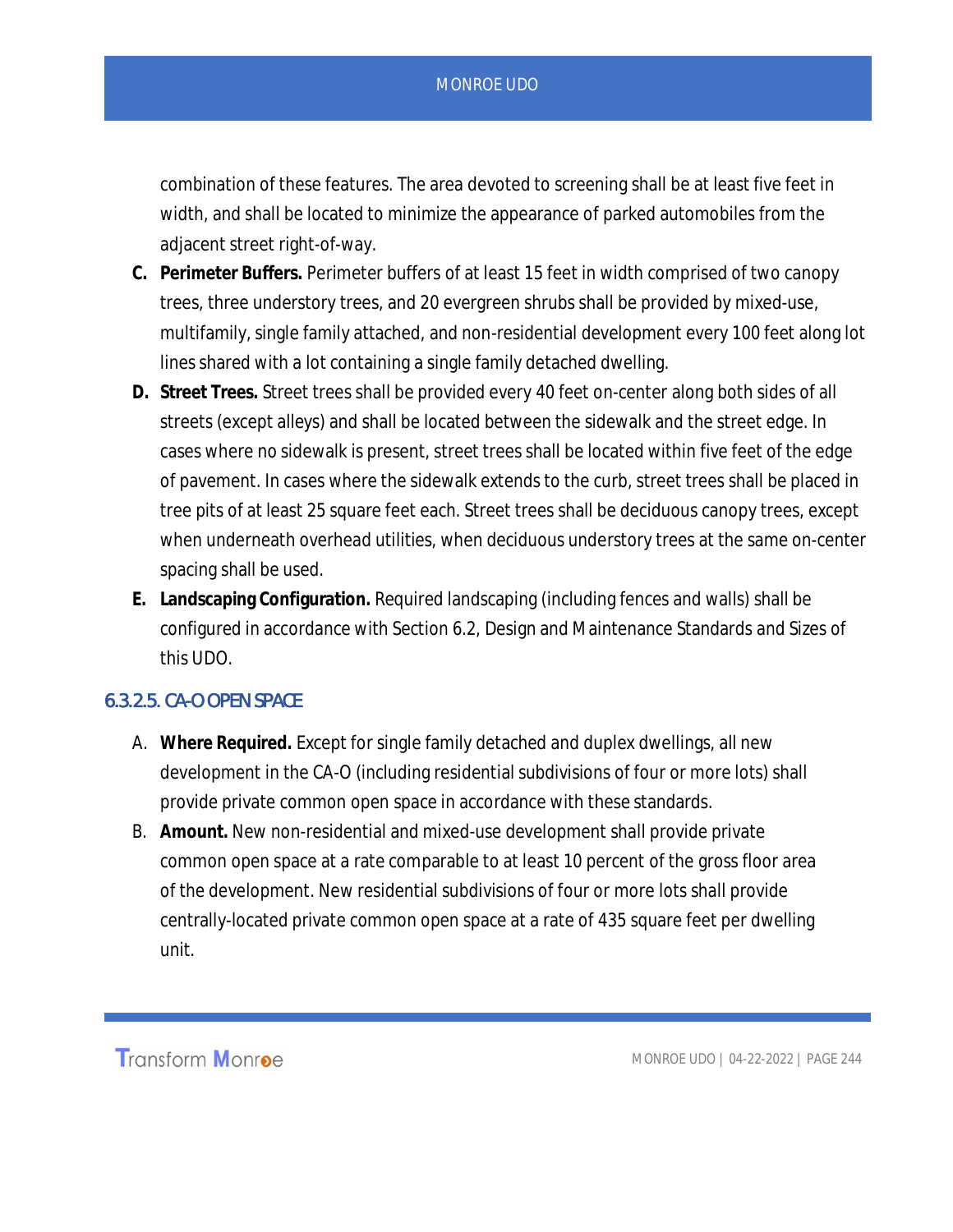C. **Configuration.** Private common open space is land area that is devoted to recreation or gathering. It shall include land area or facilities capable of supporting recreation, public gathering, outdoor dining, and similar activities. Trails, plazas, and sidewalk areas that exceed minimum sidewalk width requirements shall be credited towards open space requirements. In the case of residential subdivisions, the private common open space shall be owned and managed by a homeowner's association and shall be improved with walking paths or recreation amenities.

### 6.3.2.6. CA-O EXTERIOR LIGHTING

- A. **Lighting Plan.** New development shall provide a lighting plan that identifies the type, location, height, and intensity (in watts, lumens, nits, or other comparable standard) of proposed exterior lighting in order to demonstrate how proposed development will comply with these standards.
- B. **Maximum Illumination.** Exterior lighting shall be designed and located such that the maximum illumination at the lot line from new development shall not exceed the maximum illumination value, shown in Table 6.3.2.6.1.

| <b>Abutting Use Type</b>                                            | Max. Illumination<br>(Footcandle) |
|---------------------------------------------------------------------|-----------------------------------|
| Single family residential use, or vacant land in sub-<br>district A | 1.0                               |
| Institutional use                                                   | 1.5                               |
| Commercial, mixed-use, or vacant land in sub-<br>districts B, C, D  | 2.0                               |

Table 6.3.2.6.1, Maximum Illumination

**Transform Monroe**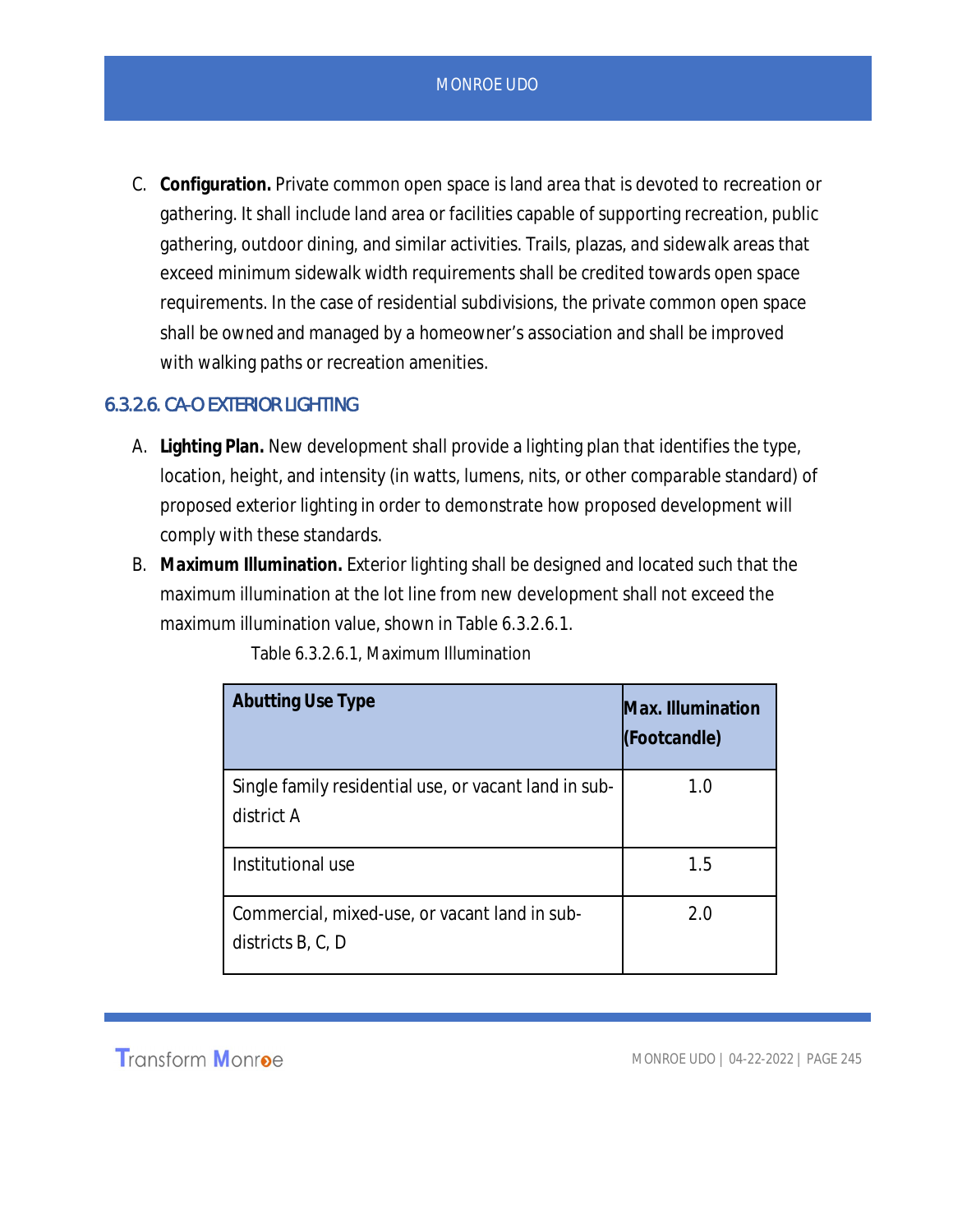| Parking lot                      | 2.5 |
|----------------------------------|-----|
| NOTES: Measured at ground level. |     |

- C. **Parking Lot Illumination.** Surface parking lots and parking structures shall be configured to provide a minimum illumination level of at least 0.5 foot candles throughout the parking and access areas.
- D. **Shielding.** Exterior lighting fixtures shall be configured such that the bulb or source of illumination is not visible from grade level of adjacent lots or street rights-of-way.
- E. **Maximum Fixture Height.** Except for outdoor recreation uses (like tennis courts) the maximum height of exterior lighting, whether mounted on polls, walls, or by other means, shall not exceed 24 feet above grade.
- F. **Private Streets.** Private streets shall be treated as public streets with respect to all street lighting provisions.
- G. **Screening.** Dumpsters, refuse collection and recycling facilities, service and loading areas, and ground-based mechanical equipment shall be located and screened in accordance with Sections 6.2 and 6.5 of this UDO.

### 6.3.2.7. CA-O SIGNAGE

- A. **Sign Permit Required.** All signage shall obtain a sign permit in accordance with the Section 8.2: Signs of this UDO.
- B. **Prohibited Signs.** Any form of signage identified as prohibited within Section 8.2: Signs of the UDO, shall be prohibited in the CA-O District.
- C. **Standards.** Signage in the CA-O District shall be configured in accordance with Table 6.3.2.7, Signage Standards in the CA-O District. Each lot may include one or more sign types from each of the four categories.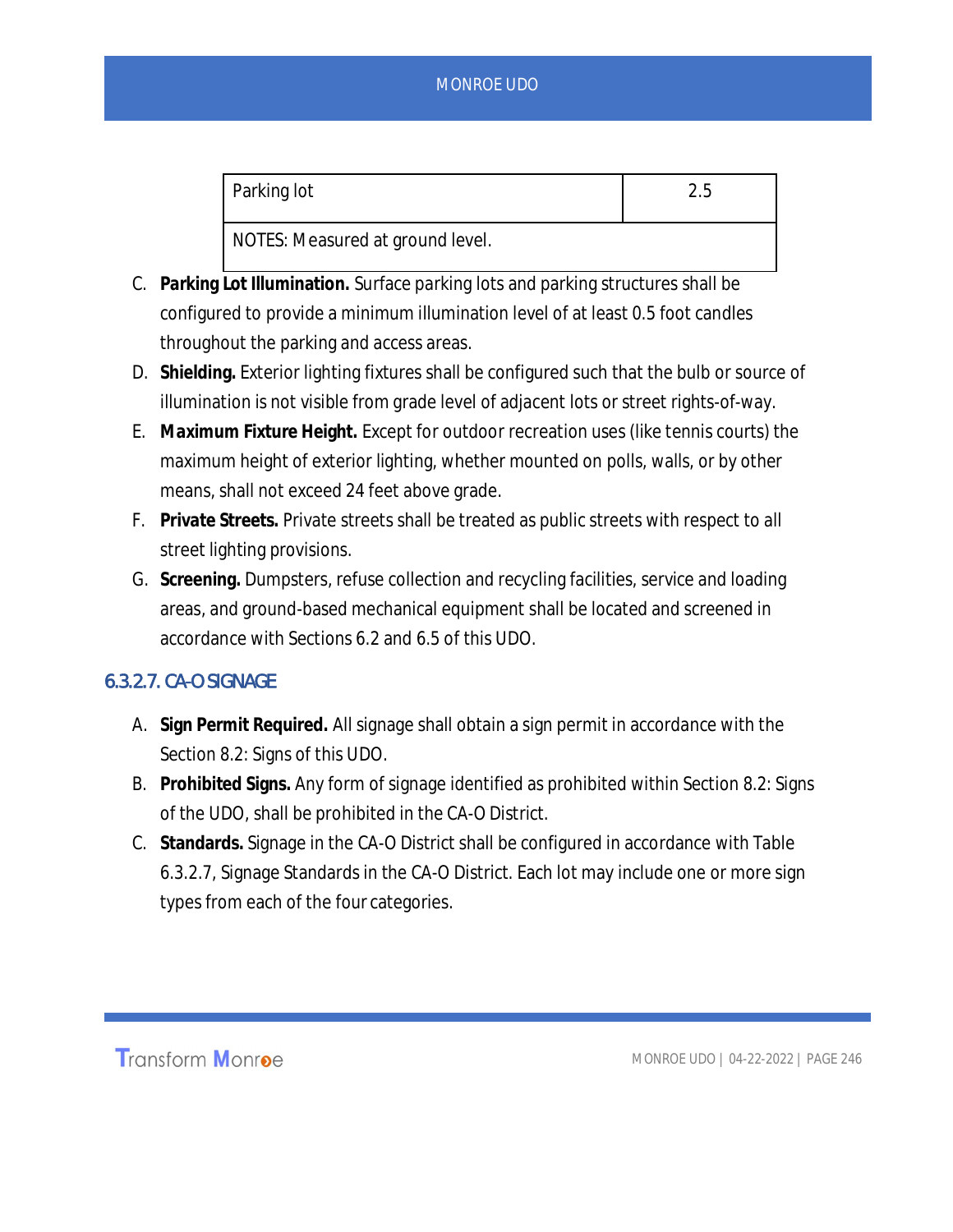Table 6.3.2.7. Signing Standards in CA-O District

| Standard                                              | Sub-<br>District A             | Sub-<br><b>District B</b>       | Sub-<br>District C               | Sub-<br>District D              | <b>Notes</b>                                                                                                                                                                                                                                                                         |
|-------------------------------------------------------|--------------------------------|---------------------------------|----------------------------------|---------------------------------|--------------------------------------------------------------------------------------------------------------------------------------------------------------------------------------------------------------------------------------------------------------------------------------|
| <b>Building Mounted Signage</b>                       |                                |                                 |                                  |                                 |                                                                                                                                                                                                                                                                                      |
| Maximum sign<br>face area per<br>lot (square<br>feet) | 6/facade<br>facing a<br>street | 64/facade<br>facing a<br>street | 120/facade<br>facing a<br>street | 32/facade<br>facing a<br>street | No single sign may<br>occupy more than 50%<br>of the maximum sign<br>face area allowed for<br>an individual building.<br>If there are three or<br>more units in a<br>building or<br>development, a<br>maximum 120 square<br>feet of building<br>mounted signage may<br>be permitted. |
| Maximum<br>height above<br>grade (feet)               | 5                              | 24                              | Below eave or parapet            |                                 | Any portion of a sign<br>projecting more than 6<br>inches from building<br>wall must be at least<br>10 feet above grade                                                                                                                                                              |

Transform Monroe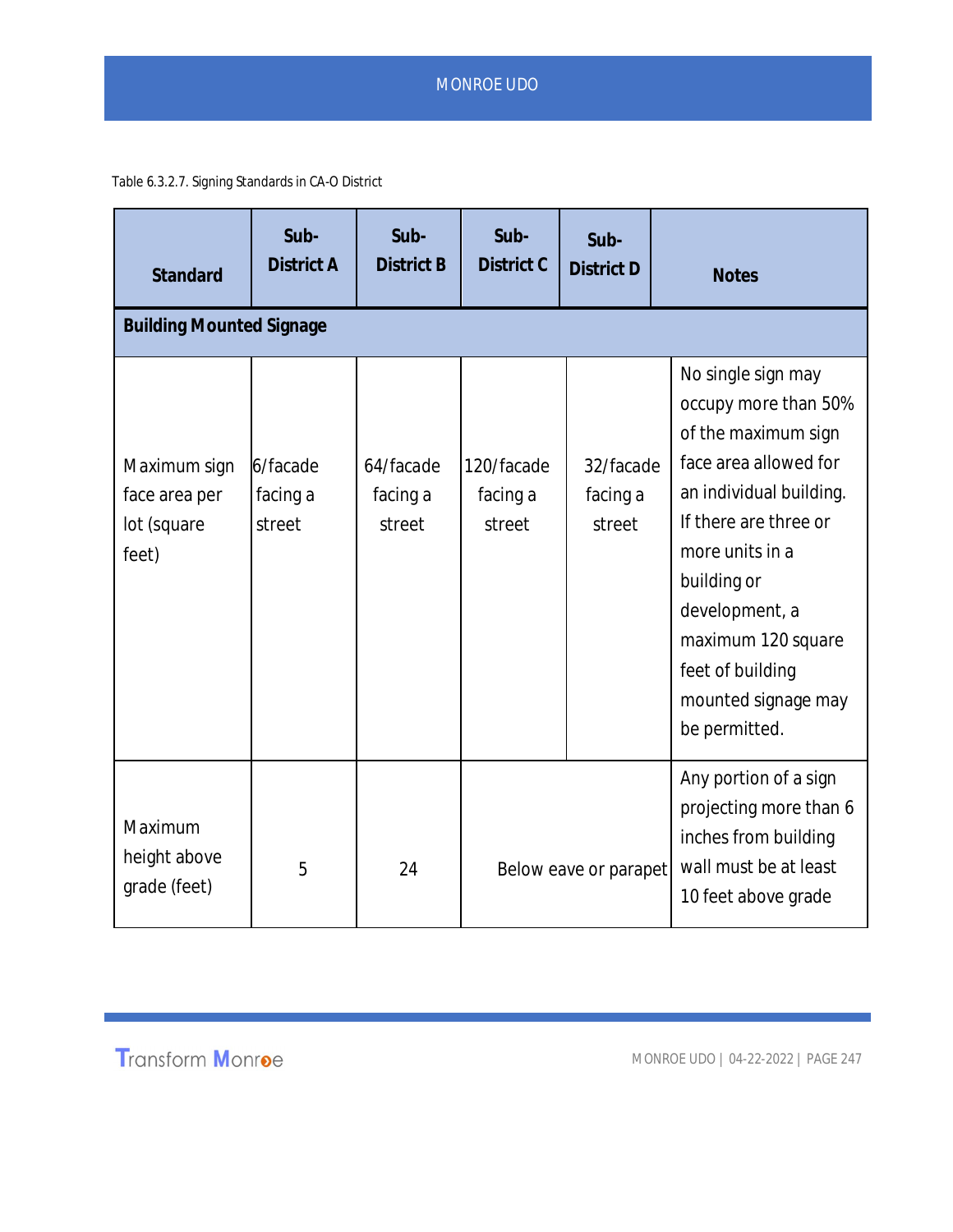| Total number<br>of building<br>mounted signs<br>per lot $(\#)$ | 1         |           | 1 per tenant plus 1 |                                                              | Nothing prohibits more<br>than one sign per<br>tenant as long as the<br>maximum number and<br>face area are not<br>exceeded |
|----------------------------------------------------------------|-----------|-----------|---------------------|--------------------------------------------------------------|-----------------------------------------------------------------------------------------------------------------------------|
| Internal<br>illuminatio<br>n allowed                           | <b>No</b> | Yes       | Yes                 | <b>No</b><br>(external<br>illuminati<br>on<br>permitte<br>d) | Illumination shall not<br>exceed 7,500 nits<br>during daylight and<br>500 nits from dusk to<br>dawn                         |
| Changeable<br>copy allowed                                     | <b>No</b> | <b>No</b> | Yes                 | Υ<br>$\mathop{\mathrm{e}}$<br>S                              | Message must remain<br>static for at least 5<br>seconds with an<br>interval of 2 seconds or<br>less                         |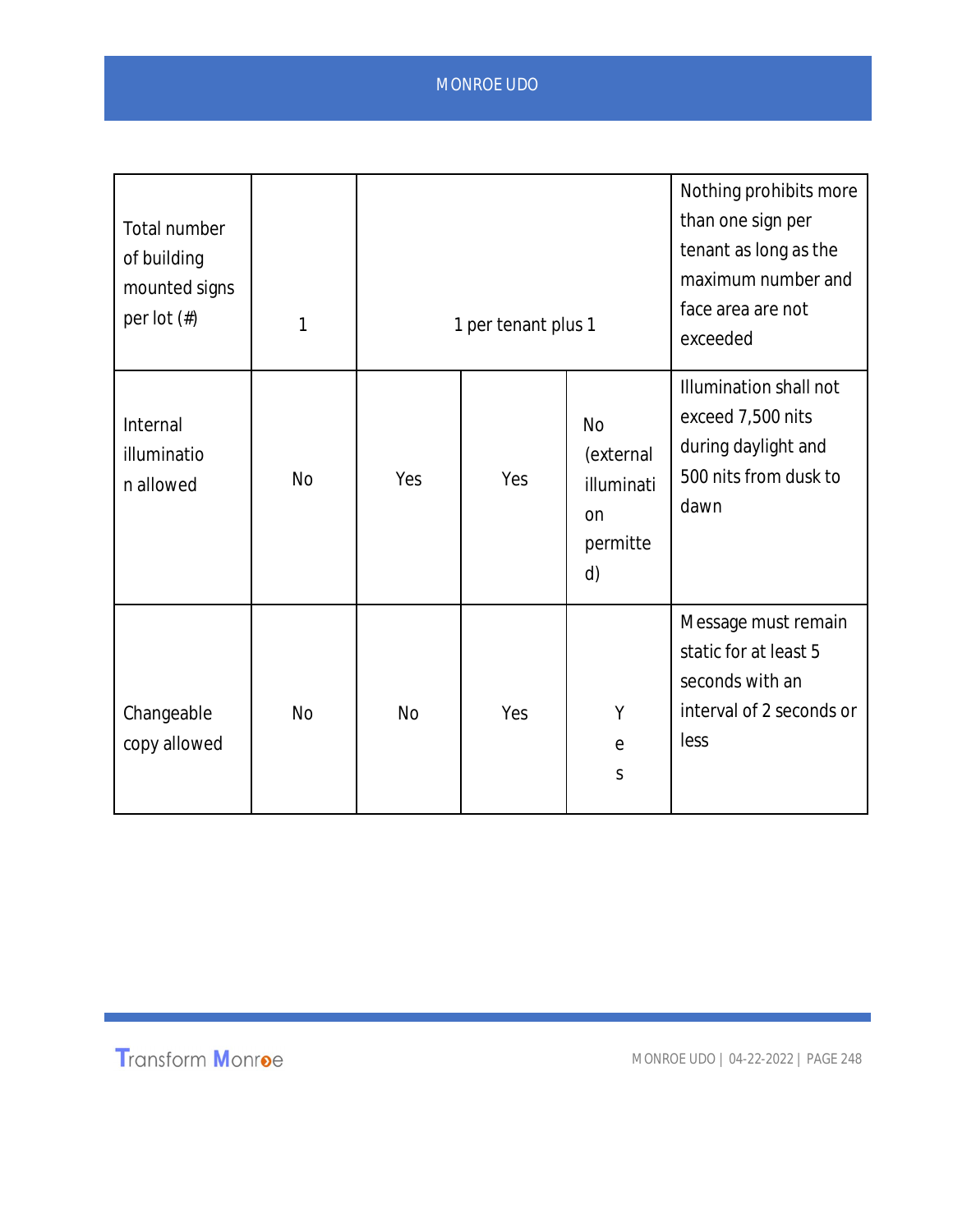| <b>Window Signage</b>                   |     |                                |                                              |                  |                                                                |  |  |
|-----------------------------------------|-----|--------------------------------|----------------------------------------------|------------------|----------------------------------------------------------------|--|--|
| Maximum sign<br>face area per<br>lot    | n/a | 25% of<br>individual<br>window | 25% of facade area of<br>first two<br>floors |                  | Prohibited on single-<br>family and multi-<br>family buildings |  |  |
| Maximum<br>height above<br>grade (feet) | n/a | 24                             | 24                                           | 3<br>$\mathbf 0$ |                                                                |  |  |
|                                         |     |                                |                                              |                  |                                                                |  |  |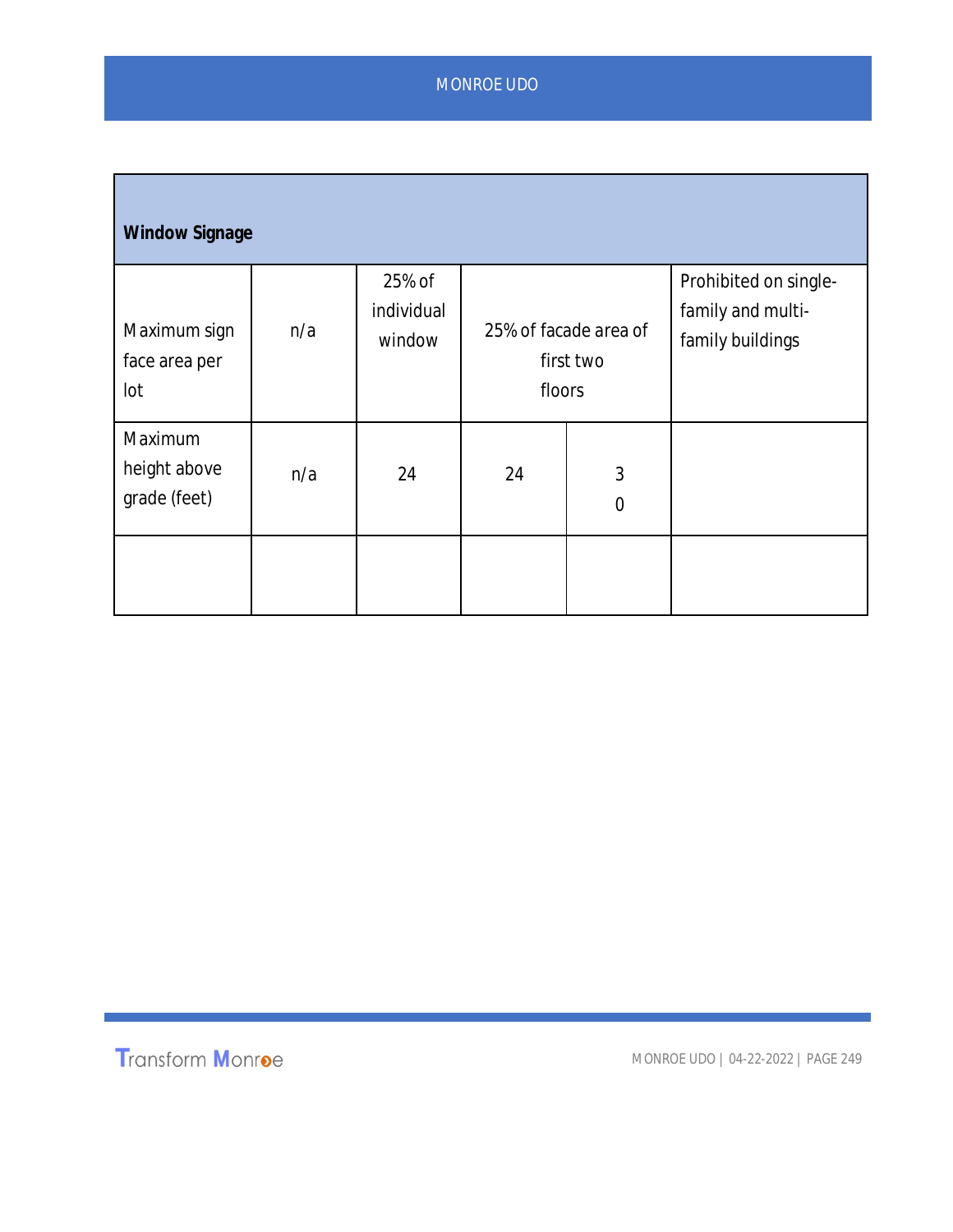| <b>Ground Mounted Signage</b>                                 |                |                                              |                                                                |    |                                                                                                                         |  |
|---------------------------------------------------------------|----------------|----------------------------------------------|----------------------------------------------------------------|----|-------------------------------------------------------------------------------------------------------------------------|--|
| Maximum sign<br>face area per lot<br>(square feet)            | 6              |                                              | 0.5/each linear foot<br>of lot frontage<br>containing the sign | 32 | No single sign may<br>occupy more than<br>50% of the<br>maximum sign face<br>area allowed for an<br>individual building |  |
| Maximum height<br>above grade<br>(feet)                       | $\overline{4}$ | 8                                            | 10                                                             | 6  | Signs<br>lots<br>on<br>abutting<br>Highway<br>have<br>74<br>may<br>a<br>maximum height of<br>20 feet                    |  |
| Total number of<br>ground-<br>mounted signs<br>per lot $(\#)$ | 1              | 1 per entrance; 1 per frontage; max.<br>of 2 |                                                                |    | Prohibited on lots<br>with single family<br>and multifamily<br>dwellings                                                |  |
| Minimum<br>setback from lot<br>lines (feet)                   | 5              | 5                                            | $5:15$ from<br>Highway<br>74<br><b>ROW</b>                     | 3  | Setbacks may be<br>increased to<br>maintain clear sight<br>lines along streets                                          |  |

# Transform Monroe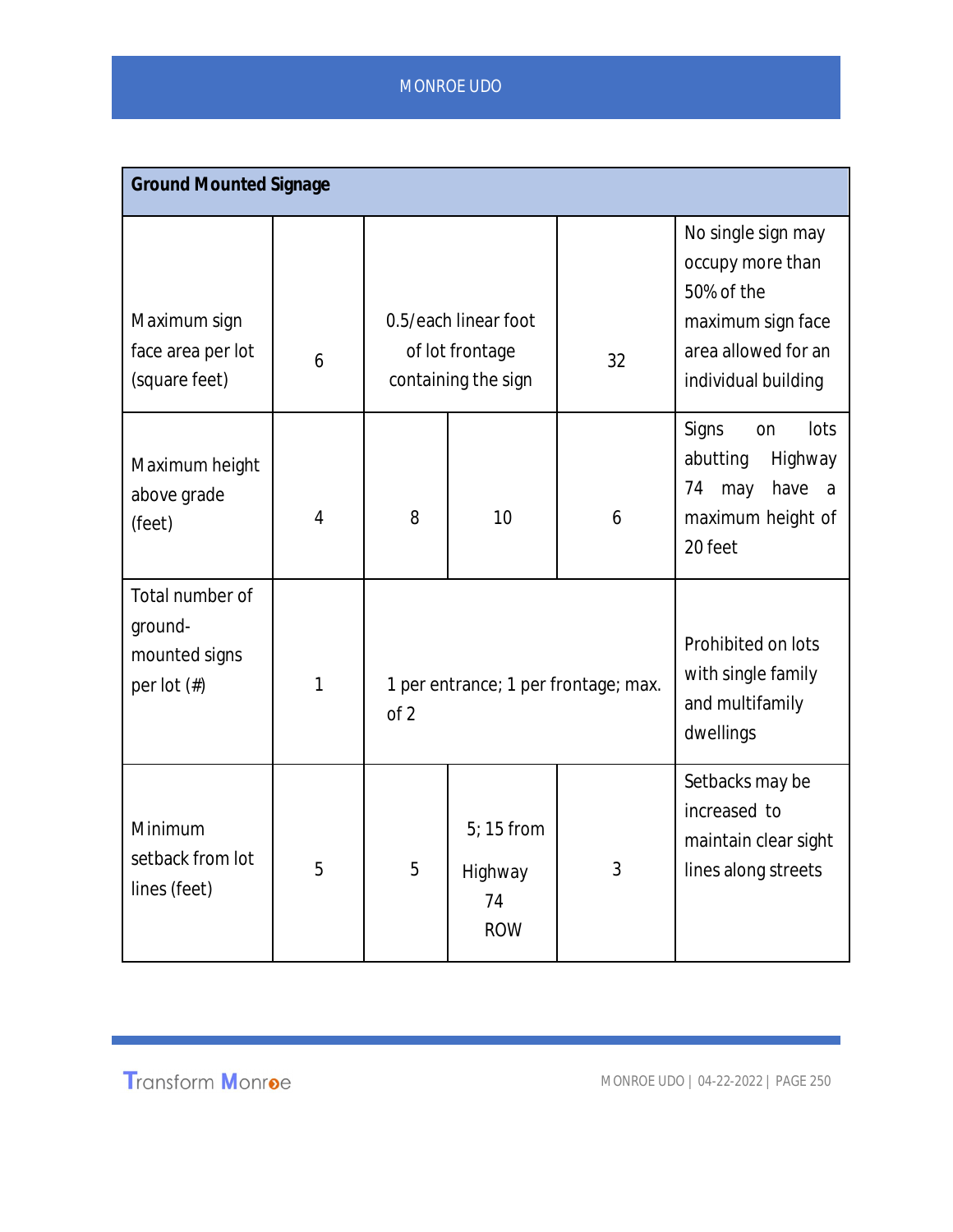| <b>MONROE UDO</b>                                                    |                                                                                                                                                       |     |     |     |                                                                                                            |
|----------------------------------------------------------------------|-------------------------------------------------------------------------------------------------------------------------------------------------------|-----|-----|-----|------------------------------------------------------------------------------------------------------------|
| Minimum<br>spacing from<br>other ground<br>mounted<br>signage (feet) | 50                                                                                                                                                    | 60  | 100 | 75  | Applies to ground<br>signs on the same<br>or different lots                                                |
| Internal<br>illumination<br>allowed                                  | <b>No</b>                                                                                                                                             | Yes | Yes | Yes | <b>Illumination shall</b><br>not exceed 7,500<br>nits during daylight<br>and 500 nits from<br>dusk to dawn |
| Changeable copy<br>allowed                                           | Yes                                                                                                                                                   | Yes | Yes | Yes | Message must<br>remain static for at<br>least 5 seconds with<br>an interval of 2<br>seconds or less        |
| Monument base<br>standards                                           | The monument base shall be at least 80% of the entire width or length of<br>the sign, at least 16 inches above constructed of brick, stone or stucco. |     |     |     |                                                                                                            |

# **Temporary Signage**

Temporary signage shall be in accordance with Section 8.2 of the UDO.

#### NOTES:

[1] Election signs must be removed no more than 7 days after the election. For sale/rent signs must be removed immediately upon sale or rental. Garage/yard sale signs must be removed within 24 hours of the termination of the sale. Grand Opening signs may be displayed up to 10 days before the opening and must be removed within 30 days after the opening. Special event signs may remain in place for up to 15 days.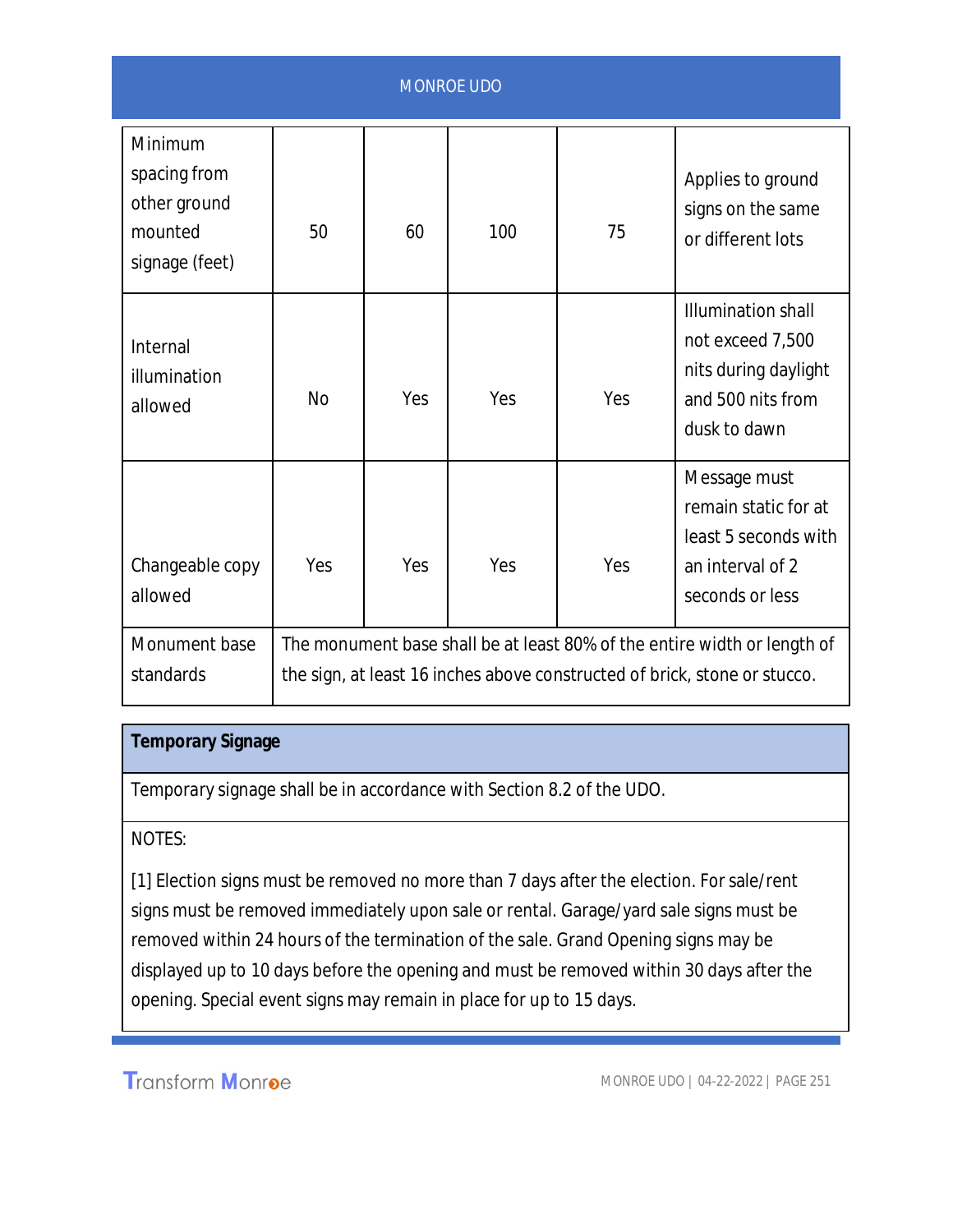- D. **Flags.** Flags and flag poles shall be permitted subject to Section 8.2.7, Exempt Signs.
- E. **Nonconforming Signs.** Existing signs that do not conform to the standards in this Section shall be subject to Section 8.2.3, Nonconforming Signs.

#### 6.3.2.8. ARCHITECTURAL STANDARDS

- A. **Non-residential and Mixed-Use Development***.* Non-residential and mixed-use development shall comply with Section 8.7: Design Standards of this UDO.
- B. **Multifamily Development.**
	- 1. *Building Orientation.* Buildings around the perimeter of a development shall be oriented to the street they front, not towards internal features like parking areas.
	- 2. *Building Placement.* Buildings in a multifamily development shall be located at least ten feet from other buildings and parking areas in the development.
	- 3. *Building length.* Unless located parallel to and within 20 feet of a street right-of-way, the maximum building length shall not exceed 100 linear feet.
	- 4. *Facade Articulation.* Street-facing building facades shall include wall offsets (recesses or projections) of at least two feet located every 30 feet along the facade wall.
	- 5. *Visual Interest.* Each building facade facing a street shall include at least three of the following nine features:
		- a. A central covered porch;
		- b. Dormer windows or a cupola(s);
		- c. Pillars, posts, or pilasters;
		- d. Bay windows along the facade with a 12-inch projection;
		- e. Window trim with a minimum width of four inches;
		- f. Raised, corniced parapets over the doors;
		- g. Eaves of four feet in depth;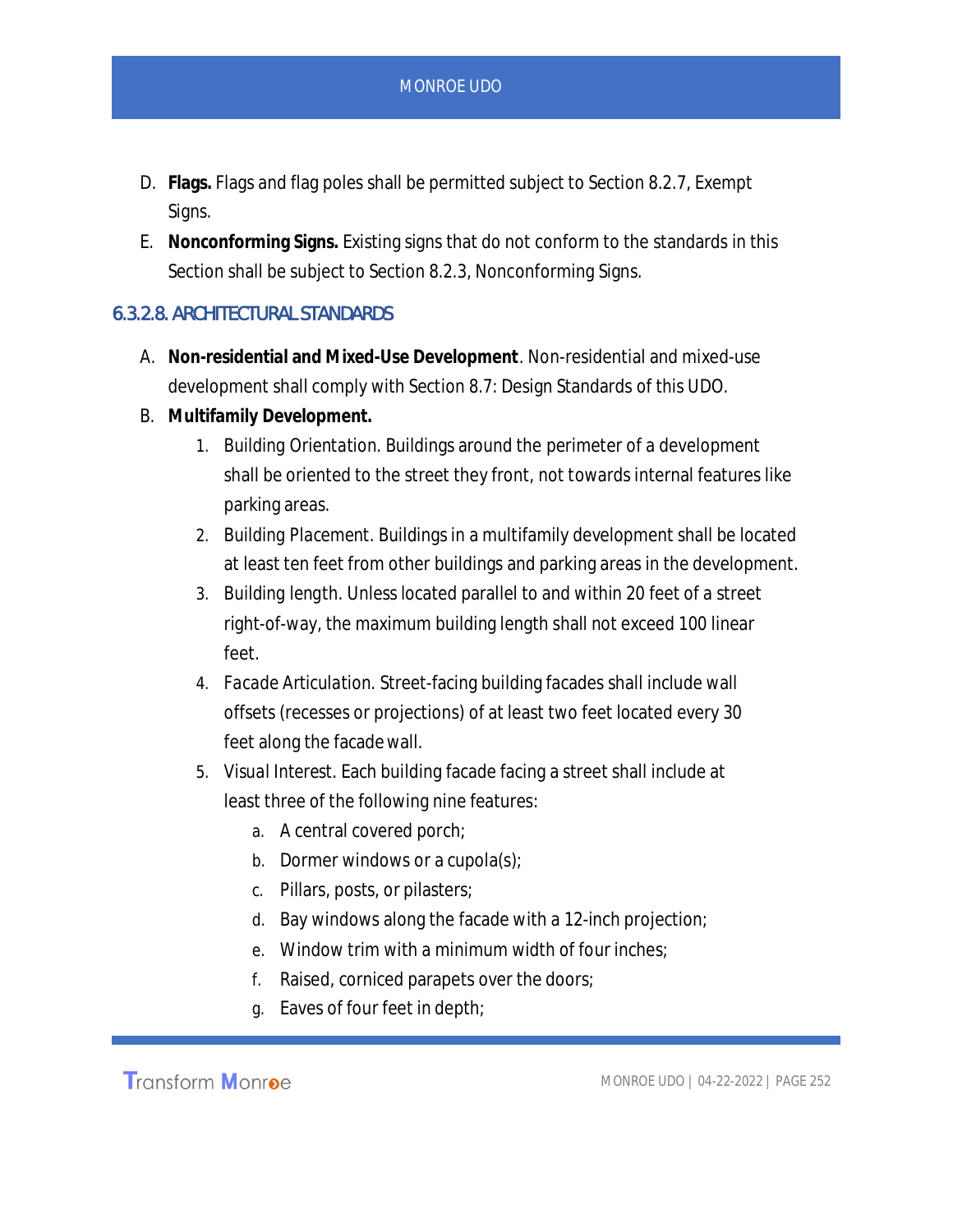- h. Integral planters that incorporating plantings or seating; or
- i. Up to one unlisted feature approved by the Director.
- 6. *Roof Form.* Development shall include a pitched roof of at least 4:12 or a flat roof with a corniced parapet.
- 7. *Roof-Mounted Equipment.* All roof-mounted vents, pipes, antennas, roof penetrations, of mechanical equipment shall be fully screened by a parapet wall, located to the rear elevation, or otherwise camouflaged to minimize the visual impact from the street, to the maximum extent practicable.
- 8. *Garage Placement.* Garage doors or entrances, whether for multiple or individual units, shall be located to the rear of the structure they serve.
- 9. *Pedestrian Connection.* All buildings and recreational facilities within a multifamily development shall be connected via a paved, all-weather pedestrian access of at least 4 feet in width.

## 6.3.2.9. INFRASTRUCTURE

- A. **Streets.** All streets in the development shall be configured in accordance with Figure 6.3.2.9, CA-O District Rights-of-Way, and the following:
	- 1. *Dedication required.* New development or redevelopment in the CA-O District (including site plans and subdivisions) shall dedicate the right-of-way as identified in CA-O Districts Rights-of-Way, and all applicable City policy documents. Exact street locations may deviate from those shown as determined by the City Engineering Department.
	- 2. *Construction*. New development in the CA-O District shall construct the street improvements identified in the Concord Avenue Master Plan and CA-O District Rights-of-Way, Figure 6.3.2.9, that border or transect lots included in the development.
	- 3. *Curb and gutter.* All streets in the CA-O District shall be served by curb and gutter configured in accordance with city standards.
	- 4. *Access.* In cases where two or more lots are consolidated as part of development or redevelopment, exiting street access shall be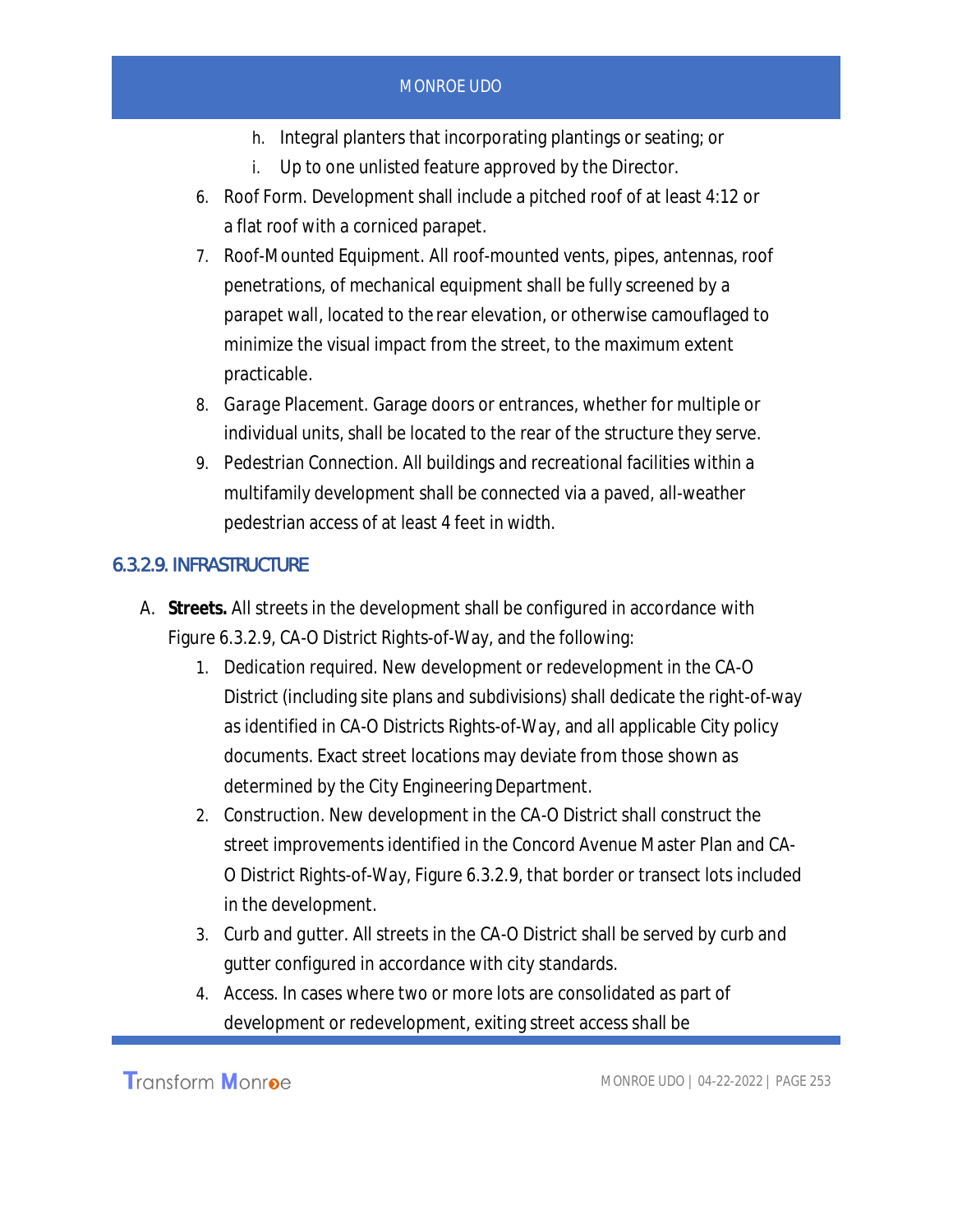consolidated to the maximum extent practicable. In no instance shall an individual parcel be served by more than three accessways.

- 5. *Speed control devices.* Speed bumps, speed humps, speed tables, and similar devices are prohibited on public streets in the CA-O District.
- 6. *Sidewalks.* Sidewalks shall be provided on both sides of all streets (except alleys) and shall be configured in accordance with City standards. Lots fronting Kerr Street shall provide sidewalks with a minimum width of ten feet that are configured to include a four-foot-wide clear zone adjacent to building walls to facilitate pedestrian movement along the street.
- 7. *Bike lanes.* Shared bicycle lanes shall be provided as part of any required roadway improvements along Concord Avenue and Skyway Drive.
- 8. *Utilities.* All new utilities shall be placed underground.



Figure 6.3.2.9. CA-O District Rights-of-Way

**Transform Monroe**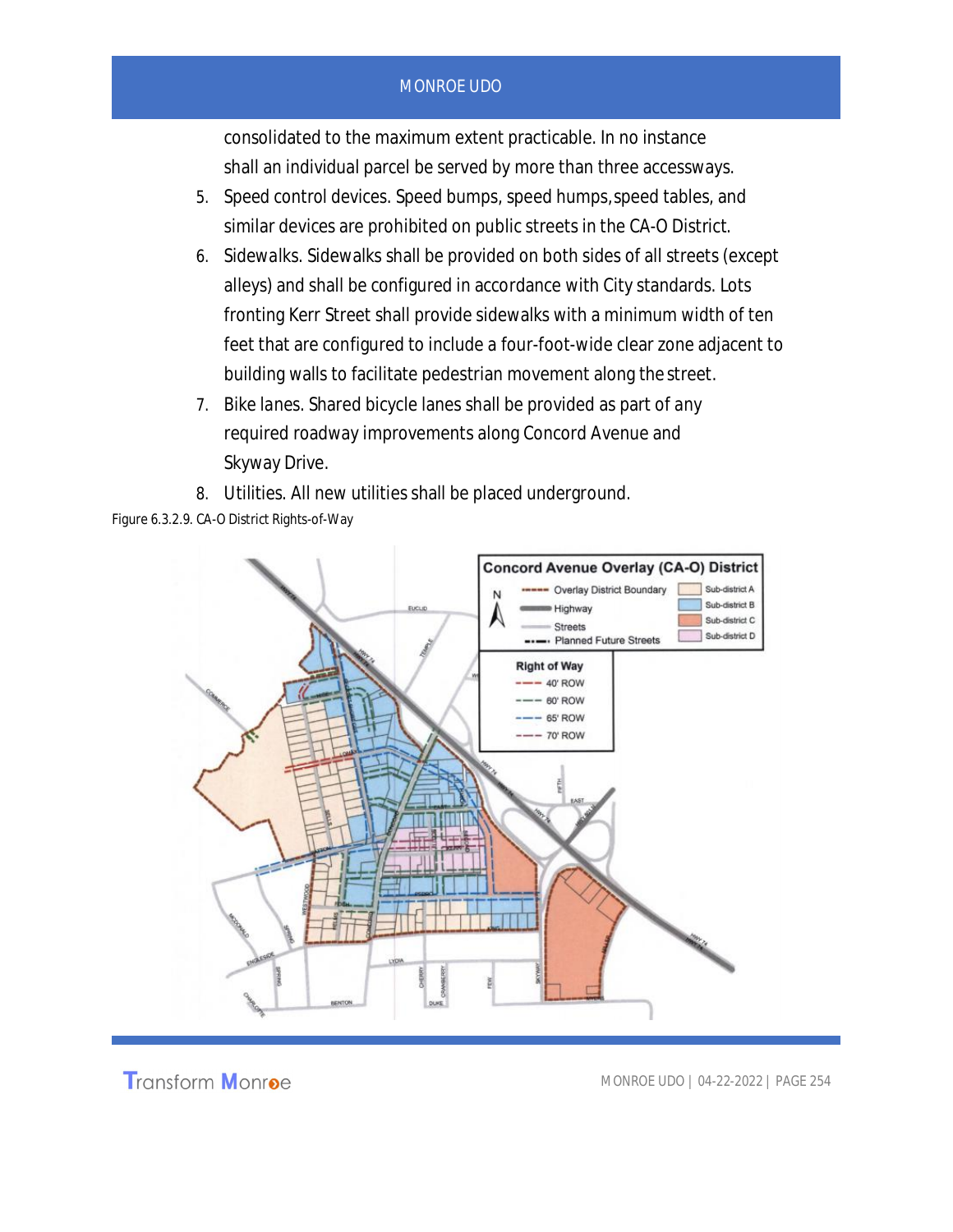#### 6.3.2.10. PAYMENTS IN-LIEU

- A. In-lieu payments for construction of streets, sidewalks, bike lanes, or the provision of open space may be requested by an applicant as part of the initial development application, and shall be decided by the City Council following a recommendation by the Director and approval by the City Engineering Department.
- B. Payment of in-lieu fees shall be based on an estimated cost of completing the installation, based on current contract unit prices, as approved by the Director.
- C. Fees collected by the City in accordance with this Section shall be deposited in the appropriate fund and used solely for the construction of the appropriate feature(s) either on or abutting the site associated with the in-lieu payment. In the case of open space resources, open space facilities may be located anywhere within the CA-O District boundary.
- D. In-lieu payments for features other than streets, sidewalks, bike lanes, or open space within the CA-O District are prohibited.

#### 6.3.2.11. NONCONFORMITIES.

- A. **Generally.** In all cases, the burden of establishing that a nonconformity lawfully exists shall be the responsibility of the landowner.
- B. **Continuation***.* Nonconformities are allowed to continue in accordance with this Section, and are allowed to receive minor repairs and routine maintenance necessary to protect the health and safety of the public. No change in title or possession of a nonconformity shall prevent the continuation of the nonconformity.
- C. **Abandonment.** If a nonconforming use or structure ceases operation for a continuous period of 90 days, and subsequent use or structure shall conform to the CA-O District requirements.
- D. **Casualty Damage.** Except for single family detached dwellings, and nonconforming use or structure that is damaged in excess of 35 percent of the use or structure's value (according to tax appraiser records) shall only be reestablished in accordance with the applicable CA-O District requirements. Single family detached dwellings

**Transform Monroe**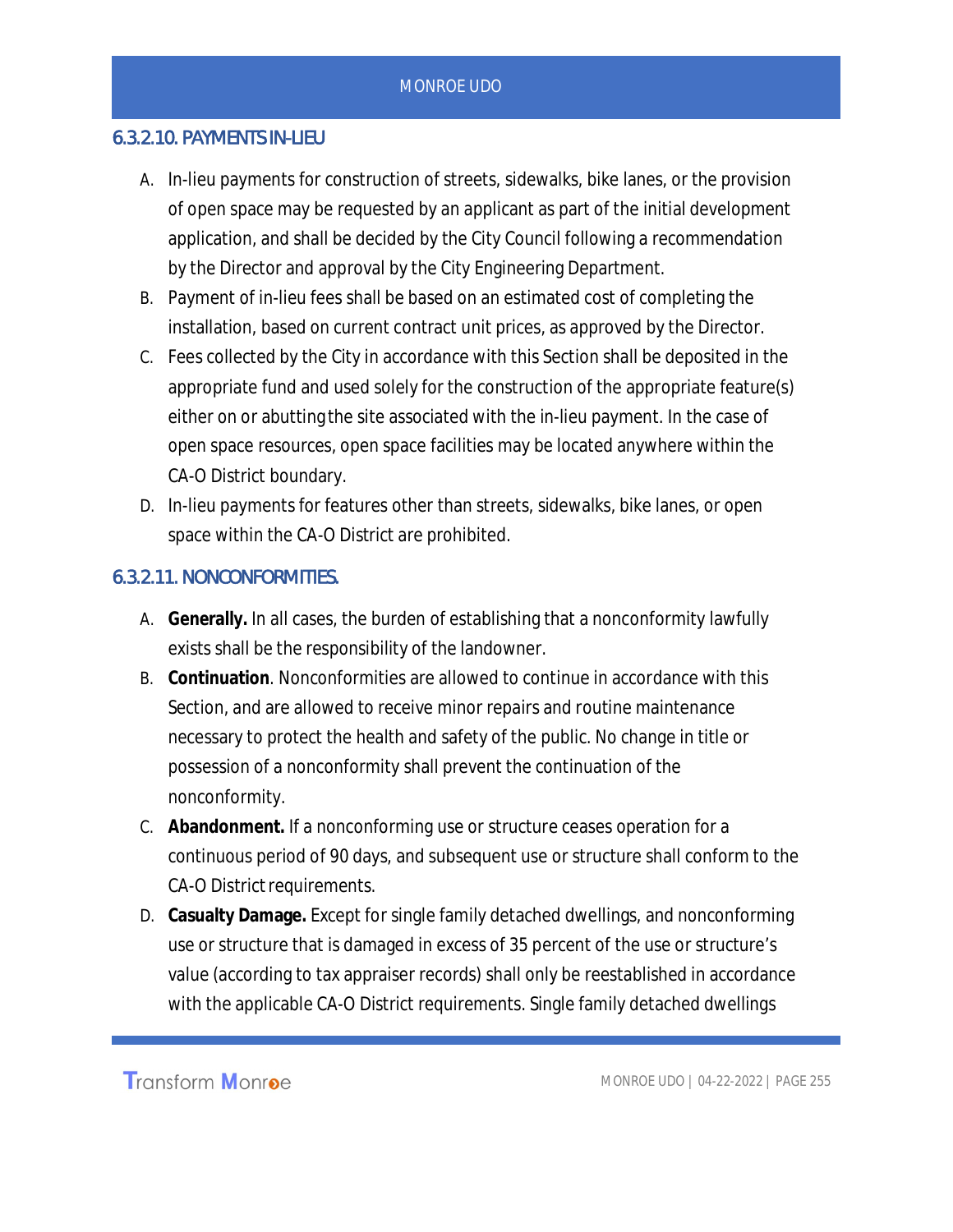may be reconstructed regardless of the extent of the damage, but shall be repaired or reconstructed in accordance with the CA-O District standards to the maximum extent practicable, as determined by the Director.

- E. **Expansion.** Expansion or enlargement of a nonconforming use or structure is prohibited.
- F. **Nonconforming Lots.** When two or more nonconforming lots are under common ownership and consolidation will aid in compliance with the dimensional requirements this Section, then the lots shall be combined prior to approval of any development application.
- G. **Nonconforming Signs***.* Maintenance or change of copy on a nonconforming sign is allowed, provided the replacement copy is the same or less nonconforming, but removal or replacement of nonconforming signage with new signage that does not meet the standards in the CA-O District is prohibited. Signs advertising a use or structure that has ceased operation for 90 continuous days or longer shall be considered nonconforming signs.

# 6.4. HISTORIC DISTRICTS

- A. **Purpose and Intent.** In compliance with N.C.G.S. § 160D, Article 9, Part 4, the purpose of Monroe's historic district(s) is to maintain the historic integrity of certain areas within the City of Monroe ("City") and to:
	- 1. Promote the sound and orderly restoration, preservation, rehabilitation, and conservation of historic properties and areas;
	- 2. Increase and stabilize property values of property within the City and strengthen the overall economy;
	- 3. Protect, safeguard and conserve the heritage of the City;
	- 4. Promote and preserve any individual property or area that embodies important elements of the City's social, economic, political or architectural history for the education, pleasure and enrichment of citizens;
	- 5. Ensure compliance with the standards defined in the *South Monroe Historic District Design* document; and
	- 6. Contribute to the enrichment of the culture and welfare of the City.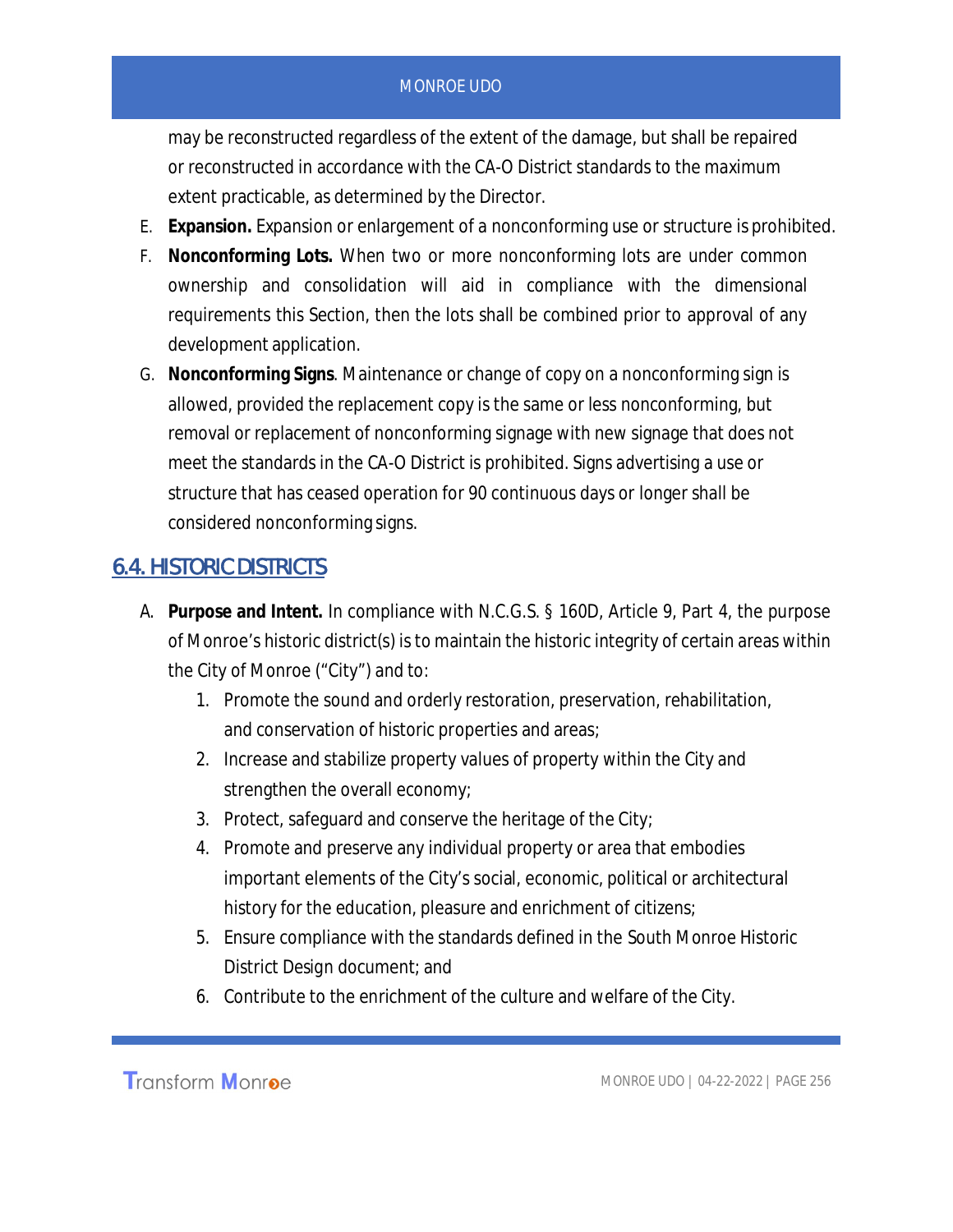- B. **Applicability.** Before the designation of any historic district, compliance with all provisions of Chapter 152, Historic Properties of the City's Code of Ordinances, and this Section shall occur.
	- 1. **Local Report**. A local report, prepared by the *Historic District Commission* (HDC) (refer to Section 3.3.5: Historic District Commission) shall be prepared detailing the following items:
		- a. The proposed boundaries of a proposed or amended historic district.
		- b. The significance of the buildings, structures, features, sites or surroundings included in any proposed or amended district.
		- c. Consistent with N.C.G.S. § 160D-944, any historic district proposed shall only consist of areas deemed of special significance in terms of their history, architecture, or culture and to possess integrity of design, setting, materials, feeling, and association.
	- 2. **Local Report Recommendations**. The HDC shall forward its local report and recommendations to the North Carolina Department of Cultural Resources (NCDCR) for review and comment. The NCDCR, acting through the State Historic Preservation Officer or designee, shall complete an analysis of, and recommendation concerning the proposed historic district, and shall submit its recommendation to the City Council. Failure of the NCDCR to submit its recommendations to the City Council within 30 calendar days after receipt of a written request for such from the City shall relieve the City Council of any responsibility to await the recommendation.
	- 3. **Planning Board.** Prior to action by the City Council, the Planning Board shall review the recommendations of the HDC and the NCDCR and forward its comments and recommendation to the City Council.
	- 4. **City Council.** After receiving the comments and recommendations of the HDC, NCDCR, and Planning Board, the City Council shall provide a decision as to the initiation of an application for a zoning map amendment, consistent with Section 3.4.6: Zoning Map Amendment, to classify land as a local historic district.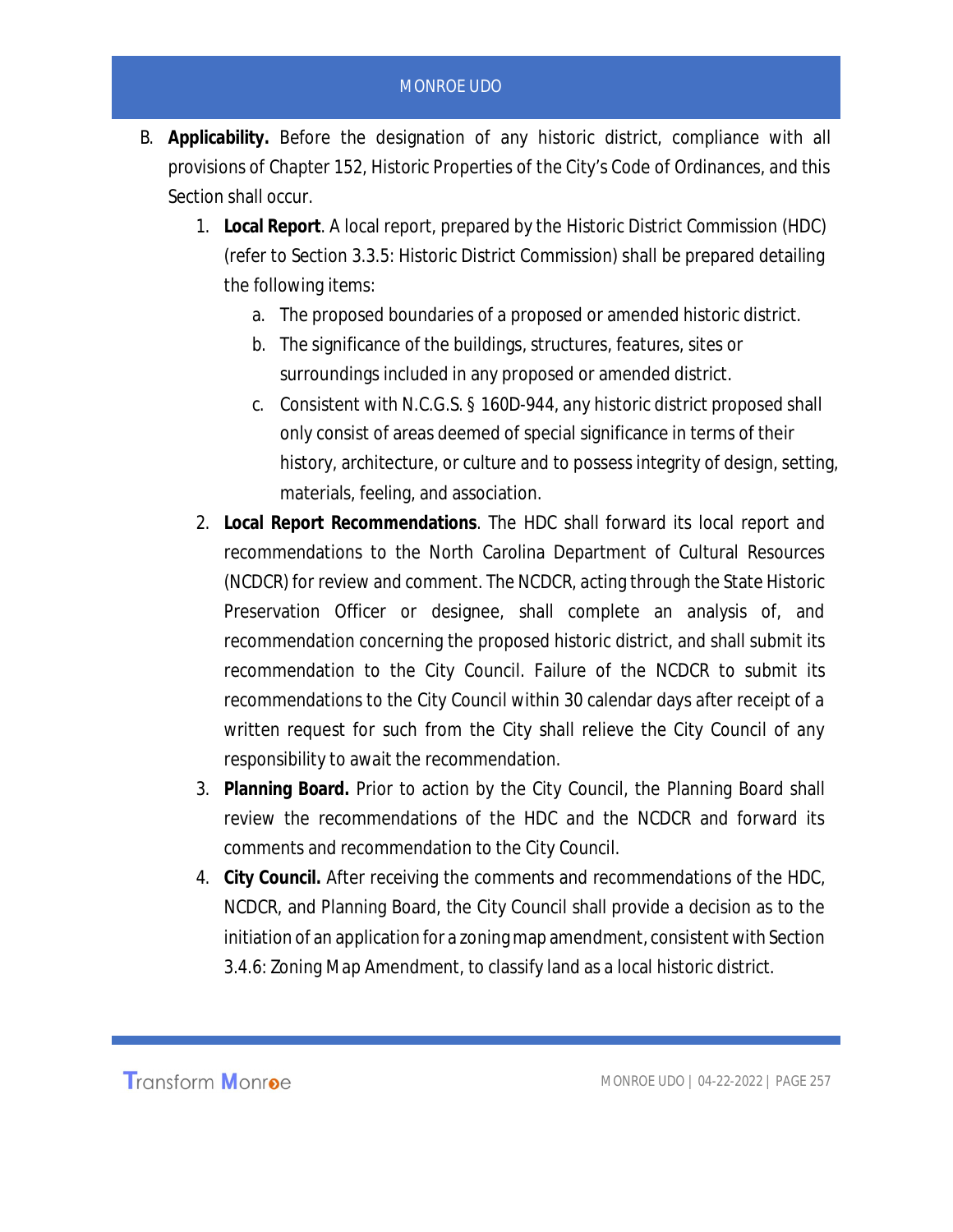- C. **Historic Districts.** The historic districts existing in the City are enumerated and defined below:
	- 1. **South Monroe Historic District.** The South Monroe Historic District extends west, south, and southeast of downtown and its area is defined in the *South Monroe Historic District Design* document, and on the City's Official Zoning Map.
- D. **Certificate of Appropriateness (COA).** A Certificate of Appropriateness (COA) shall be required when applicable in accordance with Section 3.4.12: Certificate of Appropriateness, whether a building permit is required or not. All requests for a COA shall be in compliance with N.C.G.S. § 160D -947. No exterior portion of any building or structure (including walls, fences, light fixtures, steps, pavement or other appurtenant features) may be erected, altered, restored, moved or demolished without approval of a COA by the HDC.
	- 1. **Minor Work.** When inside a historic district, the HDC shall have the authority to delegate to the Planning Director (or designee) review authority of certain types of Minor Works. Minor work is defined as those exterior changes that do not involve substantial alterations, additions or removals that could impair the integrity of the property (or the district as a whole). The minor works shall be limited to those listed in the Monroe Historic District's design standards. The Planning Director shall review minor works in accordance with Section 3.4.13: Certificate of Appropriateness (Minor Works).
	- 2. **Quasi-judicial Decisions.** Other than these administrative decisions on minor works, decisions on COAs are quasi-judicial and shall follow the procedures of N.C.G.S. § 160D -406.
- E. **Design Standards.**
	- 1. **Standards.** In accordance with N.C.G.S. § 160D-947, the HDC shall adopt detailed architectural and design standards for all designated historic districts and designated properties. These standards shall take into account the historic and architectural significance and historic elements of properties and of structures unique to the district, and shall guide the commission in determining congruity with the special character of the historic district for new construction,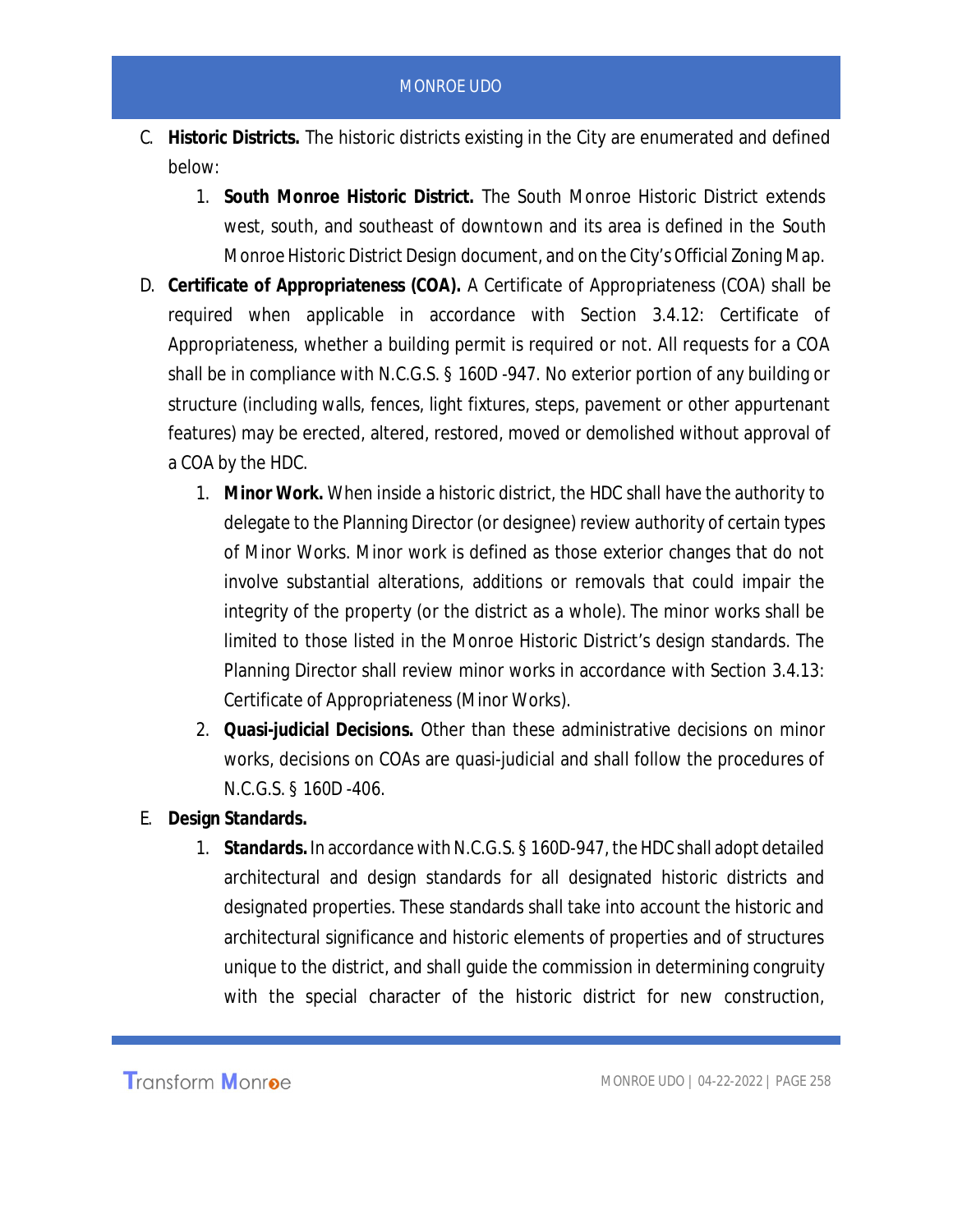alterations, additions, moving, and demolition. In reviewing a COA, the exterior form and appearance of any proposed addition or modification to the historic property or structure within the district shall be in accordance with the adopted standards. The standards are defined in *South Monroe Historic District Design* document.

- 2. **Contents.** The *South Monroe Historic District Design* standards give consideration to various development standards, including standards on:
	- a. Site features and plants;
	- b. Public rights of way;
	- c. Fences and walls;
	- d. Walkways, driveways and off-street parking;
	- e. Exterior lighting;
	- f. Signage;
	- g. Garages and Accessory structures;
	- h. Cemeteries
	- i. Building exteriors and materials;
	- j. Exterior Walls;
	- k. Windows and doors;
	- l. Roofs;
	- m. Porches, entrances, patios, decks and balconies;
	- n. Sustainability, utilities and energy retrofit;
	- o. Accessibility, health and safety considerations;
	- p. Additions and new construction; and
	- q. Relocation and demolition
- F. **Zoning and Uses.** Historic districts may contain several zoning classifications and uses. Uses of land within a historic district shall be subject to the underlying zoning district requirements in accordance with Section 7.1: Tables of Permissible Uses.
- G. **Maintenance and Repair.** Nothing in this Section shall be construed to prevent the maintenance or repair, voluntary or as required by the Building Inspection Division due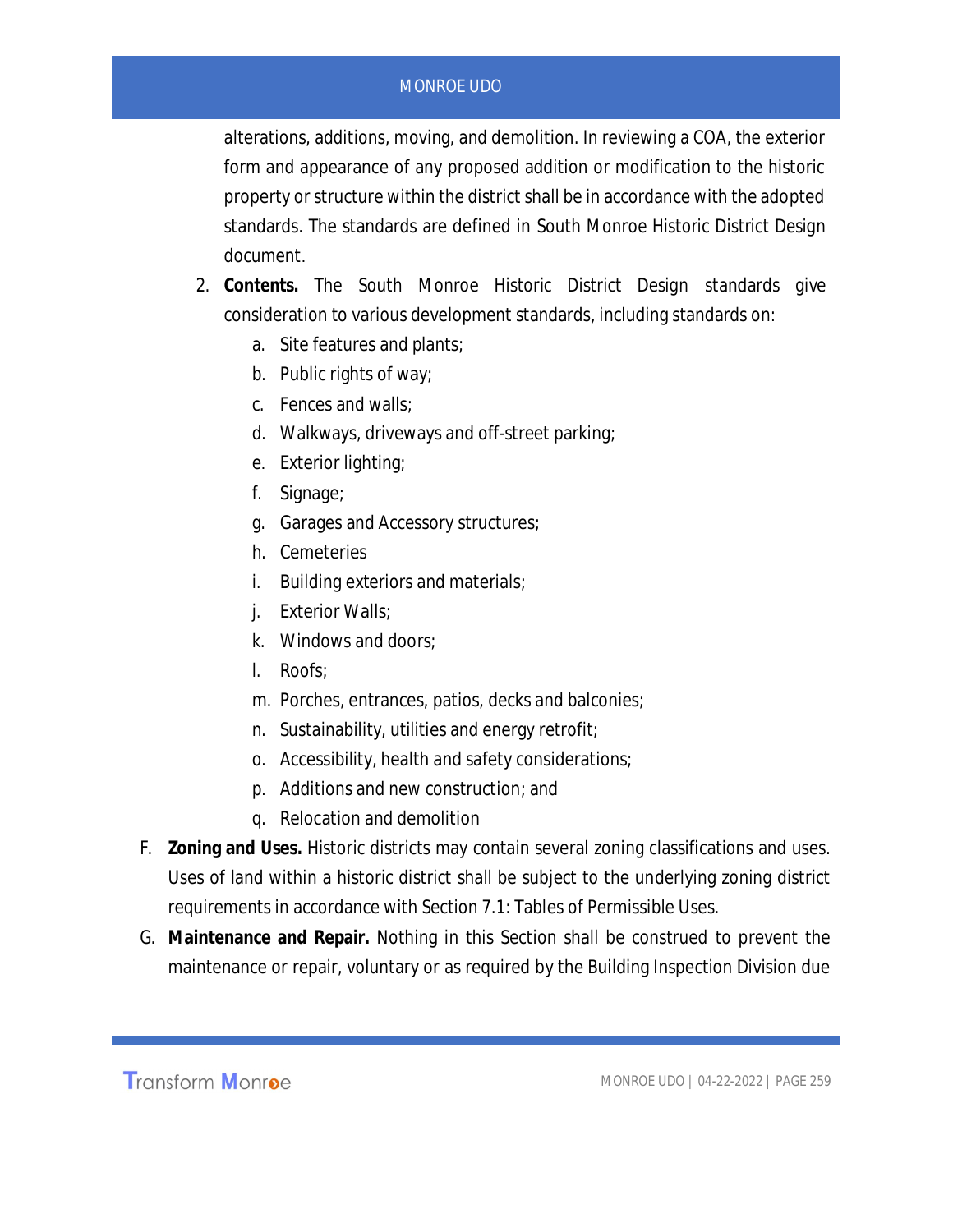to unsafe conditions, of any exterior architectural feature in a historic district which does not involve a substantial change in design, material or outer appearance.

# 6.5. AIRPORT OVERLAY

- A. **Purpose**. The Airport Overlay (AO) district is intended to protect the airspace around and near the Charlotte-Monroe Executive Airport ("Airport") from the encroachment of in-compatible land uses, which present hazards to users of the Airport as well as to persons residing or working in the Airport vicinity. It is the intent of this section to restrain influences, which are averse to the airport property and safe conduct of aircraft. This section is designed to prevent the creation of conditions hazardous to Airport operation, to prevent conflict with land development, which may result in loss of life and property and to encourage development that is compatible with the Airport uses characteristics within the intent and purpose of zoning. To this end, AO district designation, when overlaid onto a basic zoning district classification, is intended to coordinate the purpose and intent of this section with other regulations in the UDO. This section is intended to conform with Federal Regulation 14 CFR Part 77 - Safe, Efficient Use, and Preservation of the Navigable Airspace.
- B. **Applicability.** The AO district applies to designated land in the vicinity of the Airport. The AO designation specifically applies to the administration and enforcement of the areas surrounding the Airport by regulating or restricting the height and location of where structures and trees may be erected or allowed to grow.
- C. **Definitions.** For the purposes of this section, the following terms are generally defined. All other technical terms used in this section will be as defined in Federal Regulation 14 CFR Part 77.
	- 1. Airport. The Charlotte-Monroe Executive Airport.
	- 2. Airport Elevation. The highest point of the Airport's useable landing area measured in feet above mean sea level (682.6 feet surveyed).
	- 3. Height. Value used in determining the impact of an obstruction.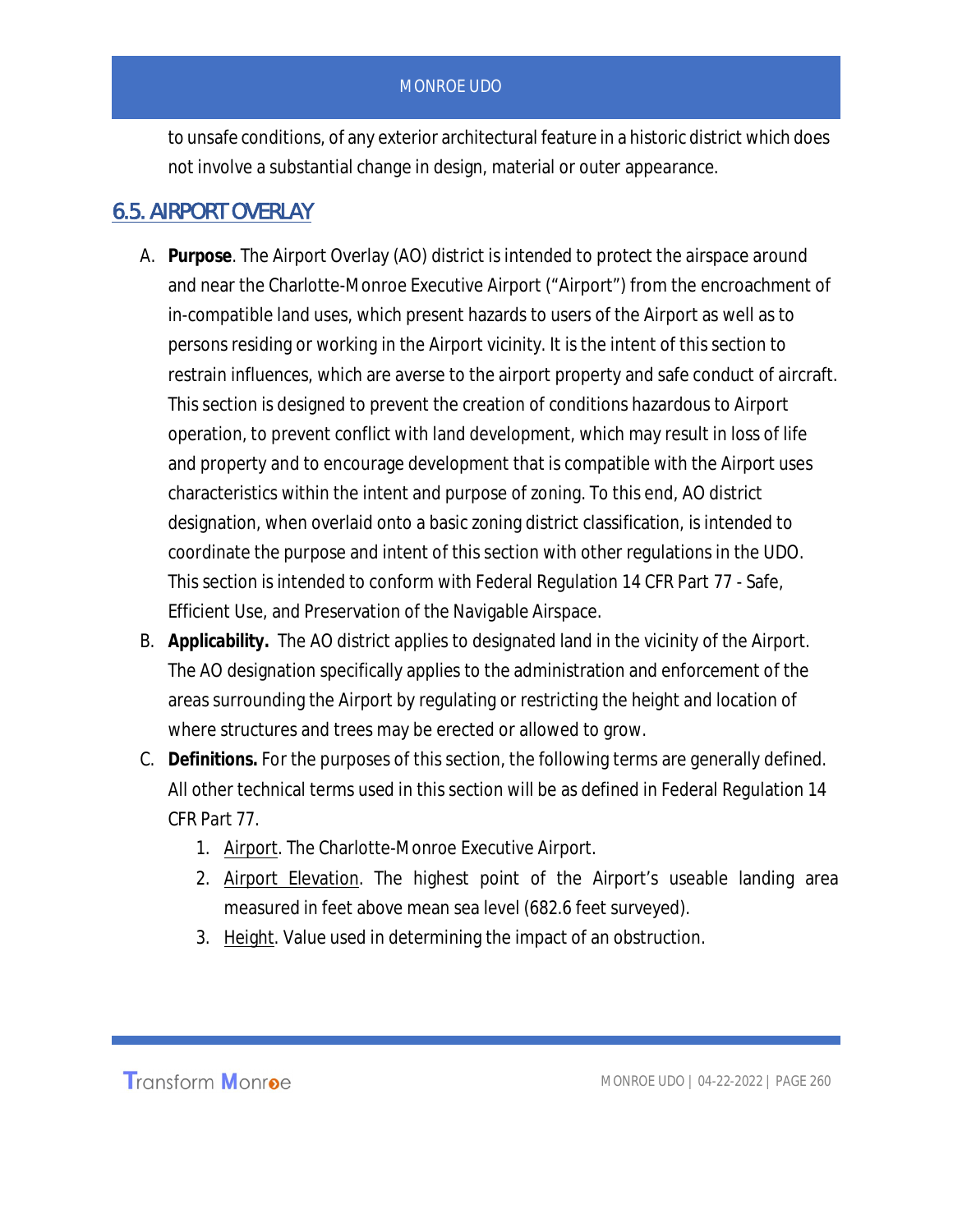- 4. Nonconformity. Any structure, object of natural growth, or use of land, which is inconsistent with the provisions of this UDO or any amendment thereto existing prior to the effective date of this section.
- 5. Obstruction. Any structure, either human-made or of natural growth, including a mobile object, which exceeds a limiting height set forth in this section.
- 6. Zoning Administrator. The City of Monroe's Director of Planning and Development.
- D. **Airport Zones.** In order to carry out the provisions of this section, all appropriate surfaces (and land underneath said surfaces) defined in Federal Regulation 14 CFR Part 77 are hereby incorporated by reference and applied to the Airport. Such surfaces are depicted in Figure 1.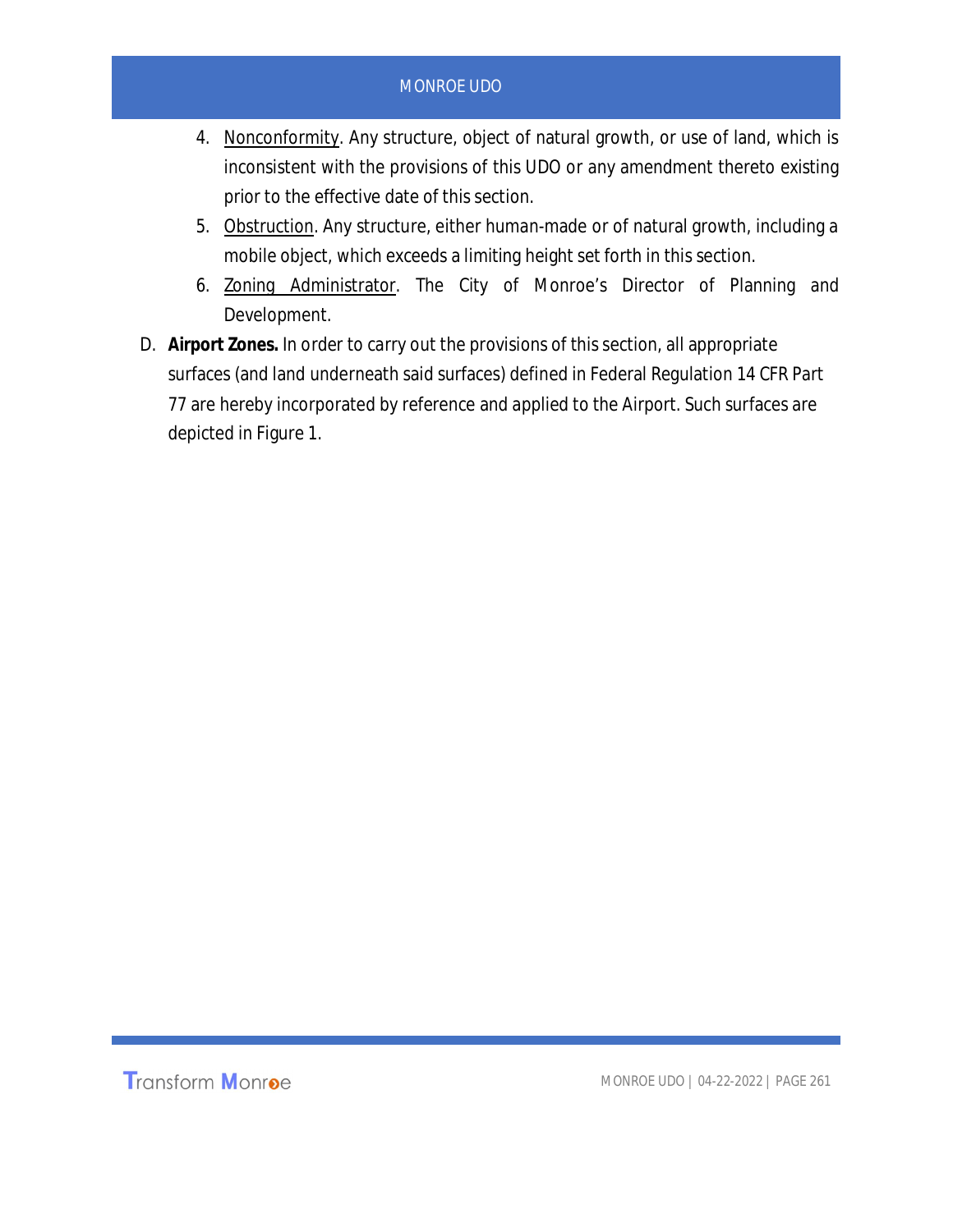

E. **Airport Zone Height Limitations.** No structure shall be erected, altered or maintained, and no trees shall be allowed to grow, in any zone created by this section, to a height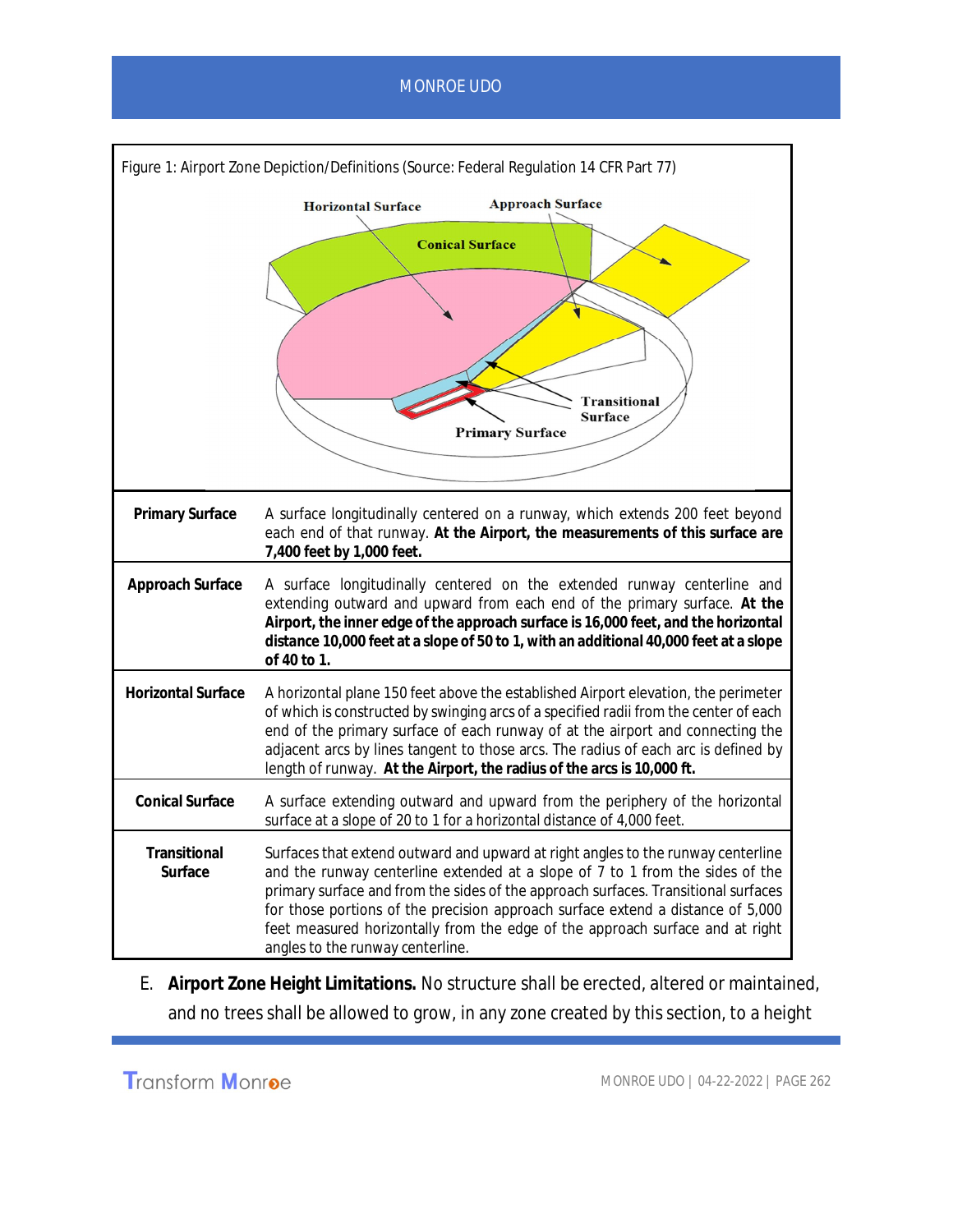which projects above the upper surface of any such zone. An obstruction located in more than one zone is considered to be only in the zone with the more restrictive height limitation. Nothing in this section shall be construed as prohibiting the construction or maintenance of any structure, or growth of any tree, to a height of up to 100 feet above the surface of the land.

- F. **Use Restrictions.** Notwithstanding any other provisions of this section, no use may be made of land or water within any zone established by this section in such a manner as to create electrical interference with navigational signals or radio communication between the Airport and aircraft, make it difficult for pilots to distinguish between the Airport lights and others, result in glare in the eyes of pilots using the Airport, impair visibility in the vicinity of the Airport, create bird strike hazards, or otherwise in any way endanger or interfere with the landing, takeoff, or maneuvering of aircraft intending to use the Airport.
- G. **Nonconformity.** The regulations prescribed by this section shall not be construed to require the removal, lowering, or other change or alteration of any nonconformity, or otherwise interfere with the continuance of a nonconformity. Nothing contained in this section shall require any change in the construction, alteration or intended use of any nonconformity, the construction or alteration of which was begun prior to the effective date of this section and is diligently being pursued. No permit provided for in section I may be issued if it would allow the establishment or creation of an obstruction, or allow a nonconformity to become a greater hazard to air navigation than it was on the effective date of this section, or any amendments thereto, or than it is when the application for a permit is made. Whenever the Zoning Administrator determines that a nonconformity has been abandoned or is physically deteriorated or decayed, no permit provided for in section k may be issued if doing so would allow the nonconformity to exceed the applicable height limit or otherwise deviate from the regulations of this section. Notwithstanding this section, and if specified in a Federal Aviation Administration (FAA) Notice of Determination, the owner of any existing nonconformity shall install, operate and maintain markers or lights pursuant to the standards described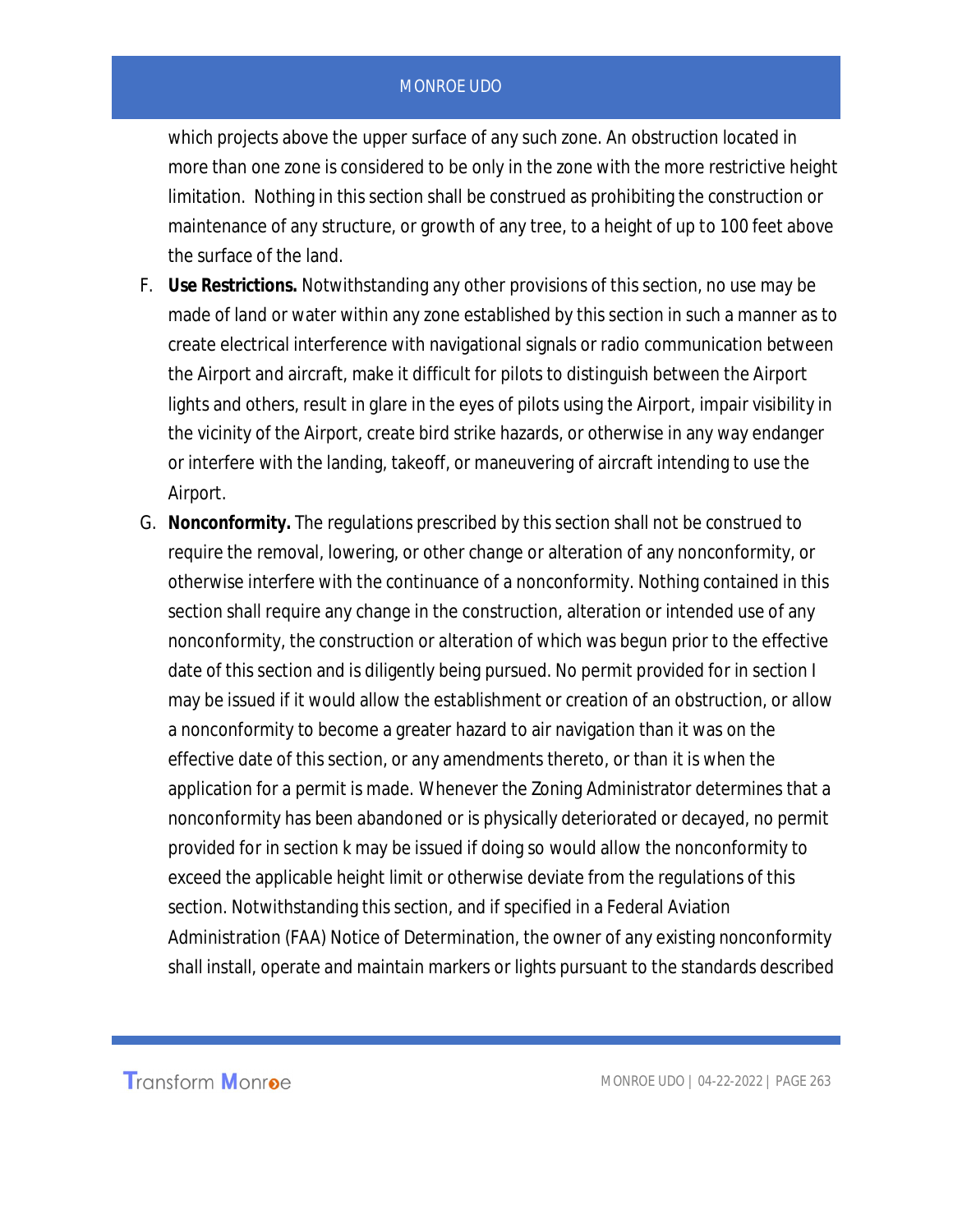in FAA Advisory Circular 70-7460-1L indicating to aircraft operators in the vicinity of the Airport the presence of an obstruction.

- H. **Permits .** Except as specifically provided in (1), (2), and (3) hereunder, no material change shall be made in the use of land, no structure shall be erected or otherwise established, and no tree shall be planted in the AO district unless a permit therefore is first issued. Each application for a permit shall indicate the purpose for which the permit is desired with sufficient particularity to allow the City to determine whether the use, structure or tree would conform to the Federal Regulations referenced in this section and include the proper documentation as determined by the City. No permit for a use inconsistent with the provisions of this section may be issued unless a variance has been approved in accordance with subsection I (variances) below.
	- 1. In the area lying within the limits of the horizontal zone and conical zone, no permit shall be required for any tree or structure less than 100 feet of vertical height above the ground except when, because of terrain, land contour, or topographic features, such tree or structure would extend above the height limits prescribed for such zones.
	- 2. In areas lying within the limits of the approach zones, but at a horizontal distance of not less than 4,200 feet from each end of the runway, no permit shall be required for any tree or structure less than 100 feet of vertical height above the ground, except when such tree or structure would extend above the height limits prescribed for such approach zones.
	- 3. In areas lying within the limits of the transition zones beyond the perimeter of the horizontal zone, no permit shall be required for any tree or structure less than 100 feet above the ground, except when, such tree or structure, because of terrain, land contour, or topographic features, would extend above the height limits prescribed for such transition zones.
	- 4. Nothing contained in any of the foregoing exceptions shall be construed as permitting or intending to permit any construction, alteration of any structure, or growth of any tree in excess of any of the height limits established by this section.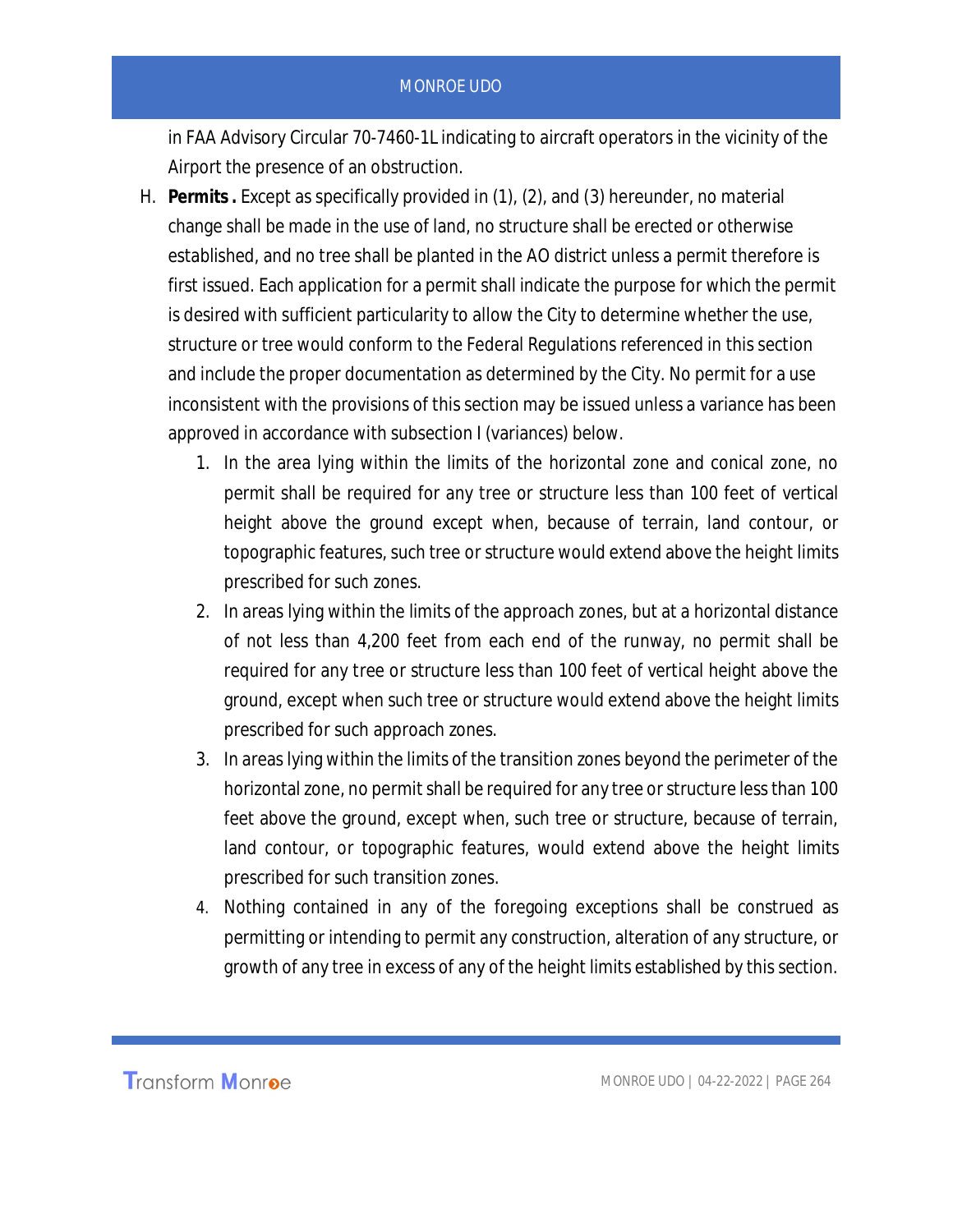- I. **Variances.** Any person desiring to erect or increase the height of any structure, or permit the growth of any tree, or use property, not in compliance with the regulations prescribed in this section may apply to the Board of Adjustment (BOA) for a variance from such regulations. The application for a variance shall be accompanied by a determination from the FAA as to the effect of the proposal on the operation of air navigation facilities and the safe, efficient use of navigable airspace. Such variances may be allowed where it is found that a literal application or enforcement of the regulations will result in unnecessary hardship and relief, if granted, will not be contrary to the public interest, will not create hazard to air navigation, will do substantial justice and will be in accordance with the spirit of this section. Additionally, no application for a variance to the requirements of this section may be considered by the BOA unless a copy of the application, along with the FAA Notice of Determination, has been furnished to the Airport Manager for advice as to the aeronautical effects of the variance. If the Airport Manager does not respond within 30 days after receipt, the BOA may act on its own to grant or deny said application.
- J. **Obstruction Marking and Lighting.** Any permit or variance granted pursuant to this section may, if such action is deemed advisable to effectuate the purpose of this section, and reasonable in light of the circumstances, be conditioned to require the owner of the structure or tree in question to install, operate, and maintain, at the owner's expense, such markings and lights as may be necessary to comply with the standards described in FAA Advisory Circular 70-7460-1L.
- K. **Enforcement.** It shall be the duty of the Zoning Administrator to administer and enforce the regulations prescribed in this section. Applications for permits and variances shall be made to the Zoning Administrator upon a form published for that purpose. Applications required by this section to be submitted to the Zoning Administrator shall be promptly considered by the Zoning Administrator or the BOA.
- L. **Sanitary Landfill.** Various studies and observations have concluded that sanitary landfills typically attract wildlife, specifically birds, which can create potential hazards to aircraft operations near airports, particularly during takeoff and landing. In order to mitigate this hazard, the following regulations shall apply with regard to location of landfills: